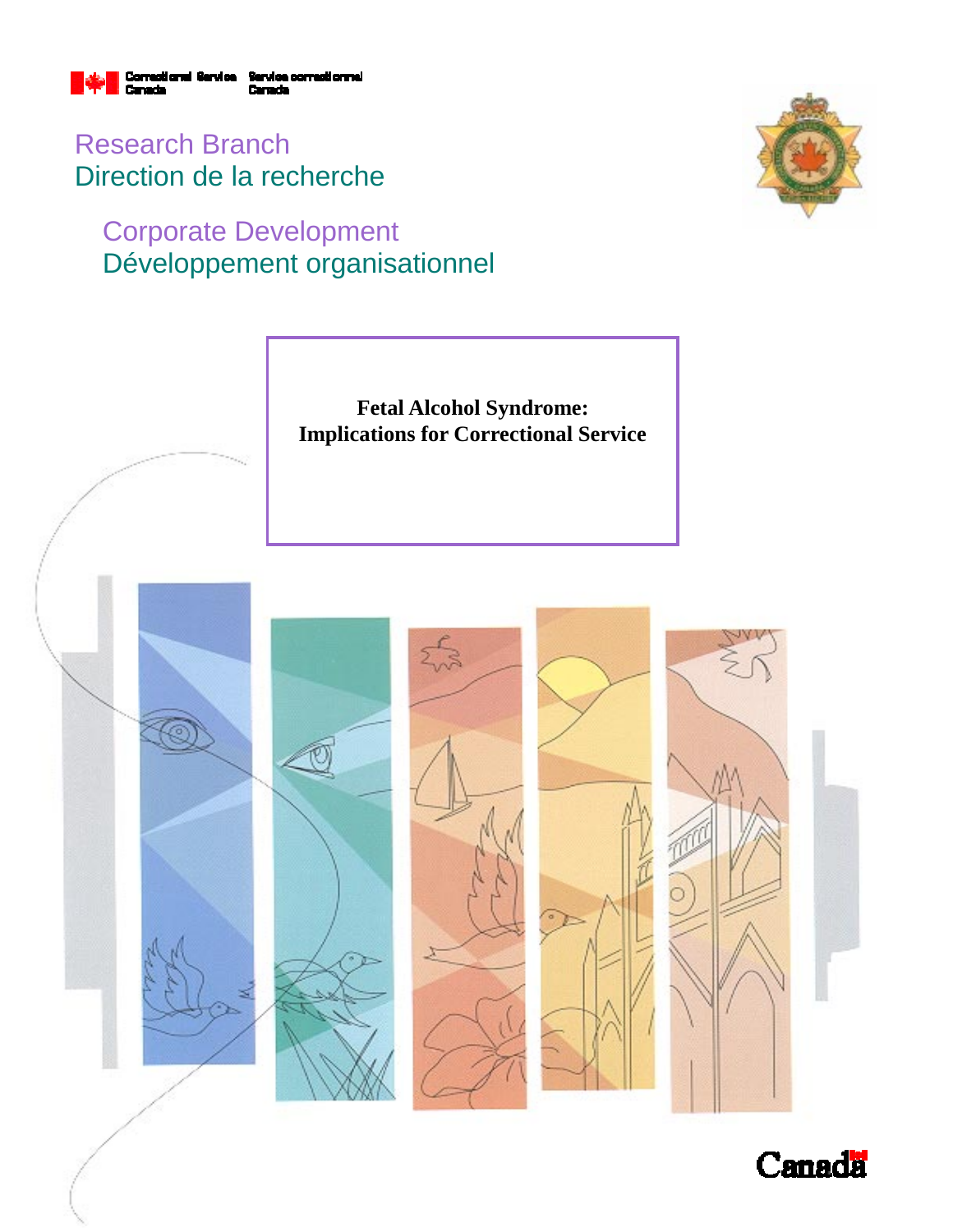## **FETAL ALCOHOL SYNDROME:**

## **IMPLICATIONS FOR CORRECTIONAL SERVICE**

by:

Fred J. Boland, Ph. D., Rebecca Burrill, Michelle Duwyn and Jennifer Karp

July, 1998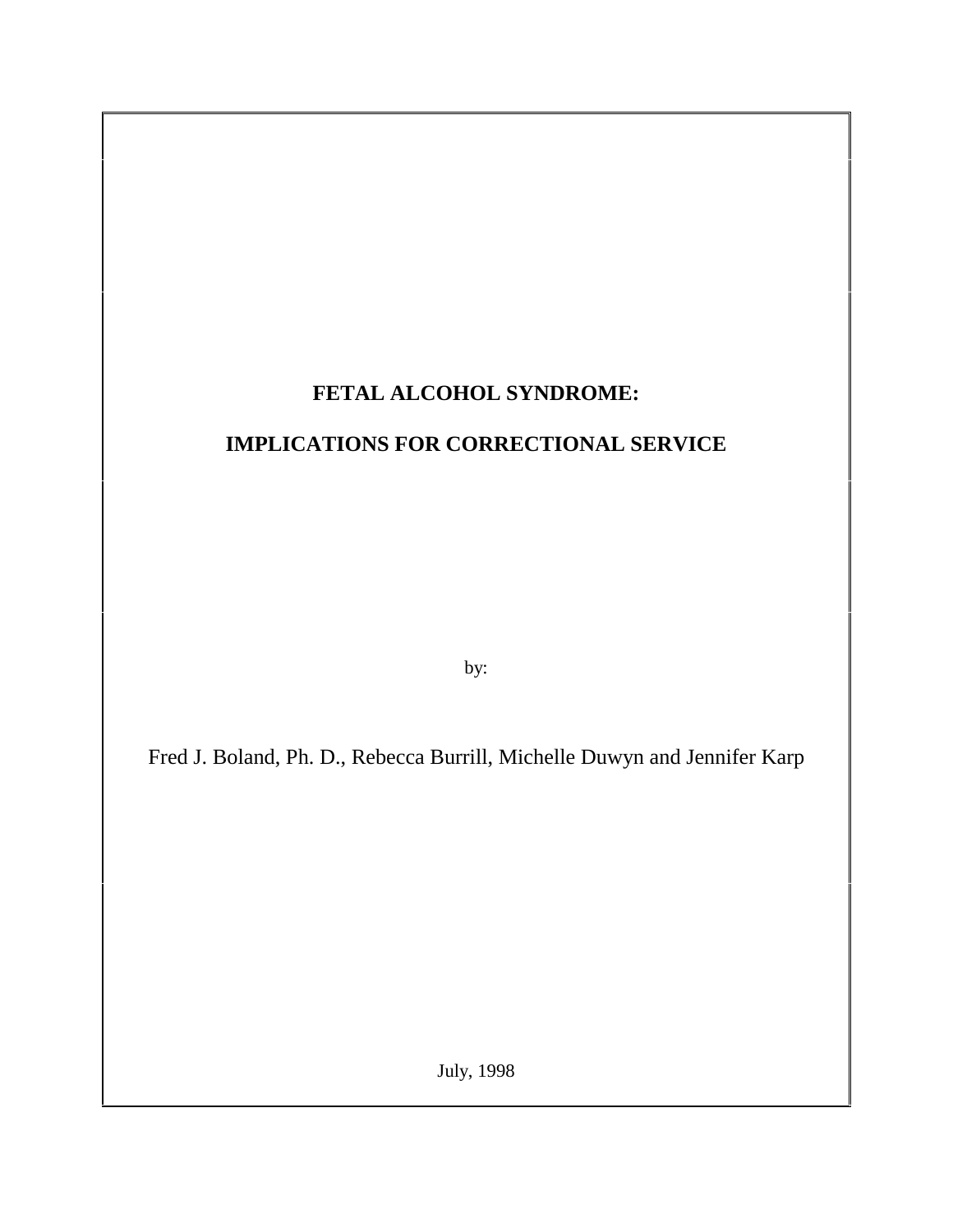### Table of Contents

| Infancy                 |  |
|-------------------------|--|
|                         |  |
|                         |  |
|                         |  |
|                         |  |
|                         |  |
|                         |  |
|                         |  |
|                         |  |
|                         |  |
|                         |  |
|                         |  |
|                         |  |
|                         |  |
|                         |  |
|                         |  |
|                         |  |
| Screening and Diagnosis |  |
|                         |  |
|                         |  |
|                         |  |
|                         |  |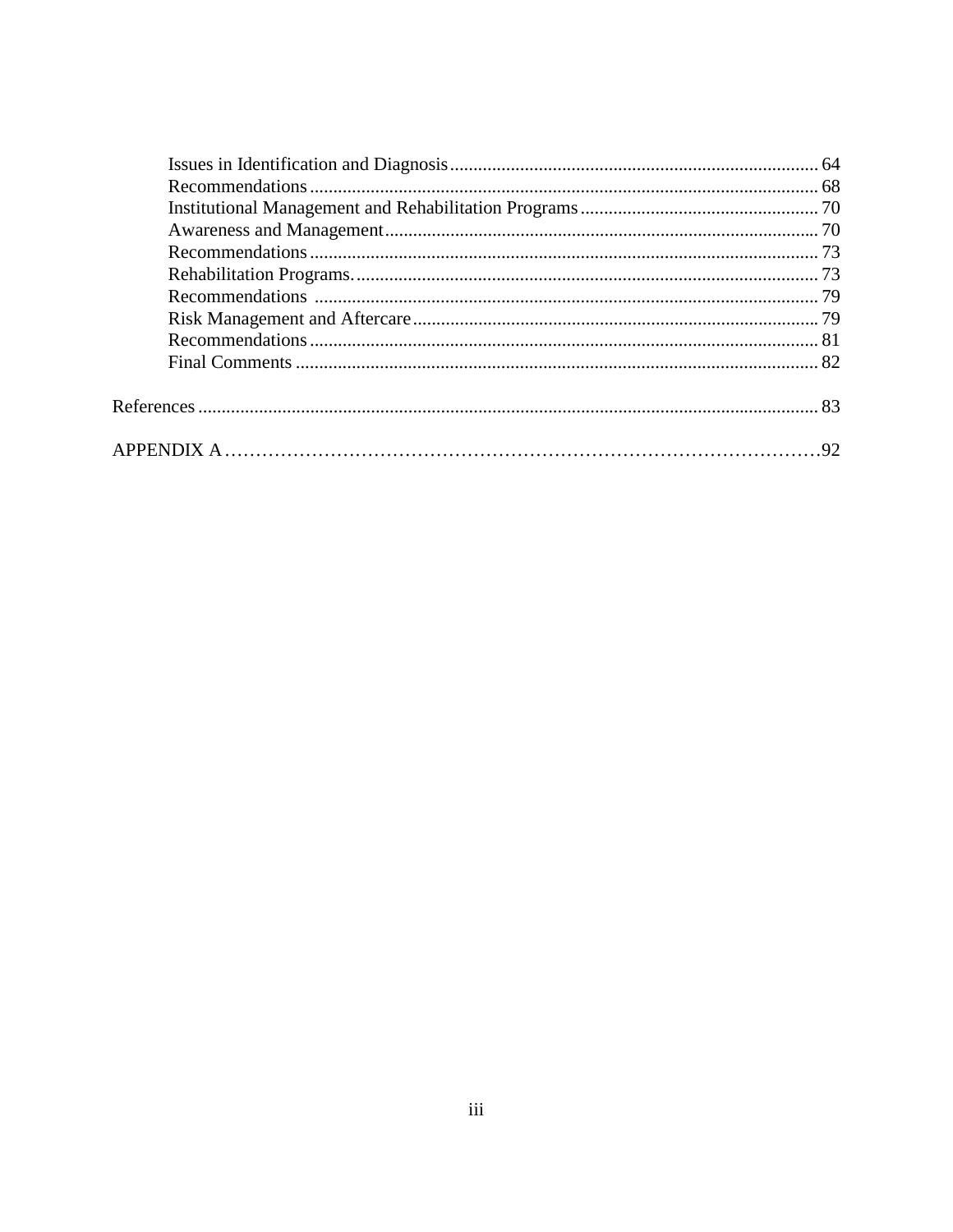#### **EXECUTIVE SUMMARY**

Damage resulting from alcohol to the fetus has been observed since biblical times, yet not until 1973 was it formally recognized as Fetal Alcohol Syndrome (FAS). Diagnosis of FAS requires a positive history of maternal alcohol consumption during pregnancy, as well as three criteria including prenatal and/or postnatal growth delay, characteristic cranio-facial anomalies, and central nervous system impairments.

An accumulation of research has also indicated more subtle forms of FAS which have been termed Fetal Alcohol Effects (FAE) and which often have two but not three of the formal features of FAS. In both FAS and FAE the damage is permanent.

At this point in time there are problems with diagnosing FAS/FAE in children, but with awareness on the part of health professionals and advances in knowledge and techniques, progress continues to be made.

The present estimate of the world incidence of FAS is 1.9 cases per 1000, and there is currently no national data for Canadian estimates of FAS or FAE. However, it appears that among certain Canadian Aboriginal groups, the incidence of FAS/FAE is much higher.

In addition to alcohol consumption and patterns of drinking alcohol by mothers, it should be recognized that there are a number of other situational and social maternal risk factors which are related to FAS/FAE such as socioeconomic status, multiple drug use, and poor health.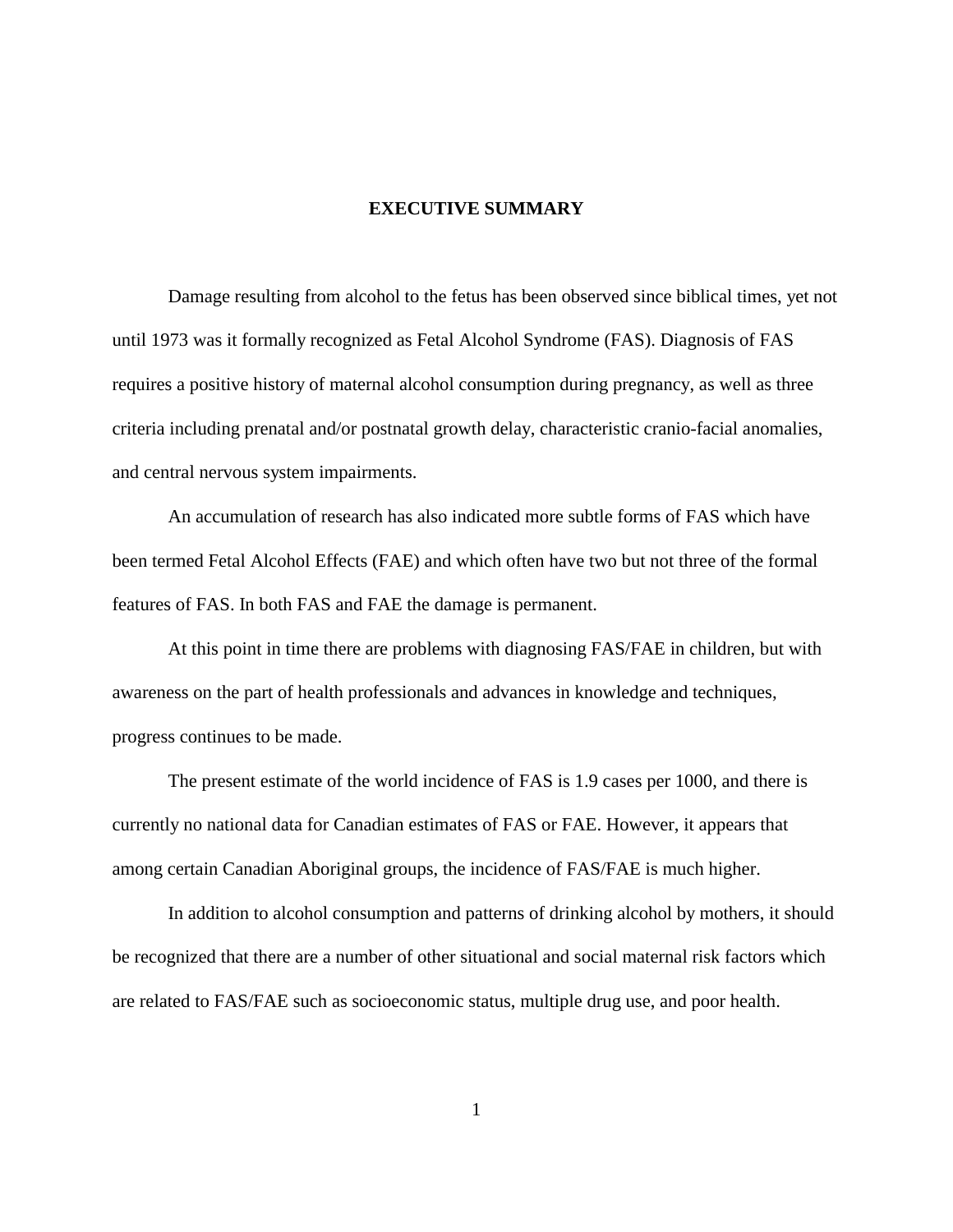Infants with FAS/FAE display primary disabilities such as irritability, jitteriness, tremors, weak suck, problems with sleeping and eating, failure to thrive, delayed development, poor motor control and poor habituation.

In the preschool years, problems such as hyperactivity, attention problems, perceptual difficulties, language problems and poor motor coordination are common.

Once a child with FAS/FAE reaches school-age the primary disabilities are hyperactivity, attention deficits, learning disabilities, arithmetic difficulties, cognitive deficits, language problems and poor impulse control.

In adolescence and adulthood the primary difficulties are memory impairments, problems with judgment and abstract reasoning and poor adaptive functioning. Some common secondary disabilities characteristic of adolescents and adults with FAS/FAE include being easily victimized, unfocused and distractable, difficulty handling money, problems learning from experience, trouble understanding consequences and perceiving social cues, poor frustration tolerance, inappropriate sexual behaviors, substance abuse, mental health problems and trouble with the law.

Common risk factors which may increase the number of secondary disabilities include poor home environment, abuse and neglect, and familial upheaval. Common protective factors which may reduce the number of secondary disabilities are a stable and supportive home environment and not being a victim of violence.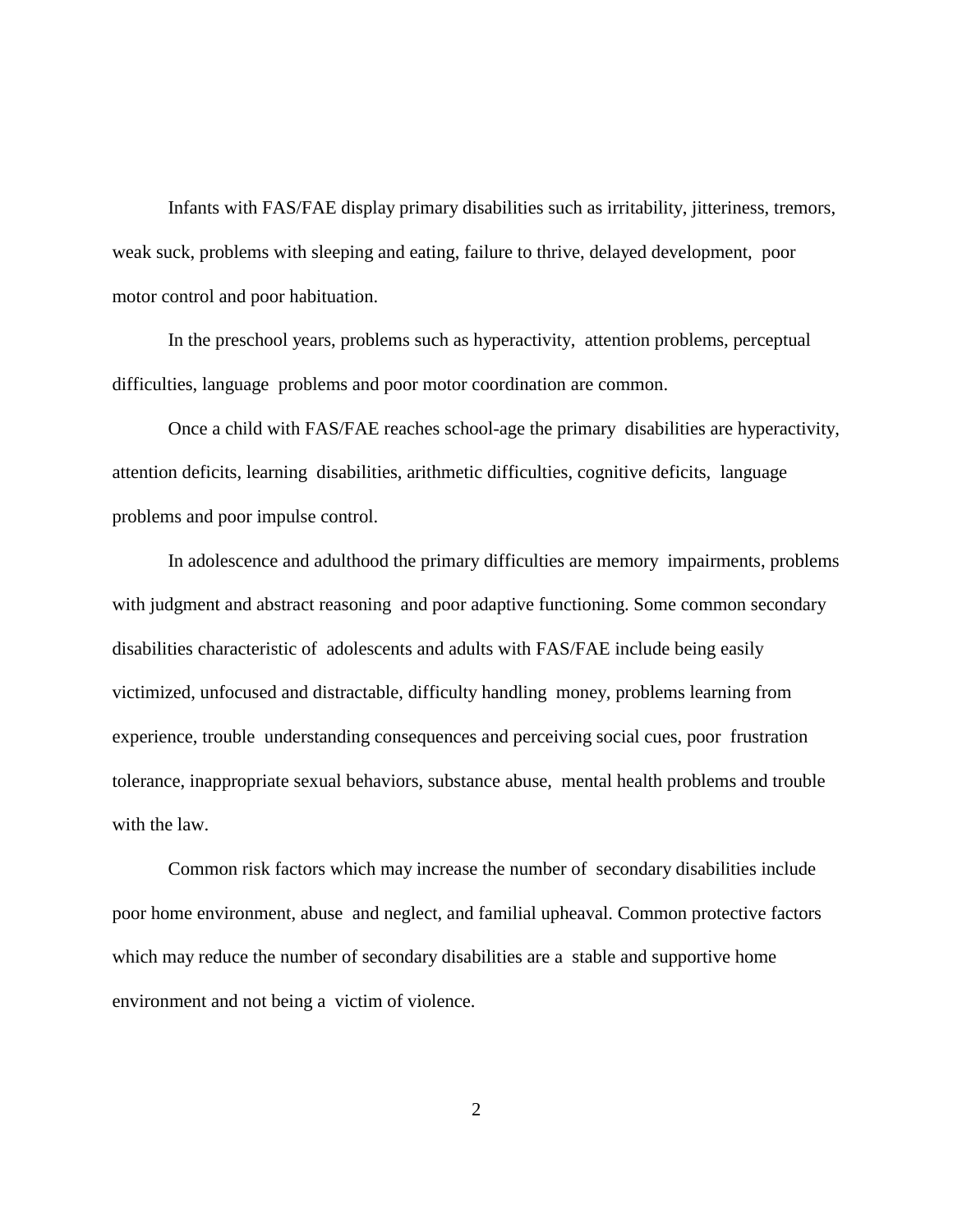There is a considerable link between FAS/FAE, attention deficit disorder with or without hyperactivity, conduct disorder and delinquency and crime. The predictors that appear to be common to both individuals with FAS/FAE and individuals who become delinquent are hyperactivity, impulsivity, attention deficit disorder, low intelligence, poor school achievement, antisocial behavior and poor parental child-rearing.

We are only now learning about adults with FAS/FAE and know little about how to treat their multiple problems and nothing about their response to treatment efforts. We do know that many will come into contact with the criminal justice system and CSC in particular. A primary requirement is to identify these individuals in order that researchers can identify their treatment need and design, offer and evaluate correctional programs that will consider the particular cognitive and behavioral deficits of these individuals. The following recommendations are based on a review of the literature on FAS/FAE and how this information might be applied to assessment and programming strategies used by Correctional Service Canada:

#### **Recommendations**

• That the criminal justice system consider initiating its own pre-sentence investigative screening to determine if the individual in question has ever received a diagnosis of FAS/FAE.

This would allow for the primary and secondary disabilities associated with FAS/FAE to impact on all aspects of the criminal justice process from prosecution to parole release.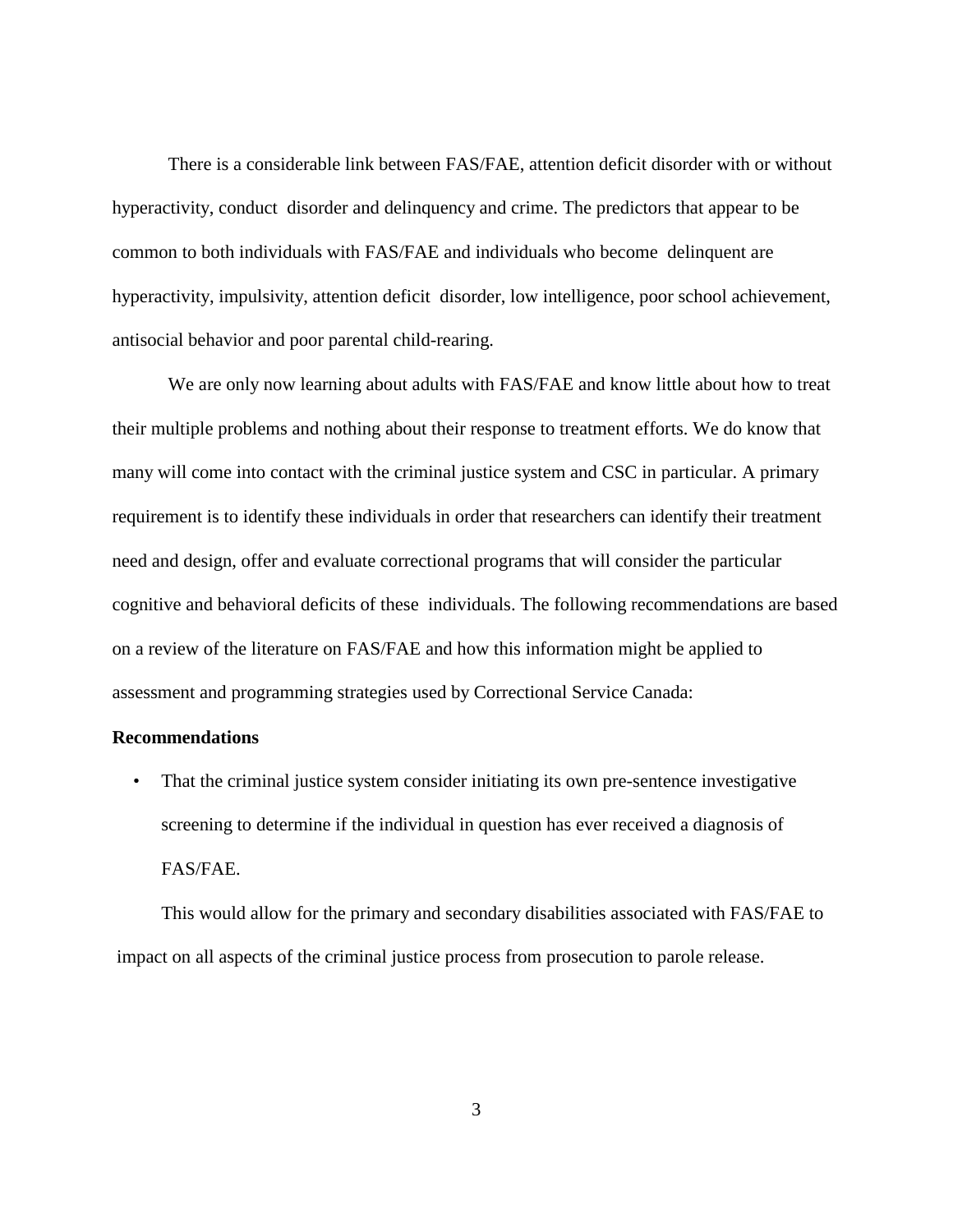FAS/FAE individuals are definitely at increased risk for coming in contact with the criminal justice system and as medical personal become more aware of FAS/FAE the availability of an early diagnosis is more likely.

• It is likely that cases of FAS/FAE continue to enter the prison system unrecognized. Correctional Service Canada might consider developing a practical screening instrument for identifying suspected cases of FAS/FAE early in the incarceration process or acquiring such an instrument if one becomes available elsewhere.

The Offender Intake Assessment currently used by CSC may be a good place to start. What is needed is research that would determine if identifiable cases of FAS/FAE can be distinguished from patterns shown by the general population of offenders on this instrument. Alternatively, Streissguth's research group in Seattle, Washington has made considerable progress using a variety of instruments such as the Vineland Adaptive Behavior (and Maladaptive Behavior) Scale, the Fetal Alcohol Behavior Scale, the Symptom Checklist and the Life History Interview, supplemented with IQ and cognitive testing. Advances in photo identification are also promising. Suspected cases of FAS/FAE can be referred to a medical specialist for formal diagnosis.

• As an alternative to diagnosis, Correctional Service Canada might direct its screening efforts at identifying offender's specific learning problems (e.g. arithmetic disability, difficulty abstracting), attention problems (e.g. attention deficit disorder), and behavioral attributes (e.g. poor self-regulation, substance abuse) along the lines suggested by Spohr and Steinhausen (1987).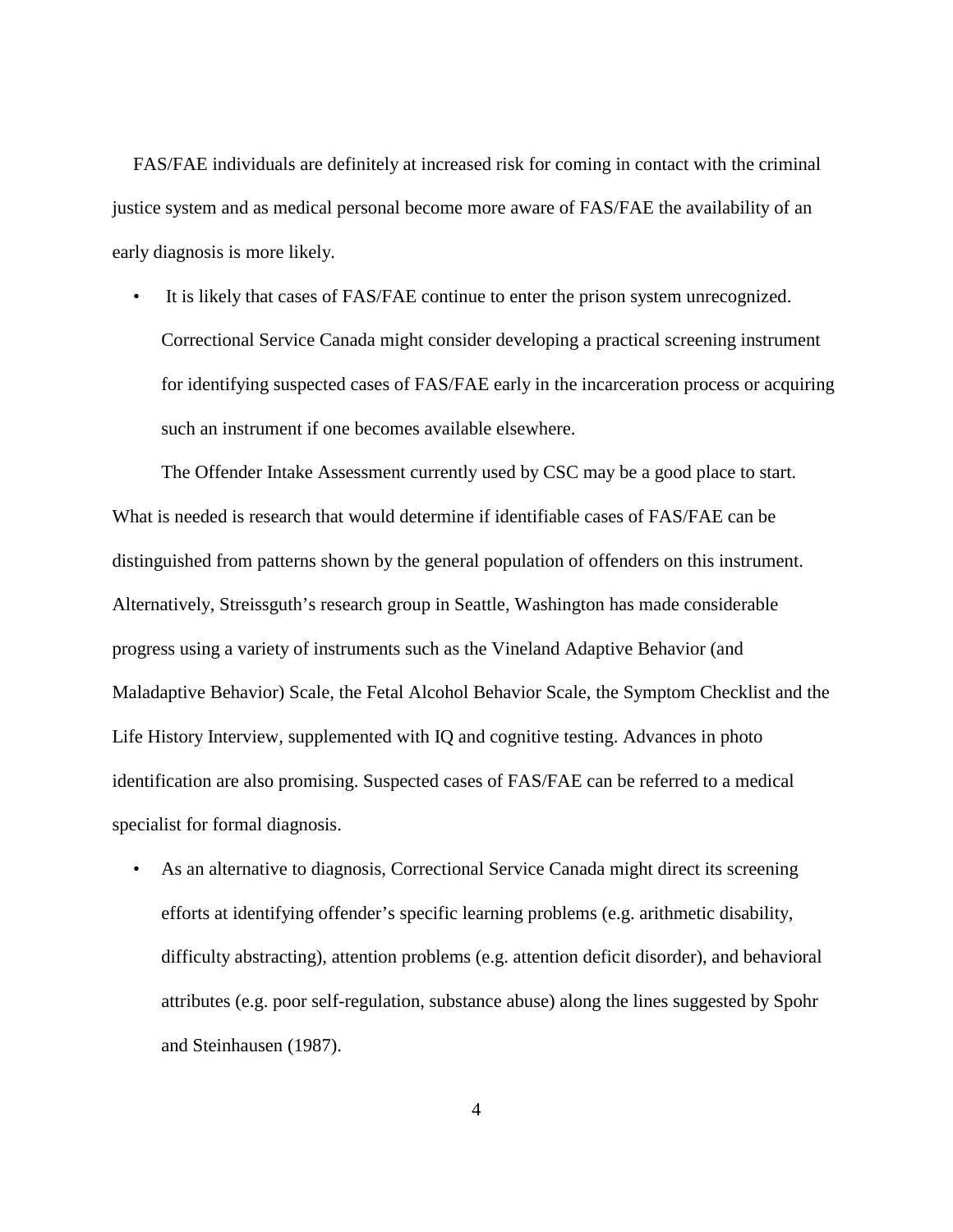For reasons mentioned earlier in this paper, diagnosing adults with FAS/FAE is currently a difficult feat. The strategy suggested above also provides specific information about deficits and problems that can be very useful not only with those diagnosed with FAS/FAE, but to any inmate who is experiencing these difficulties. Thus, any services or programs offered to inmates would be based on identified need rather than diagnosis. In some ways this strategy would be an extension of the screening and assessment that CSC currently carries out with such batteries as the Computerized Lifestyle Assessment Inventory.

• If screening and diagnosis, or screening for FAS/FAE related problems, proves feasible, we recommend a centralized, computerized data base be instituted.

This data base should prove valuable for research purposes, for institutional programming, and for risk management after release from prison.

• The criminal justice system and CSC in particular might consider designing an FAS/FAE Awareness Manual and implement in-service training at all levels in order to educate and raise awareness about this condition.

Program officers and psychologists might be considered for more in depth training about FAS/FAE and eventually take over the role of increasing awareness in other personnel, such as parole and classification officers.

• Should a sufficient number of FAS/FAE inmates be identified at a particular institution, CSC might consider appointing an advocate, such as a program officer very familiar with FAS/FAE, to help manage their behavior and look after their best interest.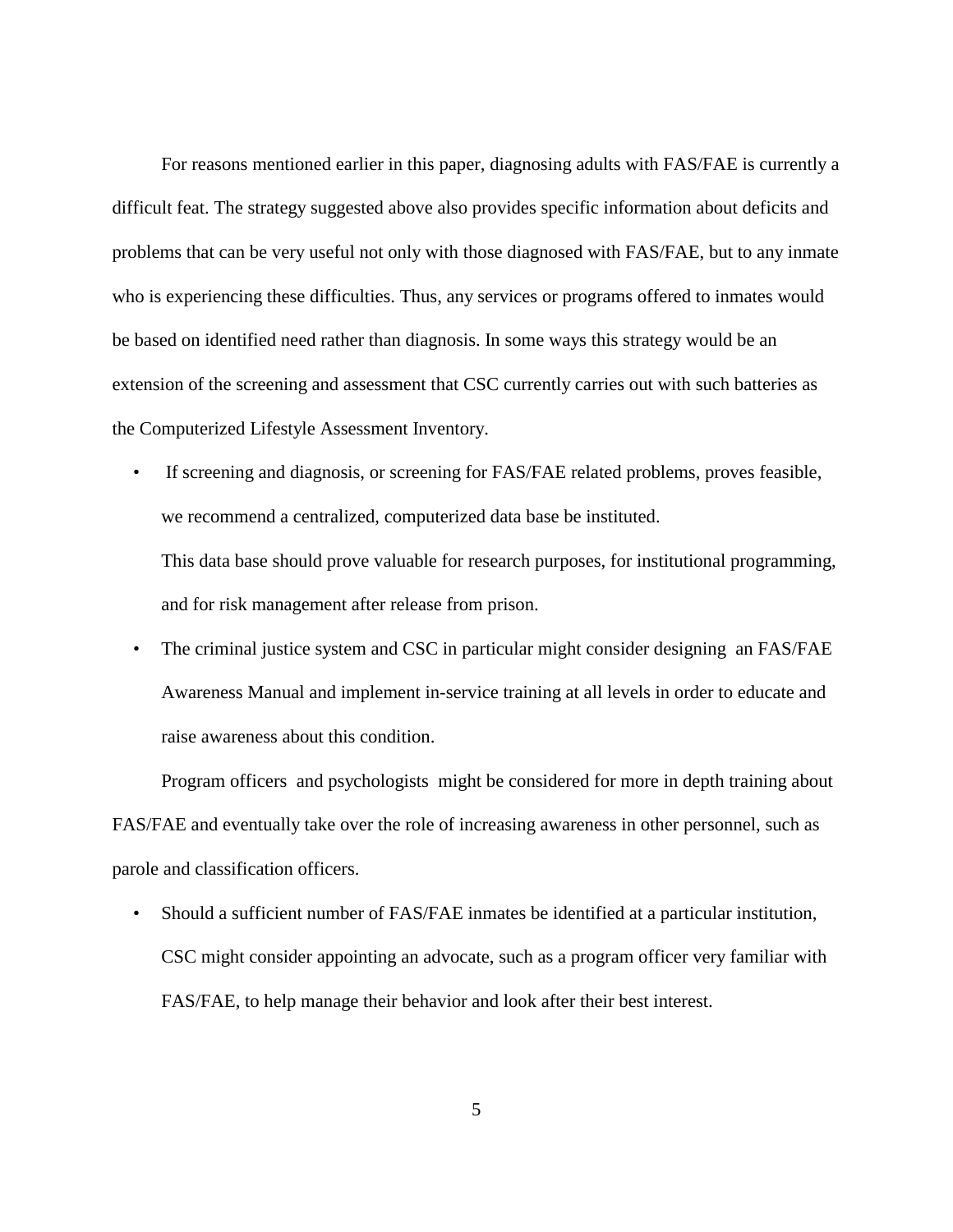Such an advocate would also be an excellent candidate for facilitating FAS/FAE awareness programs.

• Provided that inmates with FAS/FAE can be identified, CSC might consider designing and evaluating a special institutional program for this population that takes into consideration their specific cognitive deficits and behavioral patterns.

The suggested strategy would be to modify existing, well recognized programs in the areas of social and life skills, cognitive skills, substance abuse and anger management in the direction of making them more structured, concrete and repetitive, allowing more time for review and practice, and presenting material in shorter but regular segments. One strategy for accomplishing this may be to ask the original authors of these programs to consult with others who have expertise in FAS/FAE and/or expertise in working with developmentally handicapped or brain damaged adults. Also, given the high proportion of Aboriginals with FAS/FAE and their similar over representation in the criminal justice system, it may be useful to consult with a culturally sensitive expert in this area.

- Programs should be carried out in small groups by facilitators who understand the cognitive, and behavioral deficits of FAS/FAE individuals.
- Treatment of mental health problems in FAS/FAE offenders, such as depression and suicide ideation are best dealt with in individual therapy by psychologists or psychiatrists with knowledge of FAS/FAE patterns.
- Because of their permanent neurological deficits and the many secondary problems these deficits generate, FAS/FAE inmates will require extensive planning for their release.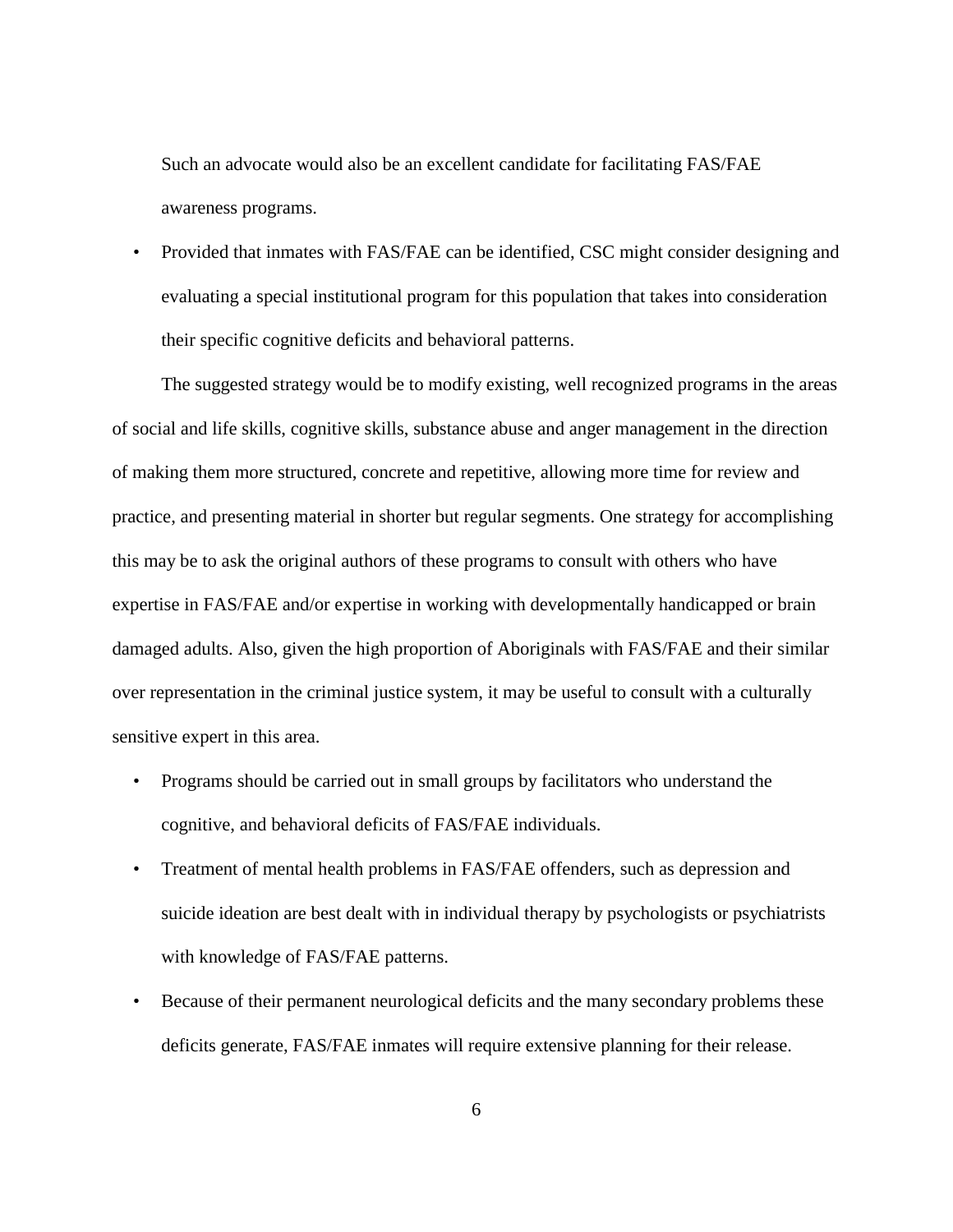Safe and appropriate housing that allows them to establish structure and routine, job training that allows them to work within their abilities, continued social and life skills training that allows them to improve their adaptive functioning, a long term relapse prevention and maintenance program for those with substance abuse needs, and close and supportive monitoring would all help ensure that a stable and successful transition to community life would be made. As with institutional programs, evaluation should be built in to ensure further refinement as to what works with this difficult population.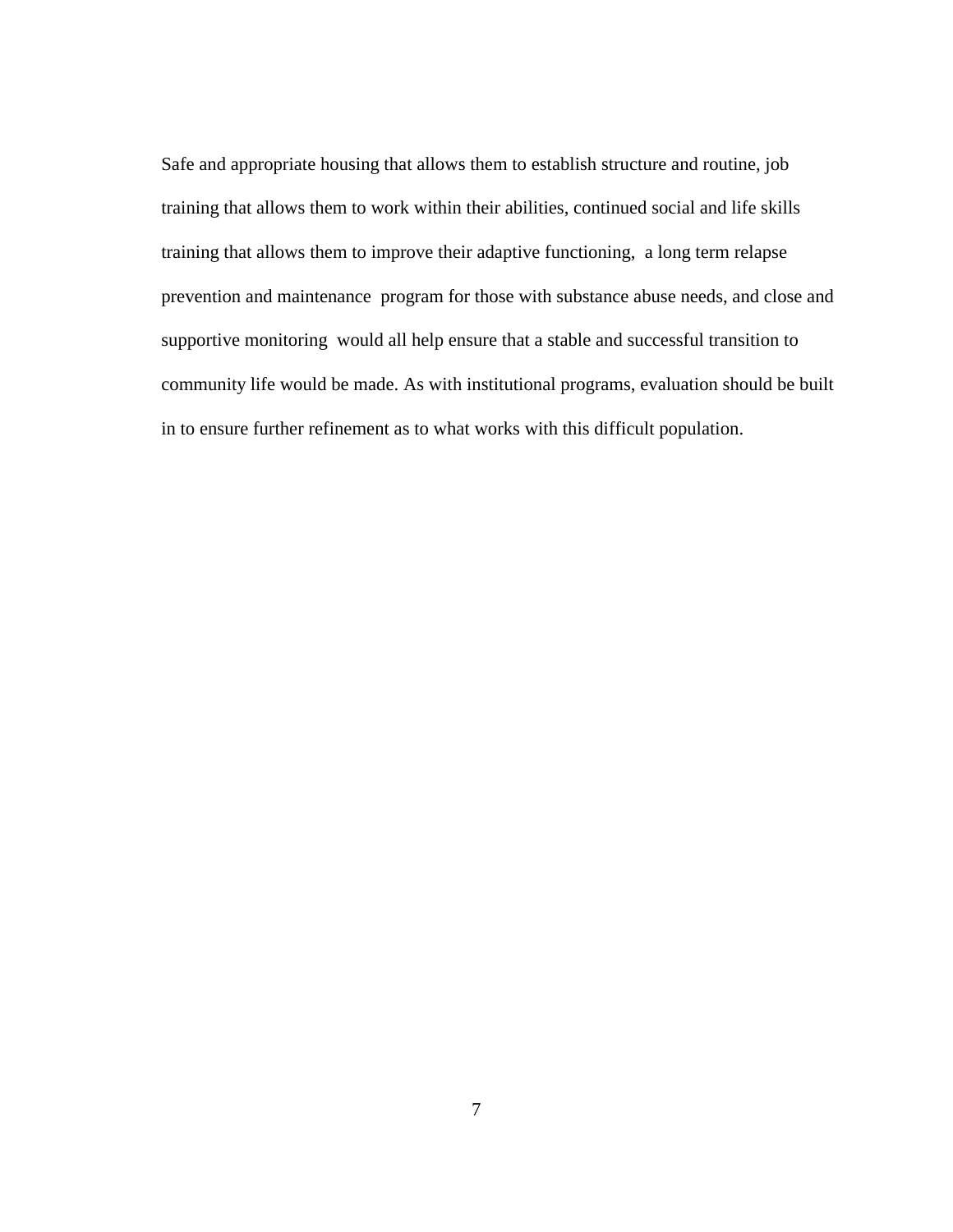# **FETAL ALCOHOL SYNDROME: IMPLICATIONS FOR CORRECTIONAL SERVICES**

This report reviews the literature on Fetal Alcohol Syndrome from the perspective of the implications this condition might have for the criminal justice system and for Correctional Service Canada. The report is presented in three parts. Part 1 provides a basic background about the disorder. Part 11 traces the course and consequences of this condition, including the connection to delinquency and crime. Part 111 considers the possibility of identifying fetal alcohol syndrome and related effects in individuals who come in contact with the criminal justice system, and how institutional and post-release programs might best fit their needs.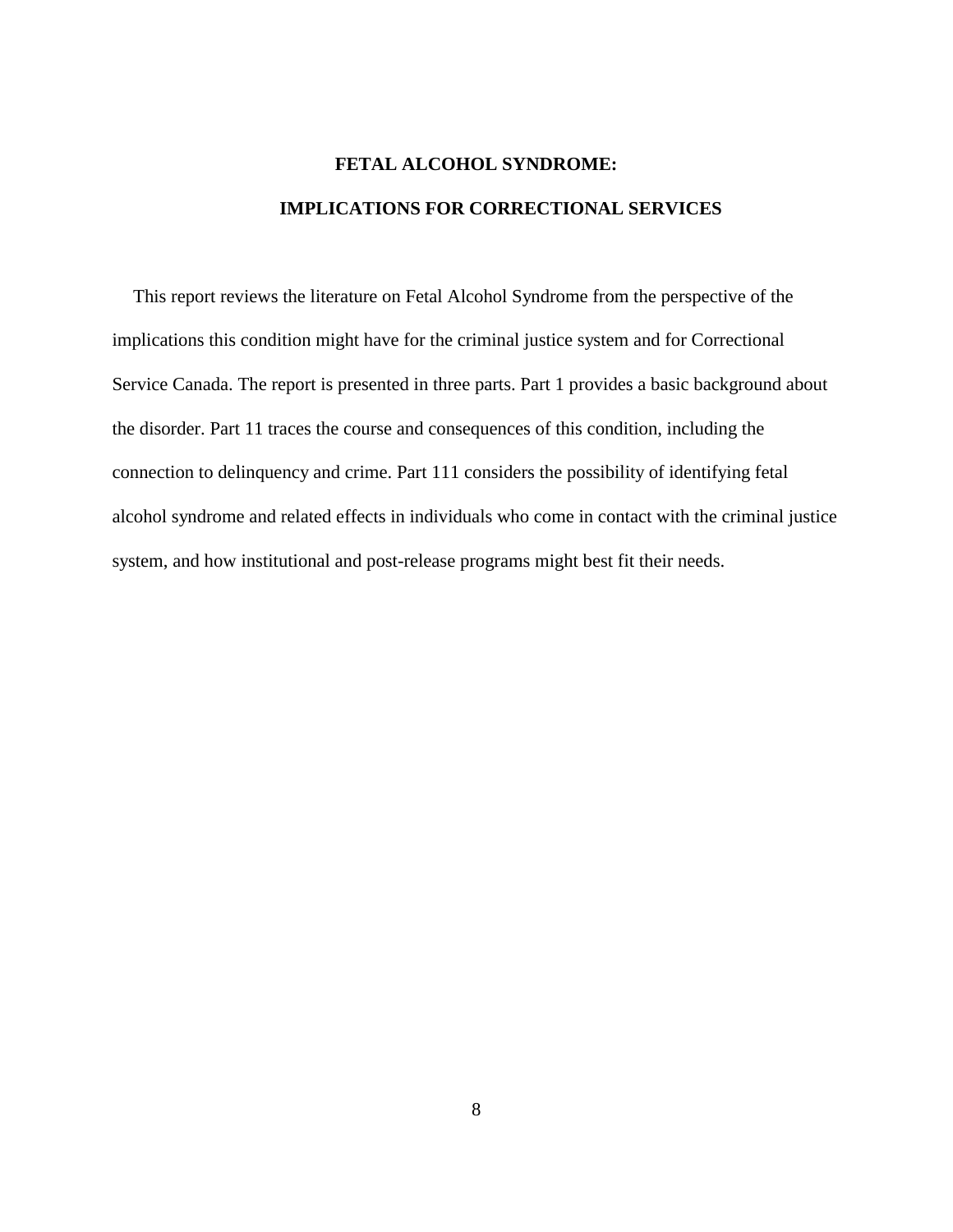#### **PART 1: BACKGROUND**

Alcohol is the one of most toxic substances voluntarily consumed by humans. Alcohol is also capable of disrupting fetal development as it freely crosses the placenta in pregnant women who choose to consume alcohol during their pregnancies. The metabolism and elimination of alcohol are slower in the fetus (approximately half the adult rate), and the concentration of alcohol is at least as high in the fetus as in the mother's blood (Niccols, 1994; Streissguth, 1983; Abel, 1990).

Reference to negative effects of alcohol to the fetus can be found in documents dating back as far reaching as the Old Testament (Niccols, 1994). However, not until much more recently were possible effects of drinking alcohol on offspring seriously explored in North America and in Europe. Slowly during the 1950's and 1960's, studies began to focus on the hereditary basis of birth defects in disorders like Down Syndrome, and during this time period French researchers also began describing children of alcoholic mothers as having malformations and growth deficits (Abel, 1990). Research surrounding pregnancy and alcohol increasingly became of interest with publications identifying a variety of alcohol related birth defects, and finally in 1973 a pattern of physical features and behavioural deficits found in infants and children of mothers who consumed alcohol during pregnancy was formally recognized as FAS ( Jones and Smith, 1973). This medical term brought the existence of FAS to the attention of many professionals, and it clearly defined this syndrome in terms of the causal agent of alcohol.

The past two decades have since been filled with numerous studies, clinical reports, and experimental research with animals, indicating that alcohol is clearly a teratogen which can have numerous and serious consequences on fetal development. The purpose of the first section of this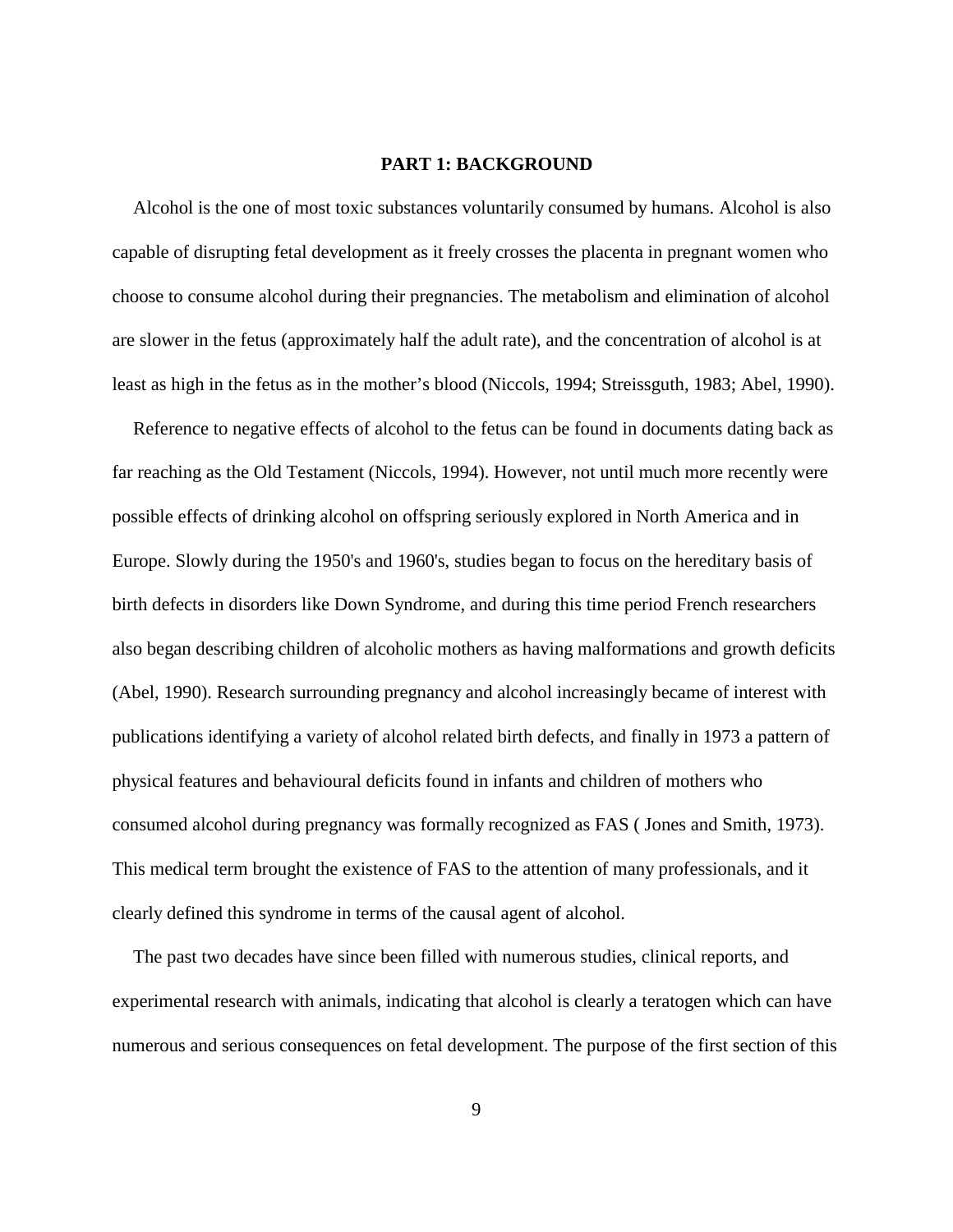report is to provide a review of Fetal Alcohol Syndrome as a complex, multi-determined syndrome which has serious implications for problematic behaviour and development.

#### **Diagnosis and Description**

Fetal Alcohol Syndrome is one form of alcohol related birth defects which subsumes a number of specific abnormalities in children whose mothers consumed alcohol during pregnancy. In addition to the identification of a positive history of maternal alcohol consumption during pregnancy, there are three core diagnostic criteria which must be met for a clinical diagnosis of FAS (Conry, 1990). These features include: 1) prenatal and/or postnatal growth delay and retardation; 2) characteristic cranio-facial anomalies; and 3) central nervous system (CNS) impairments.

**Prenatal and Postnatal Growth Delay.** Children born with FAS have a reduction in body weight, height and head circumference (Streissguth et al., 1991; Abel, 1990 ). As infants, American studies have indicated that the median weight of all live children born with FAS is 4 lb 11 oz, which is below the 7 lb 7 oz median in U.S. infants (Abel, 1990). Continuing into childhood and adolescence, the head circumference of these children remains below the tenth percentile (Niccols, 1994; Abkarian, 1992) or two standard deviations below the mean (Streissguth et al., 1991). Additional studies have indicated that patients with FAS are still below the third percentile in cranial growth in adolescence (Shaywitz, Cohen & Shaywitz, 1980; Niccols, 1994). This cluster of growth deficiencies are among the most common effects observed in children with FAS (Abel, 1990), but birth weights and heights may differ depending on the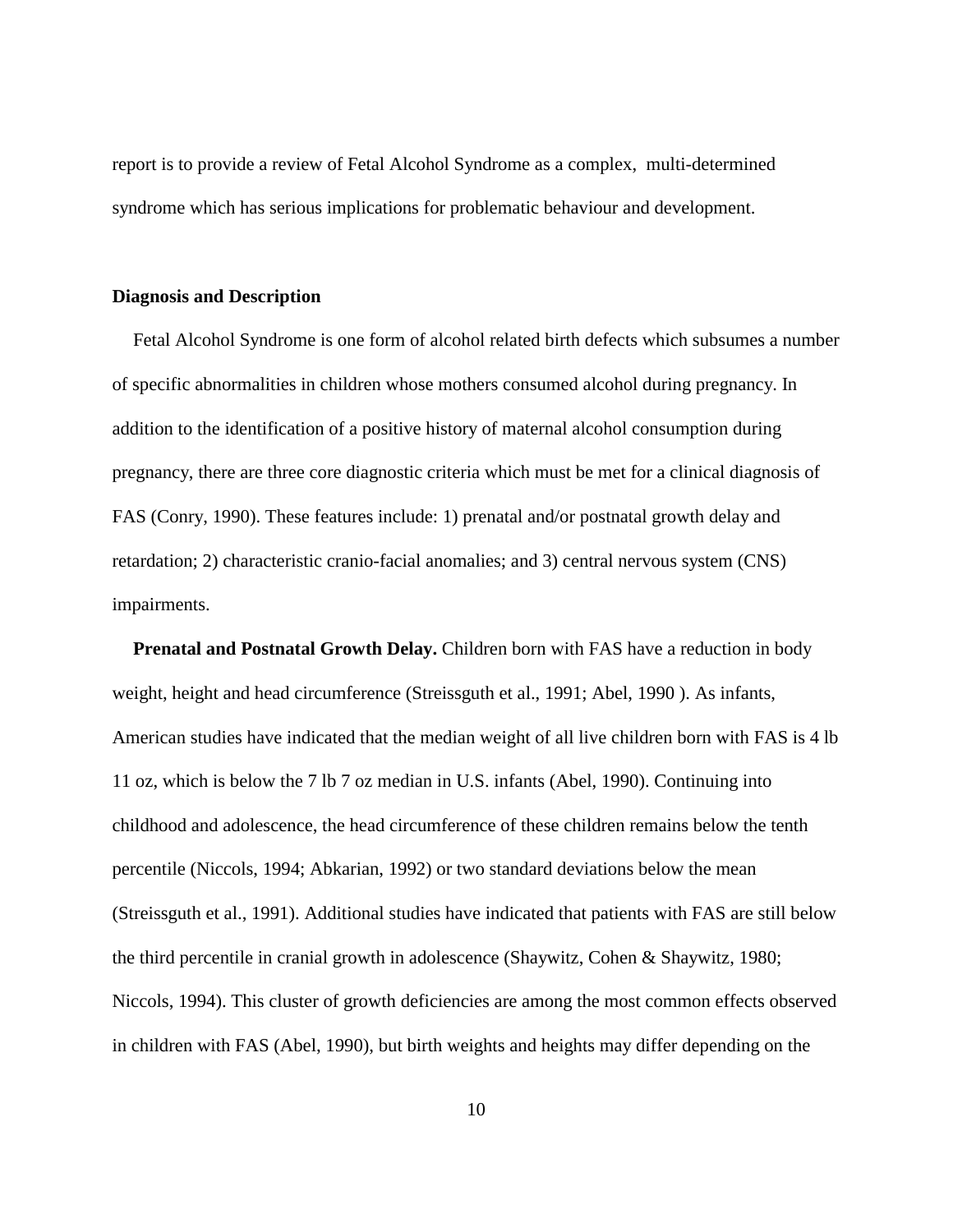amount of alcohol consumed during pregnancy. Severe growth deficits are also usually related to severe intellectual disabilities (Abkarian, 1992).

**Distinct Facial Dysmorphology**. The pattern of facial dysmorphology observed in children with FAS is the criterion that is most specific to this syndrome (Huebert & Raftis, 1996). In fact, a diagnosis of FAS can be made based solely on a physical examination (Huebert & Raftis, 1996), but it is helpful to establish the maternal drinking history during pregnancy. Also, where maternal drinking is low or moderate, facial features may not be distinct enough for an agreement of diagnosis (Abel, 1990).

The characteristic pattern of facial abnormalities most commonly reported in FAS are short palpebral fissures (horizontal length of eyes), epicanthic folds (abnormal skin folds in the inner corner of the eye), long and flattened philtrum (space between nose and upper lip), flattened maxilla (bones forming the jaws and midface), and shortened nose (Huebert & Raftis, 1996; Abel 1990).

In addition to these discriminating features, there are also a number of associated features of FAS. Of these secondary anomalies, visual disorders such as optic nerve anomalies (cataracts) and myopia, oral problems such as cleft palate and dental problems (crossbite, overbite) and ear abnormalities are common (Church & Kaltenbach, 1997). Children with FAS are at high risk for a variety of hearing disorders, and the majority of FAS children have at least one type of hearing problem (Church & Kaltenbach, 1997). The four most commonly occurring hearing disorders associated with FAS are developmental delays in auditory maturation, sensory neural hearing loss, intermittent conductive hearing loss, and central hearing loss, all of which can result in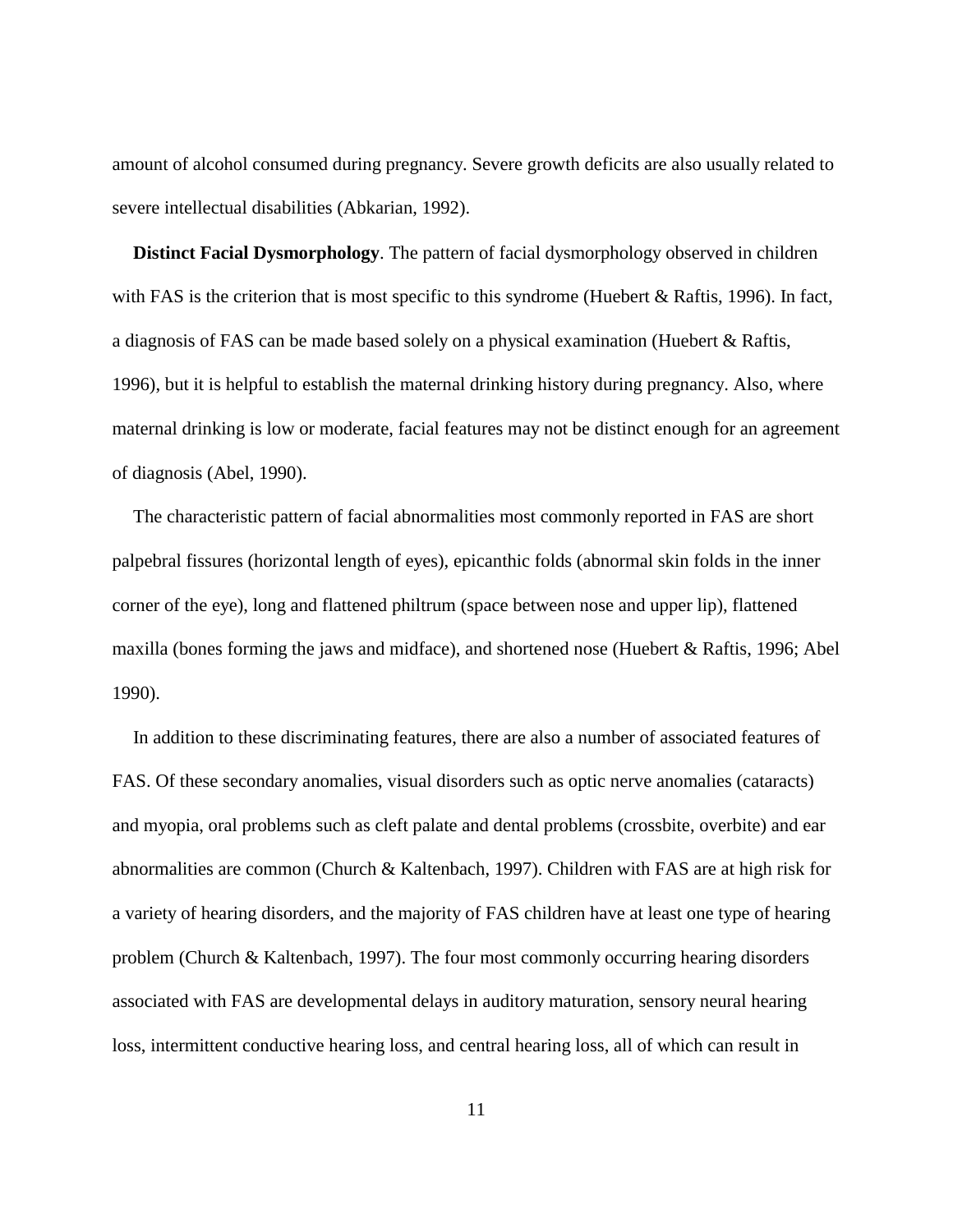permanent impairment to hearing, language, and mental abilities (Church & Kaltenbach, 1997). Adequate hearing is critical for proper speech and language acquisition and comprehension, so hearing disorders may worsen existing behavioural and intellectual problems, thus leading to learning disabilities, inattention, language pathology and disruptive behaviours (Church & Kaltenbach, 1997).

**Central Nervous System Dysfunction**. The influence of prenatal alcohol exposure on central nervous system (CNS) development has also been explored. Recent research has indicated that glial cells which compromise approximately half of the brain's volume and which play an important role in brain development are sensitive to alcohol and increase the vulnerability of the brain to serious damage (Lancaster, 1994). Niccols (1994) has proposed several different stages of embryo development during which alcohol damages the central nervous system differentially: from conception to the first weeks of pregnancy alcohol acts as a cytotoxic agent causing cell death and chromosomal abnormalities; From four weeks to ten weeks in utero alcohol exposure leads to abnormal cell migration, cell loss and damage, disorganized cell tissue structure, and microcephaly; and from eight to ten weeks of pregnancy neurotransmitter production is interfered with leading to suppression of growth hormones, and abnormal formation of neural synapses resulting in neurological deficits (Niccols, 1994 ). Streissguth (1997) further adds that the greatest period of vulnerability in the brain is uncertain; it seems that all trimesters during pregnancy are critical for development.

Central nervous system damage from prenatal alcohol exposure results in permanent impairments such as neurological abnormalities, behavioural dysfunctions, developmental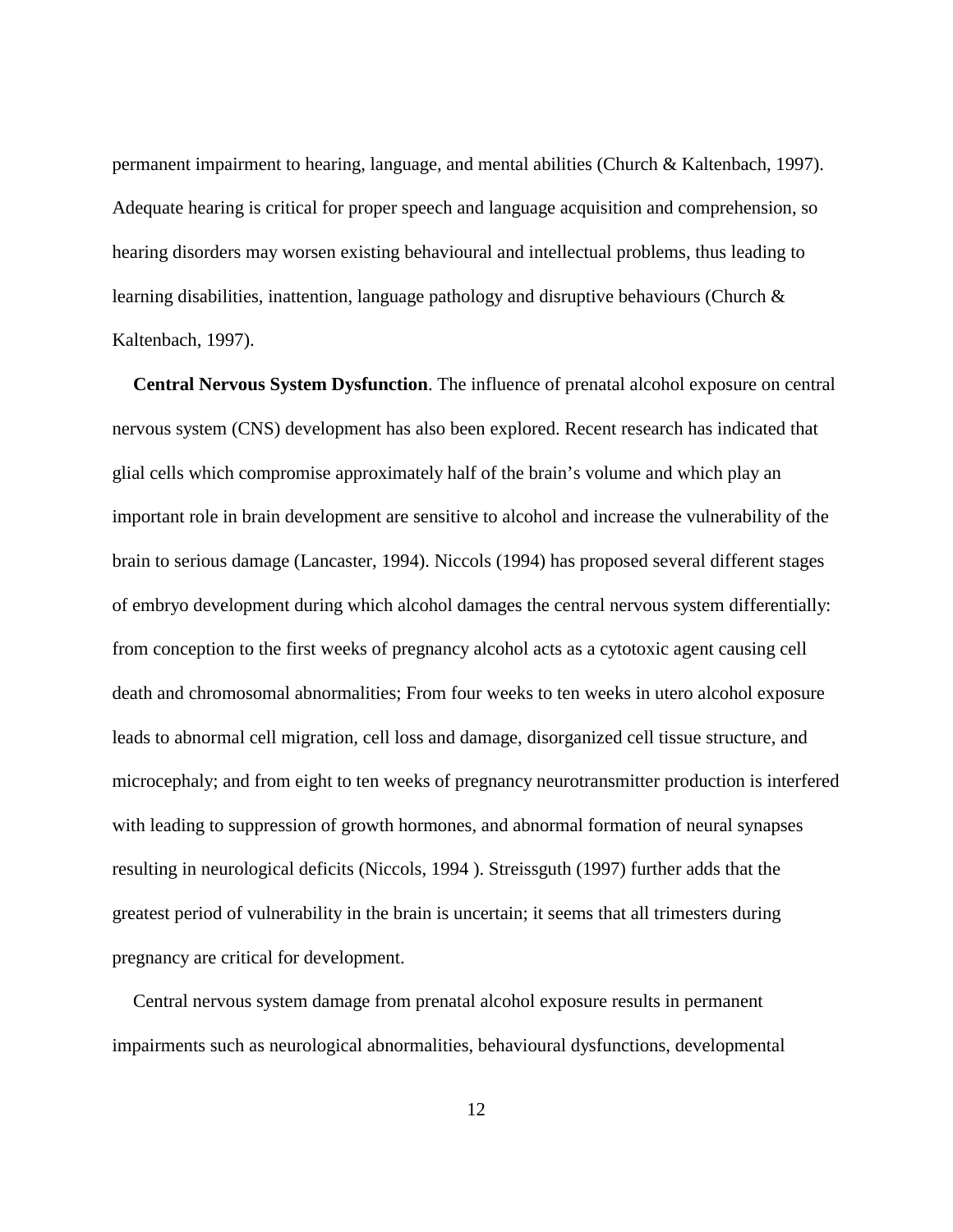delays, and intellectual impairment (Huebert & Raftis, 1996). As a result of these damaging effects on the developing nervous system, an abundance of research has indicated cognitivebehavioural difficulties in children with FAS. These problems include impairment of selective attention and decreased speed of information processing (Yellin, 1984; Lancaster, 1994), delayed and disordered motor development, disordered speech and language development, short term memory deficits, learning difficulties, and hyperactivity and impulsivity (Kodituwakku et al., 1995; Abkarian, 1992). Attentional problems (which have been identified as a major deficit in FAS children) are especially problematic because they have negative consequences on other cognitive functions like rehearsing and storing information in memory, and information processing (Kodituwakku et al., 1995). Other research by Mattson et al. (1996) has suggested that the locus of memory impairments may be at the encoding level of information processing where individuals with FAS have difficulty inhibiting correct responses. Mattson et al. (1996) propose that the brain areas involved in these response inhibition deficits are the hippocampus, the frontal lobes, and the basil ganglia.

As information accumulates about specific alcohol related cognitive deficits, it appears that FAS individuals have profound and permanent learning and intellectual impairments. Although the range of intellectual functioning varies, FAS is now considered to be the leading cause of mental retardation in North America (Streissguth et al., 1991). Most average intellectual assessments of FAS children, utilizing a variety of IQ tests, estimate they function at a level from 65-70 IQ point scores. Scores below 70 indicate mental retardation. Abel (1990) found an average IQ of 67 among FAS children, with 53% of patients scoring below 70 in his study, Conry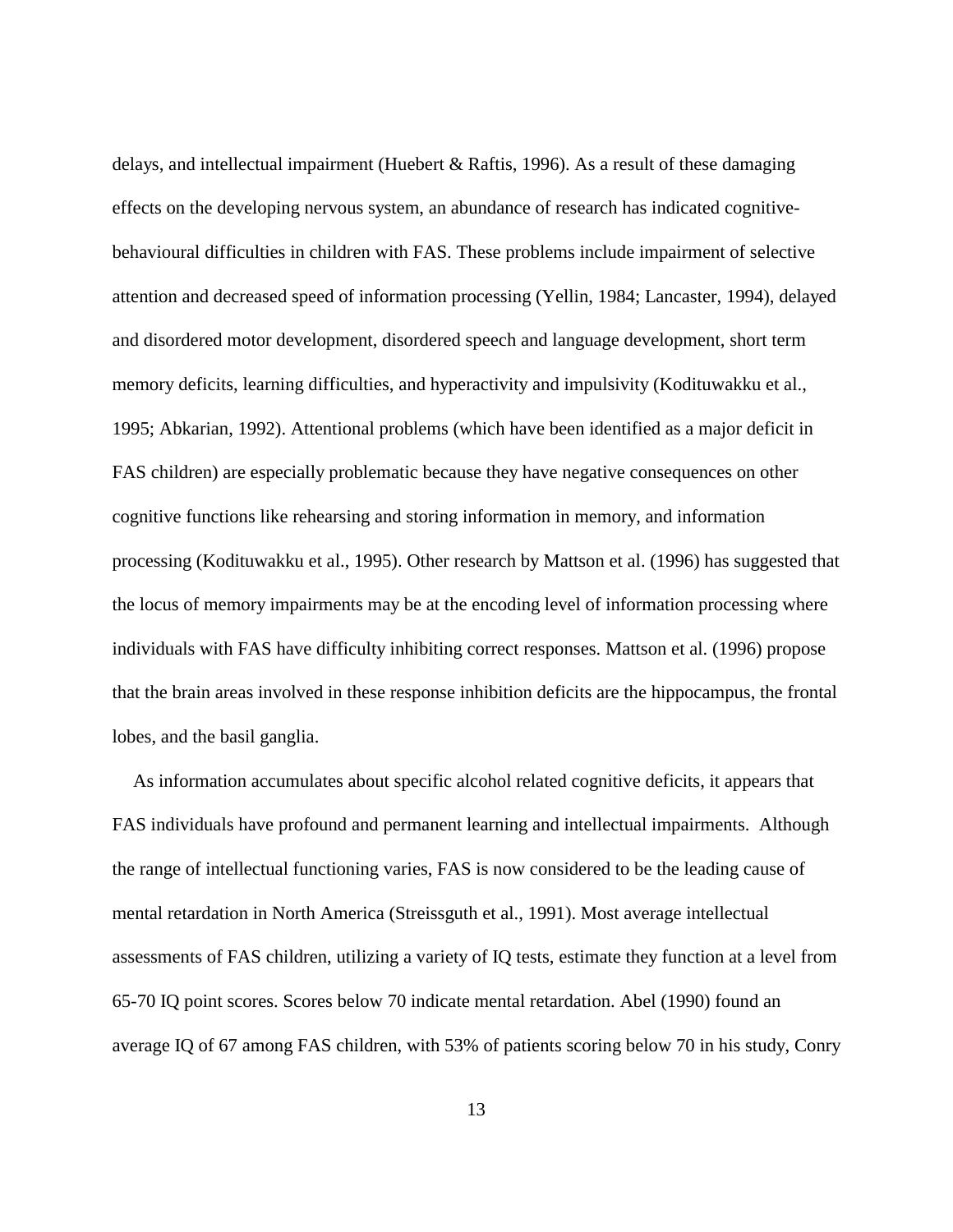(1990) similarly found 68% of FAS patients below 70, Streissguth et al. (1991) found an average of 66 with 58% scoring below 70, and Abkarian (1992) observed an average of 65. These studies all reported wide ranges of impairment from 20 (severe retardation) to 105 (normal). Often, such poor intellectual functioning results in serious academic disabilities (Streissguth et al., 1991).

What is clear from the diagnostic criteria of FAS, is that there are numerous physical, neurological and intellectual abnormalities in individuals with this syndrome. These features unfortunately lead to a variety of serious secondary cognitive, emotional, behavioural and developmental problems (Conry, 1993; Huebert & Raftis, 1996; Shaywitz et al., 1980). These difficulties are consistent, disabling, and seriously affect their adaptive functioning over their lifespan.

#### **Fetal Alcohol Effects**

It is important to recognize that there is a wide range of alcohol effects which extend beyond those individuals with FAS, and which can affect the fetus at many levels of maternal alcohol consumption. An accumulation of research has indicated evidence of more subtle forms of FAS which have been termed Fetal Alcohol Effects (FAE) (Huebert & Raftis, 1996). Fetal Alcohol Effects are sometimes called partial FAS, Fetal Alcohol Embryopathy or Alcohol Related Neurodevelopmental Disorder (Conry, 1990; 1993). In this paper we have adopted the term FAE throughout. Children with FAE are adversely affected by prenatal alcohol exposure, but they do not meet the formal criteria of FAS (Mattson et al., 1996). Despite this lack of diagnostic features, the great majority of researchers agree that FAE involve those infants or children who meet two, but not three, of the features formally associated with FAS (Huebert & Raftis, 1996).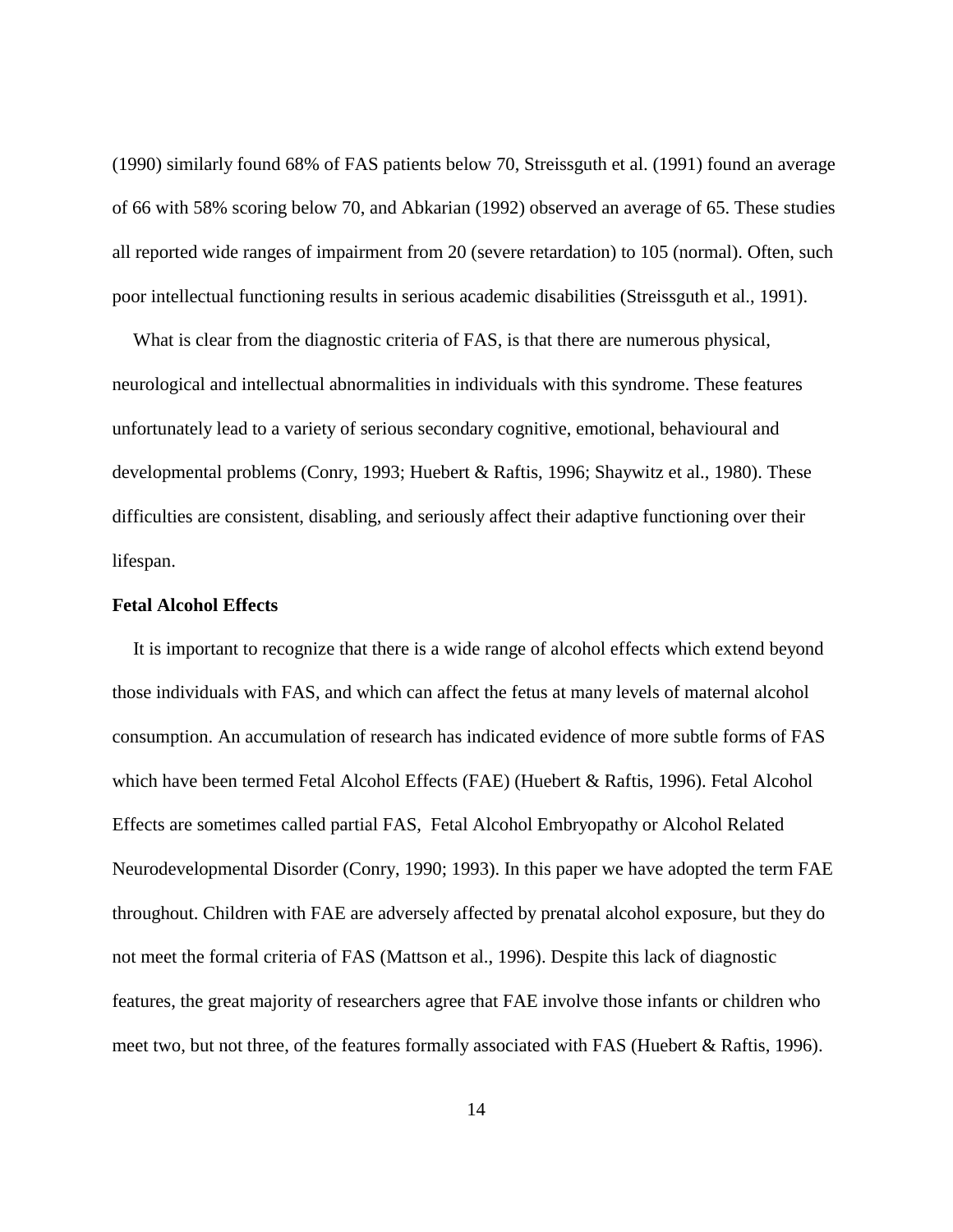Therefore, in addition to receiving alcohol exposure in utero, such a child may have some partial FAS phenotype, subtle facial dysphormology, or CNS dysfunction but will not have sufficient features for a firm diagnosis of FAS or an alternative diagnosis (Streissguth et al., 1991).

The resulting behavioural, developmental and neurological problems associated with FAE strongly overlap with those of FAS. Average IQ ranges in children with FAE are slightly higher and are more often in normal ranges than in FAS individuals, but many still have sub-average levels of intelligence (Abkarian, 1992). Difficulties such as unevenness in academic abilities, learning disabilities, poor math skills, cognitive deficits, self regulation difficulties, and behavioural and social impairments are equally disabling in children with FAE as those with FAS (Donovan, 1992; Abkarian, 1992; Koditawakku et al., 1995). Unfortunately, cognitive deficits in those with FAE often go unnoticed or are misinterpreted for poor motivation (Abkarian, 1992). As Donovan (1992) adds, these children may actually face more serious problems because their symptoms are not recognized as FAE. Other research studies evaluating abilities in both FAE and FAS children indicate the occurrence of specific deficits of motor speed, grip strength, word comprehension, visual-motor integration (Mattson et al., 1996, Conry, 1990), response inhibition, visual-spatial planning, attention, concentration, and higher level processing (Kopera-Frye, Dehaene, & Streissguth, 1996). These deficits may be more severe in children with FAS, but children with FAE do exhibit a variety of these difficulties, and some to extremely serious degrees (Conry, 1990).

Because FAE are not recognized in a formal diagnosis and is difficult to identify, it can go unrecognized in most clinical and research settings, and there is no national data on its incidence.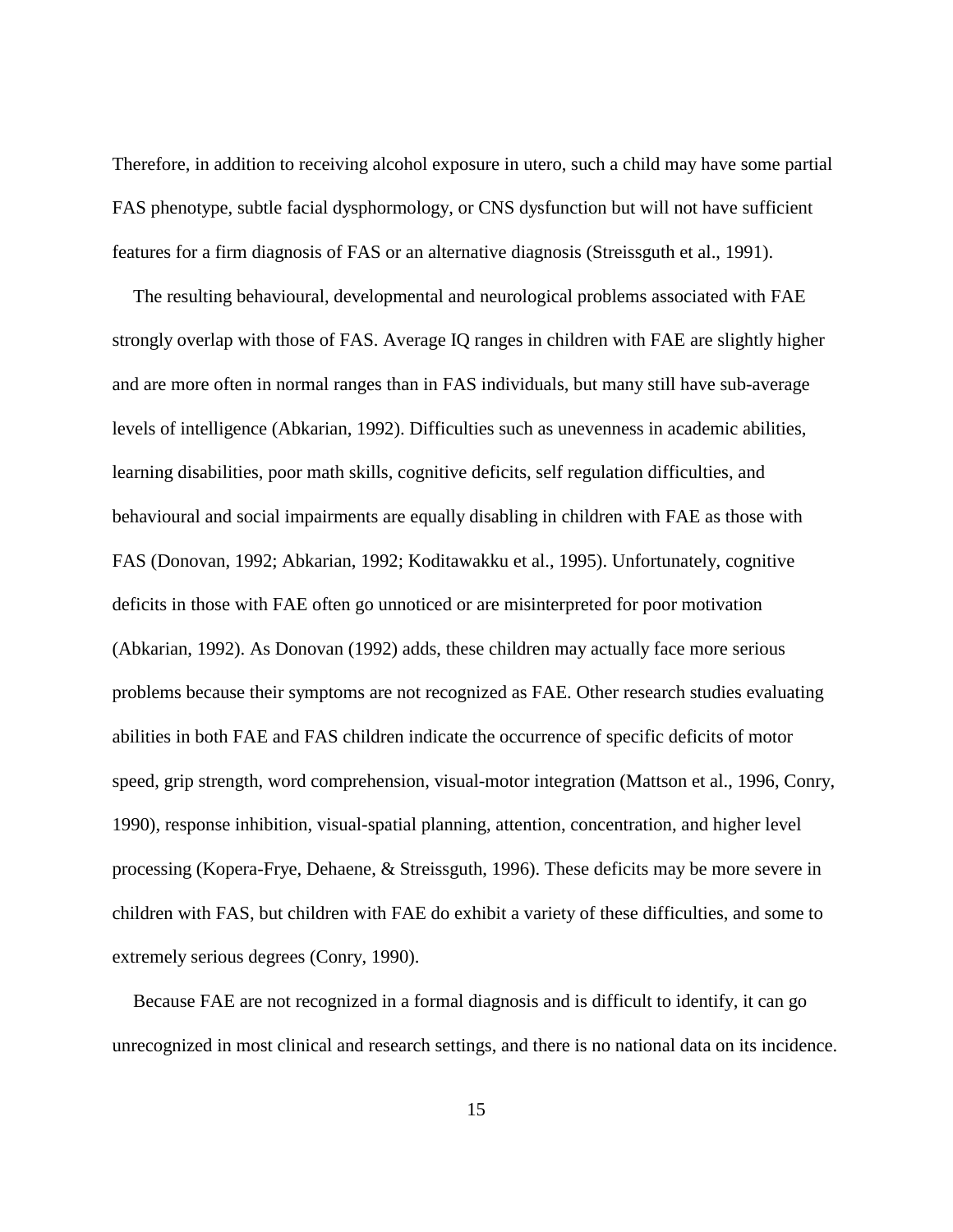It is important to realize that despite this lack of recognition, FAE appears to be more common in individuals with prenatal alcohol exposure than is FAS (Donovan, 1992), and that these effects are not necessarily milder forms of FAS because behavioural and functional impairments associated with FAE have serious, long term consequences comparable to those of FAS (Huebert & Raftis, 1996). Still, some researchers discourage the term FAE because it involves such a subjective and uncertain diagnosis, which can in turn lead to a variety of problems such as assuming that alcohol is the only cause of the child's problem or basing expectations of the child's behaviour on FAS (Huebert & Raftis, 1996; Abkarian, 1992). FAE has none-the-less remained the most common term used by researchers and clinicians.

Many researchers do advocate the necessity of recognizing the more subtle and ambiguous effects of FAE, not only because of the increasing evidence in its favour, but because it is practical to report areas of concern regardless of whether a definite diagnosis can be established (Huebert & Raftis, 1996). With research indicating that alcohol induced abnormalities can occur even in the presence of normal head circumference and appearance, it seems wise to extend this analysis to both FAS and FAE.

The presence of FAE as well as FAS suggests a continuum of alcohol effects. The severity of effects on this continuum depends on the amount of alcohol consumed by the mother, the stages of pregnancy during which alcohol is consumed, additional maternal factors like metabolism, nutrition and genetic make-up, and the response of the fetus (Conry, 1993;Weiner, Morse & Garrido, 1989). That is, there does seem to be a direct association between blood alcohol concentration and adverse fetal development where greater dosages anticipate more severe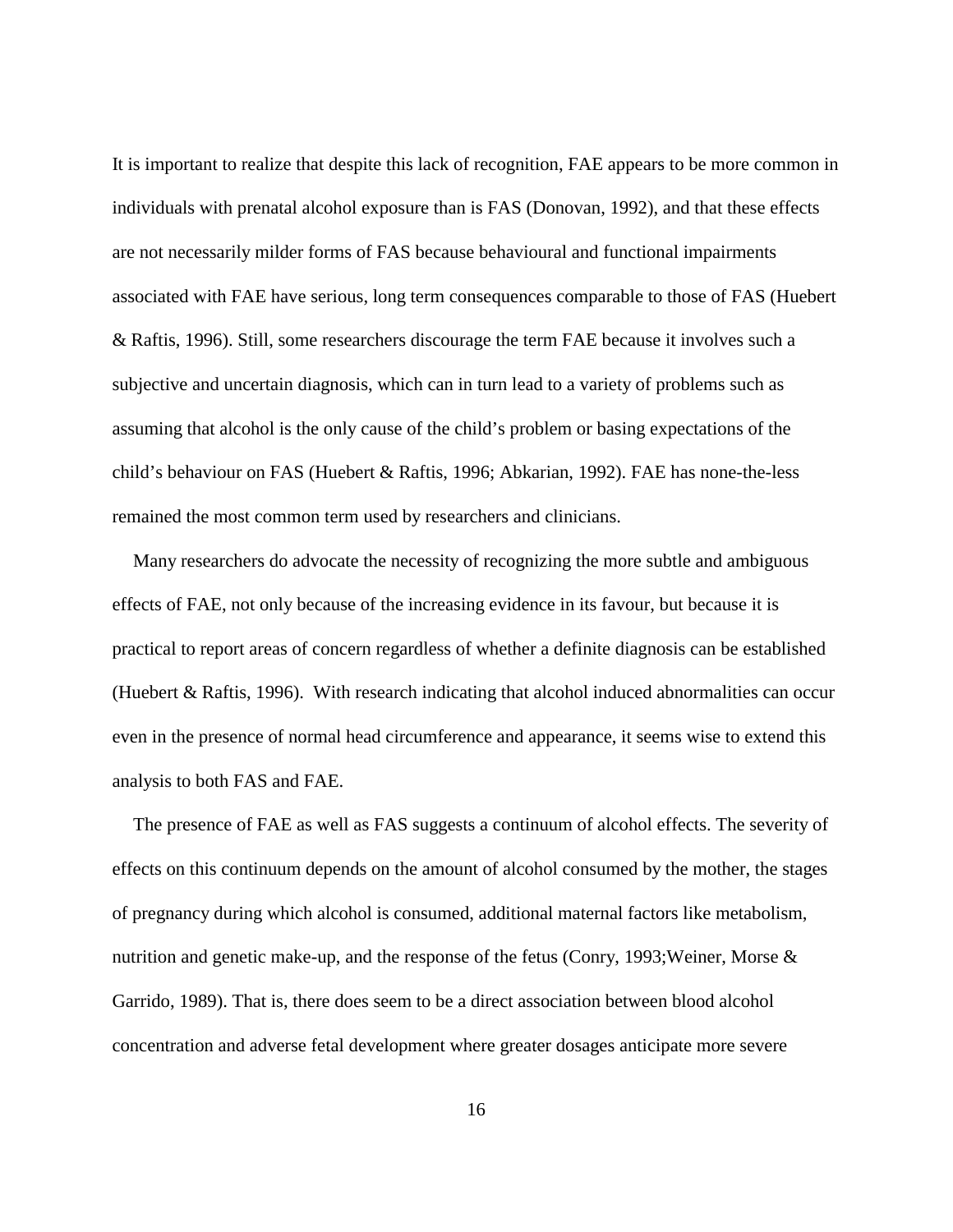responses (Weiner et al., 1989; Streissguth, 1997; Driscoll, Streissguth & Riley, 1990). This continuum is further supported by substantial evidence of a spectrum of dose-related effects in numerous animal studies (Driscoll et al., 1990). Most documented cases of FAS have been born to women who are heavy or abusive drinkers, and heavier intake of alcohol has been associated with slower fetal growth in height, head circumference and increased facial dysphormology (Weiner et al., 1989; Russell et al., 1991). However, even low dosages have adverse effects on the fetus in regards to growth, morphology, and CNS dysfunction (Little et al., 1990).

The threshold of alcohol consumption that produces damage is not easy to determine. Most measures have thresholds ranging from 7 to 42 drinks per week as measured prior to and during pregnancy (Jacobson & Jacobson, 1994). Based on consistent findings across a large number of neurobehavioural studies, some research has indicated that 4 to 8 drinks per day have been associated with FAS, where as 2 to 3 drinks per day has been linked with FAE (Little et al, 1990). Research suggests that the most adverse neurobehavioural effects occur at levels above 7 drinks per week, thus, 7 drinks seems to be a common threshold in this respect (Jacobson & Jacobson, 1994). Still, some neurobehavioural effects have no threshold and are so sensitive that their effects are observed at very low levels of exposure (Jacobson & Jacobson, 1994) and there remains uncertainty as to the lowest dosage at which alcohol effects have a meaningful impact. Prenatal alcohol exposure for a single day can be damaging, producing brain growth defects and neuron loss if high blood alcohol concentration levels are obtained (West et al., 1990). Drinking before pregnancy has even been linked to poor fetal development (Little & Wendt, 1991).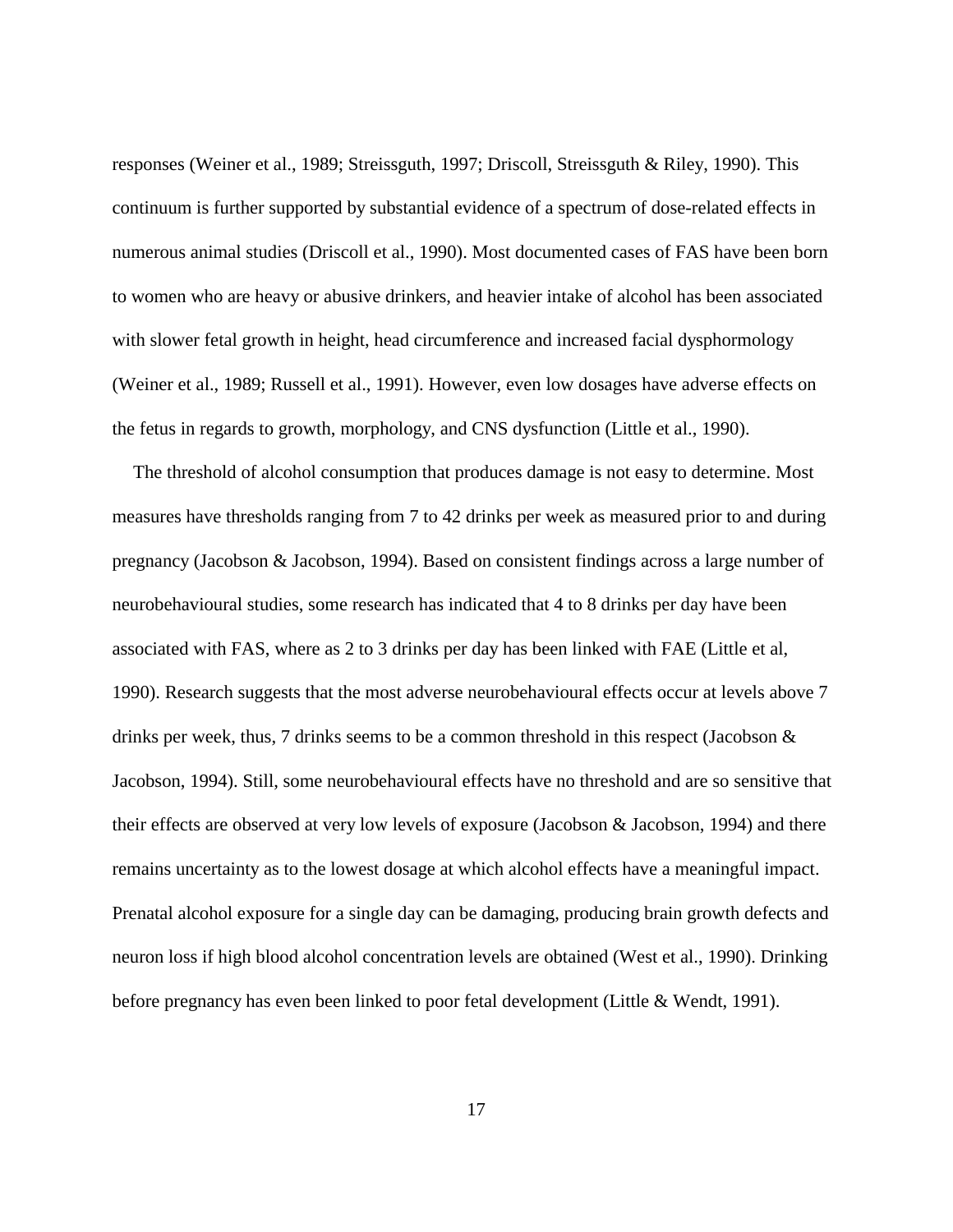Different patterns of drinking are also important for consideration. For example, individual differences in children with and without FAS born to women who drink the same amounts of alcohol may be due to differences in patterns of alcohol consumption. Although both regular drinking patterns and binge drinking patterns predict neurobehavioural deficits before and during pregnancy, West et al. (1990) suggest that a smaller daily dose may be more damaging than a larger daily dose if it is consumed in an acute binge pattern that results in higher blood alcohol concentration levels. Researchers are increasingly adopting the view that there is no safe level of alcohol consumption during pregnancy (Streissguth et al., 1991).

In deciding where FAS and FAE fit into the continuum of alcohol effects, the Institute of Medicine (1996) proposes a five category system to describe the spectrum of prenatal alcohol effects. Categories 1 and 2 represent the most severe ends of the continuum and are indicated by FAS both with or without confirmed maternal alcohol exposure. Category 3 represents partial FAS involving prenatal alcohol exposure, evidence of some pattern of characteristic facial anomalies, and either a) growth retardation, b) CNS neurodevelopmental difficulties, or c) behavioural/cognitive abnormalities that are inconsistent with developmental level. Category 4 is represented by alcohol related birth defects involving a wide range of congenital abnormalities, and Category 5 is indicated by FAE which include the criteria of CNS neurodevelopmental difficulties and behavioural/cognitive abnormalities from the third category. Other researchers have suggested similar inclusive categorization systems for FAS with a range of severity according to a point system (Niccols, 1994).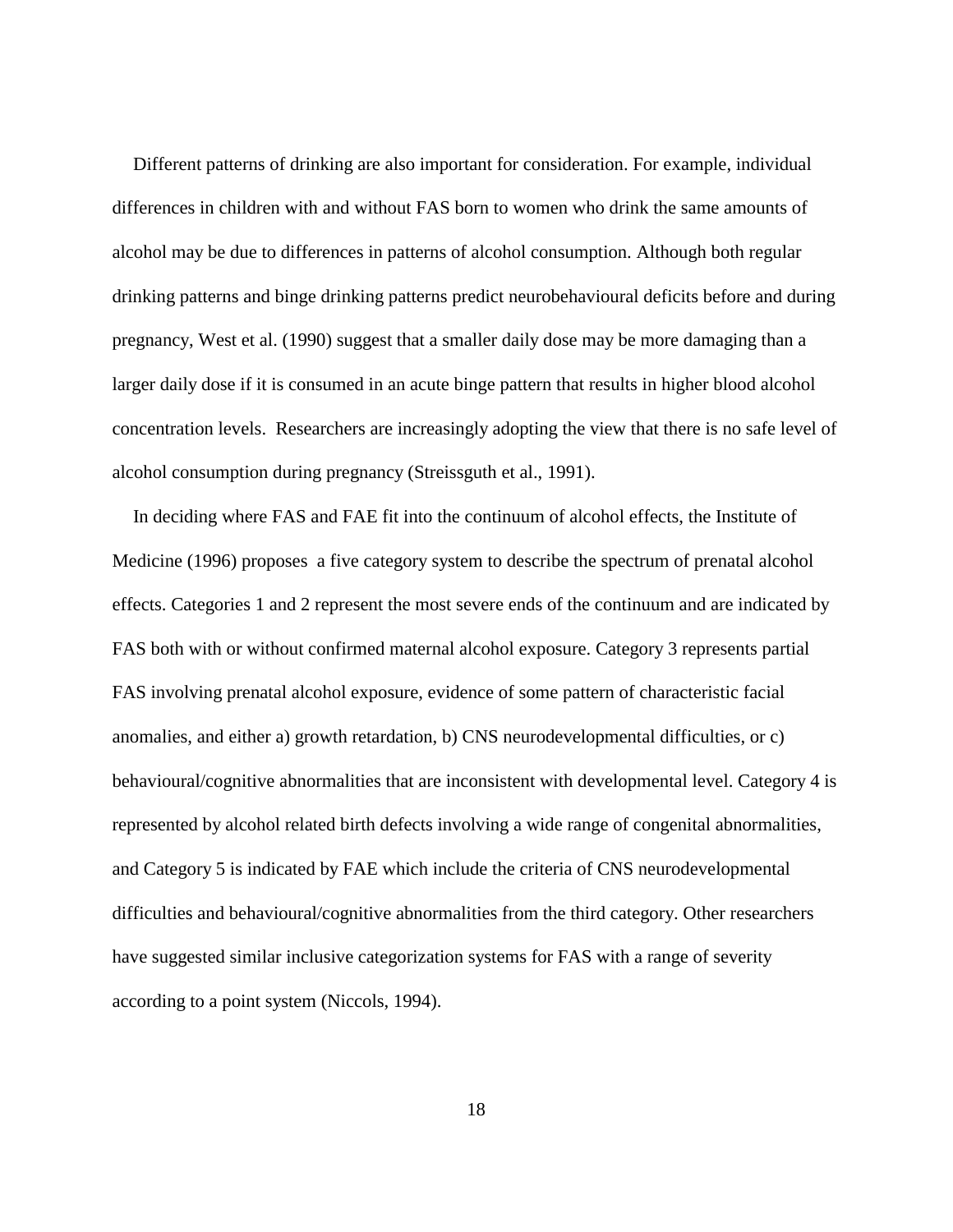In summary, FAS does not represent all individuals who are exposed to alcohol in utero, rather it reflects the severe end of a continuum of effects from maternal alcohol consumption. Furthermore, it is important to address the "lower" ends of the continuum because even small dosages of prenatal alcohol exposure can be debilitating to fetal development and can cause permanent damage.

#### **Issues in the Diagnosis of Childhood FAS/FAE**

Identification of FAS is most often undertaken by a trained physician, geneticist or dysmorphologist based on a physical examination, birth records, history of maternal drinking and characteristics in growth deficiencies or CNS dysfunction (Abkarian, 1992; Astley & Clarren, 1995). The professional must be additionally trained to recognize birth defects which distinguish FAS and FAE from other medical conditions (Conry, 1993). Despite over two decades of research, diagnosis and identification of FAS and FAE continue to remain a critical concern for researchers, medical professionals and society as a whole. Accurate diagnosis is problematic for a number of reasons, including patient characteristics, assessment techniques, and sources of bias.

First, with no single feature being uniquely characteristic of FAS and with this syndrome's sometimes subtle symptoms, FAS may closely resemble other malformations like Stickler Syndrome or Lange Syndrome (Niccols, 1994). Diagnosis becomes even more complex when a mother's alcohol intake is not documented as sufficient to produce physical characteristics commonly observed in FAS (Yellin, 1983). Central nervous system damage and brain dysfunction can still occur without facial dysphormology, and yet the absence and subtleness of facial features in infancy may result in underdiagnosis.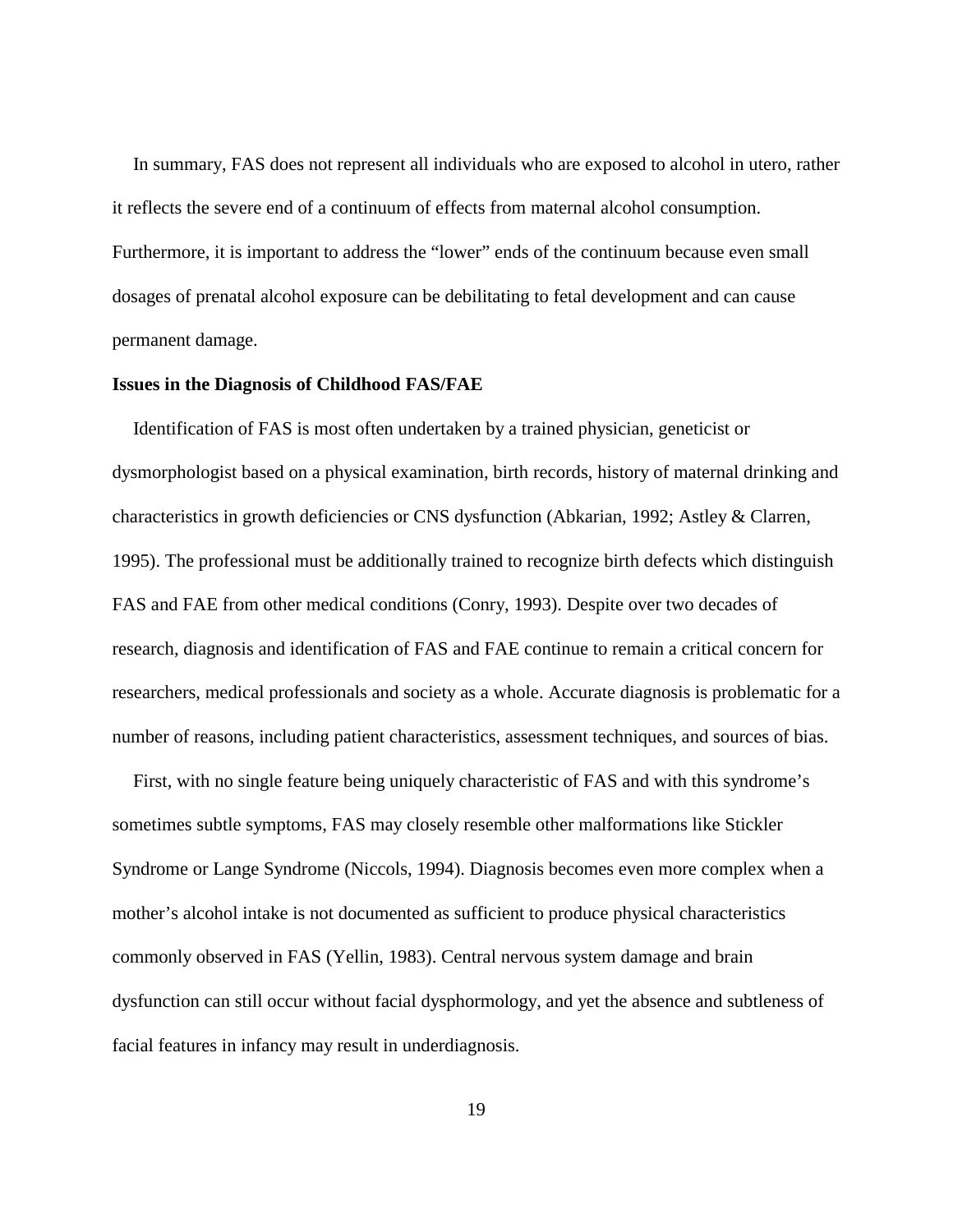Second, the absence of standardized tools to specifically test for this syndrome also leads to uncertainty as there is currently no laboratory test to make any kind of chromosomal diagnosis (Abkarian, 1992). What complicates diagnostic efforts further is the fact that infancy is a difficult time to recognize FAS and FAE. As an individual develops over time, the appearance of facial and growth symptoms may vary with age (Huebert & Raftis, 1996; Conry, 1993). Additional obstacles are difficulties in measuring maternal alcohol abuse and intake, identifying whether neurobehavioural abnormalities are due to prenatal exposure to alcohol or to a postnatal environment, and realizing that diagnostic criteria cannot easily be applied across different cultures as some facial features of FAS are common in other cultures such in Afro-American and Native American communities (Huebert & Raftis, 1996).

A recent Saskatchewan study (Nanson et al., 1995) has indicated that year of graduation from medical school by family and general practitioners may be another significant factor in awareness and diagnosis of FAS. In this study, those doctors who graduated before 1974 (when FAS was first being described in literature) were less likely to have knowledge of FAS and to ask their patients about alcohol intake during pregnancy than more recent graduates (Nanson et al., 1995).

Finally, there are other confounding variables in research and clinical settings which interfere with diagnosis including interviewer bias, socioeconomic status, nutritional differences in samples, substance use other than alcohol use by mothers, and disagreement of FAS or FAE diagnosis (Little et al., 1990). Until these challenges are overcome, there are unfortunate and serious consequences including failure of diagnosis that individuals will have to endure. For example, one sobering study by Little et al. (1990) found that despite physical features of FAS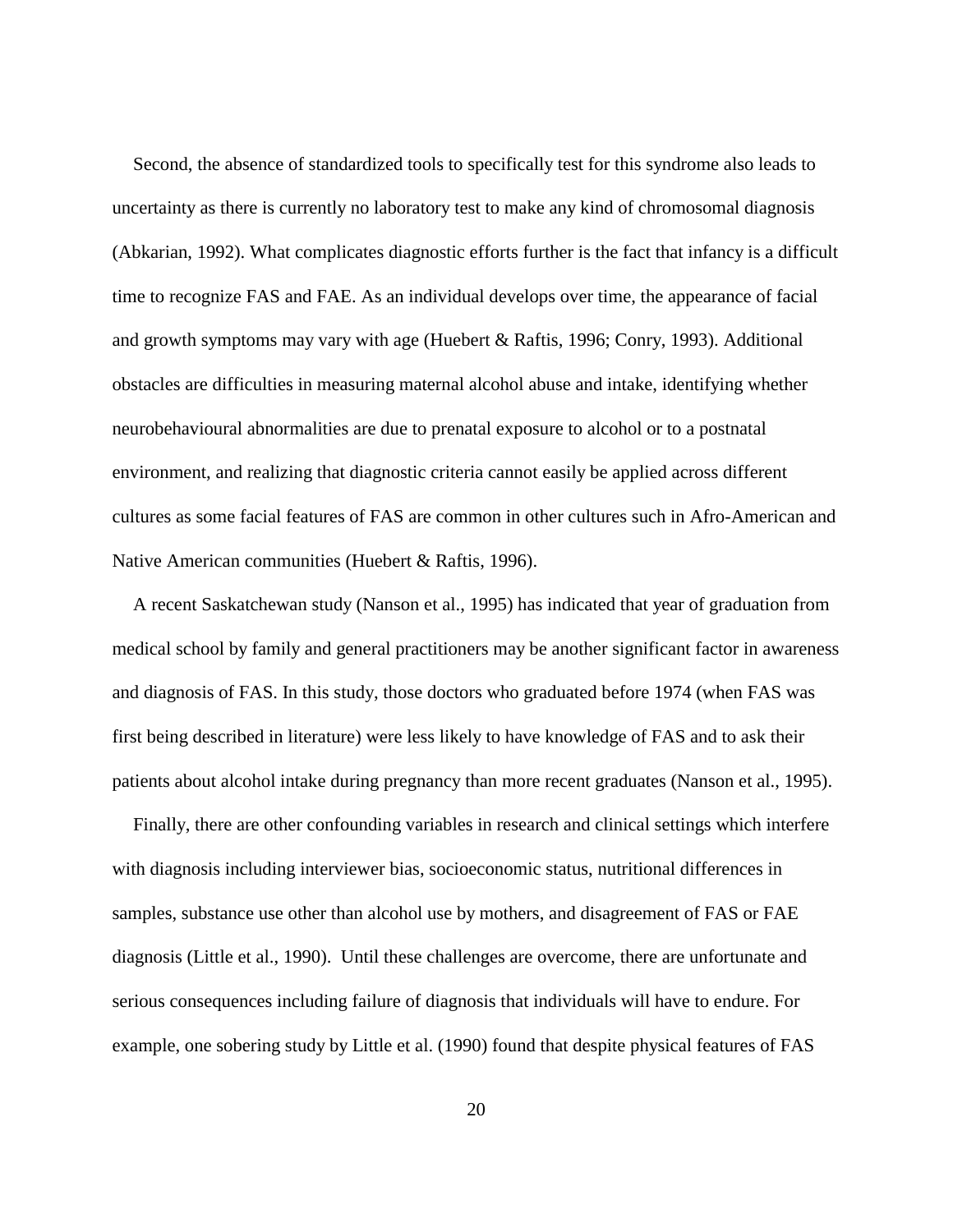being reported in medical records of 40 infants and a positive history of maternal drinking during pregnancy in these cases, there was a 100% failure rate by hospital staff to diagnose FAS. Thus, in addition to a need for improved assessment techniques, there is a need for increasing awareness and communication about FAS and FAE.

Despite the relative concern surrounding the issue of diagnosis, there are some efforts being made to develop more effective screening tools. Astley and Clarren (1996) have showed that an accurate phenotypic case definition of FAS can be derived from photographs that accurately distinguish between those with and without FAS. These researchers have successfully used photo analysis in which sensitivity of identification is unchanged by race, gender or age, and which appears to have serious potential as a diagnostic tool (Astley & Clarren, 1996). They suggest that no two individuals with FAS have identical facial features but they all have an overall gestalt, thus, a multivariate approach can be used to identify the minimum number and magnitude of features that most accurately distinguish FAS individuals from non FAS individuals (Astley & Clarren, 1996). The authors point to advantages of using this type of photo analysis approach with facial features specific to FAS in that photo analysis is inexpensive, expert photographers are not required, photographs can be transferred electronically to maximize consistency in interpretation, photographs can be stored and analysed anonymously, and individuals can be targeted for intervention. If this screening tool continues to be demonstrated as a sensitive, accurate, reliable and precise instrument through further testing of its validation, it may greatly improve current problematic diagnosis situations. However, it is not clear if this technique will prove useful in identifying FAE.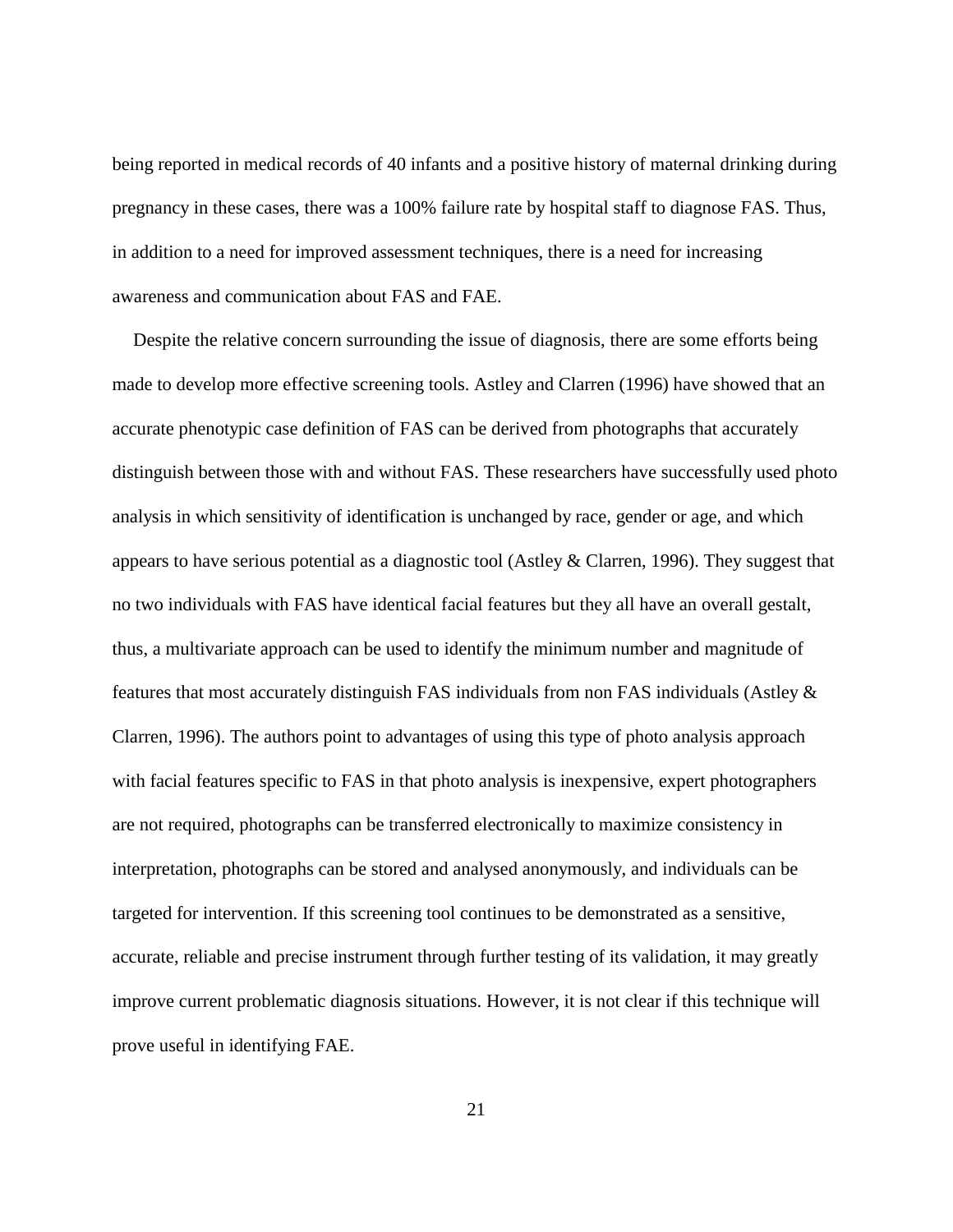Ideally, FAS and FAE require thorough multi-method assessment involving family interviews, professional interviews and reports, observations of the child, information on the child's developmental history, assessment of the child's intellectual, perceptual speech and language abilities, as well as information on social behaviour, psychopathology and mental retardation (Yellin, 1983). Clearly there is much work to be accomplished before assessment of this calibre can be reached. The possibility of identifying individuals who may have FAS/FAE in the criminal justice system will be discussed later in this paper.

#### **Incidence and Prevalence of FAS/FAE**

Patterns in diagnosis of FAS and FAE unfortunately contribute to impediments in determining the incidence and prevalence statistics of these syndromes. Many estimates are dependent on definitions and criteria of FAS (Abel  $\&$  Sokol, 1991), thus, the estimates that do exist, whether they are world, North American or Native community statistics, are likely to be conservative (Abel & Sokol 1991).

The present estimate of the world wide incidence of FAS is 1.9 cases per 1000 (Abel, 1990). Similarly, the American incidence of FAS is estimated to be between 1-2 cases per 1000 (Nanson et al., 1995). There is no national data for Canadian estimates of FAS, although tens of thousands of adults are estimated to have the syndrome ("FAS: From Awareness to Prevention," 1992; Donovan, 1992). For women who have already had one child with FAS, their risk of reoccurrence is very high with an incidence estimate of 771 out of 1000 (Huebert & Raftis, 1996). The first report in Canada of the incidence of FAS for an entire province was conducted in Saskatchewan and published in 1996 (Habbick et al., 1996). All cases who were born in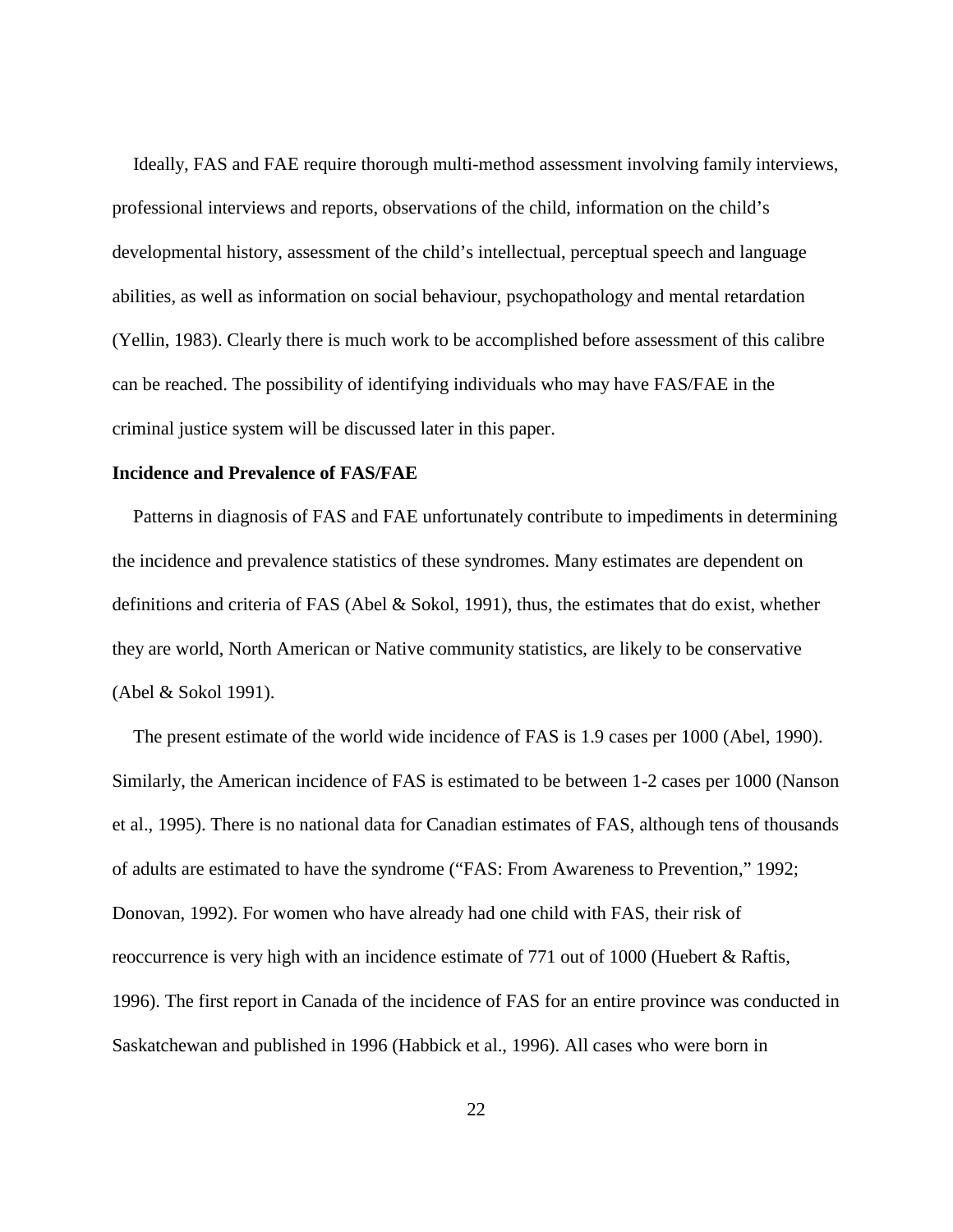Saskatchewan prior to January 1st, 1993 were studied. In total, 207 cases of FAS were identified in this study with 86% of these cases consisting of Aboriginals (Habbick et al., 1996). The authors additionally concluded that due to the likelihood of under-diagnosed cases throughout the province that their incidence statistics were underestimated. Virtually all studies of epidemiology have concluded that FAE have an incidence of 3 to 4 times higher than FAS (Donovan, 1992; Habbick et al., 1996). However, because FAE are less likely to be consistently diagnosed or to be observed by a health care professional, they continue to be undetected.

#### **Aboriginal Populations**

An accumulation of research has indicated that the incidence of FAS differs across Canada and the United States with some areas having much higher rates than others. These differences seem to lie within different Native cultural groups whose incidence of FAS/FAE has been documented to be as much as ten times higher than general population estimates (Abkarian, 1992). In the USA, FAS appears to be highest among American Indians in the Southwest. May et al. (1983) studied and screened all FAS suspects in Navajo, Pueblo and Plains (Apache and Ute) tribes who resided in 26 reservations consisting of a population of 240,000 people. The overall FAS incidence among these tribes were 6.1 cases per 1000 (May et al., 1983). This study also reported that among 22, 963 American Indians in seven communities in New Mexico, Arizona, and South Colorado that 300 cases of FAS and FAE were found, but that the prevalence was highly variable among the three different cultural groups. That is, in the Navajo communities the prevalence was 1.6 cases per 1000, for the Pueblos it was 2.2 cases per 1000, and for the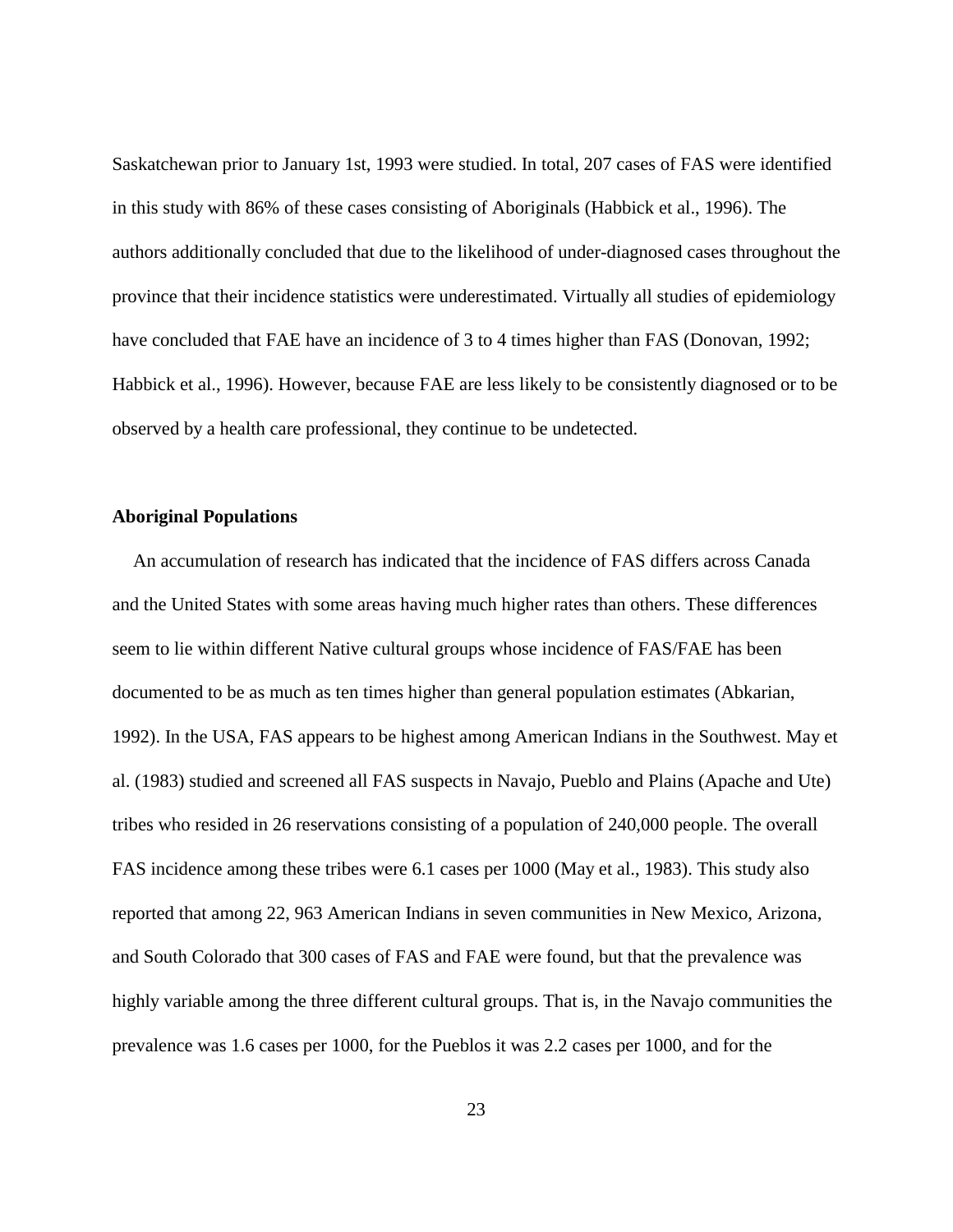Southwest Plains the incidence was 10.7 cases per 1000. This latter group had higher rates of abusive drinking than the others and mothers had lower social adjustment, high risk lifestyles and a higher mean age of birth (May et al., 1983).

FAS among Native populations in Canada is also a concern. Bray and Anderson's (1989) review of the epidemiology of FAS among Canadian Native peoples illustrates high incidence rates through several studies. Sandor et al.'s (1981) study of 76 patients (69 of which were Native ancestry) in the Yukon territory and British Columbia indicated a 10.9 to 1 ratio of Natives with FAS to Caucasians. Asante et al. (1985; as cited by Bray and Anderson, 1989) who looked at 586 subjects in 36 Native communities in Yukon Territory and British Columbia found that the prevalence of FAS and FAE combined was 46 cases out of 1000 in the Yukon, and 25 cases of 1000 in British Columbia, and that prevalence rates for non Natives in this area were 0.4 cases per 1000 (Bray and Anderson, 1989). The highest reported prevalence was reported by Robinson, Armstrong, Moczuk, and Loock (1992) who studied 116 Native people from a British Columbia Indian reserve. The prevalence among Natives in this village was 190 cases per 1000 (Robinson et al., 1992). In addition to these high rates of FAS reported here, Burd and Moffat's (1994) review of FAS in North American Indians and Canadian Aboriginals also points to high prevalence and incidence rates in Alaska (2.7 per 1000 cases), Northern British Columbia (10.3 per 1000 cases ), North Dakota (3.1 cases per 1000) and South Dakota (3.9 per 1000 cases). These authors note that among the ten studies they reviewed (including those reviewed by Bray and Anderson, 1989) consistent FAS criteria were used to determine CNS dysfunction, growth impairment, facial features and maternal alcohol consumption during pregnancy (Burd & Moffat,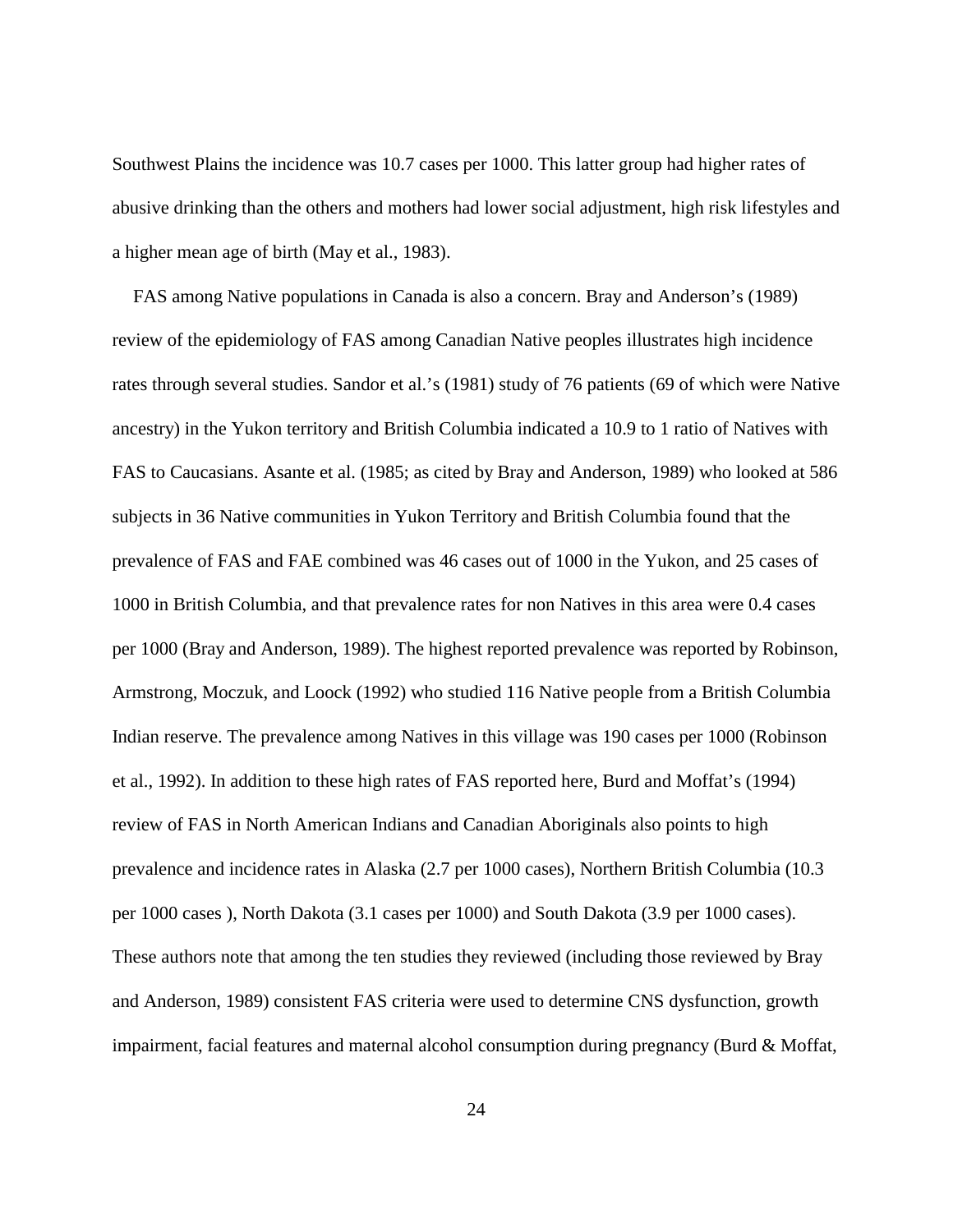1994). They also point out that the high prevalence observed may actually underestimate FAS in these populations as none of the ten studies examined all children in these populations who may have had FAS.

As North American Natives constitute culturally diverse groups, it is difficult to classify them together even though many appear to have much higher rates of FAS/FAE than found anywhere else. For example, within Native subcultures there are substantial differences among cultural tribes in social, geographical and economic circumstances and in cultural attitudes toward drinking (Aase, 1981). May et al., (1983) indicated that in Pueblo and Navajo tribes (where the incidence of FAS was much lower) there was much tighter control of alcohol use and more ostracism for women who drank, where as Plains' tribes (which had much higher frequencies of FAS) were more permissive of alcohol-abusive behaviour. The authors concluded that risk of FAS was better correlated with drinking styles of each cultural group than overall alcohol consumption levels (May et al., 1983).

Native subcultures also tend to have young populations where child bearing begins earlier and ends later (May, 1991). Bray and Anderson (1989) further note that in addition to cultural attitudes to alcohol, styles of drinking, and longer child bearing span, Native communities often lack rehabilitation programs for women which may compound high rates of FAS. Robinson et al. (1992) also investigated whether lack of knowledge of FAS among Native peoples may be another contributing risk factor. They interviewed 123 Canadian Aboriginals in Victoria and Vancouver and observed that virtually all women (96%) were aware of the danger of maternal drinking during pregnancy, that most women (85%) believed that there was no safe amount of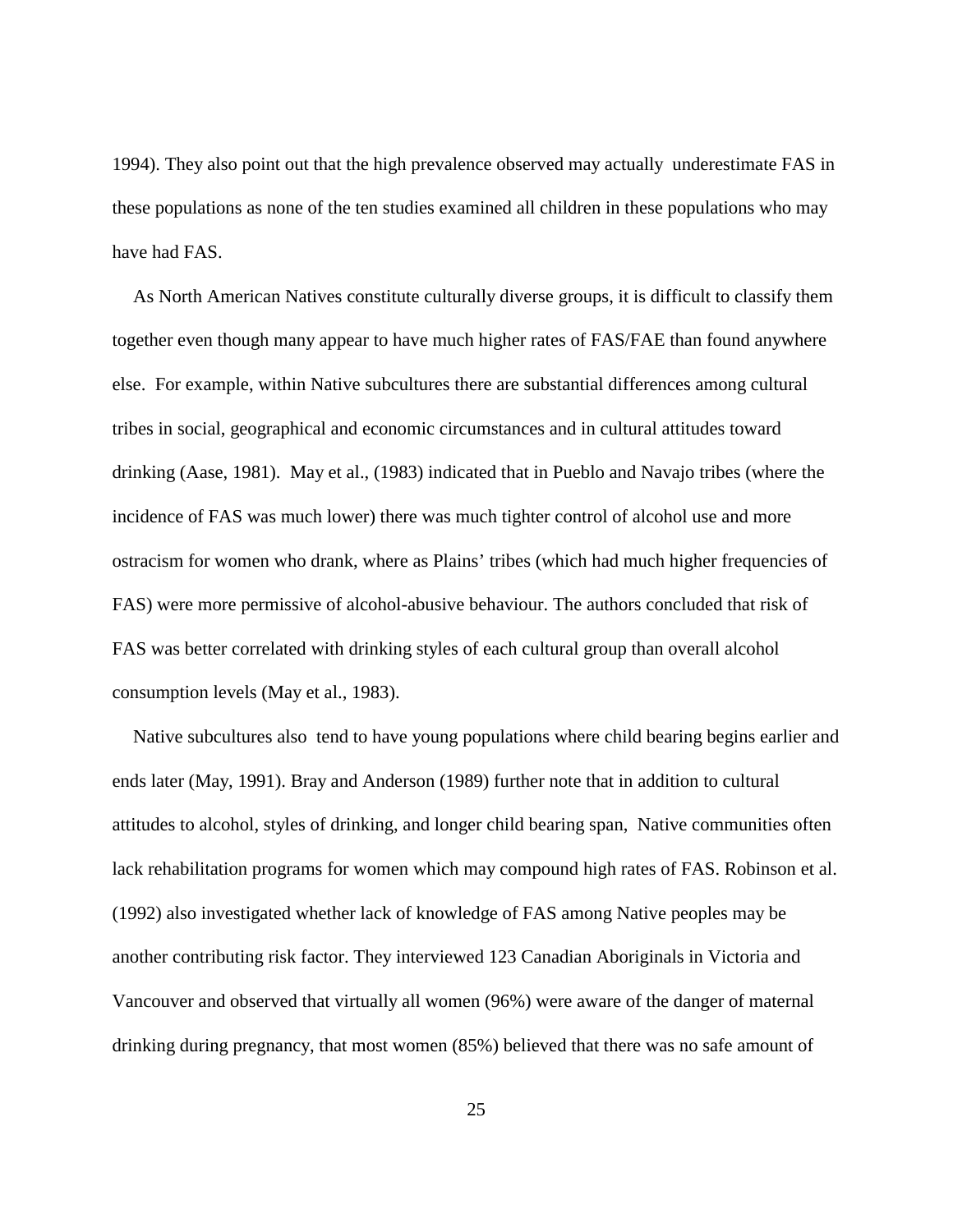drinking during pregnancy, and that 40% of women knew someone with FAS (Robinson et al., 1992). However, though the majority had heard of FAS, gaps existed in their knowledge of its causation, characteristics, and implications.

There is much to learn about which factors are specifically responsible for placing Native women at risk for producing FAS/FAE children. As Bray and Anderson (1989) note, the lack of published research in Canada on the incidence of FAS/FAE in both Native and non Native populations make it difficult to compare these groups or to draw confident conclusions. Also, comparisons are further complicated because non Native studies have been conducted in clinical and urban settings where as Natives have been studied in small communities and reservations (May, 1991). Despite these inconsistencies between studies, there does appear to be greater problems of FAS for certain Native populations.

### **Estimated Cost of FAS**

American estimates of financial costs of FAS have been tabulated, although no such Canadian estimates exist. Abel and Sokol (1991) conservatively estimate that the annual cost of FAS in the USA is 74.6 million dollars, 78% of which is accounted for by costs related to mental retardation and low birth weight. Streissguth et al. (1991) who also consider their estimate to be conservative, predict that financial costs of FAS patients to 21 years of age require 321 million dollars per year in the USA, and 1.4 million dollars across the life span of one child with FAS. Both of these estimates take into consideration costs for prenatal and postnatal growth retardation and mental retardation. Total annual costs should ideally account for select problems related to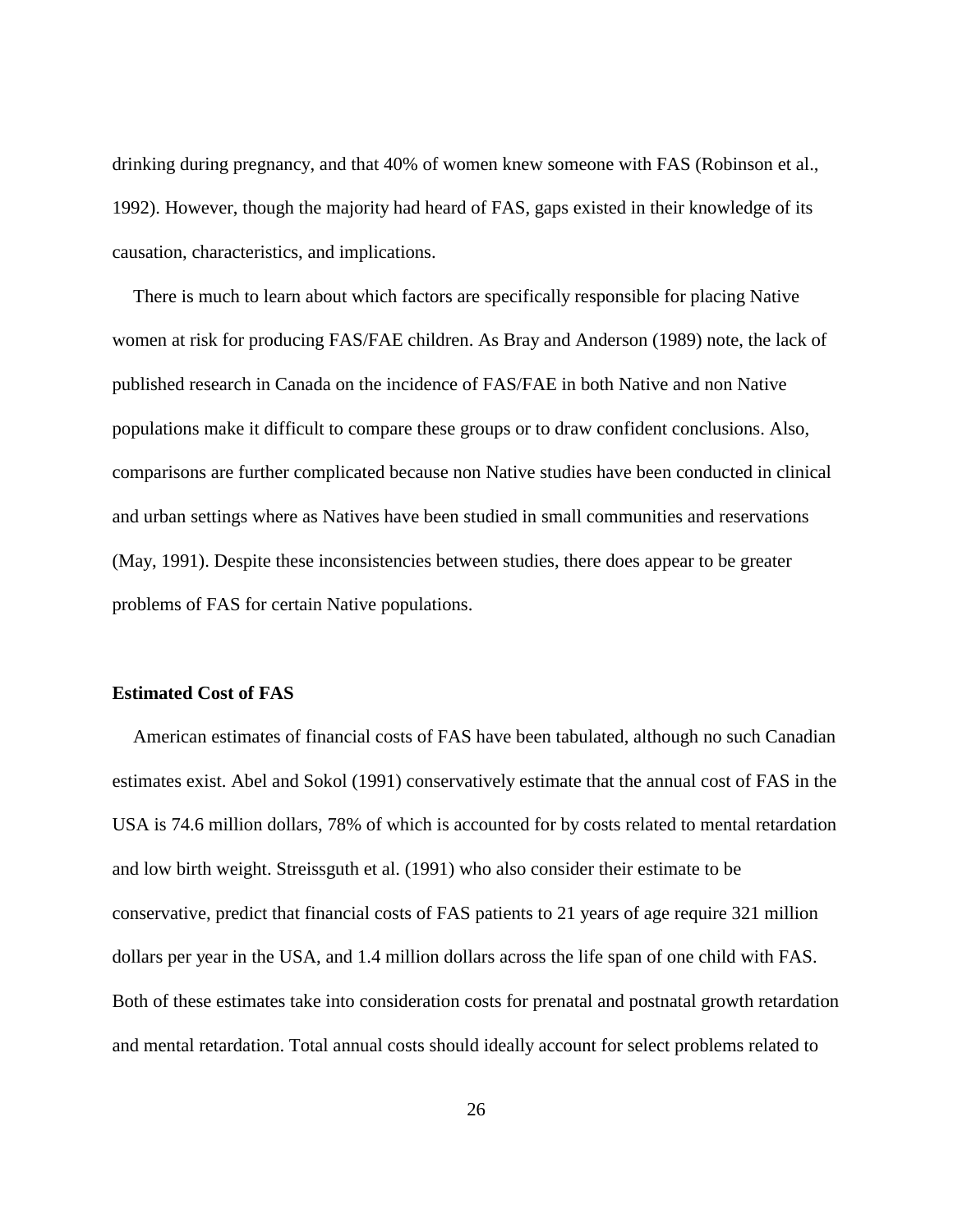FAS such as low birth weight, neural deficits, cleft palate, heart deficits, and auditory deficits (Abel, 1990). Not surprisingly, FAS related mental retardation accounts for higher residential costs than does Cerebral Palsy or Down Syndrome, and may account for one fifth of costs of all institutionalized mentally retarded patients in the USA (Abel, 1990).

As Abel (1990) importantly notes, these estimates are based on the economic impact of FAS which represents only an extreme in the continuum of abnormalities related to prenatal alcohol exposure. Financial costs to society are undoubtedly much higher when FAE and high risk Native communities are taken into consideration.

#### **Maternal Risk Factors**

It is important to remember that not all children born to alcohol consuming mothers have FAS and that the effects of alcohol range from an absence of any effect to fetal death. As previously discussed, severity of alcohol exposure depends on the amount of maternal alcohol consumption, the stages during pregnancy when consumption occurs, and patterns of drinking (Niccols, 1994). Risk also seems to be heightened by aboriginal status and in women with low socioeconomic status, who use multiple drugs, who have more than one child and who have short intervals between the births of their children (Niccols, 1994; Abel, 1990).

There are additional factors that place some women at higher risk for having a child with FAS. Maternal health and nutrition are factors which are important to consider. For example, mothers of FAS children tend to have more alcohol-related disorders such as cirrhosis, anaemia, amino acid deficiencies and increased psychiatric hospitalizations (Abel, 1990). Paternal influence is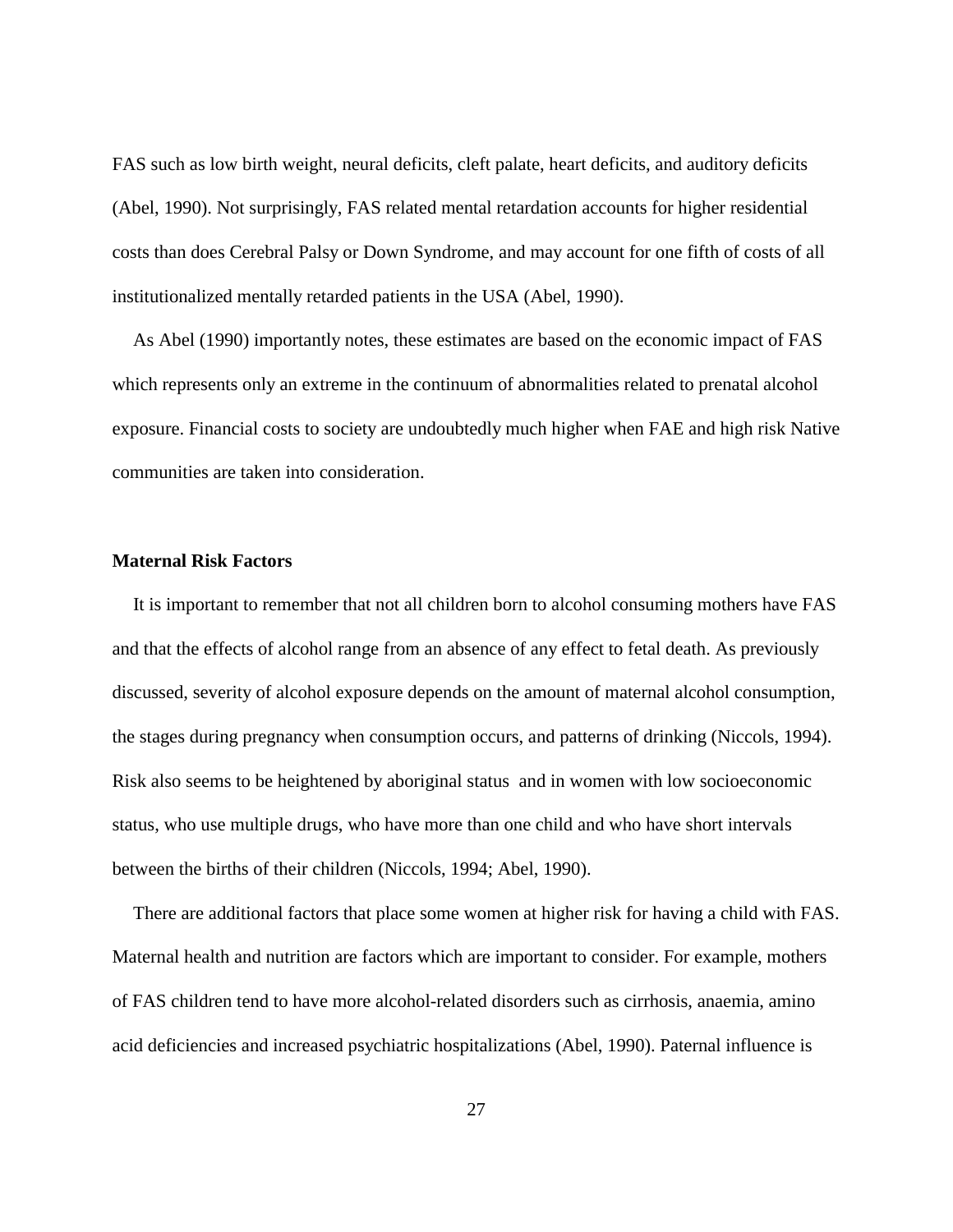often ignored in research literature, but studies which have mentioned fathers of FAS children have indicated that many are alcoholic and that paternal drinking is related to a small but significant decrease in infant birth weight (Abel, 1990). There is also a lack of research on genetic susceptibility, but reports of fraternal twins who do experience the same effects from alcohol exposure suggest that genetic variables may also be related to FAS (Abel, 1990).

May (1991) notes that women with drinking problems are often in situations of low social integration involving difficulties of unemployment, separation or divorce, and partners with drinking problems. Abel (1990) similarly concludes that women at risk of having FAS children appear to have a history of spontaneous abortions, a low pregnancy weight, poor health, low socioeconomic status, close contact with men who are heavy drinkers, and who are multiparous. Recognizing that there are a variety of maternal risk factors beyond direct alcohol consumption and patterns of drinking by mothers is important for both researchers and health care professionals in attempting to identify high risk groups of women. Although these risk factors are more situational and social in nature, they are still related to fetal outcome and may continue to contribute to poor maladjustment of children with FAS when they are born.

In summary, Fetal Alcohol Syndrome is a complex and multi-determined problem which presents a number of challenges to researchers, to medical professionals, and to society as a whole. Although many questions pertaining to FAS and FAE are being answered through the continuous accumulation of research that is taking place both in North America and in Europe, there remain substantial gaps in current knowledge of FAS and related issues. Future efforts must aim to clarify ambiguous terminology, criteria, and diagnosis of FAS and FAE and must attempt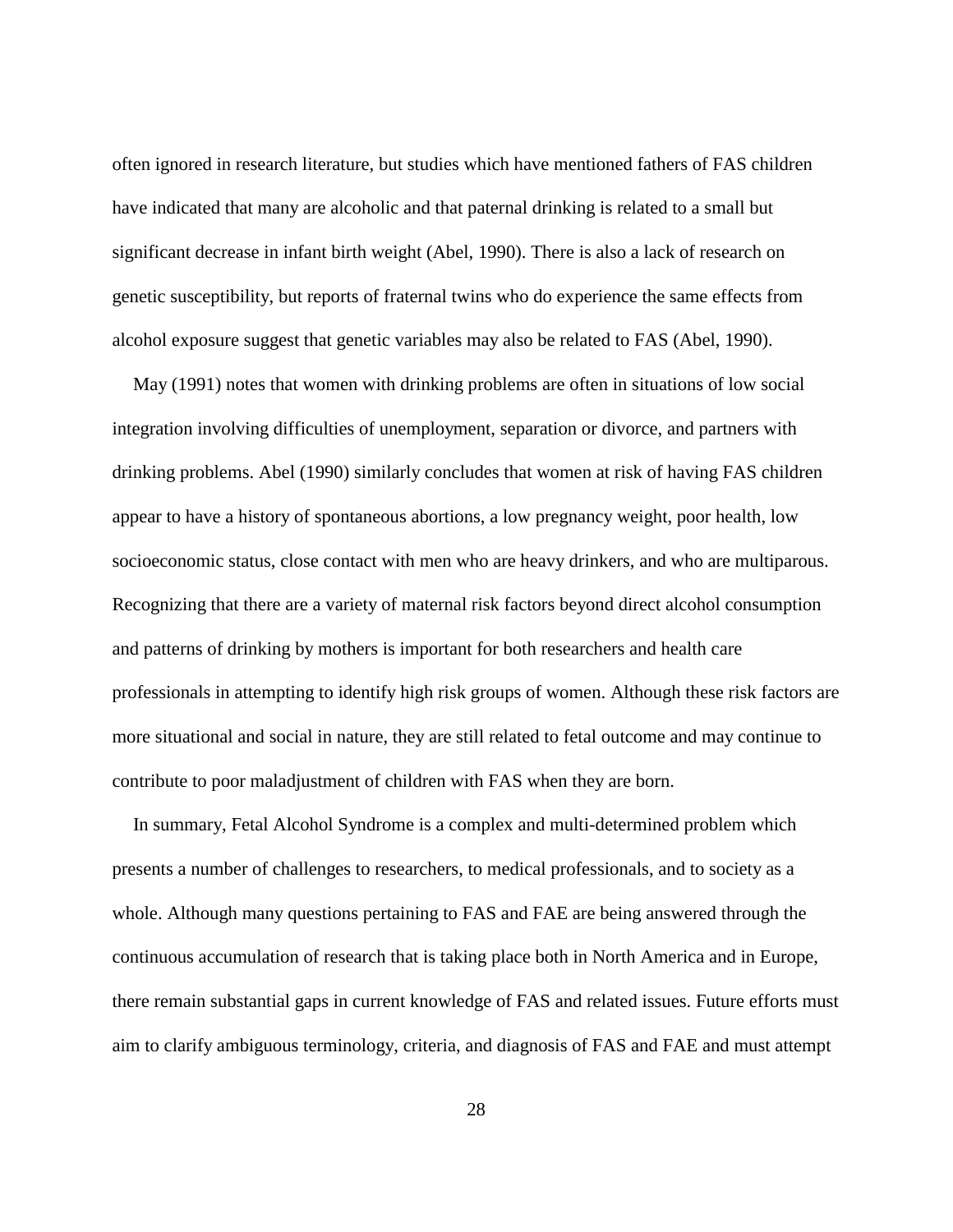to establish more objective and reliable diagnostic measures and assessment techniques. Additional research is also needed to address the current inadequate knowledge of the prevalence and incidence rates of FAS and FAE in Canada. Finally, there is a necessity for more data on alcohol consumption patterns and drinking styles of Canadian Aboriginal women of child bearing age to be clearly identified and to become a priority for researchers and clinicians. These challenges are not easy ones to overcome, but it is crucial to seriously confront these issues if there is to be an advancement in attaining a more complete, comprehensive and accurate understanding of Fetal Alcohol Syndrome and Fetal Alcohol Effects.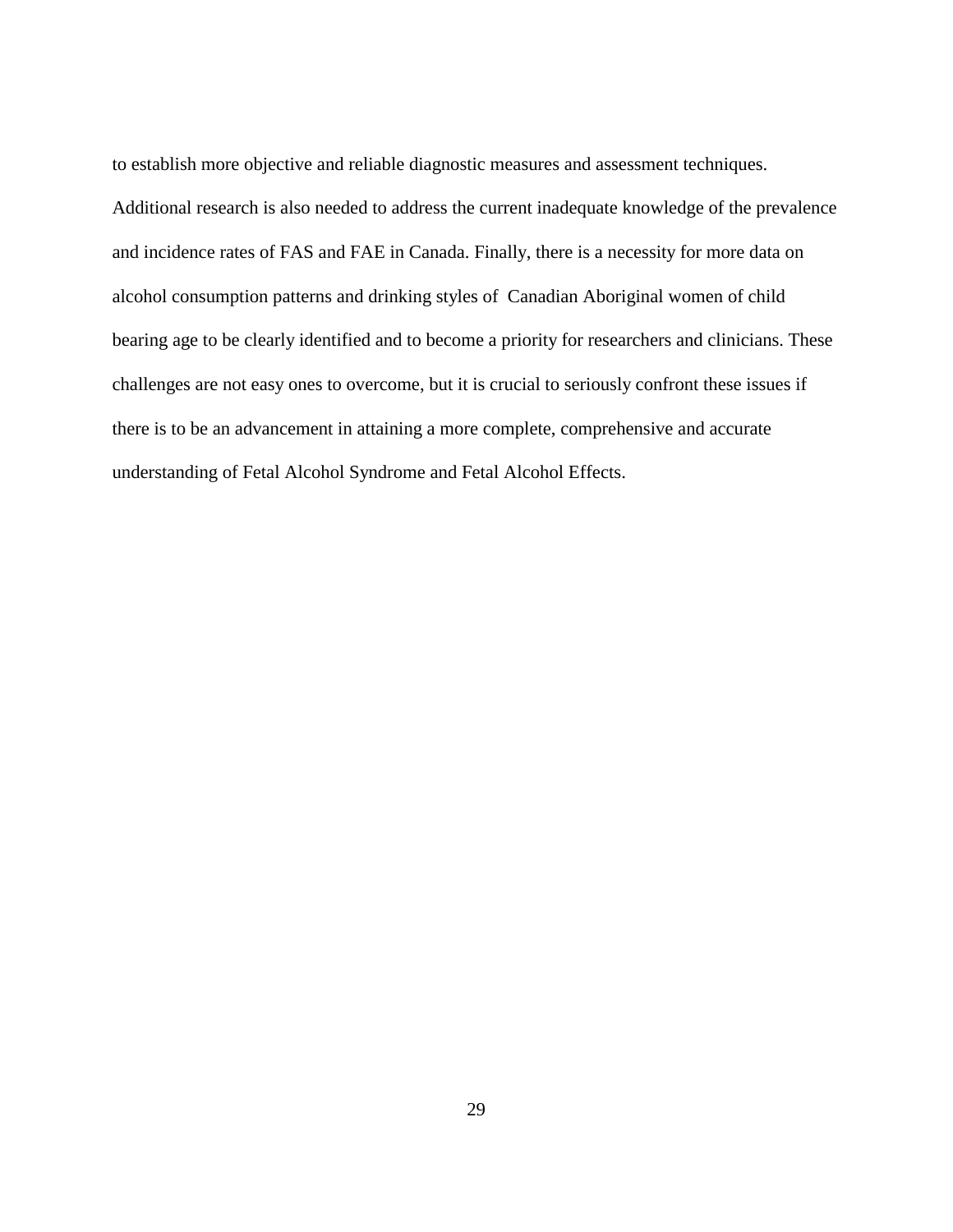#### **PART 2: COURSE AND CONSEQUENCES**

While children with FAS often display a physical phenotype which signifies their alcohol related deficits, once they grow older it is harder to identify them based purely on facial features. This is especially true of FAE. More specifically, changes in nose and mandible alter the overall facial phenotype (Streissguth, Clarren & Jones, 1985). There appears to be a behavioural phenotype which results from the central nervous system (CNS) effects of prenatal alcohol exposure. Abkarian (1992) asserts that FAS presents a behavioural phenotype as robust as physical characteristics in marking FAS. This phenotype designates people with FAS/FAE from childhood to adulthood but not all items apply to every person (Streissguth, 1997). It appears that "the behavioural manifestation of fetal alcohol syndrome (FAS) and fetal alcohol effects (FAE) vary with age" (Nanson & Hiscock, 1990, p. 656). This section outlines the characteristics of the behavioural phenotype in infancy, preschoolers, school-aged children, adolescents and adulthood. Following Streissguth's (1997) distinction, the problems are also categorized into primary and secondary disabilities. Primary disabilities are the result of brain damage caused by prenatal alcohol exposure. Secondary disabilities are possible consequences of primary disabilities and often surface as people with FAS/FAE mature. Among these consequences are delinquency and crime. A connection between FAS/FAE, attention deficit disorder with and without hyperactivity, conduct disorder and delinquency is suggested. Thus, although longitudinal data extending into adulthood are just starting to become available, consideration of the consequences of FAS/FAE points to the fact that it will clearly impact on the criminal justice system.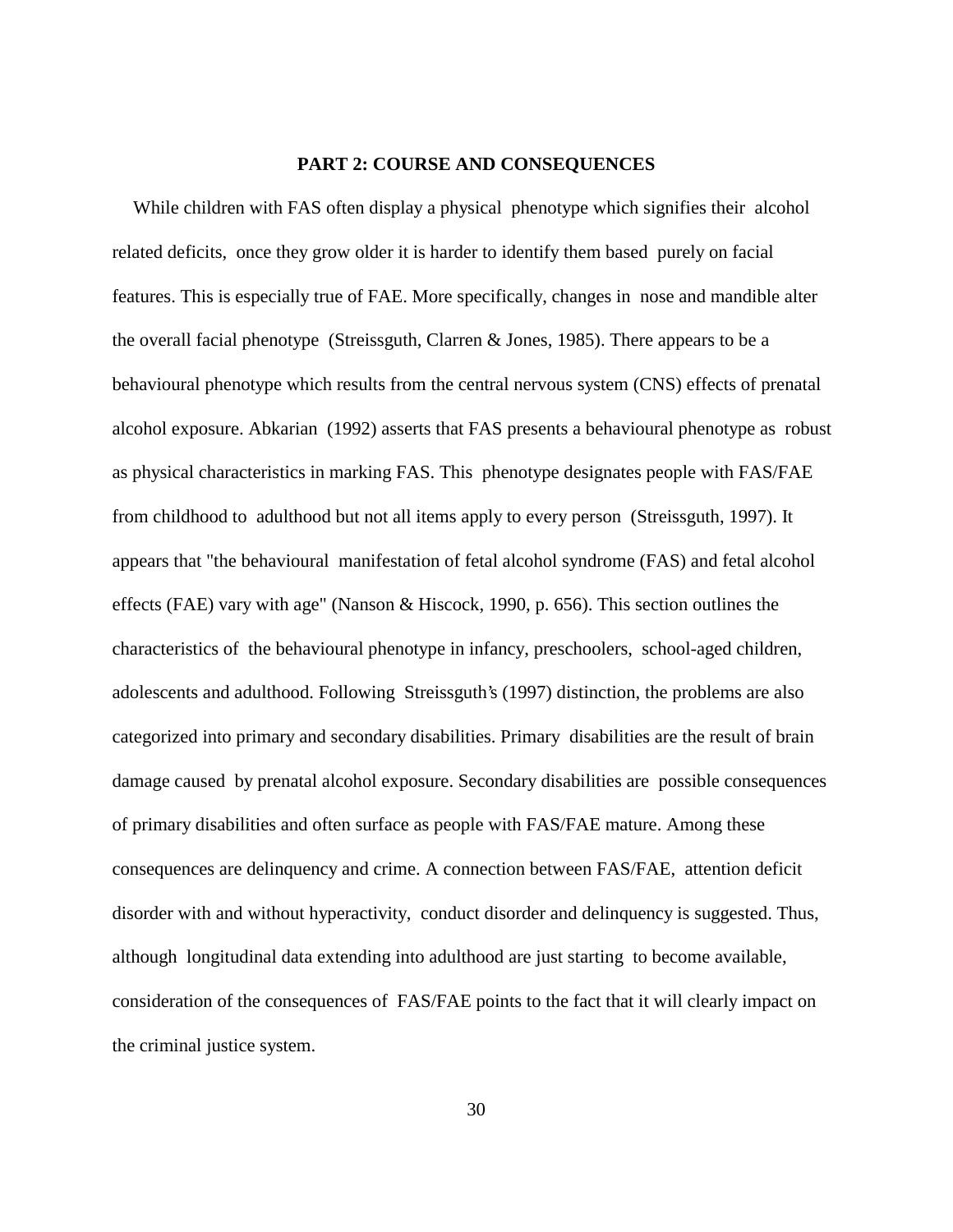#### **Infancy**

During the first week of life infants may show excessive arousal, disturbed sleep patterns, gastrointestinal symptoms, hyperactive reflexes and other signs typical of withdrawal from a CNS depressant like alcohol. When FAS is identified in infancy there are a number of characteristic problems associated with fetal alcohol exposure including failure to thrive, delays in development, motor dysfunction and cardiac problems. Newborns also have regulatory problems and delays in acquisition of skills (Abkarian, 1992; Huebert & Raftis, 1996; Stratton, Howe & Battaglia, 1996). Many researchers have found that infants with FAS exhibited tremulousness, irritability, hyperacusis (low hearing threshold), disrupted sleep/wake cycles, weak suckle and feeding difficulties (Streissguth, 1997; Nanson & Hiscock,1990; Niccols,1994). Poor habituation is one of the earliest and strongest manifestations of CNS dysfunction associated with prenatal alcohol exposure. Habituation is an early sign of focussed attention, which enables the infant to avoid wasting energy on inconsequential aspects of their environment that are not directly related to their needs. The more alcohol reportedly consumed by the mother, the more poorly newborn infants habituated to light, rattle and a bell (Streissguth, Barr & Sampson, 1990). Streissguth et al. (1990) also found strong alcohol related attention effects on day one of life. Olson, Sampson, Barr, Streissguth & Bookstein (1992) confirmed similar findings in infants, as well as neonatal tremors along with significantly lower mental and motor development at eight months.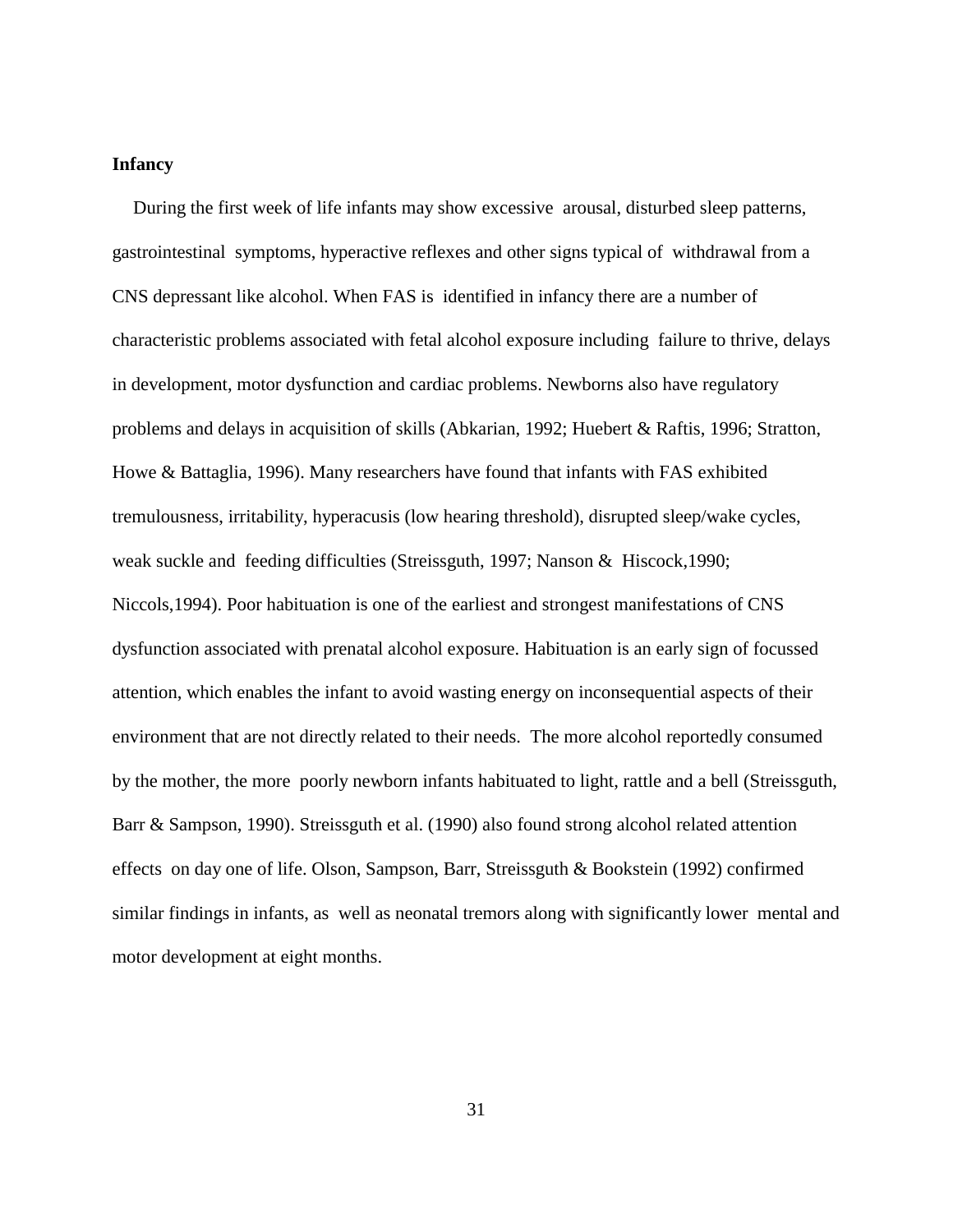The main primary problems that are evident at this age are irritability, jitteriness, tremors, weak sucking response, problems with sleeping and eating, failure to thrive, delayed development, poor motor control and poor habituation.

#### **Preschool Years**

 The preschool period is commonly defined as from 2 ½ to 6 years of age. Cognitive deficits are frequently observed and attention deficit disorder with and without hyperactivity is often identified. Preschoolers with FAS exhibit hyperactivity, friendliness and fearlessness, language dysfunction, perceptual problems and behavioural disturbances. During the preschool period, hyperactivity is present in 85% of children with FAS (Niccols, 1994; Stratton et al., 1996). Streissguth (1997) comments that some children with FAS/FAE are already out of control as preschoolers. They may show violent behaviour, fire-setting, marked hyperactivity and incorrigibility. Furthermore, they often display language delays, motor impairments, significant developmental delays and unusual sexual behaviour. A common occurrence is problems with attention, impulsivity, distraction and memory (Abkarian, 1992). These are all indicators for professional intervention. Huebert and Raftis (1996) concur with the previous findings and report that at four years of age, children exposed to alcohol prenatally have lower IQ, longer reaction time and other impaired behaviour.

Maternal alcohol consumption during pregnancy, even in "social" amounts, is associated with inattention and restless behaviour. Nanson and Hiscock (1990) found that "preschool children of social drinkers appear to display behaviour similar to preschoolers who go on to be diagnosed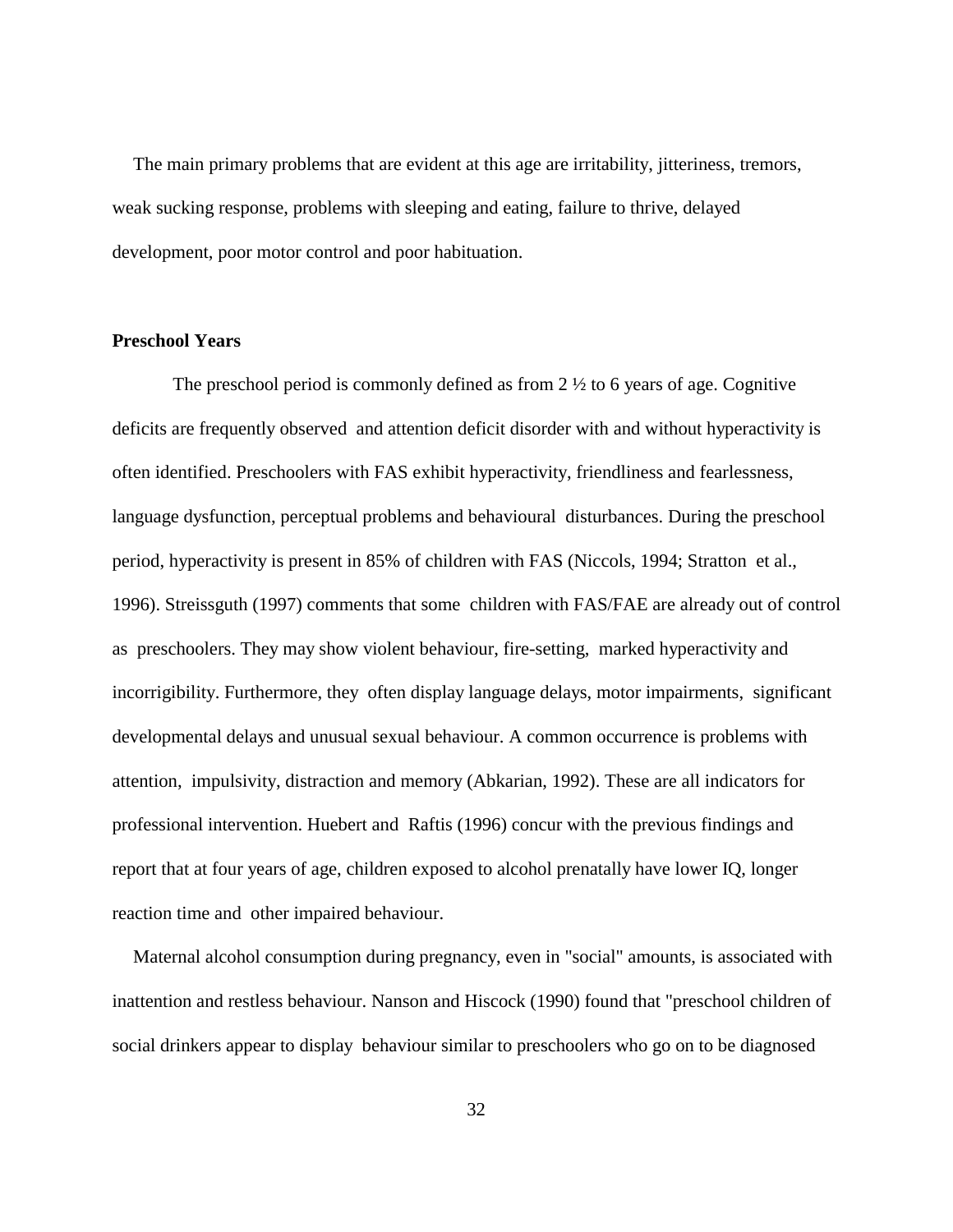as having attention deficit disorder (ADD)" (p. 656). This suggests that children diagnosed with attention deficit disorder may include a number of children whose cognitive impairment developed from exposure during pregnancy to social amounts of alcohol. In a comparison of children with FAS/FAE and attention deficit disorder, it was discovered that "FAS/FAE and ADD children, regardless of their intellectual abilities, were considered by their parents to be hyperactivity and inattentive in comparison to the parental judgement of normal children" (p. 658). However, it was also determined that on a laboratory measure of attention, children with FAS/FAE experienced more difficulty than did children with attention deficit disorder. More specifically, FAS/FAE children had difficulty with investment, organization and maintenance of attention over time, modulation of arousal to meet situational demands and with the inhibition of impulsive responses. The primary disabilities that appear to be manifest at this age are hyperactivity, attention problems, perceptual difficulties, language problems and poor motor coordination.

### **School-Age Years**

The school age covers from 6 years old until 13 years of age. FAS/FAE children are described as unable to sit still in class and pay attention to school work. They have trouble dealing with multiple sensory inputs and significant problems in peer relationships. Furthermore, "beginning at school age, children have also been reported to "lack remorse," to fail to learn from mistakes, to lack judgement, to be unusually aggressive, and to be unable to maintain friendships" (Stratton et al., 1996, p. 163). Repeated failure, peer pressure and baiting, inability to understand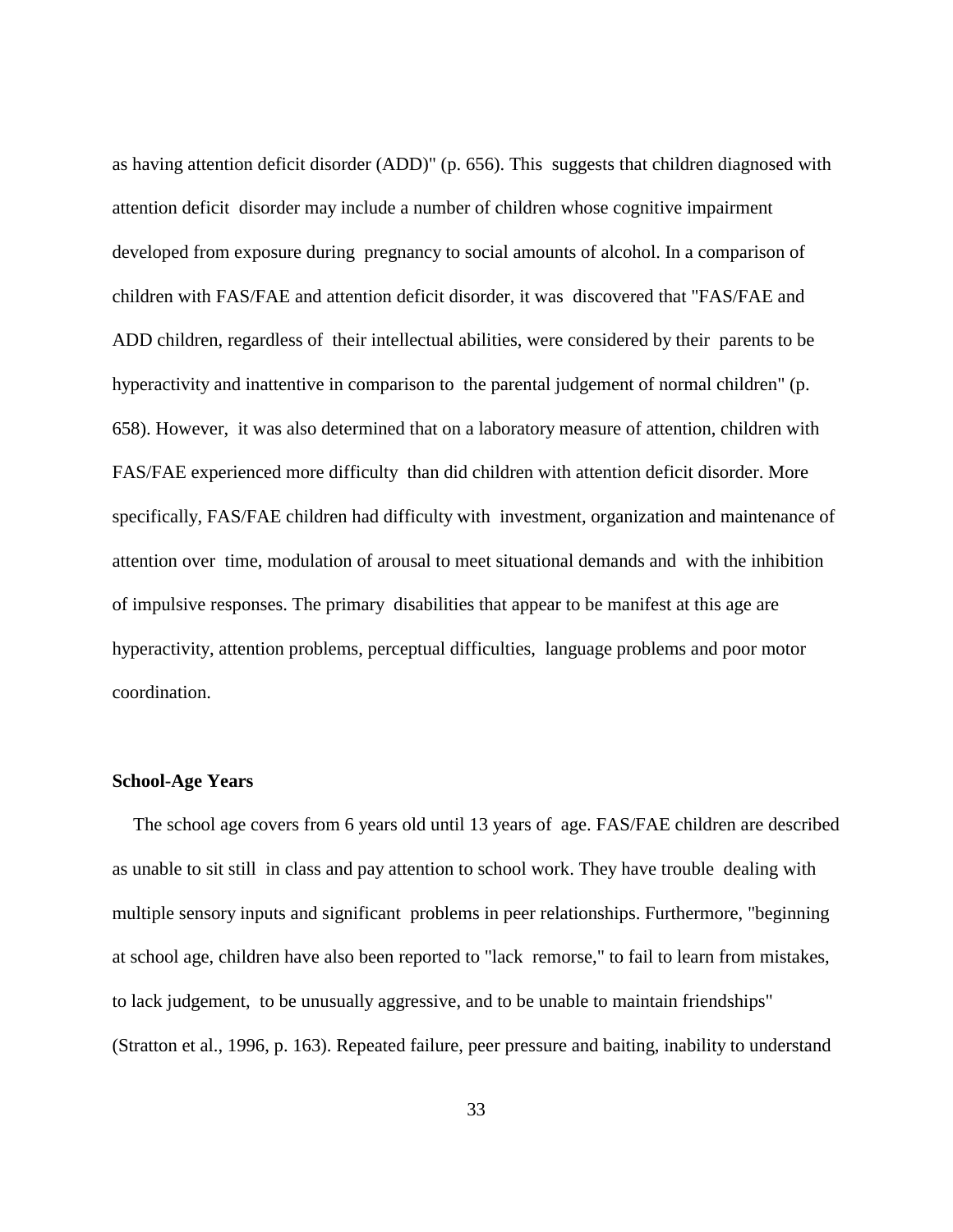the demands of tasks and insufficient time to complete tasks can add to a vulnerable child's loss of control. Streissguth (1997) asserts that "the basic cognitive, attention, and memory problems of children, adolescents, and adults with FAS/FAE set the stage for behavior problems in the classroom and at home because of repeated failure to meet expectations" (p. 135). School-aged children with FAS/FAE have basic communication difficulties and trouble with self-reflection that makes verbal communication of their needs problematic. As well, they become overwhelmed by stimulation and unable to either respond appropriately or protect themselves from overstimulation of competing and ambiguous demands. They often have problems with number processing and abstract thinking.

**Attention deficits**. Many researchers have found that children diagnosed as FAS/FAE and those classified with attention deficit disorder with and without hyperactivity exhibit similar attentional deficits and behavioural problems (Huebert & Raftis, 1996; Kodituwakku, Handmaker, Cutler, Weathersby & Handmaker, 1995; Nanson & Hiscock, 1990; Niccols, 1994; Olson, Sampson, Barr, Streissguth & Bookstein, 1992; Shaywitz, Cohen & Shaywitz, 1980). It is important to note that the majority of these studies controlled for possible confounding cofactors such as maternal age, race, quality of child care environment, other drug use, smoking and parental education. O'Malley (1994) states that "the prenatal exposure to alcohol creates in some children an FAE picture which manifests itself in behavioral problems consistent with attention-deficit-hyperactivity-disorder (ADHD) and comorbid conduct disorder, explosive variety, or ADHD with comorbid mood disorder" (p. 1060). LaDue et al. (1992) assert that many of their patients with FAS/FAE "fit the diagnostic criteria for attention deficit disorder with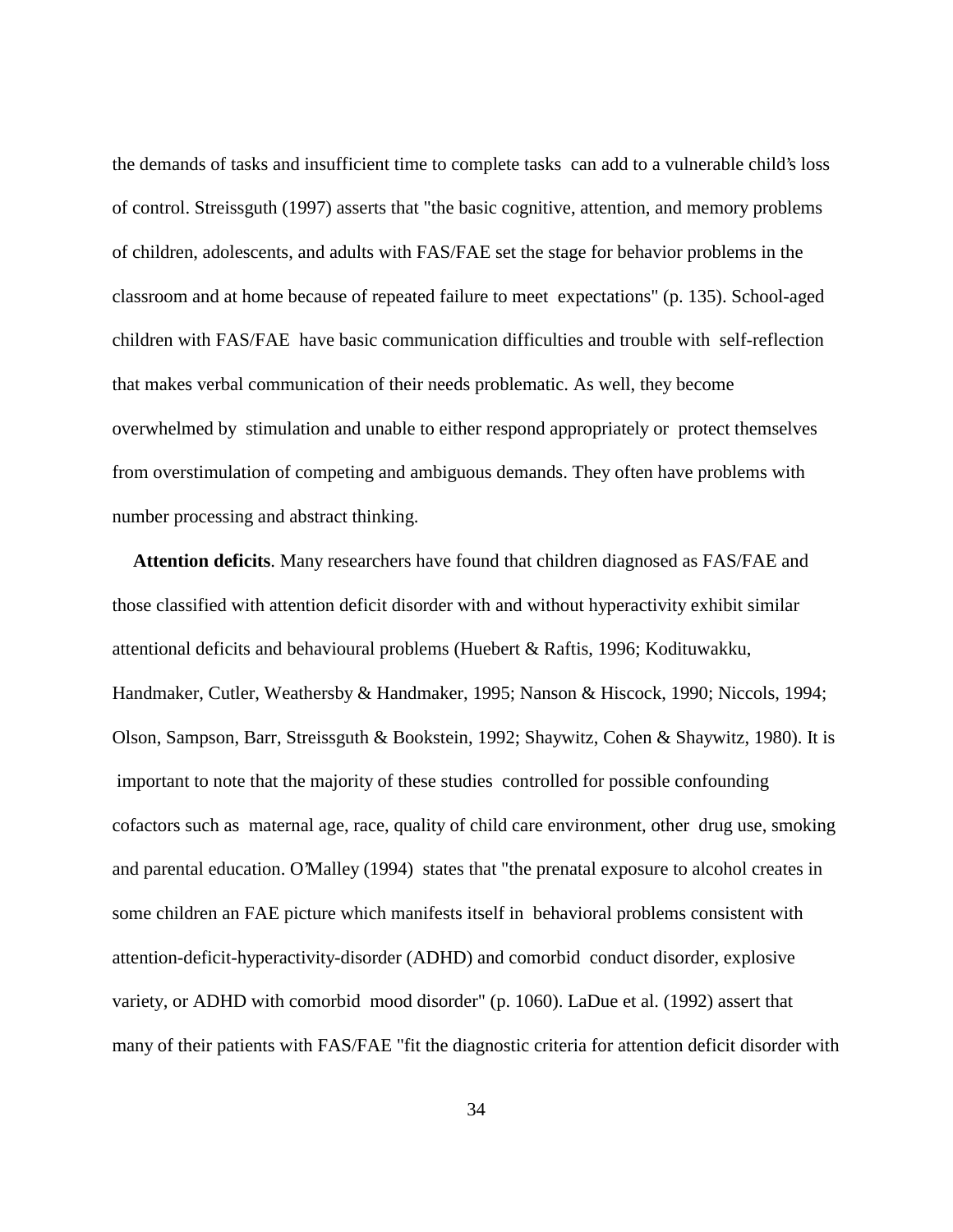hyperactivity and for conduct disorders" (p. 128). Decrements in attention and in speed of central processing have been predicted by moderate prenatal alcohol exposure across the life span of these offspring up through the age of their last evaluation. Four types of learning problems were associated with moderate alcohol exposure in utero. Performance on arithmetic and reading tests as well as teacher ratings of classroom behaviour indicated these children were at increased risk for learning disabilities, parent ratings of behaviour denotative of learning problems, parent ratings of below average academic performance and placement in remedial classes and programs at school: "The implication that these learning problems stem in part from intrinsic, organic, attentional deficits can be drawn from the fact that alcohol-related decrements have been observable throughout the lifespan of these children, long before academic learning had occurred" (Streissguth, Barr & Sampson, 1990, p. 668).

**Hyperactivity.** Another behavioural phenotype that surfaces during the school years is hyperactivity. Sphor and Steinhausen (1987) assert that "hyperactivity is one of the cardinal symptoms of the syndrome and generally has a poor prognosis" (p. 17). Persisting hyperactivity and distractibility could be a significant contributor to poor educational performance. Shaywtiz, Cohen and Shaywitz (1980) discovered that hyperactivity was described in all but one of 15 children's (age 6.5-18.5 years old) school records.

**Learning problems**. Olson et al. (1992) followed a large cohort (n=462) of children from birth to age 11. They found that at age seven, arithmetic and spatial organization were affected, and that alcohol-related difficulties emerged in parental reports of learning disabilities and teacher reports of processing and organizational problems as well as memory difficulties. At age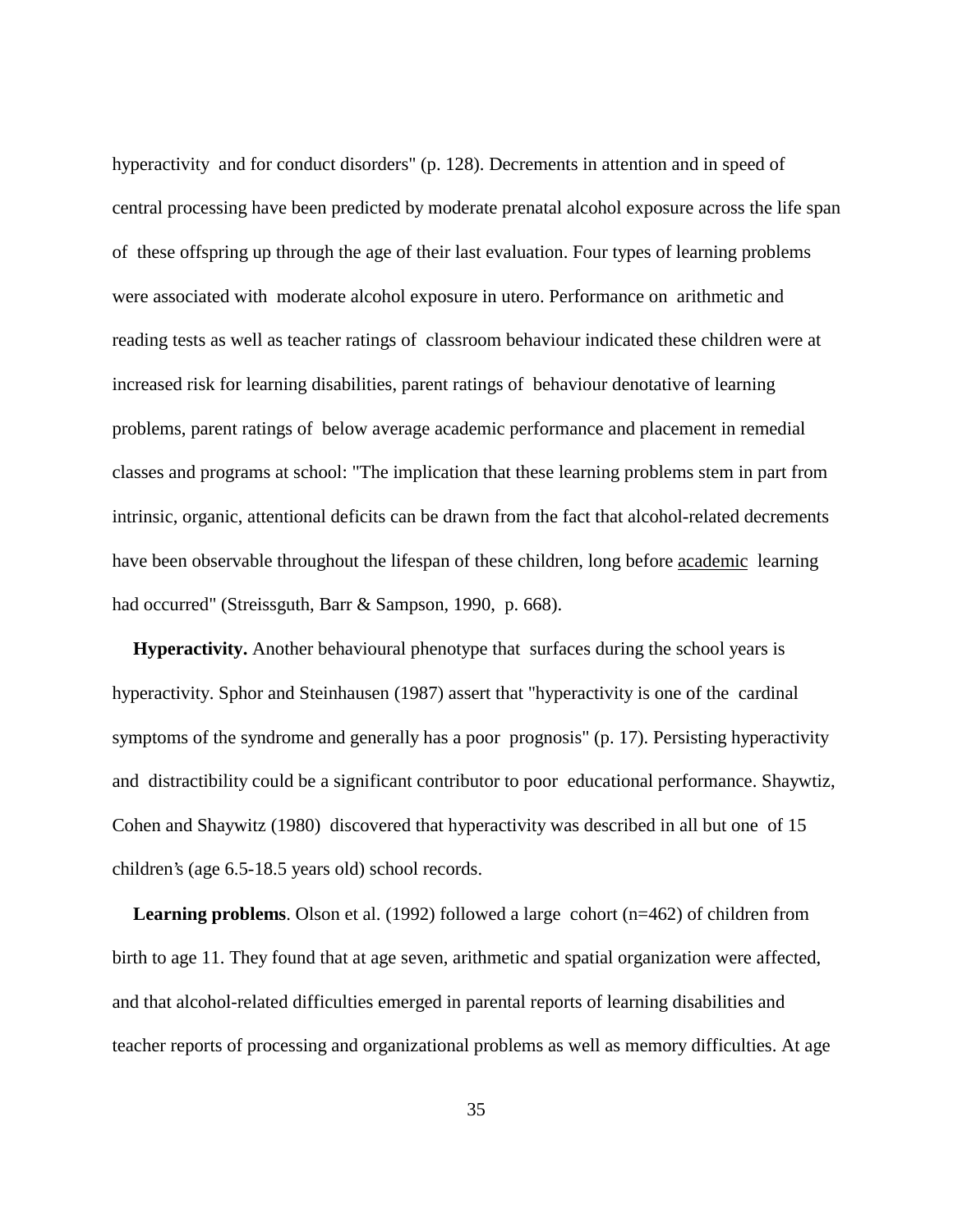11, alcohol-related effects emerged in teacher reports of signs of distractibility, restlessness, and lack of persistence as well as continuing reports of processing and reasoning problems. In this study, deficits at age 11 appeared dose-dependent, with increasing deficits in child performance associated with increasing maternal alcohol use. A further finding was that episodic binge drinking was related more to detrimental child classroom behaviour at 11 years than a measure of overall volume of alcohol consumption.

**Information processing deficits**. Huebert and Raftis (1996) comment that school-aged children with FAS may have severe information processing deficits, which results in problems with information input, integration, memory and output. In the classroom, information processing difficulties may be demonstrated by a child who: 1) appears to know something one day, forgets it the next, and then knows it again after several more days, 2) repeats exactly what they were asked to do, but still does not complete the task, 3) has trouble doing anything that involves arranging, sequencing, or taking turns, 4) repeats words, questions, or actions over and over. A potential problem is that cognitive deficits often go unnoticed in children with FAE or are mistaken for poor motivation.

**Memory impairments**. Further evidence for cognitive deficits in children with FAS comes from studies which have found that children with FAS have deficits in spatial memory, working memory, and language. Kodituwakku et al. (1995) discovered that 13-year-olds showed more difficulty than controls with planning and the manipulation of information in working memory. They propose the dysfunction in the ability to hold and manipulate information and to manage goals in working memory as the underlying cognitive mechanism responsible for impairments in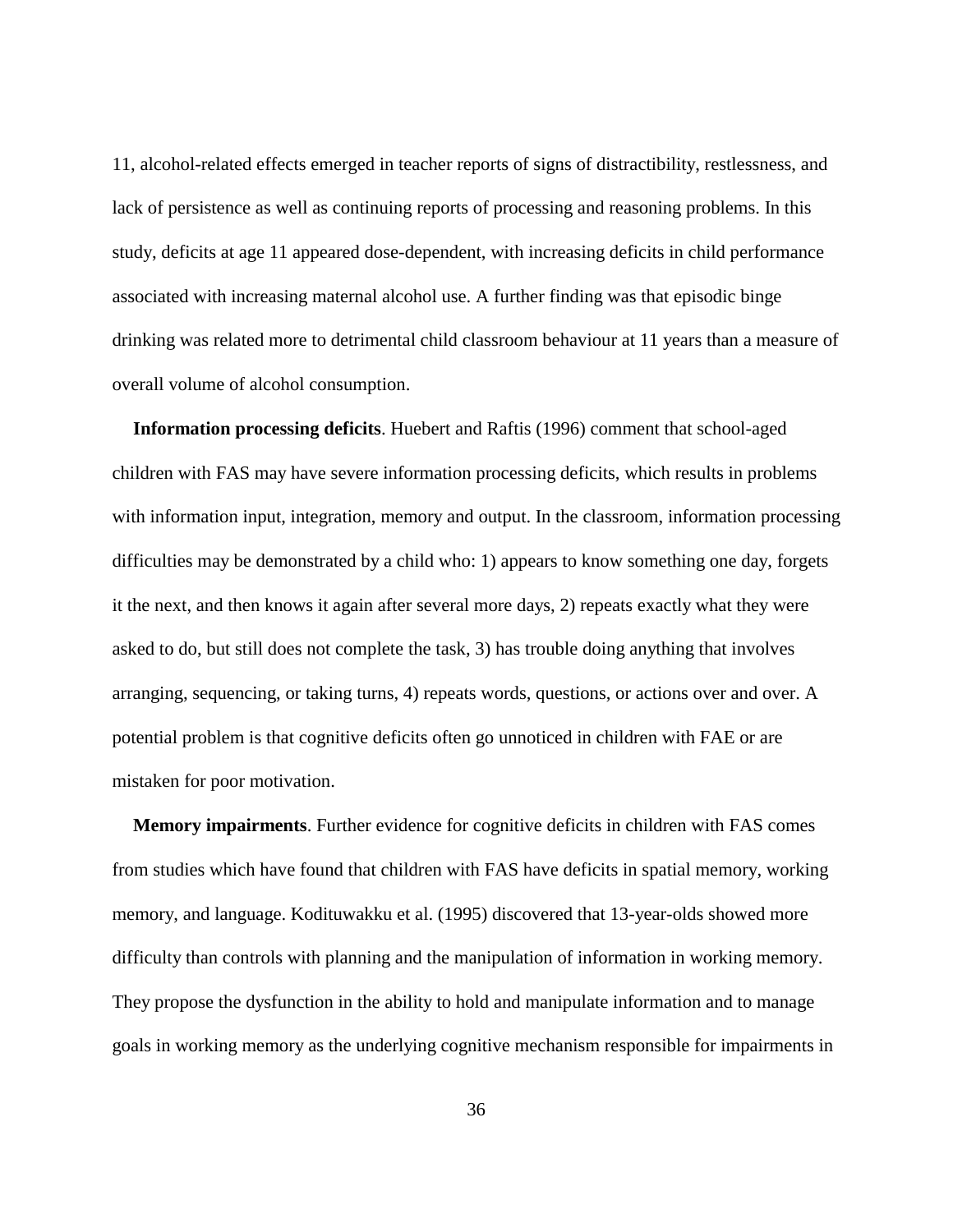self-regulation. Conry (1990) evaluated a group of 17 Native American children, aged 5-16, with FAS or FAE. He discovered that these children showed deficits on specific abilities such as motor speed, grip strength, visual-motor integration and word comprehension. Children with FAS also demonstrated weaknesses in verbal learning and memory. More specifically, they had trouble with both immediate and delayed recall. The locus of memory impairment in the FAS group may be at the encoding level rather than at the retrieval level. It is relevant to note that "this encoding deficit may be alternatively related to attentional or impulsivity factors" (p. 814). Kodituwakku et al. (1995) endorse this viewpoint in stating that "attentional problems...typically have detrimental effects on other cognitive functions, especially memory" (p. 1558). Many, although not all, of the learning and memory deficits may be related to a global intellectual decline. West, Goodlett and Brandt (1990) assert that "the hallmark of CNS dysfunction accompanying FAS is intellectual deficiency" (p. 687). In light of this evidence, it may be useful for educators to understand that individuals with FAS/FAE may require additional assistance in learning but will be able to hold information once it is learned. It is important to keep in mind that the small sample size may limit the generalizability of these findings.

**Communication difficulties**. It appears that nearly every study on people with FAS or FAE reports a general discrepancy between the subject's ability to use verbal language and their ability to communicate effectively. Communication disorders often go unnoticed because of the small stature of children with FAS. Often, observers assume children to be younger than their chronological age. Children with FAS have reasonable social speech but they tend to ignore messages they receive. Because of their superficial conversational talent, adults may wrongly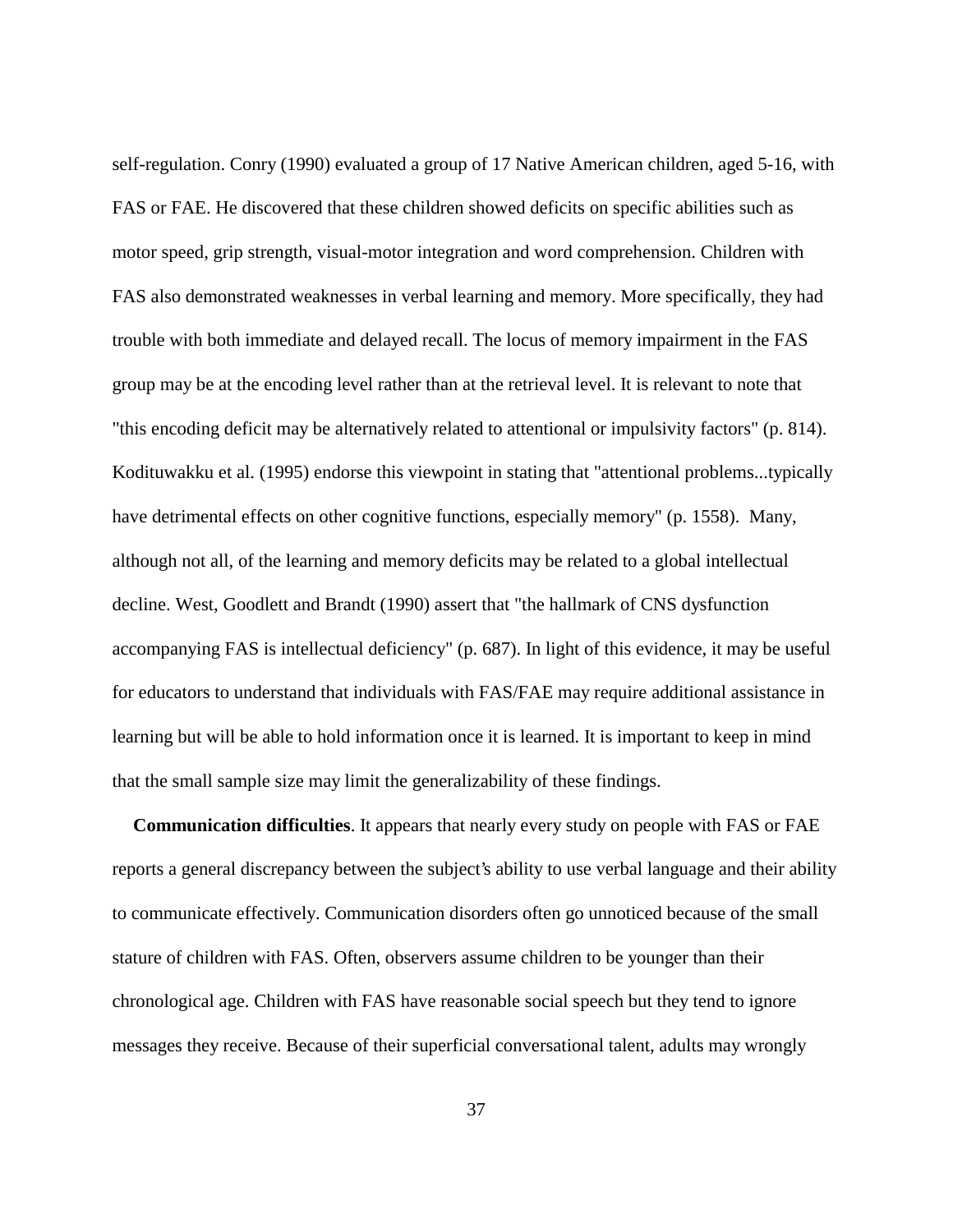assume that children with FAS have stronger linguistic skills than they actually do. Children with FAS/FAE also show a range of maladaptive social behaviours inconsistent with their chronological and mental age that interferes with their establishment of friends, and can lead to social isolation. As academic demands increase, teachers often report problems in staying on task, constant need for monitoring, tendency to distract classmates, negative social attitudes and stubbornness. Generally, children with FAS/FAE are described as intrusive, loquacious, and over-inquisitive, whereas they show a marked discrepancy between high verbal and ineffective communication skills. The combination of primary disabilities such as hyperactivity, attention deficits, learning disabilities, arithmetic difficulties, cognitive deficits, language problems and poor impulse control makes school-aged FAS/FAE children very susceptible to academic failure and future behavior problems.

# **Adolescence and Adulthood**

Adolescents with FAS/FAE are thought to have significant deficits in intelligence, learning, academic achievement and social behaviour. These youth are at a much greater risk for substance abuse than others of this age group. Other characteristics involve persistent developmental and psychiatric problems (Stratton et al., 1996). Huebert and Raftis (1996) emphasize that "behavioural and psychopathological problems, which appear to increase in adolescence, are viewed by many as the most debilitating conditions afflicting these individuals" (p. 3). The majority of teenagers with FAS/FAE face increased failure and less satisfaction in academic classes, more social isolation, low self-esteem and depression. One concern is that the peer group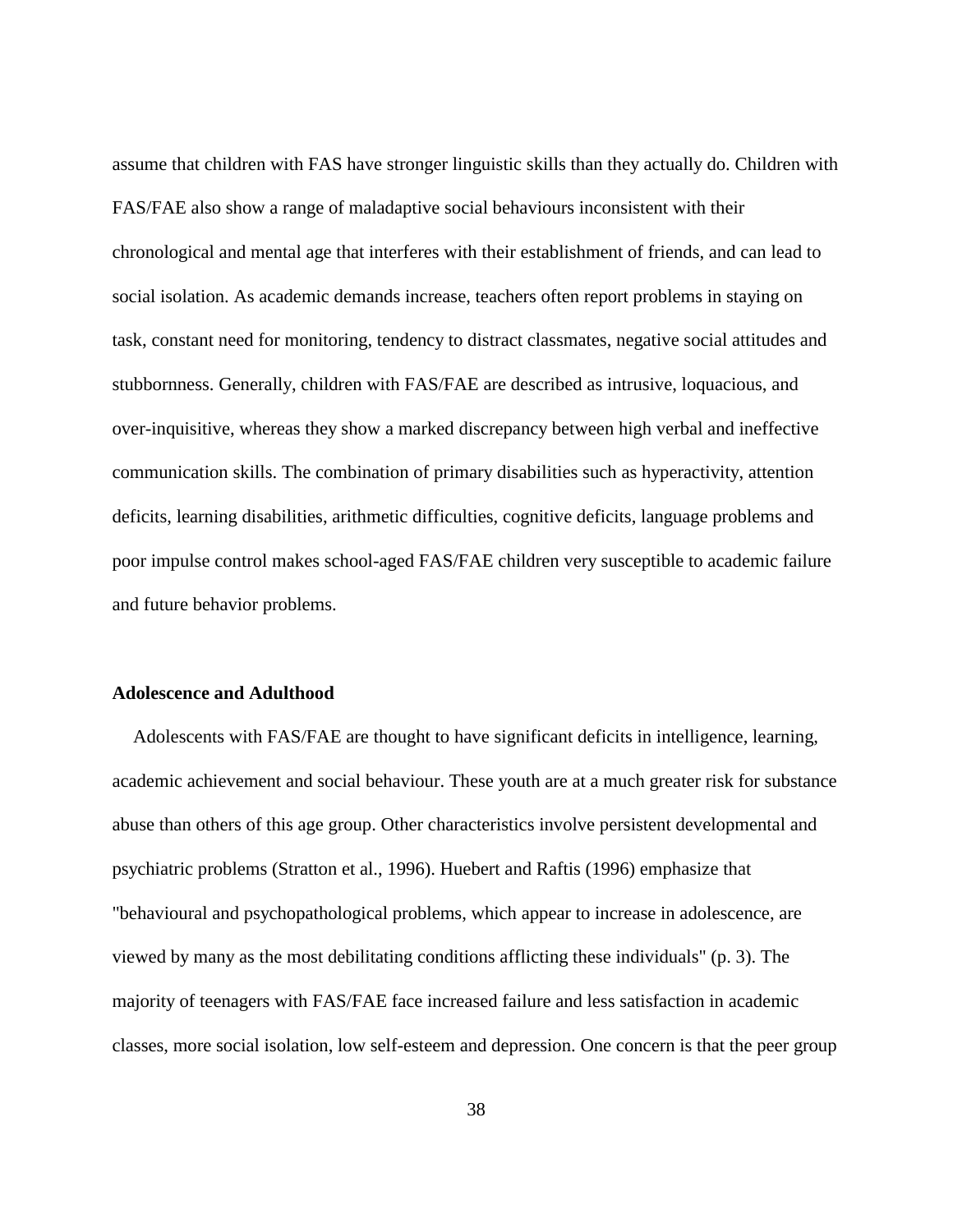they attract may be unpredictable and a source of deviant behaviour, such as use of alcohol and drugs, out-of-control sexual activity, as well as violence and vandalism. It is common for adolescents with FAS/FAE to engage in inappropriate sexual advances that leave them open to victimization, rejection and prosecution (Streissguth, 1997). Abkarian (1992) agrees and contends that maladaptive behaviours persist in adolescence and adulthood, and naivete is coupled with sexual curiosity and lack of socially appropriate sexual behavior.

**Primary Disabilities**. Deficits subsumed under this category are those that the individual was born with and are directly due to prenatal alcohol exposure. Streissguth, Sampson, Olson, Bookstein, Barr, Scott, Feldman and Mirsky (1994) looked at attention and short-term memory in 14-year-olds, using close to 500 subjects from the Seattle Longitudinal Study on Alcohol and Pregnancy. They found that "prenatal alcohol exposure continues to affect the neurobehavioral functioning of young adolescents as it did in laboratory assessment at four years, and seven years and in an assessment of classroom behavior at 11 years" (p. 212). Tasks requiring more complex decision-making were the most sensitive in discerning the long-term effects of prenatal alcohol exposure. This study documents alcohol-related deficits in spatial memory, attentional processes and inhibitory problems. On the National Institute of Mental Health Attention Battery, the focus and sustain components of attention were most strongly connected to prenatal alcohol exposure. In summary, "the early adolescent consequences of prenatal alcohol involve response inhibition difficulties in complex problem-solving, poorer learning from experience in short-term recall of complex information, and fluctuating attentional states" (p. 214).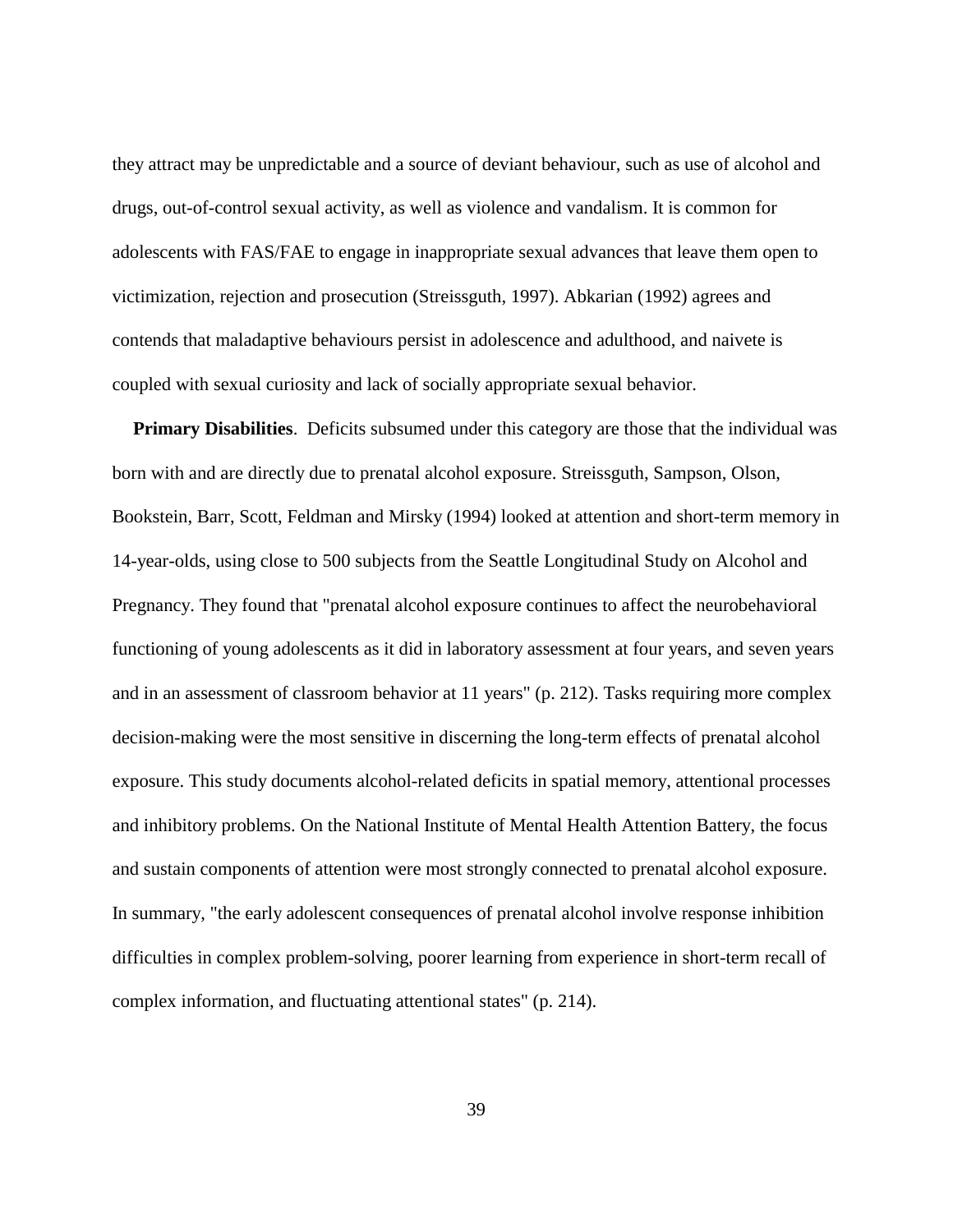These results show a dose-response relationship where the likelihood of poor performance on attention/memory tasks clearly increases with increased prenatal alcohol exposure.

A number of researchers contend that other problems experienced in adolescence and adulthood are impulsivity, poor judgement, social-relationship problems, emotional problems, difficulty with organizational skills, difficulty in recognizing and setting boundaries, communication problems and abnormally increased and uncontrollable muscle movement (Huebert & Raftis, 1996; Kodituwakku, Handmaker, Cutler, Weathersby & Handmaker,1995; LaDue et al.,1992).

**Adaptive Functioning**. Streissguth et al. (1992) did a study of adaptive functioning of 61 adolescents and adults with FAS/FAE. The Vineland Adaptive Behaviour Scales, which measures daily living, socialization and community skills, were administered to the caregivers of the subjects. The results suggested that patients performed most poorly on socialization skills and best on daily living skills. The Vineland Adaptive Behaviour Scales showed that failure to consider consequences of action, lack of appropriate initiative, unresponsiveness to subtle social cues, and lack of reciprocal friendships were problems that were common to patients with FAS/FAE who were technically not mentally handicapped according to IQ scores. It appears that "the most frequent types of maladaptive behaviors noted were poor concentration and attention, dependency, stubbornness or sullenness, social withdrawal, teasing or bullying, crying or laughing too easily, impulsivity, and periods of high anxiety. In addition, many of the patients were noted to lie, cheat, or steal, to show a lack of consideration and to exhibit excessive unhappiness" (p. 1965). Overall, significant psychosocial problems and life-long adjustment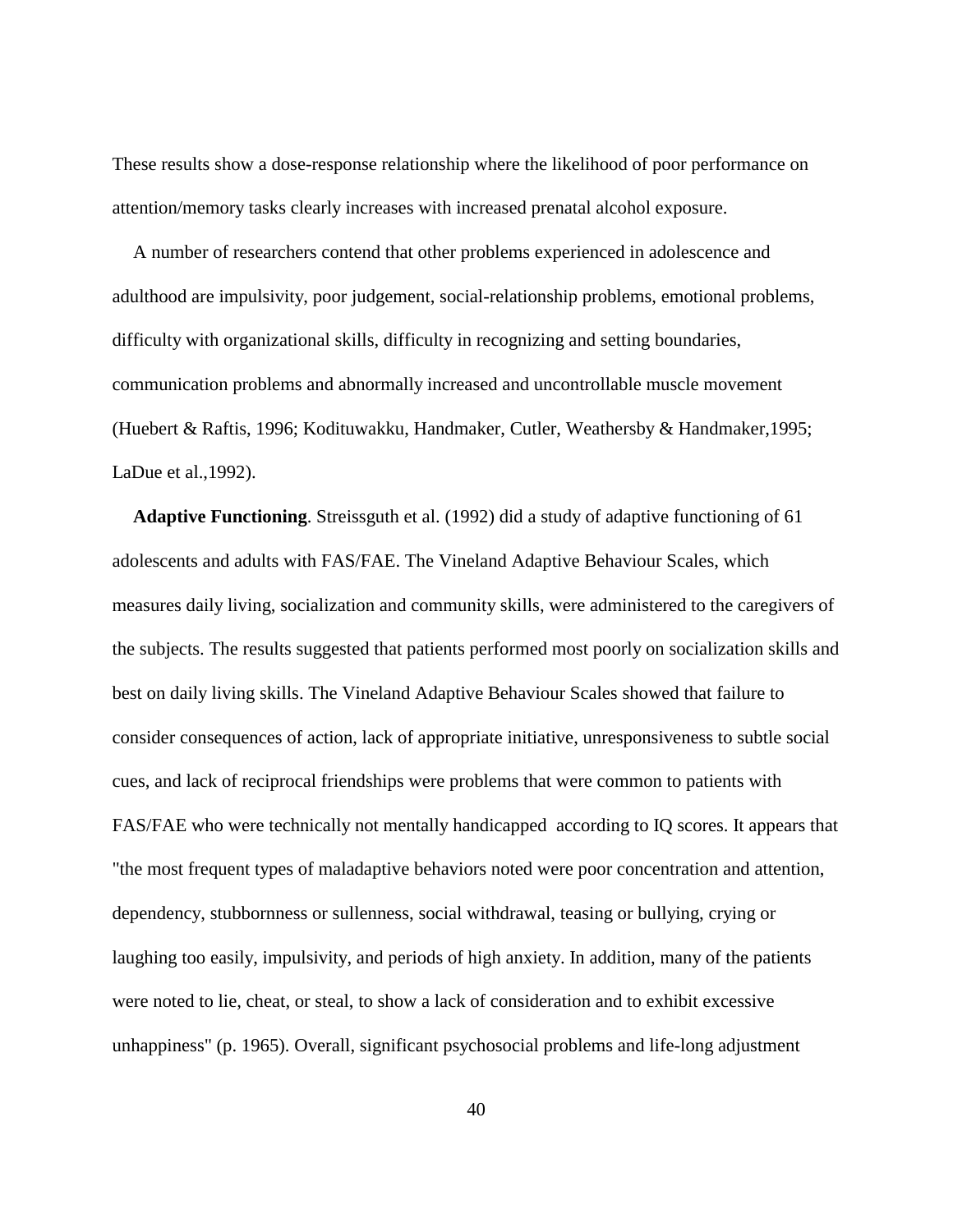difficulties were characteristic of most of these patients. Average academic functioning of these adolescents and adults was at the early grade school level. A particular deficit in arithmetic skills was observed, which reflected their extreme trouble with abstractions and generalizing from one situation to another. Furthermore, "attentional deficits and problems with judgement, comprehension, and abstraction were the most frequently reported behavior problems...Conduct problems, such as lying and defiance, also characterized a number of these patients (62%)" (p. 1966). Recent longitudinal studies of FAS patients have discovered that conduct disorders persisted in 20% of these adolescents (Streissguth, 1997).

LaDue et al. (1992) studied 92 patients with FAS/FAE, with a mean age of 18.4. They had the subject's caretakers fill out the Vineland Adaptive Behaviour Scales as well as the Symptom Checklist. The Symptom Checklist was developed by LaDue et al. (1992) to examine psychosocial functioning (see Appendix A). In general, they found that abstracting and memory deficits were displayed in many areas, affecting not only academic performance but also daily living skills. IQ was not an accurate predictor of daily living skills for these patients as those with higher IQ functioned just as poorly as those with lower IQ. Patients did not function at a level that allowed independent living or self-sufficiency. The level of maladaptive behaviour was very high (58%). The findings indicate that "the symptoms most characteristic of adolescents and adults with FAS/FAE were attentional deficits (80%), memory problems (73%) and hyperactivity (72%)" (p. 115). Sexually inappropriate behaviour with others was reported for 31% of the patients. The male patients were more likely than the females to be involved in sexually inappropriate behaviour (38% vs.18%).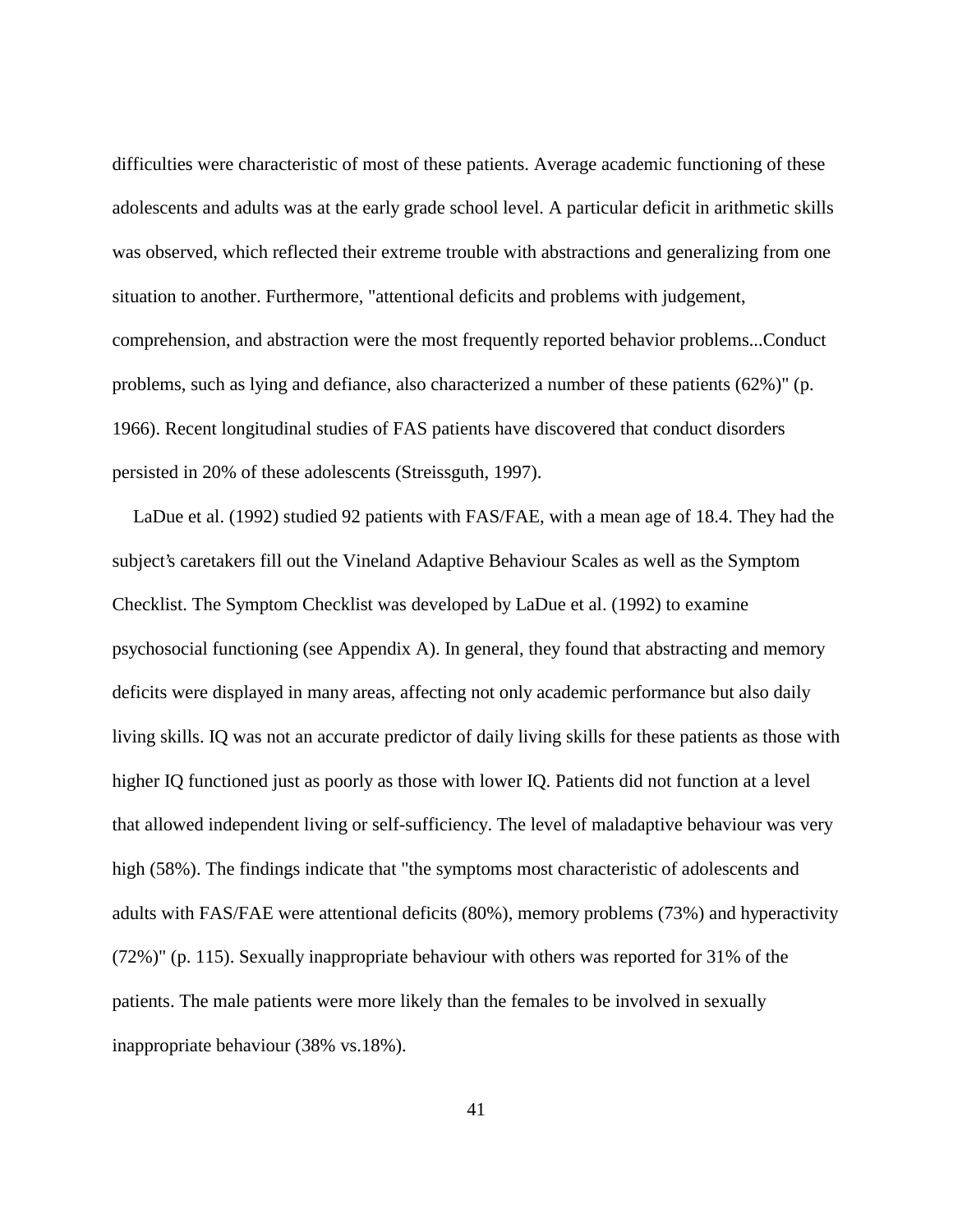**Secondary disabilities**. In this category are disabilities that arise out of the interaction of the individual's primary disabilities and life experience. It is assumed that secondary disabilities can be prevented, reduced or eliminated with proper intervention. The problems of childhood and adolescence manifest themselves in a variety of ways in adulthood. Money management is a major difficulty and they often act impulsively and without consideration of consequences. They also remain extra-sensitive to sensory stimulation throughout their lives. LaDue et al. (1992) observe that as individuals with FAS/FAE get older, hyperactivity which is common in childhood, evolves into problems of easy distractibility, inability to attend to relevant data and inability to ignore irrelevant information. Adults with FAS/FAE may violate personal space conventions and use inappropriate and ineffective methods of trying to establish relationships. They may misperceive the intentions of others and are easily victimized.

LaDue et al.'s (1992) study on adaptive functioning also examined secondary disabilities. They comment that "the incidence of sexual misconduct leading to legal problems was higher in this population than might have been anticipated, with 13% of our patients being charged with some type of violation. Again, males (20%) were far more likely to have such complaints lodged against them than were females (4%)" (p. 116). The majority of the patients had truancy problems (53%), and this rate was almost equal for both sexes. As well, 25% reported past or current problems with drug abuse and 36% of the patients acknowledged alcohol abuse. There were no substantial gender differences in terms of drug use, but males abused alcohol at a higher rate than females. Furthermore, there seemed to be quite a large number of patients involved in criminal behaviours or problems with the law. The authors emphasize that "socially inappropriate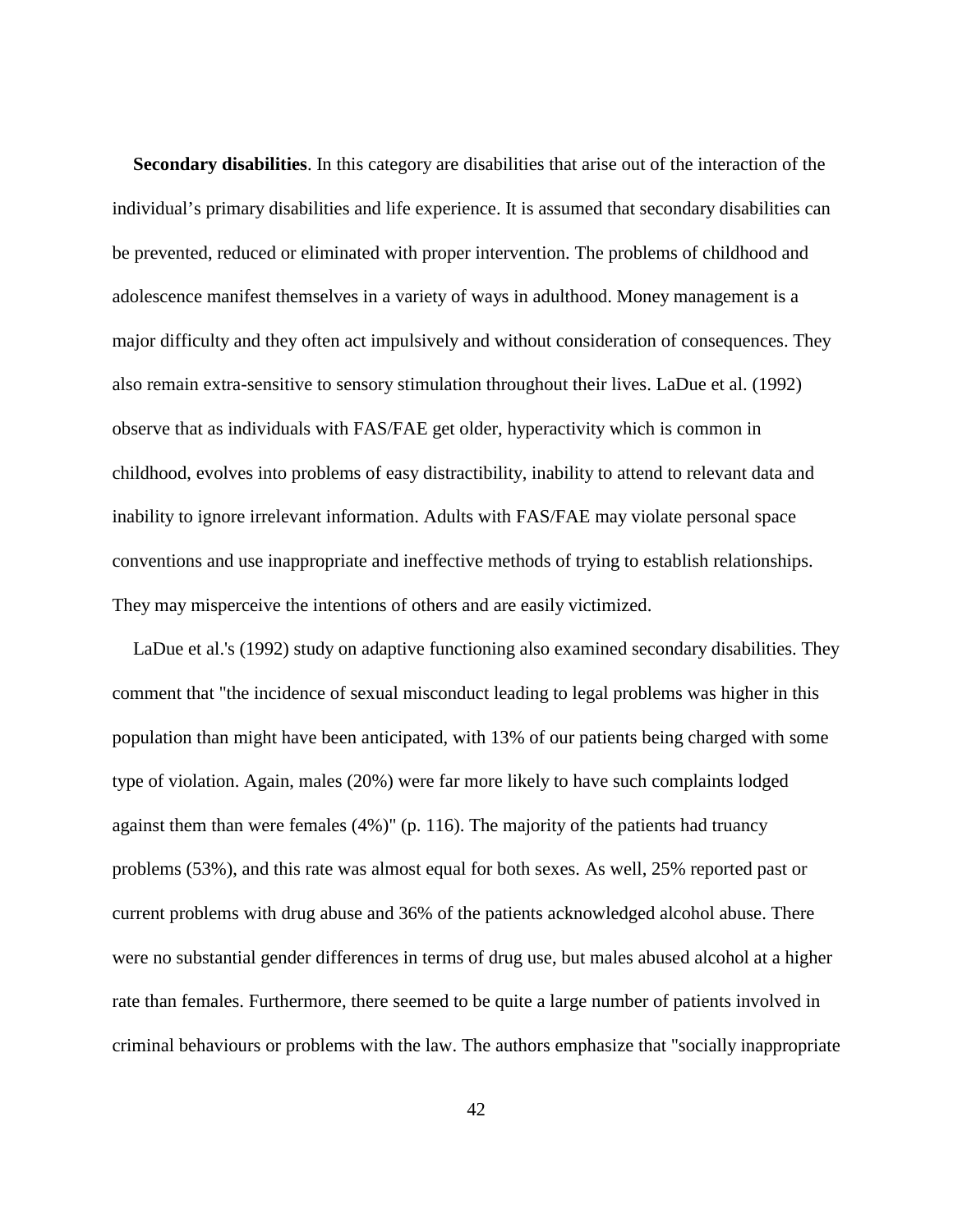behavior has sometimes led to legal problems among outpatients with FAS/FAE The rate for petty larceny was 28%, and that for grand larceny was 4%" (p. 116-117). Other results indicated that: 27% of the patients had been involved in destruction of property, the drunk driving rate was high (23%), there was a high percentage of problems with lying (57%), stealing was observed in 35% of the patients and 46% of the patients had problems with defiance of authority.

Considering psychiatric illnesses, depression is the most common mental health problem, characterizing more than 40% of adults with FAS/FAE. Furthermore, 40% of adults and adolescents have made suicide threats and almost 25% have made suicide attempts (Streissguth, 1997). Stratton et al.(1996) emphasize that "the prognosis is poor and includes a higher risk for substance abuse, criminal behaviour, deteriorating mental health, and similar problems" (p. 166). The outcome for both FAS and FAE adults is disturbing. Streissguth (1988) compared the longterm outcome of 58 young adults with FAS to 34 young adults with FAE. Although the adults with FAS were significantly more impaired intellectually, there were no differences between the two groups in terms of their poor academic or social functioning. The mean IQ was 15 points lower for patients with FAS versus those with FAE. Therefore, "the long-term social consequences of FAE may be as severe as those of FAS" (p. 656).

An important 4-year study on secondary disabilities (Streissguth, Barr, Kogan, & Bookstein, 1997) provides more empirical evidence suggesting that the population of individuals with FAS and FAE are at heightened risk for involvement with the criminal justice system. Streissguth et al. collected information from 253 adolescents and adults age 12 - 51 with FAS (33%) or FAE (67%). A life history structured interview was given to the primary caregiver of the afflicted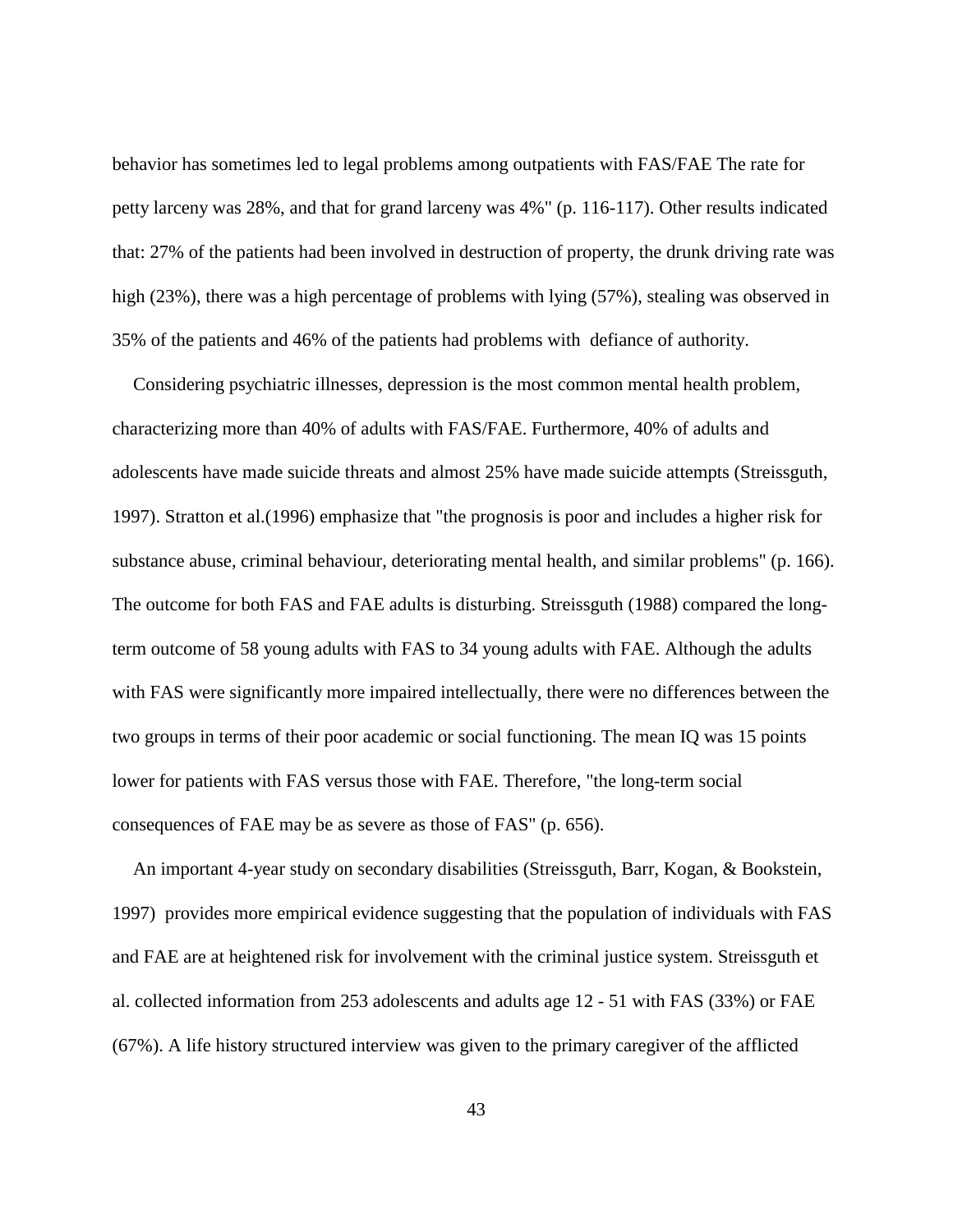individual to measure six secondary disabilities. The results showed that secondary disabilities were abundant. More than 95% had mental health problems (most frequently depression), more than 60% had a disrupted school experience (most frequently suspensions and then drop-outs), 35% had alcohol and other drug problems, and 49% had displayed inappropriate sexual behavior (most frequently sexual advances, then sexual touching, and promiscuity) **.** Sixty percent had been in trouble with the law, which was defined as ever being charged, convicted, or in trouble with the authorities for any of a list of criminal behaviors. Fifty percent had been incarcerated. Adolescents and adults were more likely to have been incarcerated than to have been in an inpatient mental health or alcohol and other drug treatment program. Thirty-two percent of adolescents and 42% of adults had been incarcerated for a crime, whereas 20% and 28% of adolescents and adults, respectively, had received inpatient treatment for a mental health problem and 12% and 20% of adolescents and adults, respectively had received inpatient alcohol and other drug treatments.

The extent of these behavior problems appears to be particularly associated with FAS/FAE and not to mental retardation in general (Streissguth, 1997). For example, criminality is not a typical behavior profile for people with Down's syndrome. One study comparing these two groups found that only 15-32% of adolescents with Down's syndrome had severe behavior problems, whereas 62% of those with FAS or FAE had significantly maladaptive behaviors (Harris, as cited in Streissguth & Randels, 1988). The maladaptive behaviors of individuals with FAS and FAE are clearly much greater than those of individuals with Down's syndrome.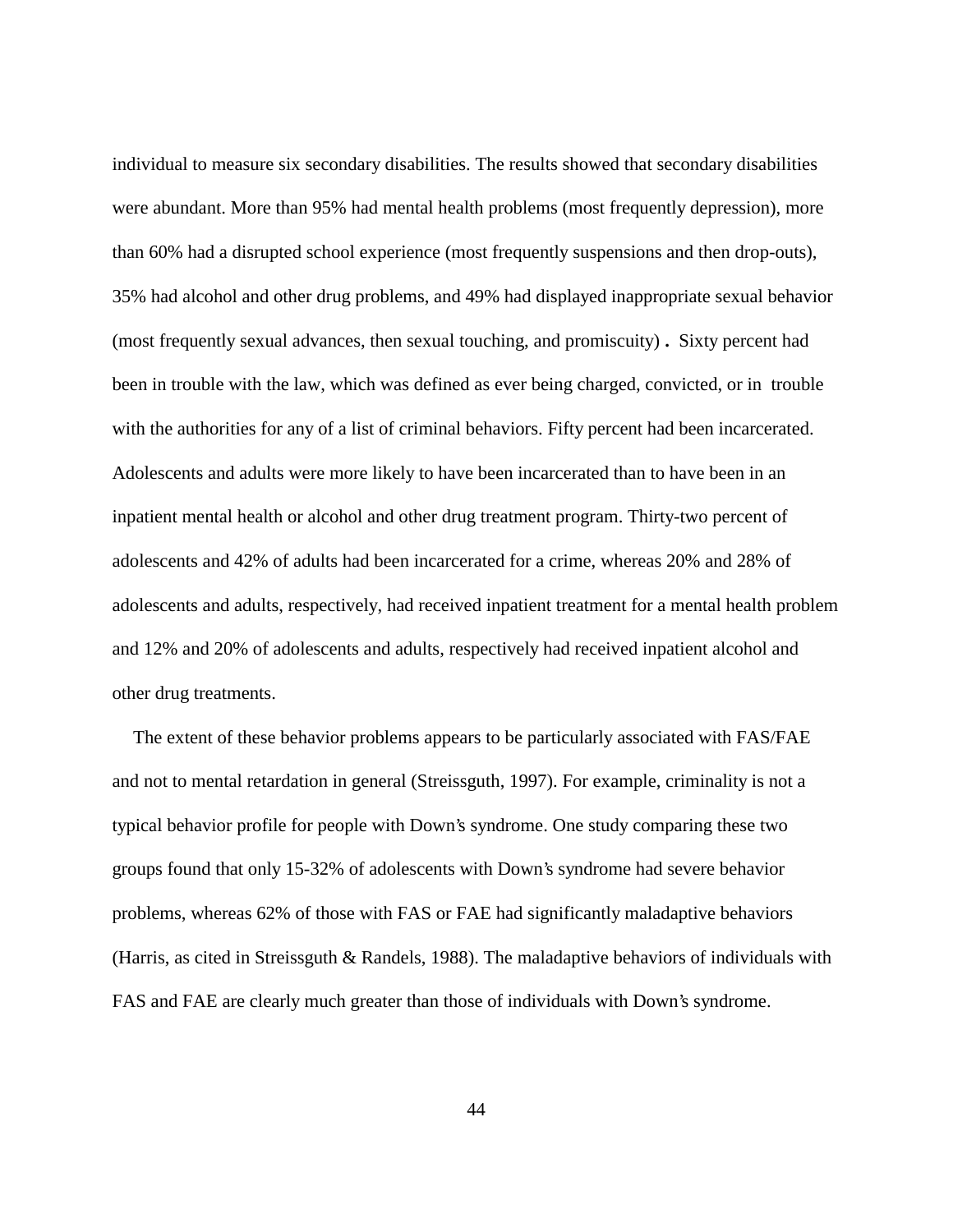Despite the high rates of criminality among people with FAS/FAE, it is important to note that their criminal activity appears largely impulsive rather than premeditated. (Streissguth, 1997). Streissguth (1997) suggests that their maladaptive behaviors (e.g., impulsivity, attention problems) and cognitive deficits (e.g., difficulty sorting out cause and effect, trouble understanding consequences) lead them into trouble with the law. Streissguth (1997) found that individuals with FAS/FAE with disrupted school experiences were over twice as likely to get into trouble with the law. The maladaptive behaviors of people with FAS/FAE are compounded by their problems with substance abuse, and become an increasing concern as they approach adolescence and have more time on their hands due to unstructured days resulting from disrupted schooling and unemployment (Streissguth, 1997).

The most frequent crime reported in this study was theft & shoplifting (Streissguth, Barr, Kogan, & Bookstein, 1997). However the researchers note that the whole gamut of criminal activity was represented to some extent. The most common sentencing alternatives were probation (46%) and community services (39%), and the most prevalent types of sentencing were juvenile justice (more than 60%) and juvenile detention (more than 40%).

Among the 253 people sampled in this study, higher rates of secondary disabilities were found among those who had FAE rather than FAS, behaviors more typical of the behavioral phenotype of fetal alcohol behaviors, and IQ scores above 70 rather than below.

There are many implications of these findings for the lives of adolescents and adults with FAS/FAE. Often, these patients have difficulty communicating their needs, being self-sufficient, maintaining their own hygiene, relating to their age mates appropriately, and applying for and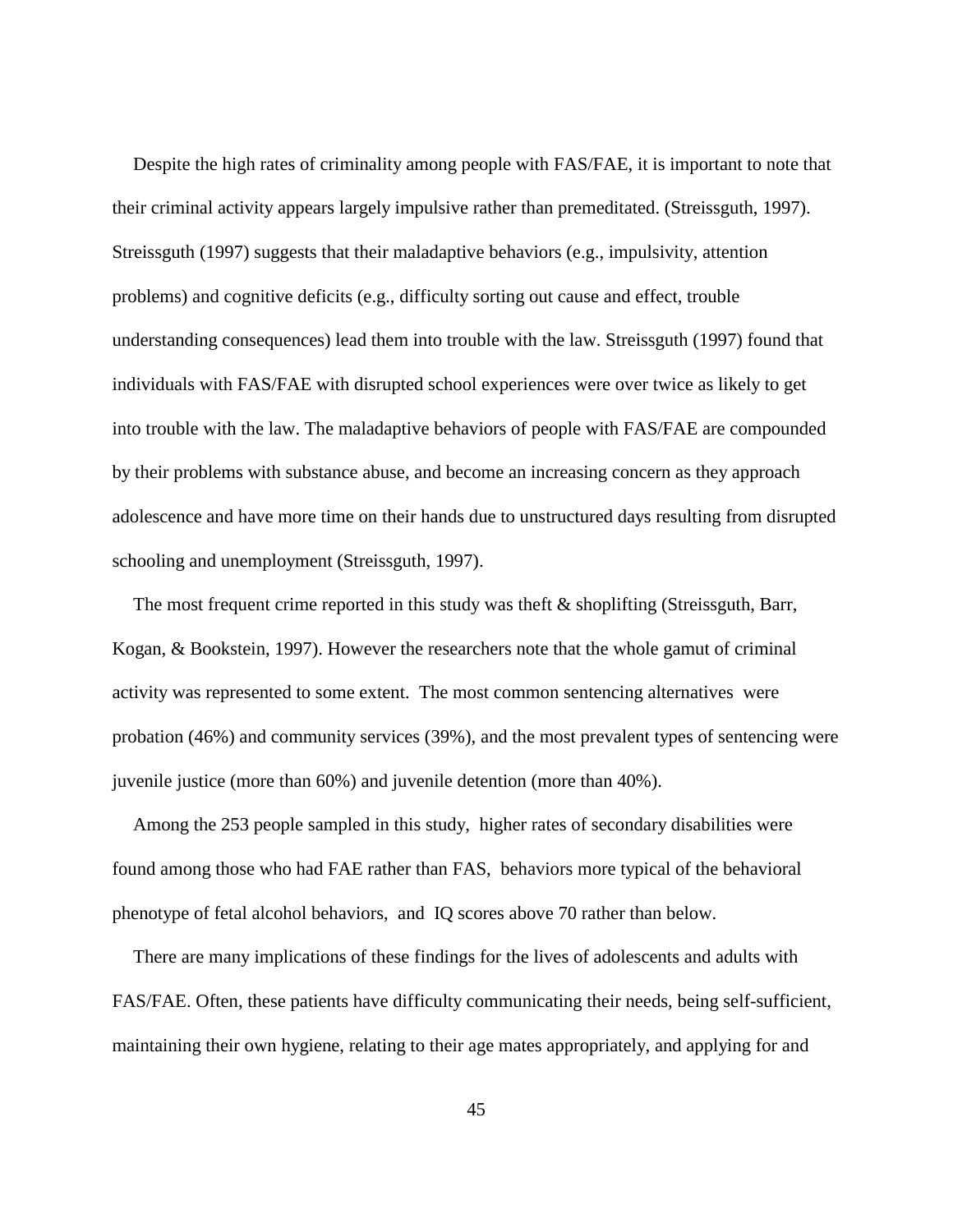receiving social services. They are also easily led and manipulated by others and at risk for social, sexual and financial exploitation. Streissguth & Randels (1988) claim that "a goal of independent living is difficult to envision, considering this level of adaptive functioning" (p. 147). A major concern for caretakers of female patients is elevated risk of sexual abuse and/or pregnancy. Many of the higher functioning patients (IQ>80) are painfully aware of their deficits, to the point of understanding that they were caused by their mother's drinking during pregnancy. Researchers see a high level of depression, anger, suicidal ideation, antisocial behaviour and drug and alcohol use among these patients. Streissguth and Randels (1988) found similar results among their eight patients diagnosed with FAS whom they followed into adulthood. Surprisingly, the adults with the highest IQ were having the greatest trouble with life adjustment, and had the largest number of psychosocial problems. It is clear that the behavioural and social problems so often described in younger patients with FAS/FAE do not disappear, and new difficulties arise with physical maturation.

#### **Risk and Protective Factors**

There appears to be a number of risk and protective factors that can work to either buffer or exacerbate the effects of FAS/FAE. These factors can be linked with either a high or low level of what Streissguth (1997) terms "secondary disabilities". Secondary disabilities include disrupted school experiences, problems with alcohol and drugs, mental health problems, victimization, and trouble with the law. Streissguth (1997) has now extended her research to a four year study on secondary disabilities which involved 415 individuals (6-51 years old) with FAS (33%) or FAE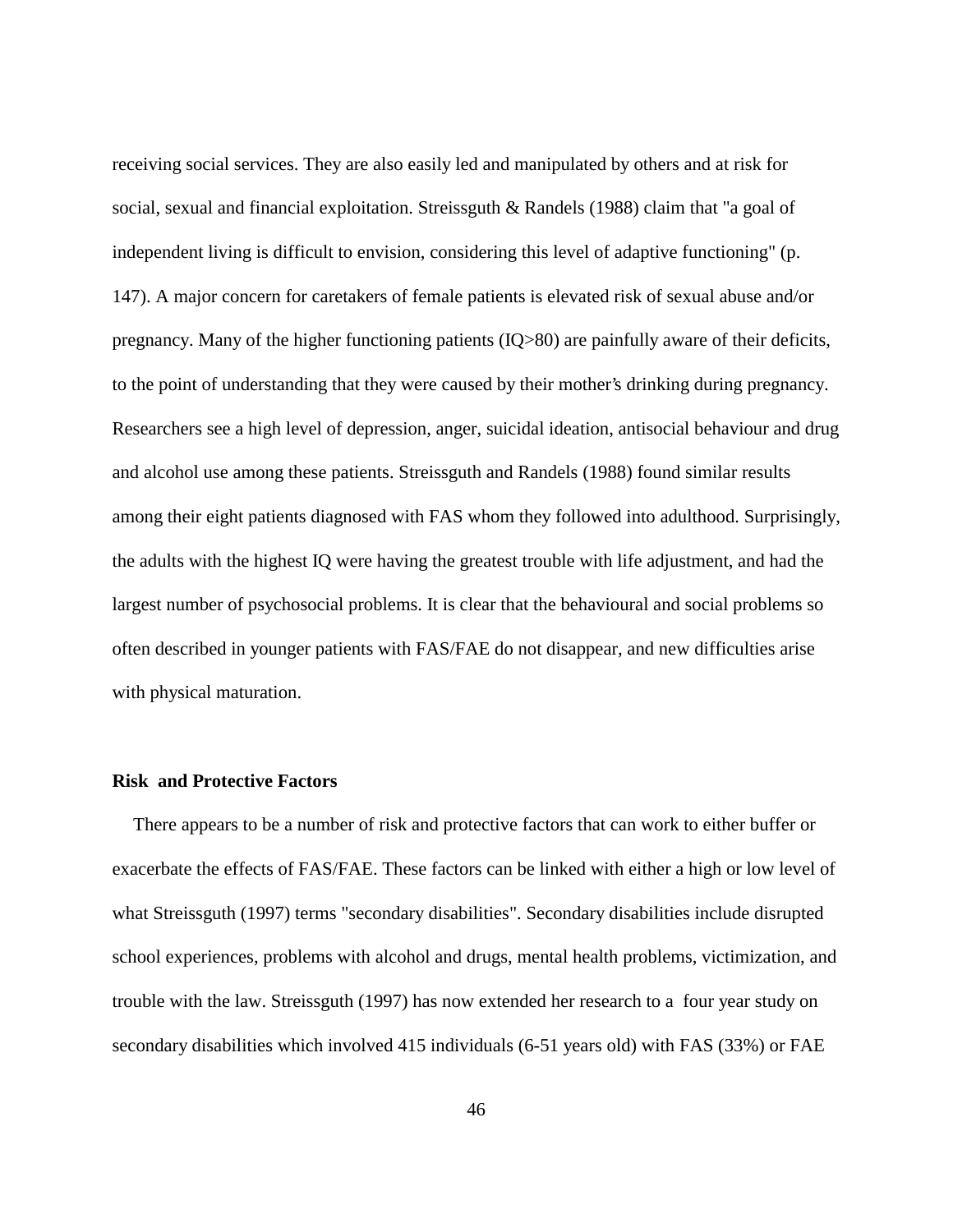(67%). She administered the Fetal Alcohol Behavior Scale (FABS), which reflects the behavioural phenotype of typical fetal alcohol behaviours, to the caregivers of the subjects. She found that the main protective factors were: 1) living in a stable and nurturing home of good quality, 2) not having frequent changes of household, 3) not being a victim of violence, 4) having received developmental disabilities services and 5) having been diagnosed before six years of age. The risk factors were: having FAE rather than FAS, higher FABS scores rather than lower, and IQ scores above rather than below 70. It appears that having the more obvious syndrome (FAS) and lower IQ increases the probability of detection and early intervention which in turn has the effect of reducing secondary disabilities.

The home environment seems to be one of the major factors that can influence whether a child with FAS/FAE ends up with secondary disabilities. Huebert and Raftis (1996) remark that "many studies examining information on the background of children with alcohol-related birth defects suggest that there is a high degree of familial upheaval" (p. 20). They found that numerous children are never cared for by their biological mothers, many natural mothers die when the children are very young, and a high number live in multiple foster homes throughout their lives.

Being a victim of abuse or neglect seems to be fairly common in these children. LaDue et al (1992) used the Symptom Checklist and found that overall, 86% of the patients had been neglected, 52% had a history of physical abuse and 35% had a history of sexual abuse. As well, most of the subjects did not live with either biological parent (77%), 26% were in foster homes, 21% were with relatives, 16% were adopted and 9% were in group homes or institutions. Ill and aging foster and adoptive parents are other environmental problems that can threaten the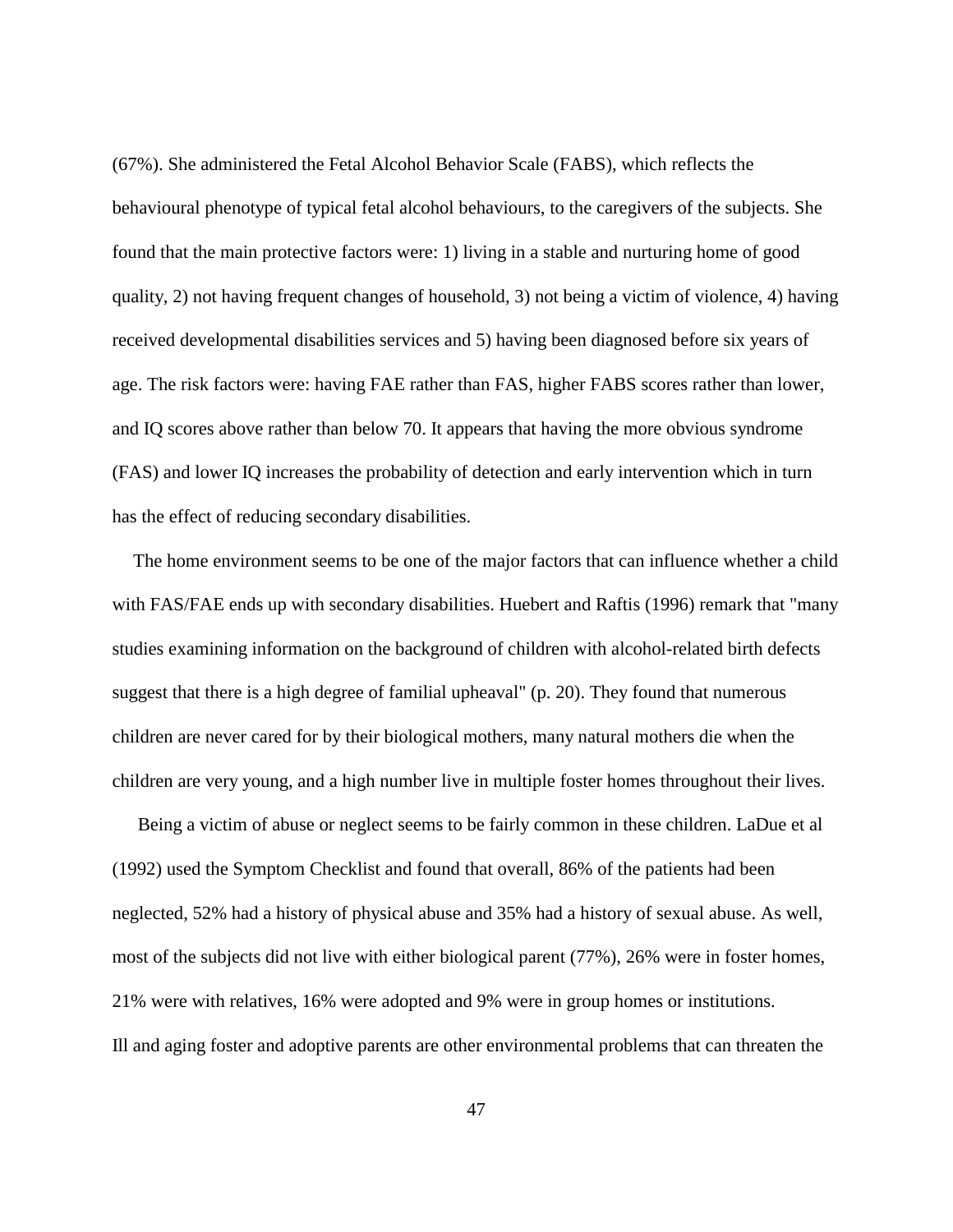home life of these children as they mature. Abkarian (1992) adds that children with FAS are likely to come from disrupted or dysfunctional families whose instability can worsen the child's intellectual and social delays. The continuity of the environment from birth is imperative for these children. They appear to suffer if they are changed from one environment to another.

Furthermore, it is important that the environment not only be continuous, but also calm and supportive (Olegard, 1988). Better social and emotional development appears to be related to stable home environments.

Unfortunately, even the best parents and loving homes cannot always prevent a child with FAS/FAE from developing further problems. LaDue et al. (1992) found that in day-to-day living, patients in tightly structured homes with attentive parents were able to minimize but not prevent or eradicate problems. Sometimes, academic, social and cognitive functioning is impaired in these individuals regardless of their diagnosis, IQ or residential placement. They assert that "although a positive environment can minimize problems and an unstructured environment puts patients with FAS at even higher risk, a good home does not always prevent the psychosocial difficulties experienced by so many of these patients, particularly those who remained several years in alcoholic households as young children" (p.129). Niccols (1994) notes that some children with FAS continue to exhibit developmental delay, even while being raised entirely by excellent adoptive families.

Abkarian (1992) observes that FAS/FAE is related to birth order with second, third, or later children being more likely to show symptoms. This may be related to maternal age, as well as continued or increased use of and tolerance to alcohol. Streissguth et al. (1990) also found that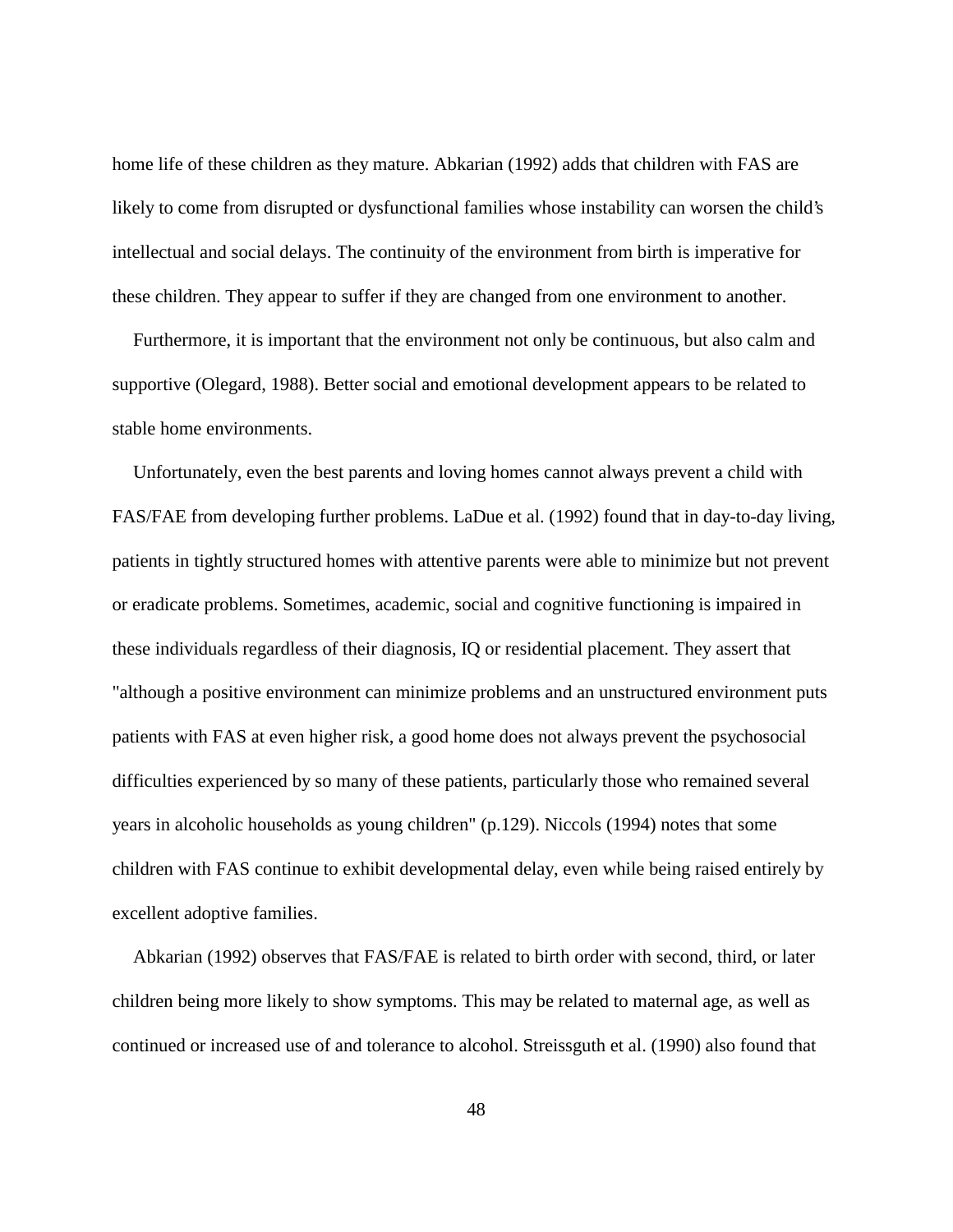alcohol effects were compounded by lower paternal education and a larger number of small children in the household. Overall, it is important to identify these risk and protective factors in order to inform intervention efforts and future preventative programs.

#### **FAS/FAE and Delinquency**

The link between FAS/FAE and delinquency may occur through a developmental pathway that begins with attention deficit disorder with or without hyperactivity, moves to conduct disorder and then manifests itself in delinquent behaviour ( Oesterheld and Wilson, 1997). Independent of FAS/FAE, attention deficit disorder is linked to delinquency and crime. The following studies do not directly involve FAS/FAE children but they are still relevant for purposes of this review.

Follow-up studies of children with attention deficit disorder have shown that a significant number develop conduct disorder by adolescence. As well, studies of children and adolescents with conduct disorder concur about the strong predictive power of conduct disorder for future psychiatric disorders and social adjustment problems, antisocial personality, alcoholism and criminality (Biederman, Munir & Knee, 1987). Considering the poor outcome for children with attention deficit disorder, it is likely that the outcome for FAS/FAE children would be a parallel if not worse fate.

Delinquent children have certain predictors in common with FAS/FAE children. Farrington (1995) conducted a longitudinal study on 411 South London males, who were followed from age 8 to age 32. The main predictors at age 8-10 of later delinquency were: 1) hyperactivity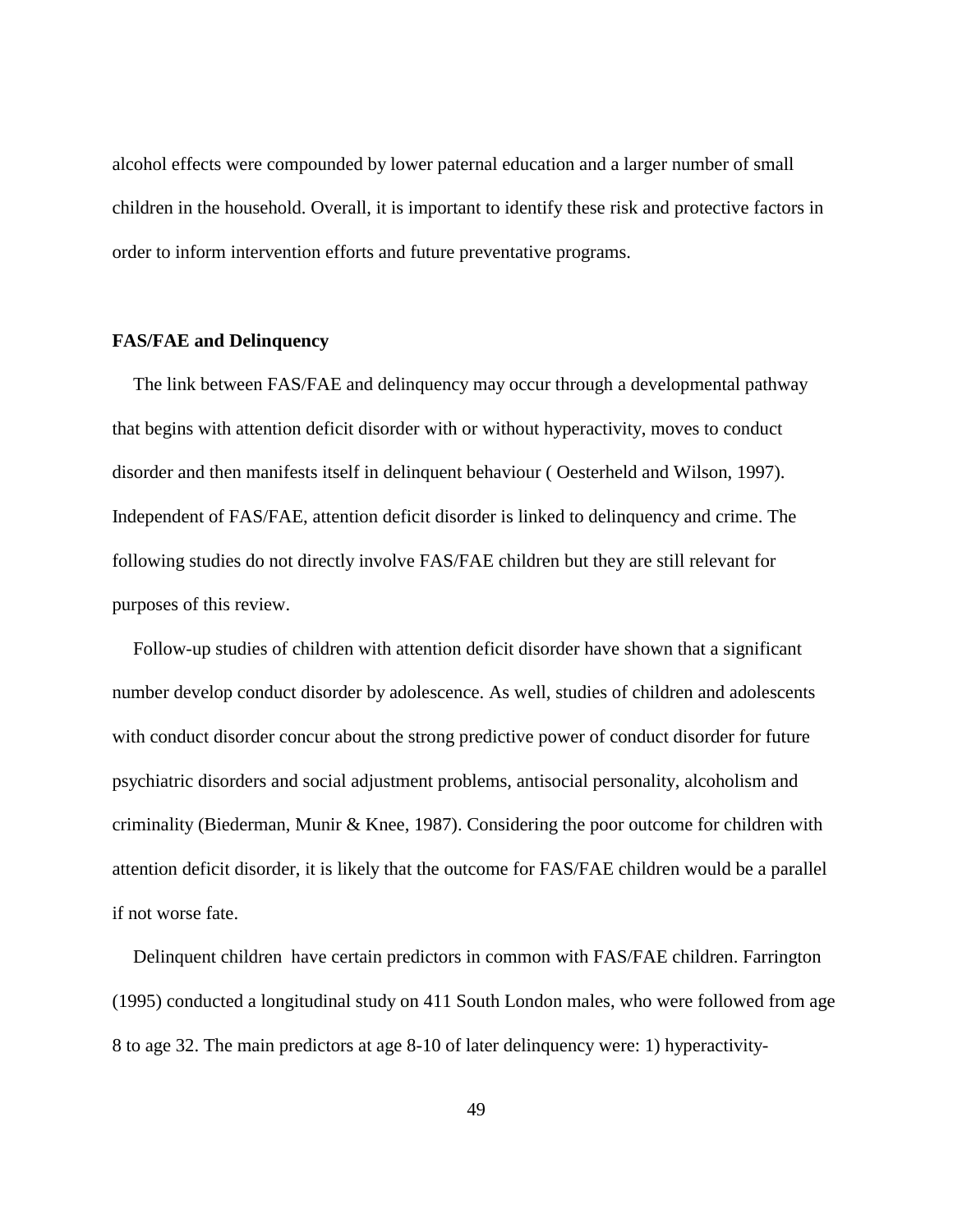impulsivity-attention deficit, including poor concentration, restlessness, daring and psychomotor impulsivity, 2) low intelligence and poor school attainment, 3) family poverty including low family income, large family size and poor housing, 4) antisocial child behaviour including troublesomeness in school, dishonesty and aggressiveness, and 5) separation from parents, poor supervision, parental conflict, poor parental child-rearing behaviour. These predictors would seem to describe FAS/FAE children as well.

Loeber (1990) has also studied the development and risk factors associated with juvenile antisocial behaviour and delinquency. He focuses on the fact that "antisocial children suffer from a disturbance in the development of impulse control" (p. 2). This lack of impulse control reflects a handicap in verbally mediated control over one's own behaviour. The main manifestations of disruptive and antisocial behaviour in childhood and adolescence are: 1) infant's difficult temperament, 2) hyperactivity, 3) overt conduct problems/aggressiveness recognized at age 2 or later, 4) social withdrawal, 5) poor peer relationships, 6) covert or concealing conduct problems, 7) association with deviant peers, and 8) delinquency and recidivism. Loeber (1990) notes that "antecedent risk factors associated with

later hyperactive/inattentive behaviors include exposure of children to neurotoxins such as lead, early malnutrition, low birth weight, and mother's substance use during pregnancy" (p. 8). FAS/FAE children definitely fit into this description of risk factors, and characteristically show hyperactivity and attention problems as the literature has demonstrated.

It is important to remember that not all children with FAS/FAE will follow this developmental pathway that starts with attention deficit disorder and ends in delinquency. Yet, many of the traits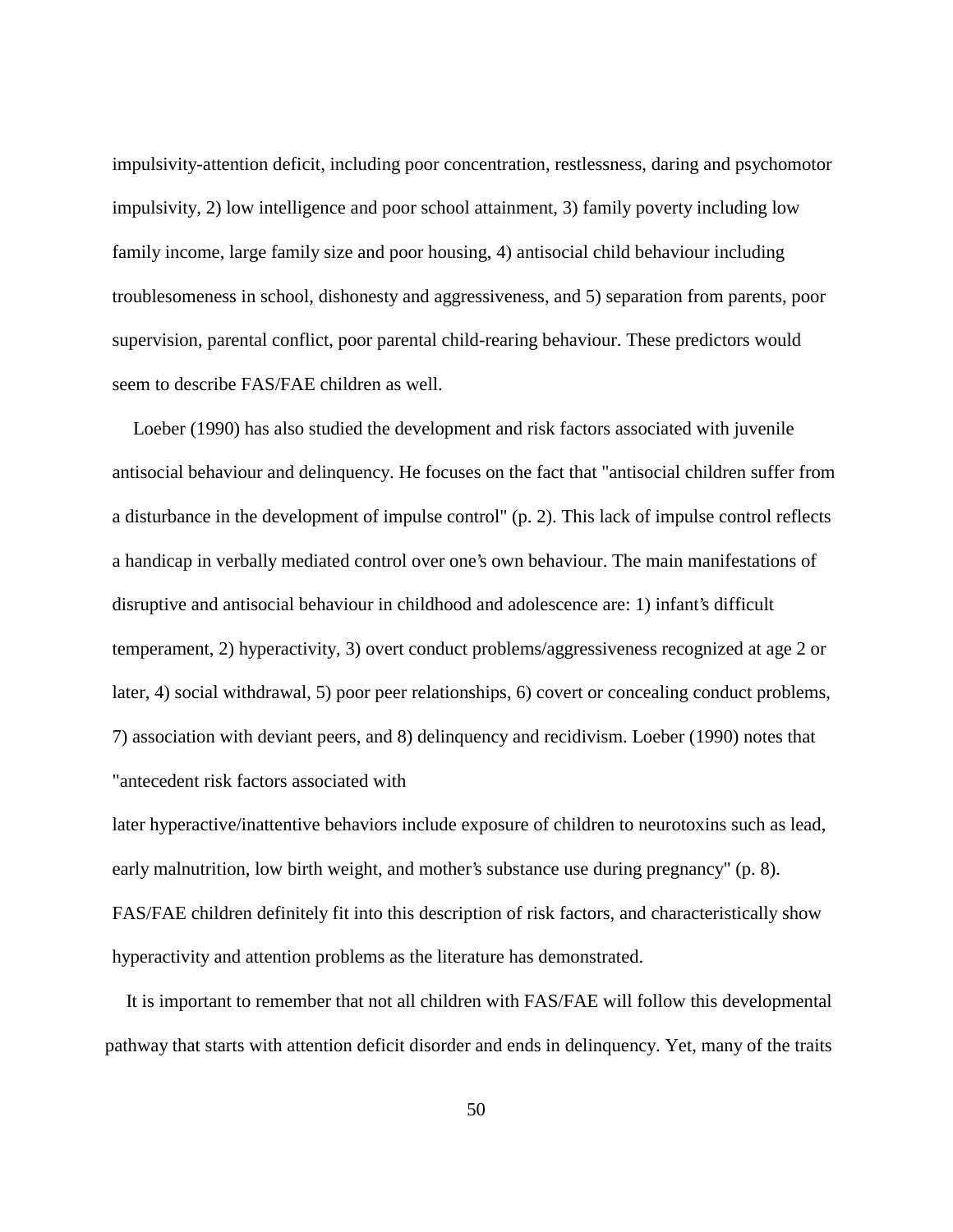describing these predeliquent children sound similar to the behavioural phenotype of FAS/FAE individuals, so they may represent a sub-group of the typical type of children who go on to become involved in antisocial behaviour. As noted earlier, much of the criminal behaviour typical of people with FAS/FAE appears to be the result of maladaptive patterns such as impulsivity, difficulty sorting out cause and effect and trouble understanding consequences. When they have time on their hands due to unstructured days, disrupted schooling, poor family supervision and unhealthy peer groups, and compound their problems with judgement with use of alcohol and drugs, they are more likely to get into problems with the law. Although more research is needed on this issue, it appears that even though children with FAS/FAE may progress along the same developmental course as other children who become delinquent, they may have different etiological reasons for their involvement in crime. These reasons must be considered in treatment, rehabilitation and supervision efforts.

In summary, it appears that a certain behavioural phenotype does characterize children with FAS/FAE as they progress from infancy to adulthood. The primary disabilities in infancy include irritability, jitteriness, tremors, weak suck, problems with sleeping and eating, failure to thrive, delayed development, poor motor control and poor habituation. In the preschool years, problems such as hyperactivity, attention problems, perceptual difficulties, language problems and poor motor coordination are common. Once a child with FAS/FAE reaches school-age the primary disabilities are hyperactivity, attention deficits, learning disabilities, arithmetic difficulties, cognitive deficits, language problems and poor impulse control. In adolescence the primary difficulties are memory impairments, difficulties with judgement, problems with abstract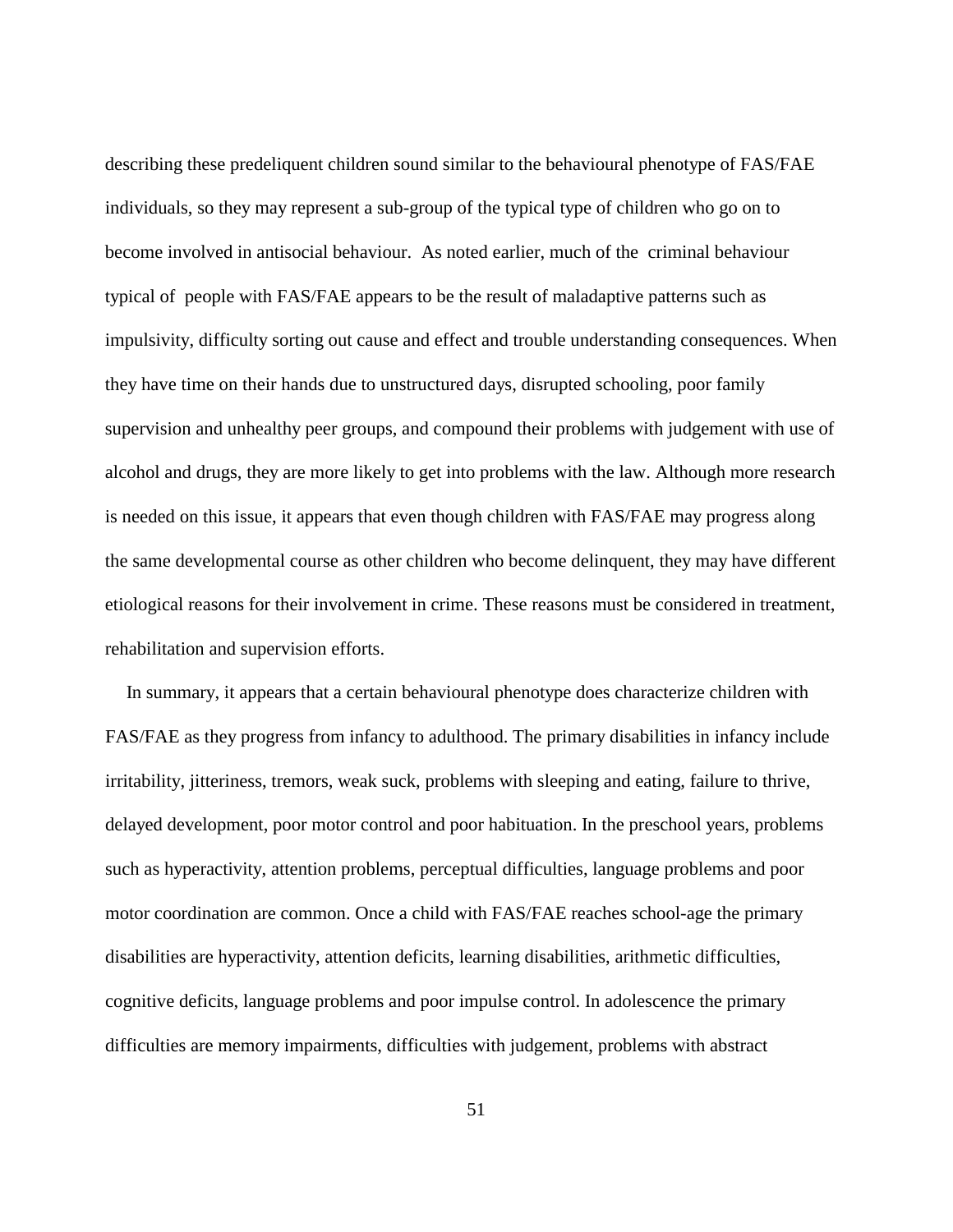reasoning and poor adaptive functioning. Some common secondary disabilities characteristic of adolescents and adults with FAS/FAE are being easily victimized, unfocused and distractible, difficulty handling money, trouble learning from experience, problems understanding consequences and perceiving social cues, poor frustration tolerance, inappropriate sexual behaviours, mental health problems and trouble with the law. These features may be one of the only ways in which individuals with this syndrome may be recognized, seeing as the physical phenotype often disappears as one matures. There are identifiable risk and protective factors which can affect the degree to which secondary disabilities are expressed. Common risk factors include poor home environment, abuse and neglect and familial upheaval. Some important protective factors are a stable and supportive home environment and not being a victim of violence. As well, there is a definite link between FAS/FAE, attention deficit disorder with and without hyperactivity, conduct disorder and delinquency. The link between attention deficit disorder and delinquency is clear in the literature, and this same developmental pathway can be expected in many FAS/FAE children who exhibit predictors such as hyperactivity, impulsivity, attention deficits, low intelligence, poor school achievement, antisocial child behaviour and poor parental child-rearing.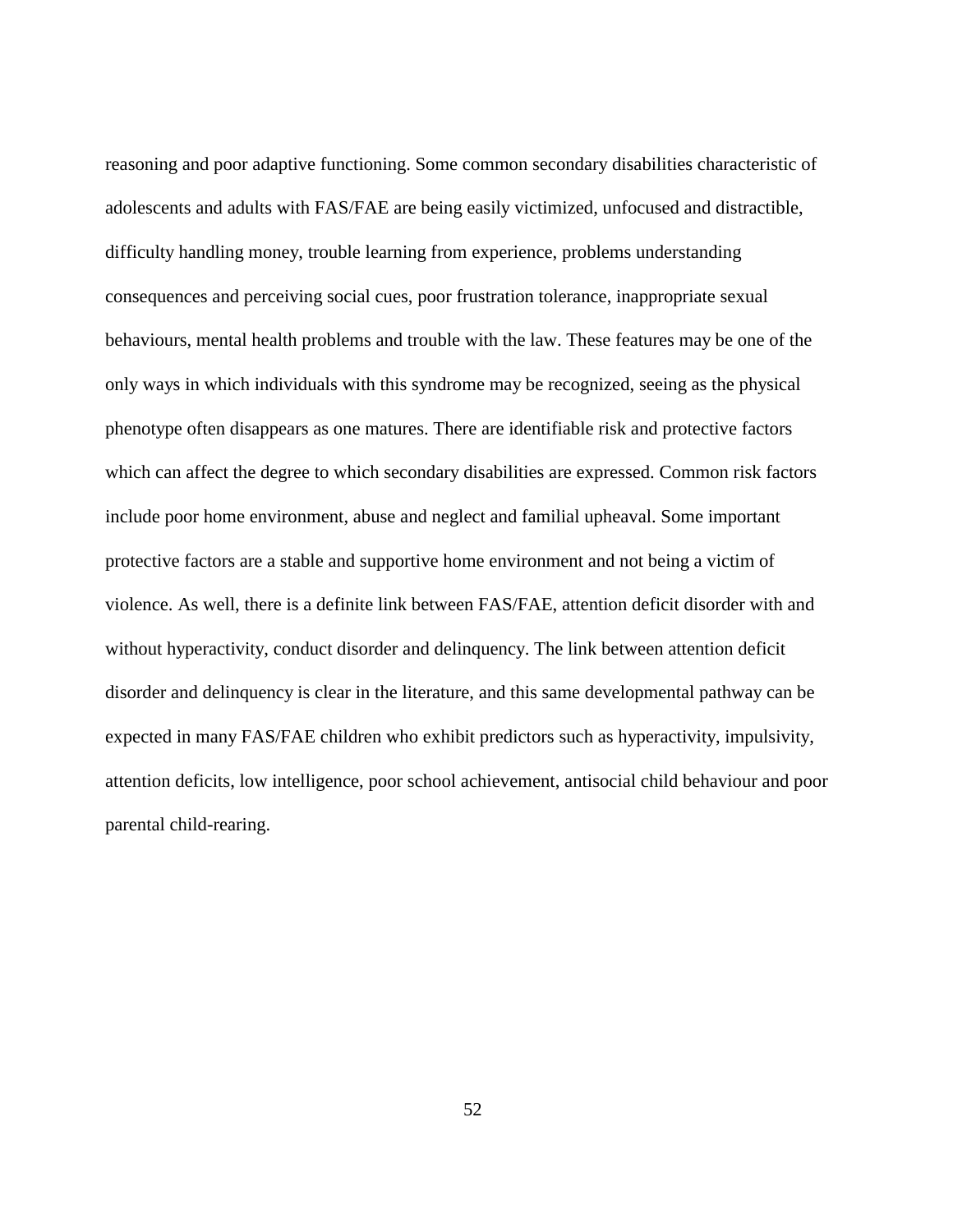# **PART 3: FAS/FAE IN THE CRIMINAL JUSTICE SYSTEM**

As explained in the previous section, children with FAS/FAE appear to be at increased risk of offending. Many of the behavioral features that are characteristic of children with FAS/FAE, such as attention deficits, hyperactivity, and impulsivity, have been shown in longitudinal studies to be predictors of delinquency and adult criminal behavior (Farrington, 1995). Although there is substantial evidence suggesting a link between FAS and crime, there is a dearth of research examining FAS/FAE in the criminal justice system. In fact, there are no known studies reporting the prevalence of FAS/FAE in prisons. Because children diagnosed with FAS in the early 1970's are only now reaching adulthood, much more is known about their childhood problems involving home and schools than their later adolescent and adulthood problems involving the criminal justice system.

Recently, some recognition of the problems with the criminal justice system faced by some individuals with FAS has been noted. In a report on individuals with FAS (Government of Canada, December, 1992, page 2), it is stated that "emotional instability and behavioral impassiveness often characterize their adolescent years, with some going in and out of custody for criminal offences". It is possible that children with FAE may actually be more likely to be involved with the criminal justice system later in life than are children with FAS because their symptoms are often not recognized (Streissguth, 1997) and they fail to get the help they need. Unfortunately, although individuals with FAE may be more likely to end up in prisons than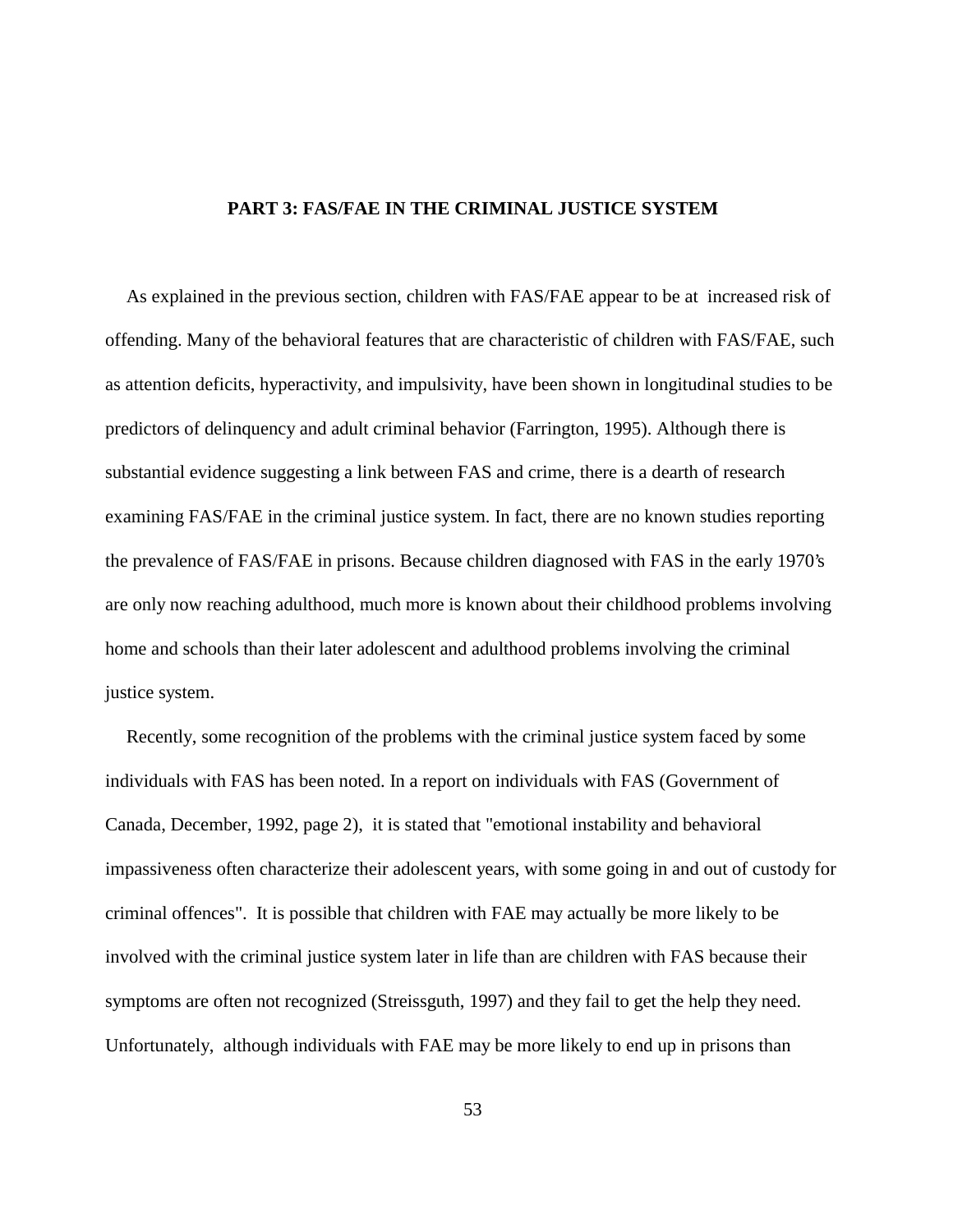individuals with FAS, they are also probably more likely to go undetected within the criminal justice system.

It is clear that FAS and FAE are lifelong disabilities that are associated with high levels of distressing primary and secondary disabilities (Streissguth, 1997; Streissguth & Randels, 1988). The cognitive, social, and behavioral problems faced by individuals with FAS/FAE are believed to lead these individuals into trouble with the law, and then create further problems for them during incarceration. Although primary prevention of FAS/FAE is ideal, there is also need for interventions to reduce the physical, social, and psychological problems of those who have not escaped the effects of prenatal alcohol. The criminal justice system is one area where intervention efforts may be considered for adults with FAS/FAE.

In the third and final section of this report, we will examine the clinical implications of FAS/FAE in the criminal justice system in terms of 1) the potential of screening and diagnosis, 2) management and rehabilitation programs, and 3) risk management and aftercare following release. **Screening and Diagnosis**

In order to plan an intervention for individuals with FAS/FAE, Stratton, Howe and Battaglia (1996) note that one must first identify the targeted population and assess their needs. Along these lines a recent government report recommended "Health and Welfare Canada, in cooperation with Provencal and territorial health departments, design and implement a research program to develop diagnostic procedures to identify adults afflicted with FAS and FAE. This research initiative shall be the first step in a comprehensive program to provide assistance to adults whose lives have been blighted by alcohol-induced injuries" (SADAC, 1992).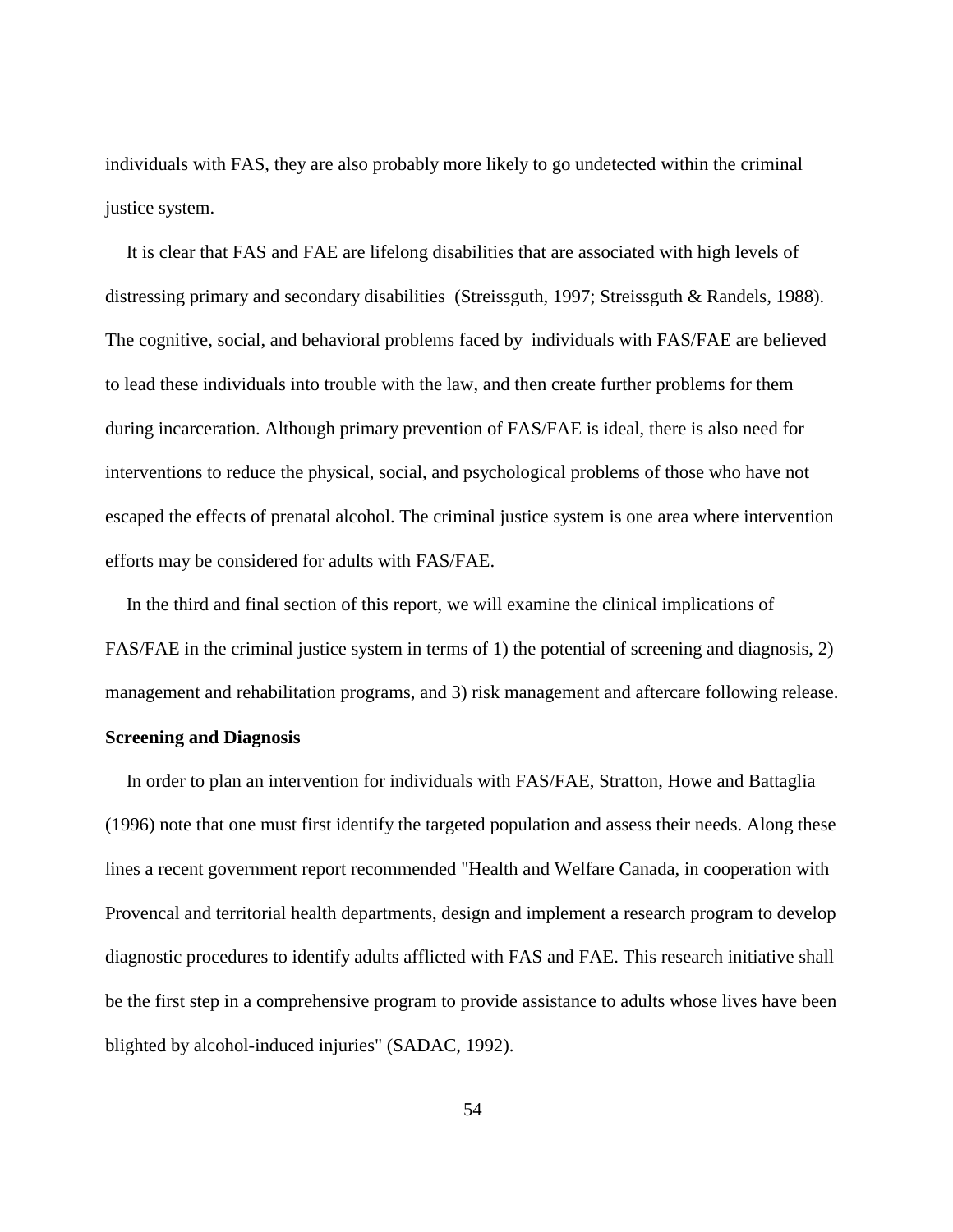Streissguth (1997) has outlined a number of potential benefits of diagnosis. First, identification of individuals with FAS and FAE promotes visibility. Visibility helps alert individuals and services to be more aware and understanding of the behaviors affected by prenatal exposure to alcohol. Second, diagnosis of FAS or FAE identifies a cause. This allows for a better appreciation of behaviors that once seemed inexplicable and alters unrealistic expectations of FAS and FAE individuals. In addition, this encourages services to respond more appropriately and to set more realistic expectations that would allow the individual to feel a sense of accomplishment and selfworth rather than failure. Third, the identification and acknowledgment of adults suffering with FAS/FAE motivates the development of appropriate treatments and interventions. Recognizing FAS or FAE at intake and determining special needs facilitates effective treatment. Finally, diagnostic records can aid in further research on needs-assessment, program evaluation, and recidivism. Streissguth (1997) has suggested that criminal records should include, where available, notations about maternal alcoholism and diagnostic information on FAS and FAE. She also argues that a tracking system for those with FAS and FAE across multiple agencies would greatly improve the plight of individuals with FAS and FAE and would help ensure that appropriate social, educational, psychological, and medical interventions are made. Unfortunately, despite these potential benefit, there is as yet no agreed-upon method for diagnosing adults with FAS/FAE.

Potentially, identification can take place in two basic ways. One is that the individual has already received an early diagnosis of FAS/FAE, and the criminal justice system becomes aware of this through their own pre-sentence investigative screening. As medical personal become more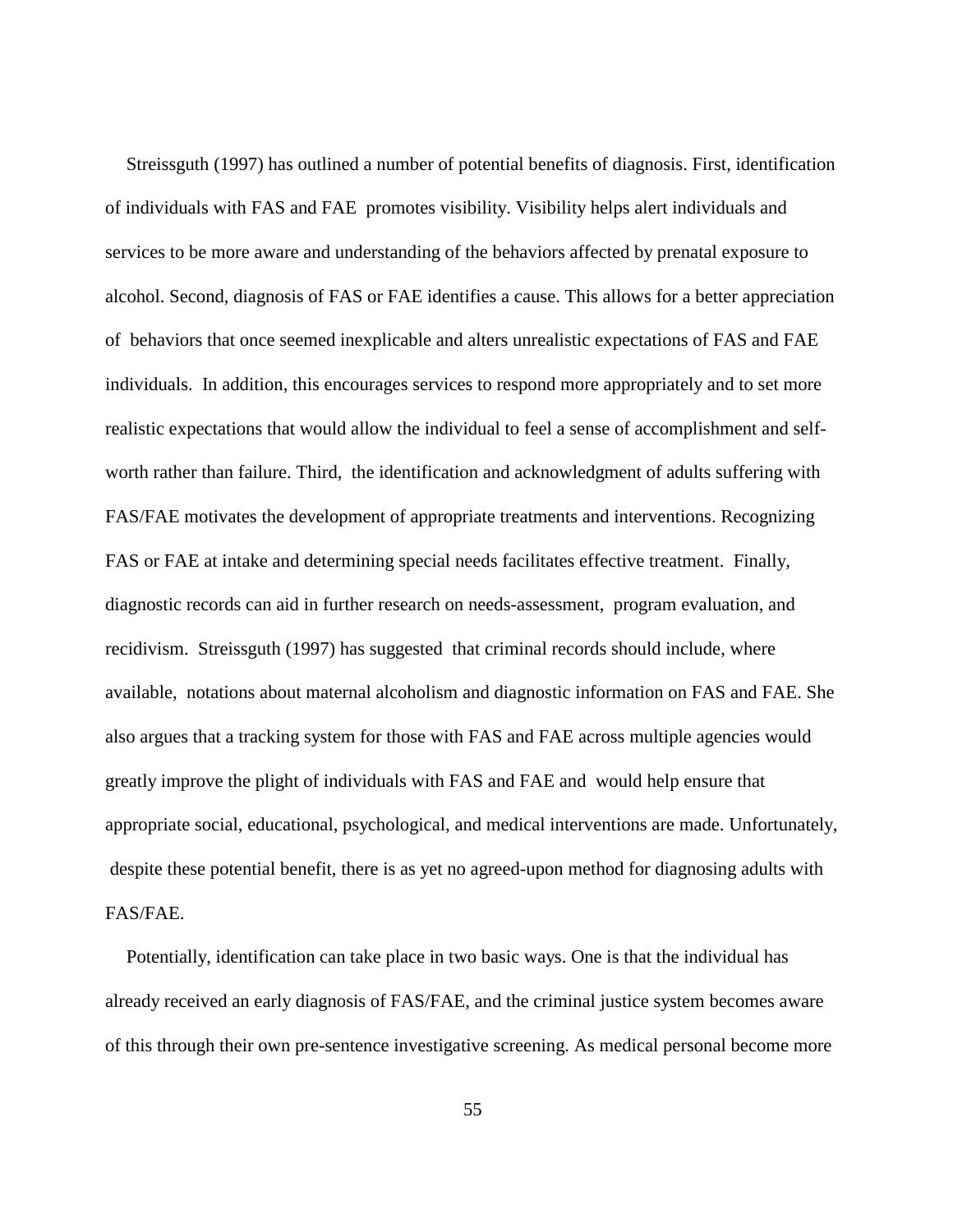aware of FAS/FAE the availability of an early diagnosis is more likely. This would allow for the primary and secondary disabilities associated with FAS/FAE to be considered within all aspects of the criminal justice process (e.g., prosecution, conviction, sentencing, prison management, rehabilitation programs, parole supervision, and aftercare). Ideally, an early diagnosis would prevent an individual from becoming involved with the criminal justice system in the first place. In fact, research has shown that an early diagnosis (i.e., before the age of six) is associated with a lower rate of trouble with the law (Streissguth, 1997). It is suggested that this may be because an early diagnosis allows for better recognition of the special needs of FAS individuals and allows adaptations to be made to prevent or reduce secondary disabilities (Streissguth, 1997). Although not the focus of this report, FAS/FAE children would clearly be candidates for programs like Ontario's Better Beginnings.

Unfortunately, not all individuals with FAS/FAE are diagnosed early in life, and many may enter the criminal justice system without ever being identified. This leads us to the second basic way that identification can take place. That is, within the criminal justice system. Although diagnosing an adult is not as optimal as diagnosing an individual in early childhood, there are still many potential benefits. Identifying adults with FAS and FAE in the criminal justice system is the first step in assessing needs and eventually providing them better services (Spohr & Steinhausen, 1987). As Streissguth (1997) notes, if individuals with FAS/FAE can be identified early in the incarceration process, interventions may protect against more serious later criminal behavior and improve the management of these individuals during incarceration. Unfortunately, research suggests that community service agencies often fail to detect or diagnose FAS/FAE (Streissguth,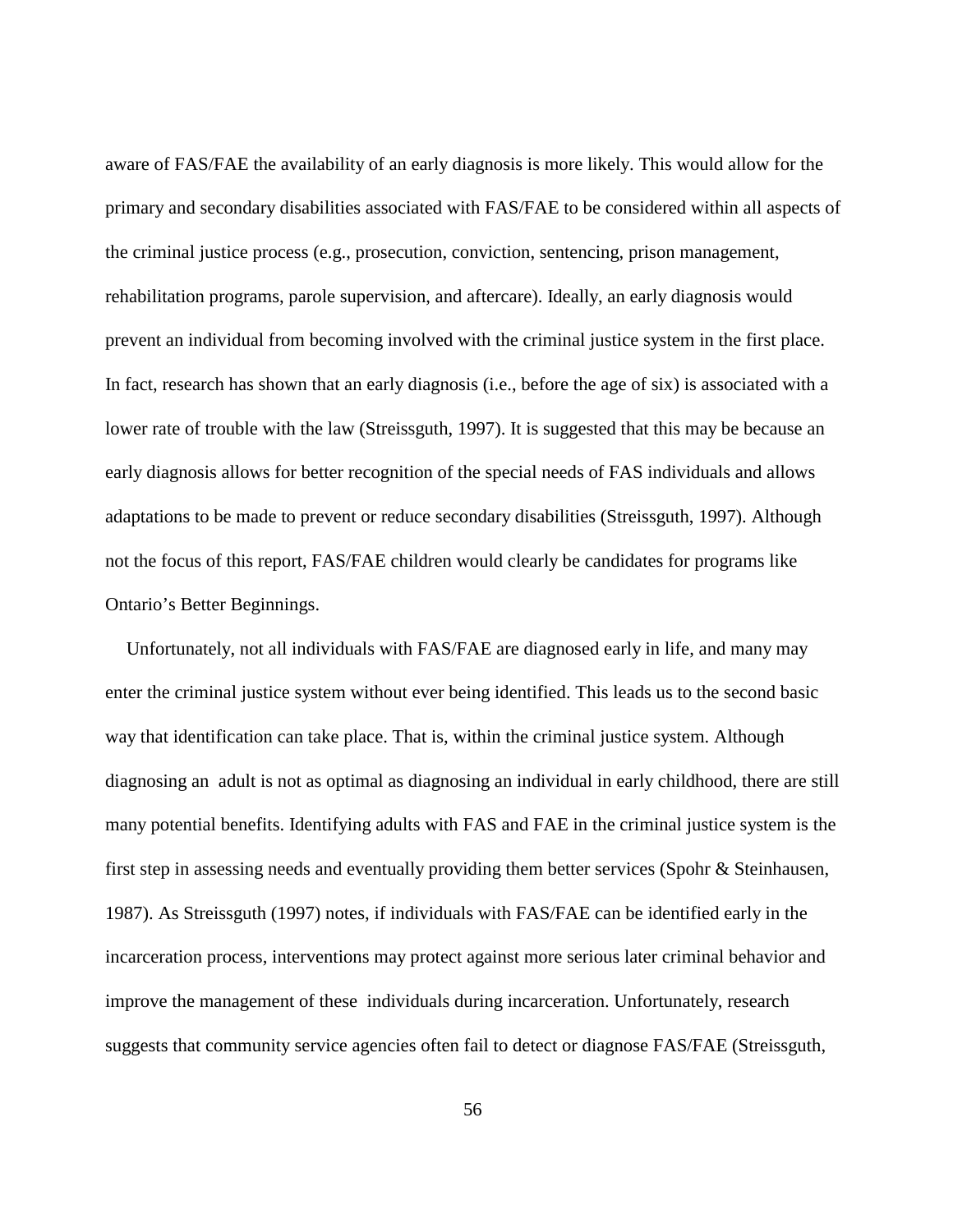1997). The failure to recognize FAS as the primary diagnosis of individuals may result in misinterpretation of their secondary symptomatology and possibly inappropriate treatment during incarceration. This is especially true with FAE. Because their physical features are less apparent, individuals with FAE are less likely to be identified and therefore less likely to receive necessary services (Streissguth, 1997).

 Screening for FAS/FAE in adult inmates will take considerable skill and resources as researchers and clinicians have yet to formally agree on screening and diagnostic assessment. Obviously, one of the major current needs is to develop a standardized screening procedure. At this point, the general strategy is to look for clues and follow up suspected cases with more formalized testing procedures. In all cases the assessor should first look for evidence that FAS/FAE has ever been suspected in the past and, if possible, obtain information from these sources. Clinical researchers, such as Streissguth (1997), suggest four key areas that need to be covered: maternal drinking history, physical features, cognitive functioning, and social-behavioral functioning. As a general guide history taking might be carried out along the lines of Streissguth's Symptom Checklist (see Appendix).

**Maternal Drinking History**. The interviewer should establish whether there is a history of maternal alcoholism dating back to child-bearing years (Streissguth, 1997). Specific information from family members or other informants regarding actual prenatal exposure (e.g. frequency of drinking, period of drinking, etc.) is not always possible, but is helpful. Circumstances such as a

57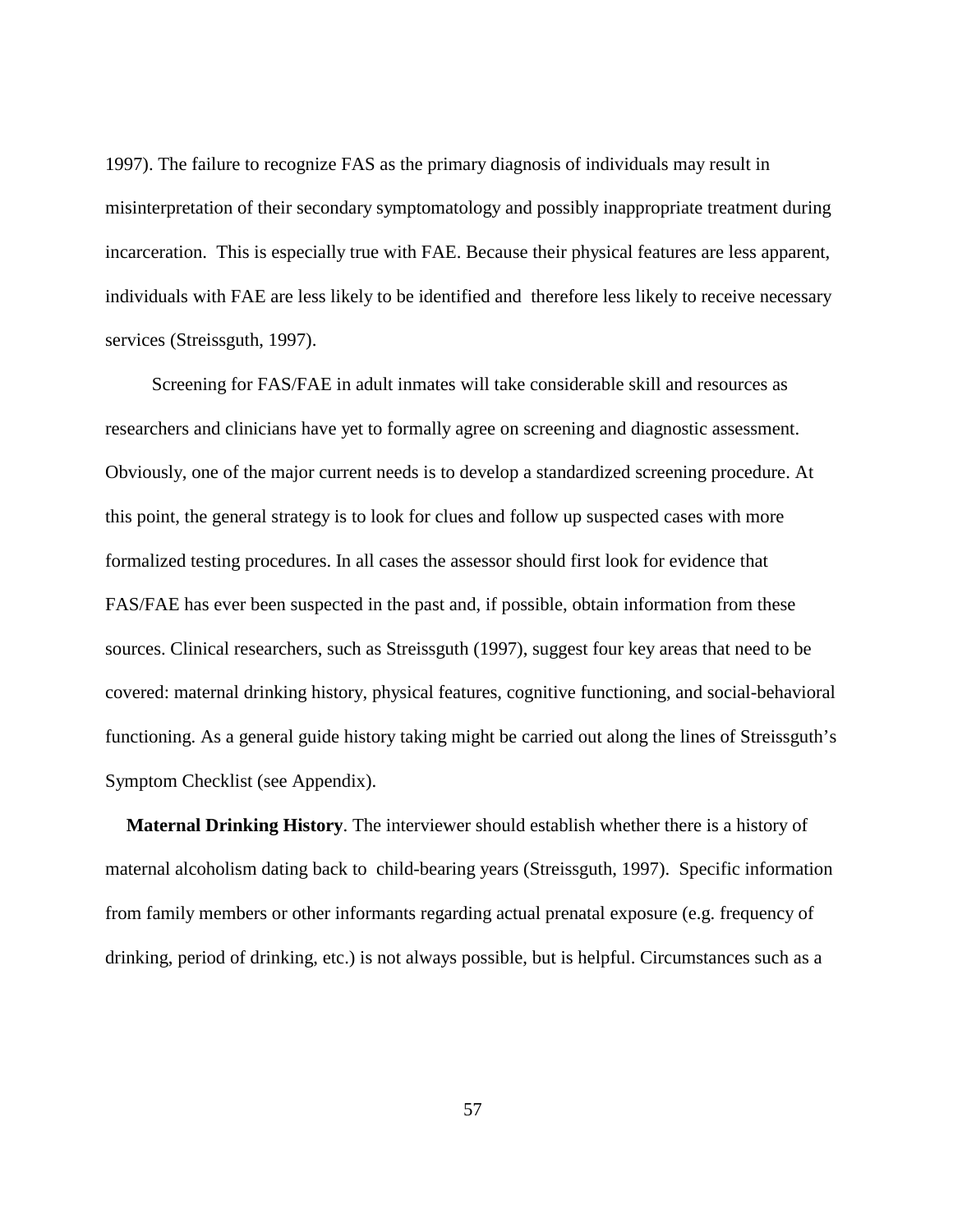history of child abuse or neglect, an alcohol-related maternal death, being raised by non-biological mother, and maternal illegal drug use, all raise the need for further questioning (Streissguth, 1997).

**Physical Features**. Diagnosing FAS/FAE based on physical characteristics is more difficult in adults. This is because facial features tend to normalize after puberty, making the facial features less distinctive (Streissguth, Aase, Clarren, Randels, LaDue, & Smith, 1991). Because facial features are more distinctive in children with FAS/FAE when they are between the ages of 2 and 14, it may be useful, although not necessarily practical, to examine preschool or early childhood photographs when diagnosis is suspected (Streissguth, Aase, Clarren, Randels, LaDue, & Smith, 1991; Streissguth, Moon Jordan, & Clarren, 1995). Earlier in this paper it was noted that Astley and Clarren (1996) had recently derived a photo analytic method that shows considerable promise as a screening and diagnostic tool. The physical features which best differentiate adults with FAS/FAE from those without are microcephaly, short stature, thin upper lip, smooth philtrum, and malformed or malaligned teeth (Streissguth, Aase, Clarren, Randels, LaDue, & Smith, 1991; Streissguth & Randels, 1988). Height and head circumference should be recorded and compared with normative charts. Signs of birth defects (e.g., joint problems, heart defects, cleft lips  $\&$ palates), seizure disorders, developmental delays, gross or fine motor problems, and short palpebral fissures should also raise questions about the presence of FAS/FAE (Streissguth, Moon Jordan, & Clarren, 1995). Physical features that suggest the possibility of FAS/FAE should be followed with further probing regarding cognitive and social functioning.

58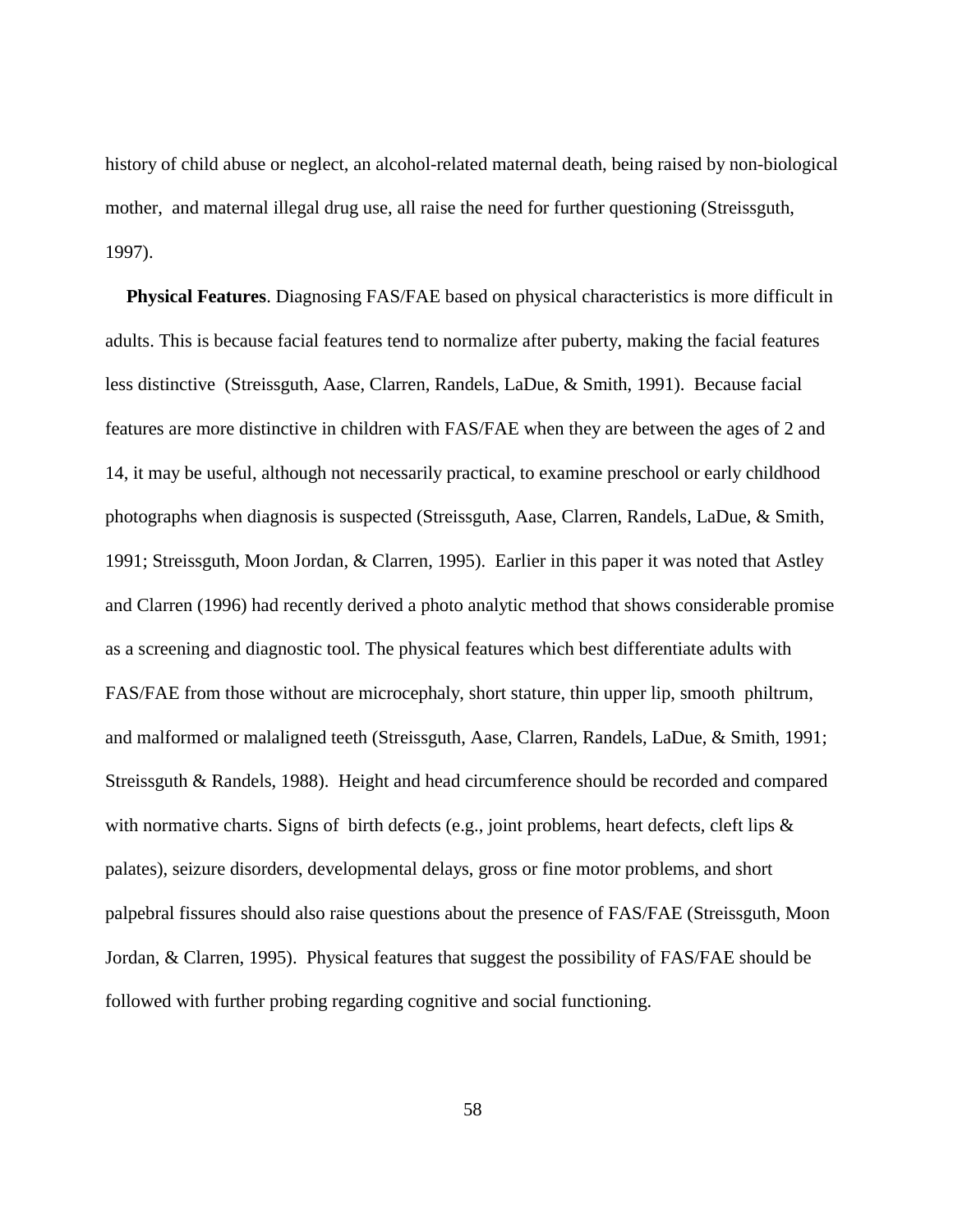**Cognitive Functioning.** Particular cognitive deficits have been found to be characteristic of adults with FAS and FAE. Studies examining structural and functional brain damage in adults with FAS and FAE are just commencing in this area (Streissguth, 1997). Because it has not yet been possible or practical to precisely measure the structural and functional impairments in the brain in groups of people with FAS/FAE, psychological tests have been used instead to provide a measure of their primary disabilities. Intelligence tests and achievement tests have been commonly used for this purpose.

Standardized IQ tests reveal a wide variability in presentation among adolescents and adults afflicted with FAS/FAE (LaDue, Streissguth, & Randels, 1992; Streissguth, Aase, Clarren, Randels, LaDue, & Smith, 1991; Stratton, Howe, & Battaglia, 1996). In general, IQ scores for this population have been found to range from severely disabled to normal with an average IQ of about 70 (LaDue, Streissguth, and Randals, 1992). In addition, they found that performance IQ was higher than verbal IQ among those with FAS and FAE. This discrepancy suggests CNS dysfunction related to memory problems and abstracting abilities (LaDue, Streissguth, & Randals, 1992). These authors note that memory problems are observed in 73% of individuals with FAS/FAE. These abstracting and memory deficits are thought to have effects not only on academic functioning but also on functioning in daily life. Memory impairment may cause someone to have difficulty learning from experience, while difficulty with abstraction may create problems understanding consequences.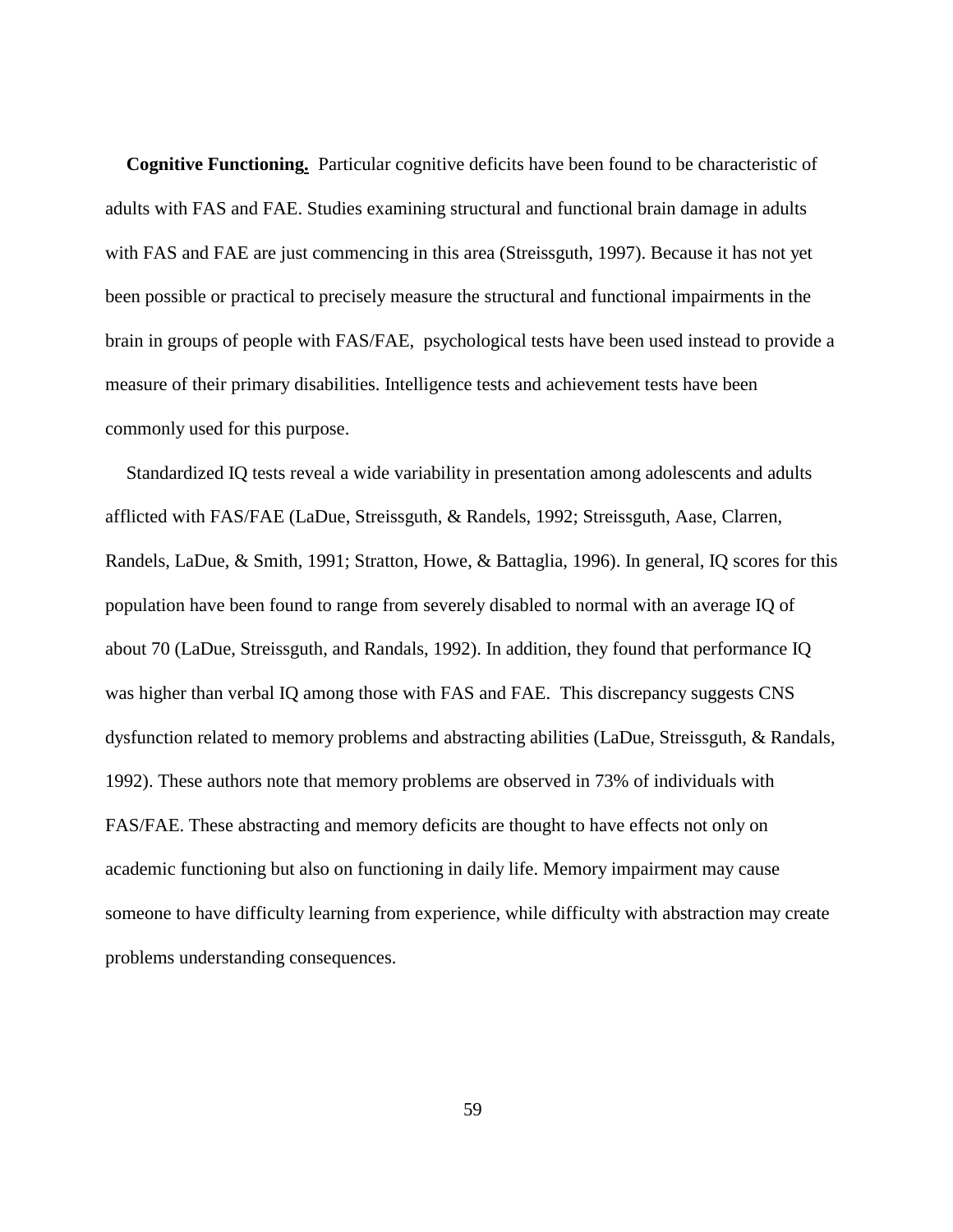Condry (1997) has observed that it may seem surprising that their IQ scores are at this level, because often their superficial language skills make them appear to be more competent than they really are. Research using the Peabody Picture Vocabulary test reveals that individuals with FAS/FAE have poor receptive language (LaDue, Streissguth, & Randals, 1992). Thus, they may have trouble understanding and interpreting meaning from information presented aurally. More research is needed to examine the specific language deficits among this population.

The wide variability in scores on intelligence tests makes it difficult to use IQ tests for the diagnosis of FAS/FAE. Clearly, mental retardation is not a defining feature of FAS (Streissguth, 1997). In assessing for FAS/FAE, researchers caution that it is important to keep in mind that measures of these individuals' IQ's do not correlate well with measures of their adaptive behaviors (Streissguth, 1997). Thus, an individual with FAS/FAE who has an IQ in the normal range may still have significant trouble living independently in adulthood.

IQ scores of individuals with FAS/FAE are also not very good predictors of their academic achievement (LaDue, Streissguth, & Randals, 1992). When tested with the Wide Range Achievement Test-Revised, researchers have found that on average their academic functioning was at the grade 2 - 4 year levels (Streissguth, Aase, Clarren, Randels, LaDue, & Smith, 1991; Streissguth & Randels, 1988). Their arithmetic achievement was considerably lower than would be predicted from their IQ scores. In contrast, spelling and reading achievement were found to be within the predicted range. Arithmetic deficits are often cited as problems faced by individuals with FAS/FAE (Streissguth, 1997). These difficulties with arithmetic are thought to be a strong contributor to their problems with independent living and money management (Streissguth,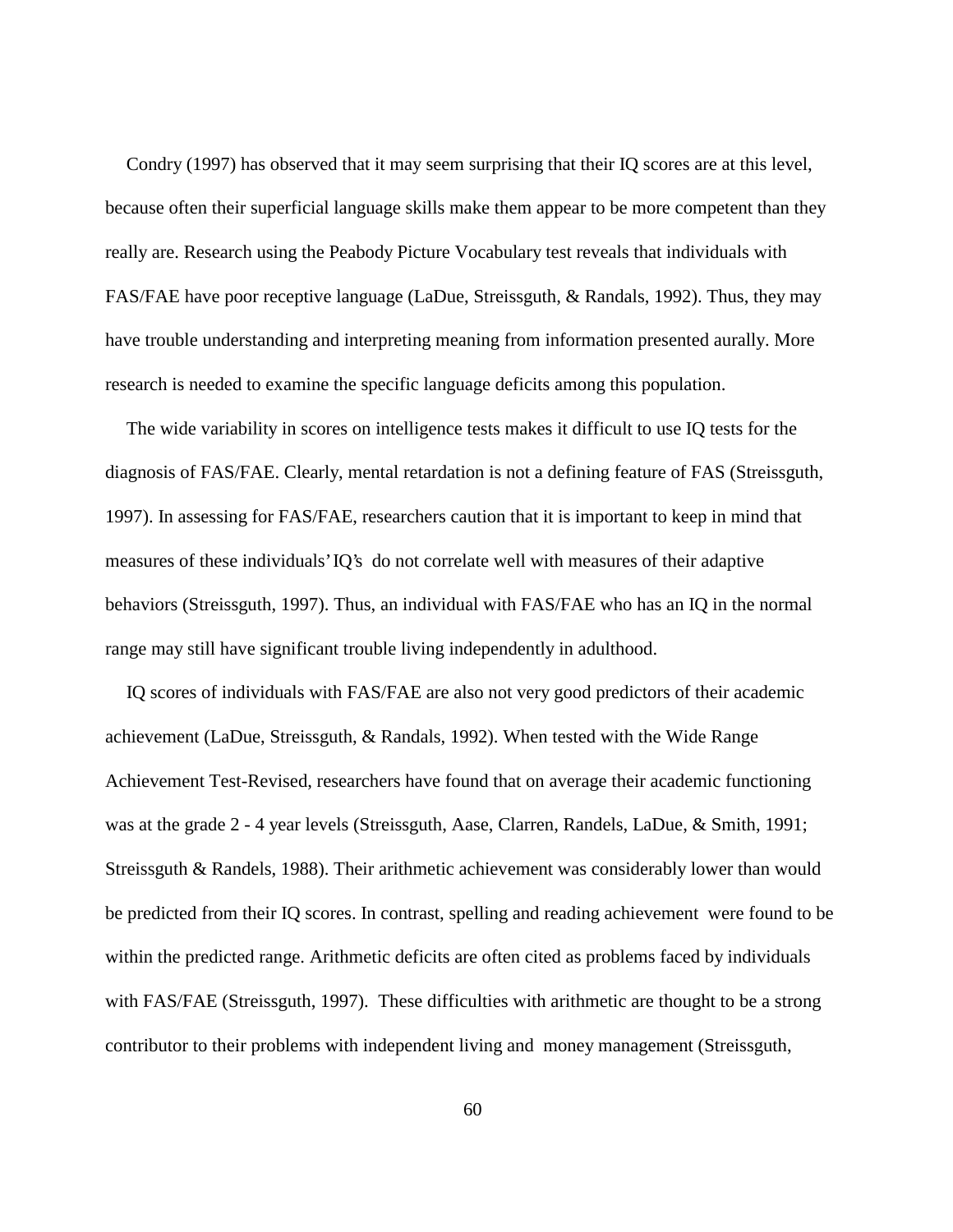1997). The high rates of disrupted school experiences (e.g., suspensions, drop-outs) reported among individuals with FAS/FAE (Streissguth, Barr, Kogan, & Bookstein, 1996) may be both contributors and consequences of their academic difficulties.

More research on the cognitive impairments of adults with FAS/FAE is badly needed. Although by themselves, IQ tests, achievements tests, and neuropsychological test batteries such as the Halstead-Reitan (Dyer, Alberts, & Neimann, 1997), can not provide a diagnosis of FAS/FAE, they can help to isolate specific deficits and provide estimates of cognitive functioning.

**Social and Behavioral Functioning.** The areas of most concern reported by caretakers and clinical observations of adults with FAS and FAE are adaptive and social functioning (LaDue, Streissguth, & Randals, 1992). It was noted that these adults did not appear to be functioning at a level that allows for self-sufficiency and independent living (LaDue, Streissguth, & Randals, 1992). The Vineland Adaptive Behavior Scales (VABS; Sparrow, Balla, & Ciccheti, 1984) is a test that is useful for documenting and quantifying adaptive functioning, and is often used with populations with developmental disabilities. This test is usually administered to caregivers and is composed of three subscales (i.e., daily living skills, socialization, and community skills). The test yields standard scores and age equivalents for each of these subscales as well as an adaptive behavior composite score, which is useful in predicting long-term functional abilities of individuals. In addition, there is the VABS Maladaptive Behavior Scale, which provides a measure of various forms of maladaptive behaviors and yields a score and categorization level of significant, intermediate, or nonsignificant maladaptive behaviors.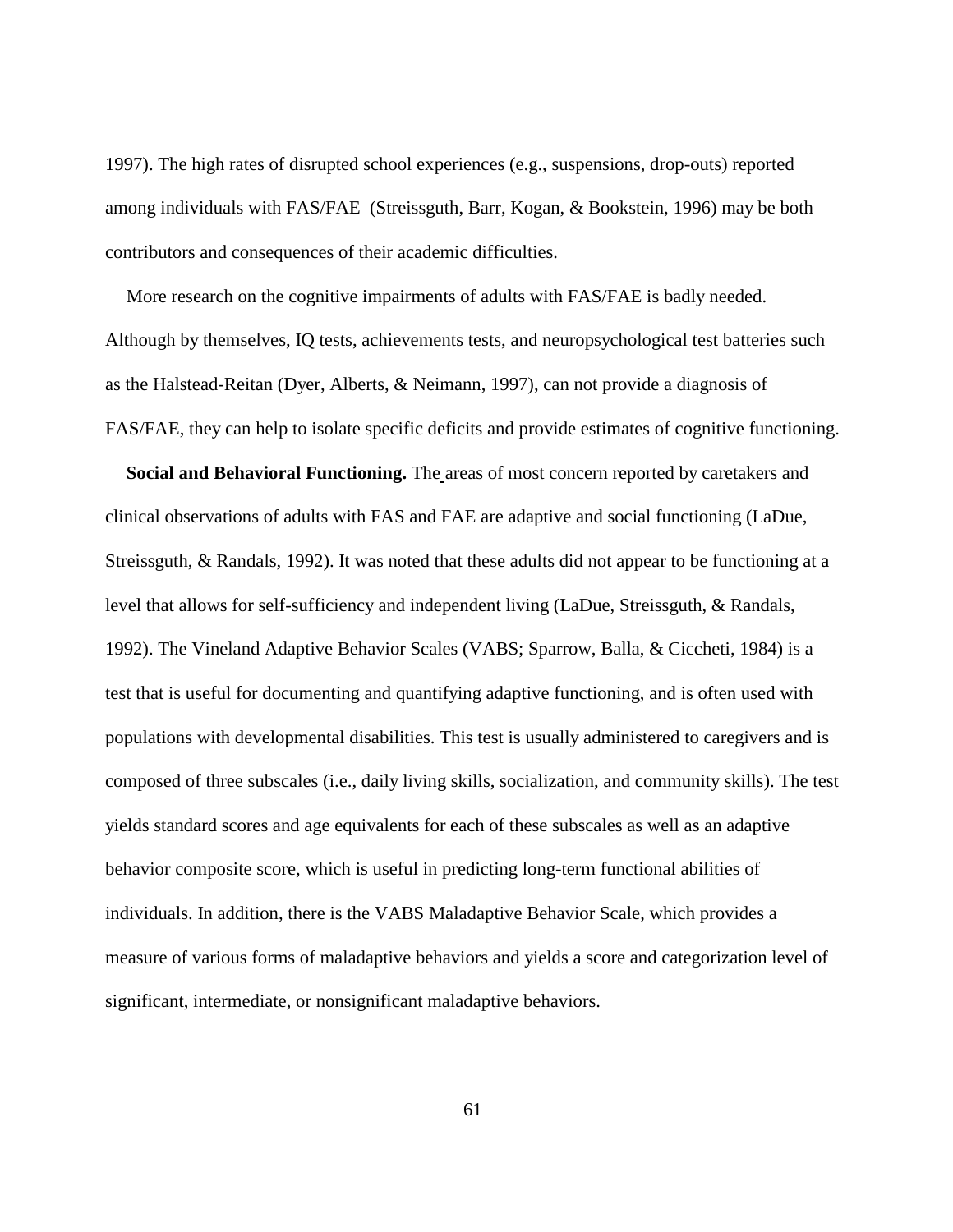Using the scale on a sample of 92 adolescents and adults with FAS/FAE, LaDue, Streissguth, & Randels (1992) found a very low overall level of adaptive functioning, much below the person's chronological age. This was surprising because these individuals often appeared very alert and verbal on clinical examination. On average, written and verbal communication skills and expressive and receptive language, were at the level of an 8-year old and scores on the daily living skills subscale at the level of a 9-year old. This scale measures more repetitive and concrete skills such as hygiene, money use, time, and job skills. Individuals did worst on the socialization domain, with the average score at the level of a 7-year old. This scale measures skills that are more abstract and subtle, such as interpersonal skills and ability to follow social rules and conventions. No differences were found on adaptive behaviors between those with FAS and FAE. Clearly, poor adaptive behavior is characteristic of this population, and as some researchers have suggested may be their most handicapping disability (Streissguth & Randels, 1988),.

As noted earlier in this review, this study showed an alarmingly high level of maladaptive behavior among this population (LaDue, Streissguth, & Randals, 1992). The majority (58%) had average scores falling within the 'significant' level of maladaptive behaviors. The most common maladaptive behaviors were attention/concentration deficits (77%) and impulsivity (57%). Other maladaptive behaviors which may be associated with their increased involvement with the criminal system are teasing/bullying (53%), lying, cheating, or stealing (49%), engaging in inappropriate sexual behavior (21%), being negativistic or defiant (43%), intentionally destroying own or another's property (25%), and being physically aggressive (19%). Further, a significant proportion of the sample had legal problems for sexual misconduct (13%), petty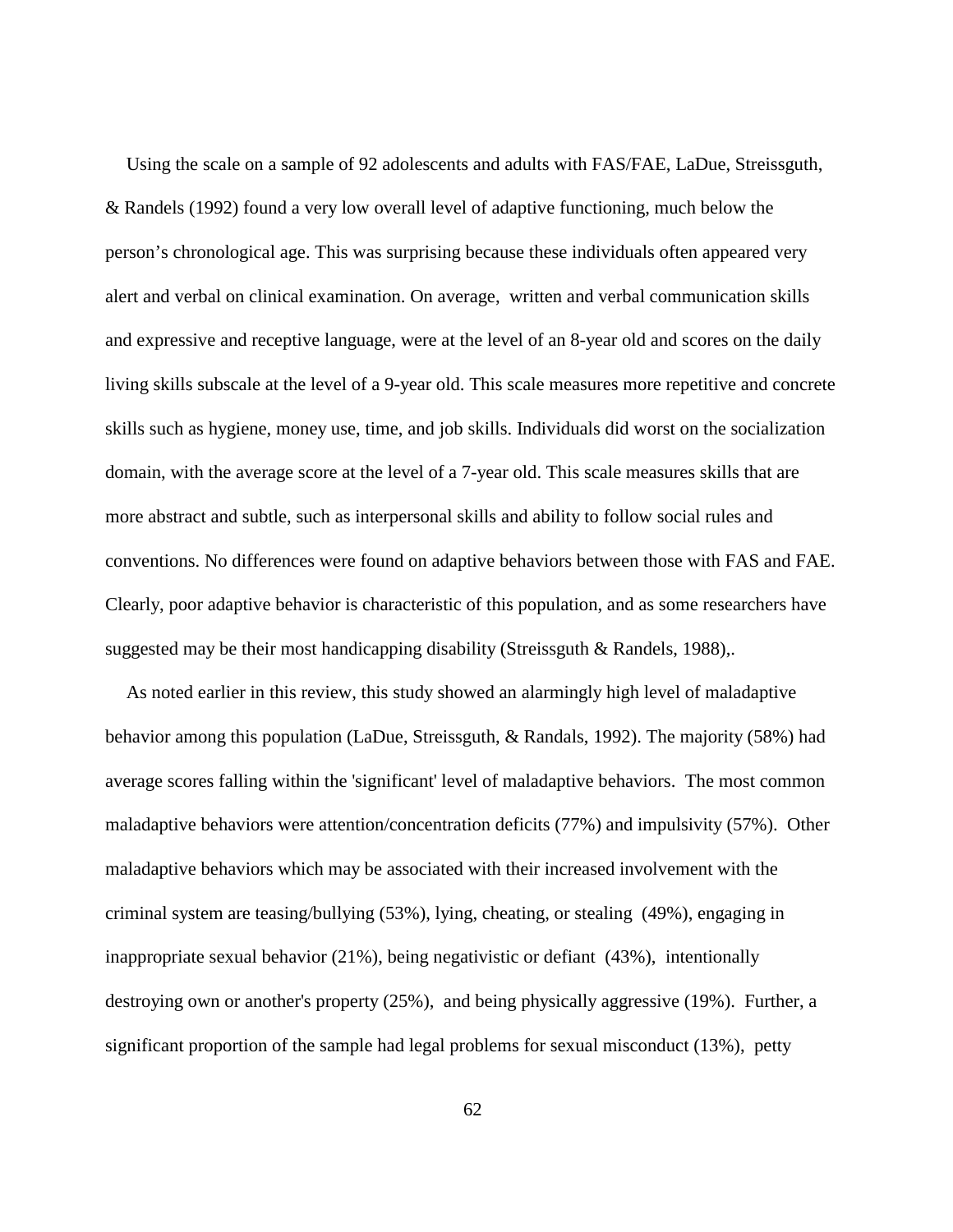larceny  $(28%)$ , grand larceny  $(4%)$ , vandalism  $(27%)$ , drunk driving  $(23%)$ , and stealing  $(35%)$ . Clearly, the level of maladaptive behaviors among this population is high, and present a great challenge to the management of these individuals as adults (Streissguth, Aase, Clarren, Randels, LaDue, & Smith, 1991).

Another test that might be considered as a screening tool for FAS/FAE is the Fetal Alcohol Behavior Scale (FABS; Streissguth, Barr, & Press, 1996). This test is given to caregivers and measures the proposed behavioral phenotype of typical FAS/FAE related behaviors. Although further research is needed to determine the utility of the FABS as a screening tool for FAS/FAE, research to date suggests that the average individual with FAS/FAE is characterized by three times as many of the 36 FABS items as the average individual without known fetal alcohol damage (Streissguth, 1997). Preliminary research using this scale suggests that some of the more common items in the behavioral phenotype for FAS/FAE center around difficulty modulating incoming stimuli (i.e., poor habituation), and poor cause-and-effect reasoning, especially in social situations. Thus, individuals with FAS/FAE are likely to get overstimulated in social situations, overreact to situations with strong emotional reactions and to display rapid mood swings set off by seemingly small events. Their trouble in social situations is suggested by their unawareness of the social consequences of their behavior, poor judgment in whom to trust, and need to be the center of attention.

The Life History Interview (LHI; Streissguth, Barr, Kogan, & Bookstein,1997) is another tool that has been used to examine secondary disabilities across the life span. This is a 70 minute, 37 page comprehensive structured interview designed to measure six categories of secondary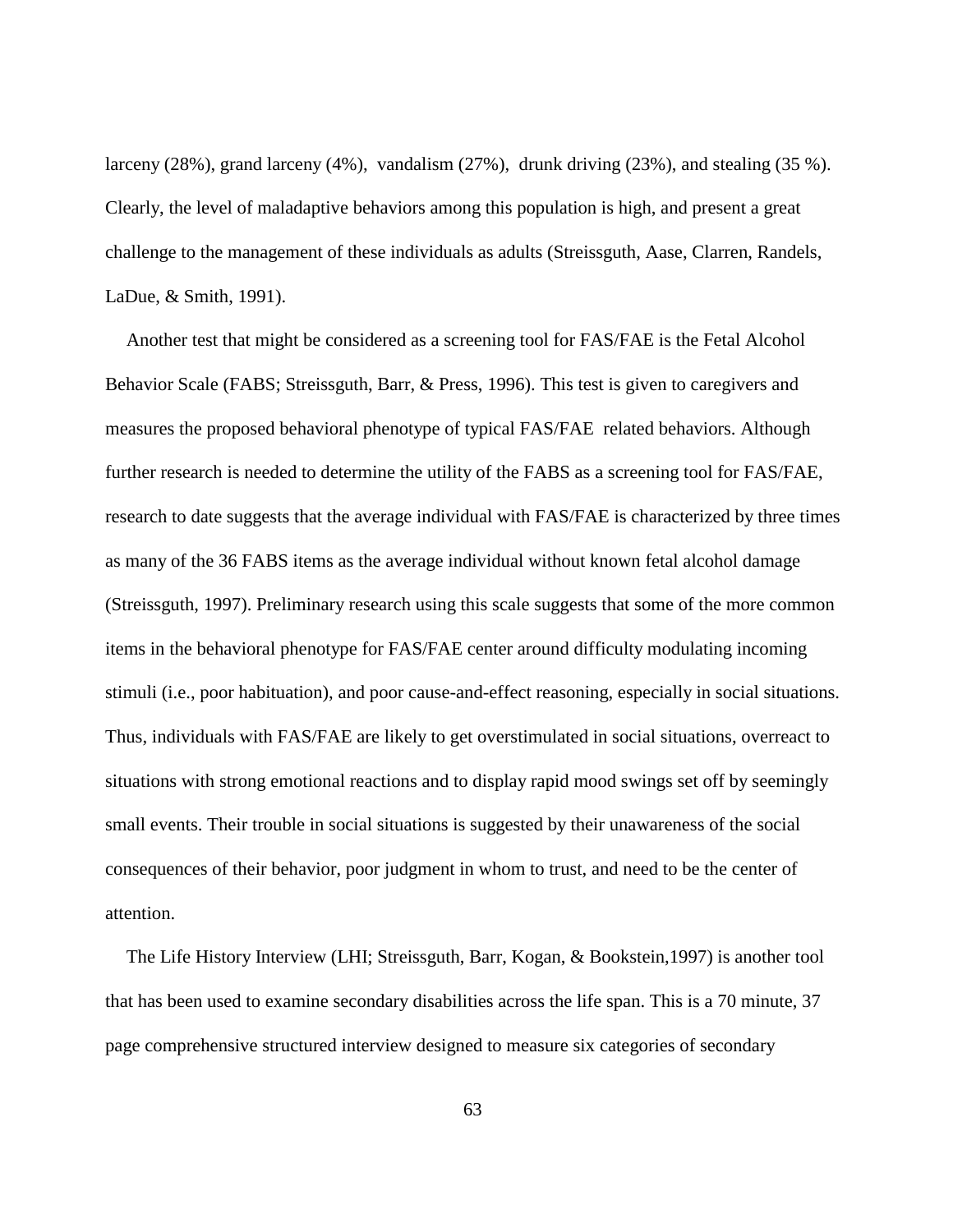disabilities. These include mental health problems, disrupted school experiences, trouble with the law, confinement, and alcohol and drug problems. It also measures environmental and intrinsic protective and risk factors. Although this interview may be useful for understanding some of the special problems faced by these individuals, there is no data yet on the utility of this interview as a screening tool for FAS/FAE.

To go beyond screening a medical specialist ( dysmorphologist or expert in medical genetics) is required, but any information gathered during screening would be highly useful in arriving at a definite diagnosis of FAS/FAE.

## **Issues in Identification and Diagnosis**

One of the issues that arises in diagnosing individuals with FAS/FAE is that many of these individuals often fit the diagnostic criteria for other disorders such as ADHD, conduct disorders, and substance abuse disorders (LaDue, Streissguth, & Randals, 1992). It is important to identify a dual diagnosis of alcoholism and FAS because those with FAS/FAE who are also severely dependent may suffer additional neuropsychological impairment. Additional deficits that have been noted in chronic abusers of alcohol are in the area of memory, attention, new learning, visual-spatial skills, concept formation, cognitive flexibility, set shifting, problem-solving and ability to follow complex demands (Tonneato, 1997). It is important in diagnosing these individuals to be aware of the dual diagnosis of FAS/FAE with other disorders so that a more successful intervention can be planned (Streissguth, Moon Jordan, & Clarren, 1995).

Researchers have emphasized the importance in considering other biological syndromes in the differential diagnosis of FAS/FAE (Mueller, 1991). Clinical evidence suggests that a definite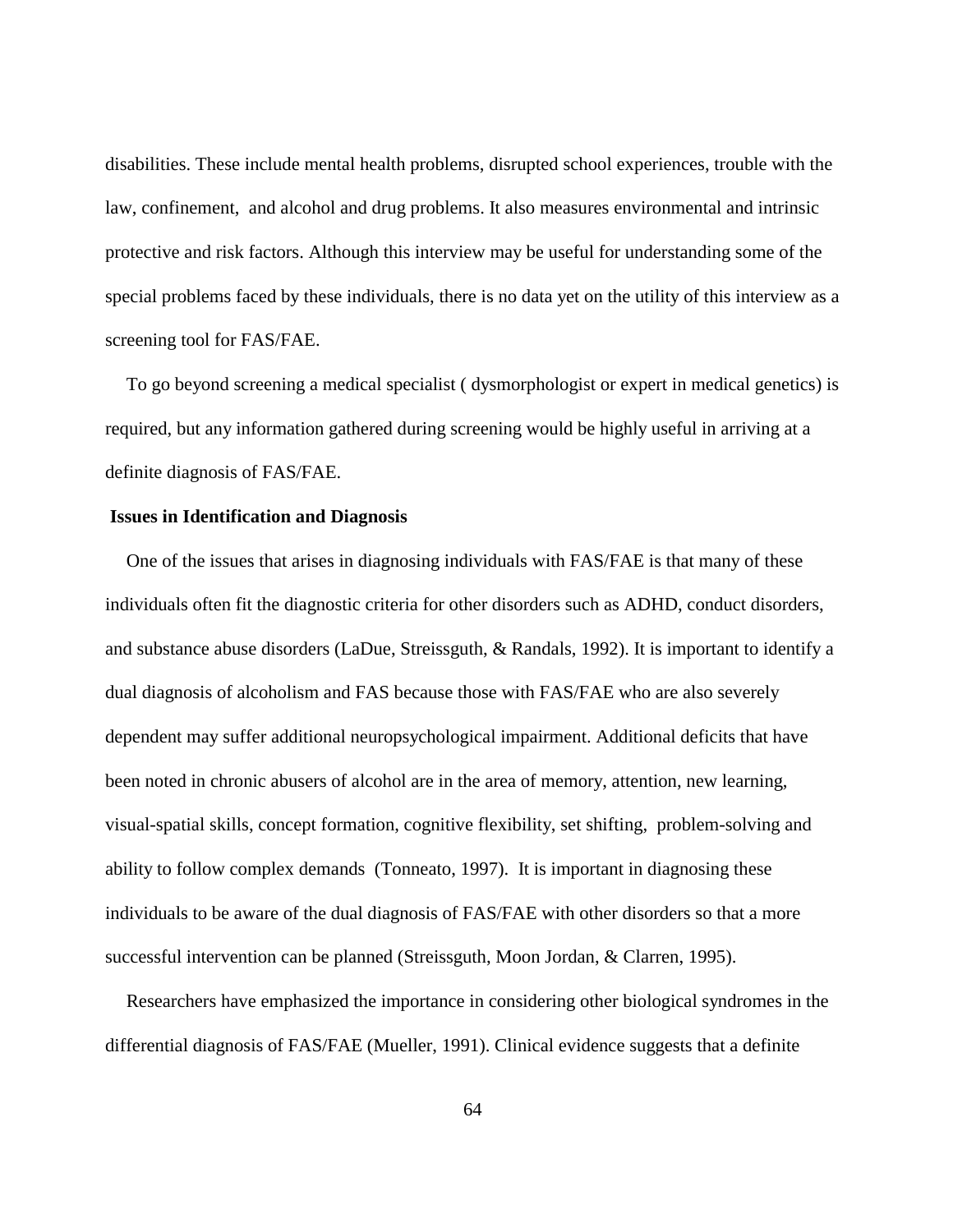diagnosis of FAS/FAE may be difficult to confirm or to differentiate between other syndromes (e.g., XYY syndrome) without the use of chromosomal analysis (Mueller, 1991). Because there are children with phenotypes that look similar to FAS (such as those with Blume syndrome, or Dubowitz syndrome and various other conditions), no absolute diagnosis of FAS is possible with out the fully defined physical appearance (Streissguth, Clarren, Randels, LaDue, Aase, & Smith, 1991). This is true even when a child has a positive maternal history for prenatal alcohol exposure (Streissguth, Clarren, Randels, LaDue, Aase, & Smith, 1991). Although some neuropsychological tests have shown some promise in differentiating between individuals with FAS and ADHD (Mirsky, 1989, as cited in Stratton, Howe, & Battaglia, 1996), it is clear that more research on differential diagnosis is needed. Undoubtedly, there are difficulties with syndromal diagnoses, especially retrospective ones, that limit the possibility of making a definite diagnosis of FAS/FAE in adults (Streissguth, Clarren, Randels, LaDue, Aase, & Smith, 1991).

A related problem is the distinction between FAS and FAE. If the diagnostic criteria are too restrictive, only individuals with clear cases of FAS would be identified. This would clearly be problematic, because the behavioral and functional impairments associated with FAE can have long-term consequences that can be as severe as those with FAS (Conry, 1997; Huebert, & Raftis, 1996) . Because the physical features of FAE tend to be more subtle than FAS, but the social, behavioral, and neurological deficits just as devastating (Conry, 1997), it is not accurate to view FAE always as a milder form of FAS that deserves less recognition or treatment.

Because FAS was only identified in the last 25 years there is a huge gap in our knowledge and ability to diagnose adults with FAS/FAE. Caution must be taken in identifying this population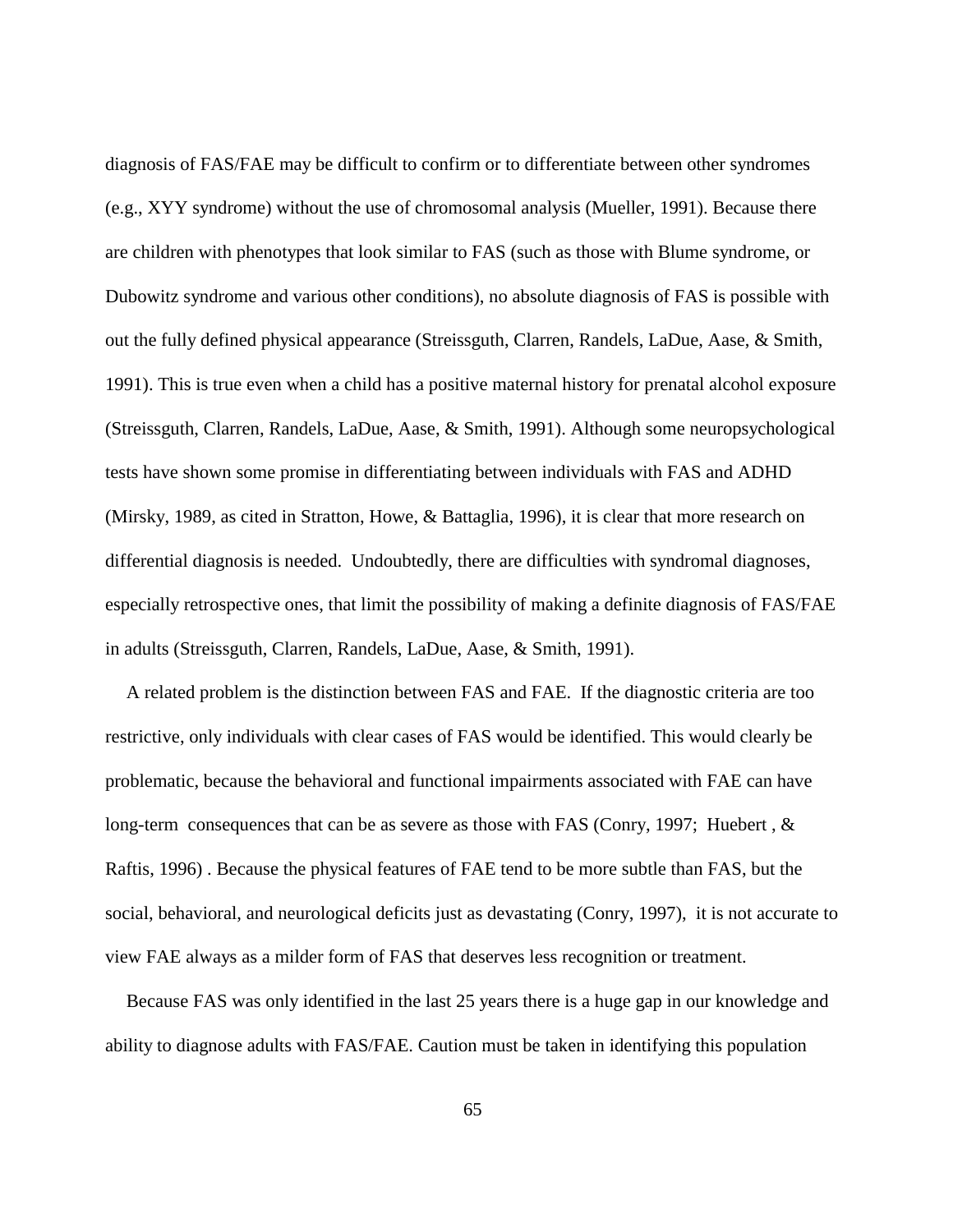because of the uncertainty of the screening tools. It is clear that identification by facial features is problematic in adulthood (Streissguth, Aase, Clarren, Randels, LaDue, & Smith, 1991), and that identifying by physical features alone would exclude many of the individuals with FAE. One must be cautious and eliminate other possible causes before making a diagnosis of FAS/FAE (Spohr & Steinhausen, 1987). In addition, it is very important to assess adaptive behavior of a suspected individual because IQ scores do not correlate well with adaptive behavior nor do they provide an indication of their success at living independently. Another caution in administering and interpreting IQ tests is that one must be careful not to interpret a higher performance IQ as a definite indication of CNS dysfunction, because there is data to suggest that performance IQ is often higher than verbal IQ in Native people (Spohr & Steinhausen, 1987). Because of the great variability in alcohol-induced damage, the problems with retrospective diagnosis, and the various other teratogenic and environmental agents that may interact with alcohol-related birth defects, one must use caution in making any firm diagnosis of FAS/FAE. Clearly, a formal diagnostic procedure and further research on the impairments faced by individuals with FAS/FAE are needed before any rational intervention or therapy can be carried out efficiently and effectively (West, Goodlet, & Brandt, 1990).

There is also the issue of labeling that is frequently raised in the context of identification and diagnosis. There are two sides to this argument. Some feel that a diagnostic label can provide a relief to the individual and their family to understand the specific etiology of their lifelong disabilities (Streissguth, Aase, Clarren, Randels, LaDue, & Smith, 1991). In addition, a label can be helpful to counselors, staff, and others who can attempt to better understand the difficulties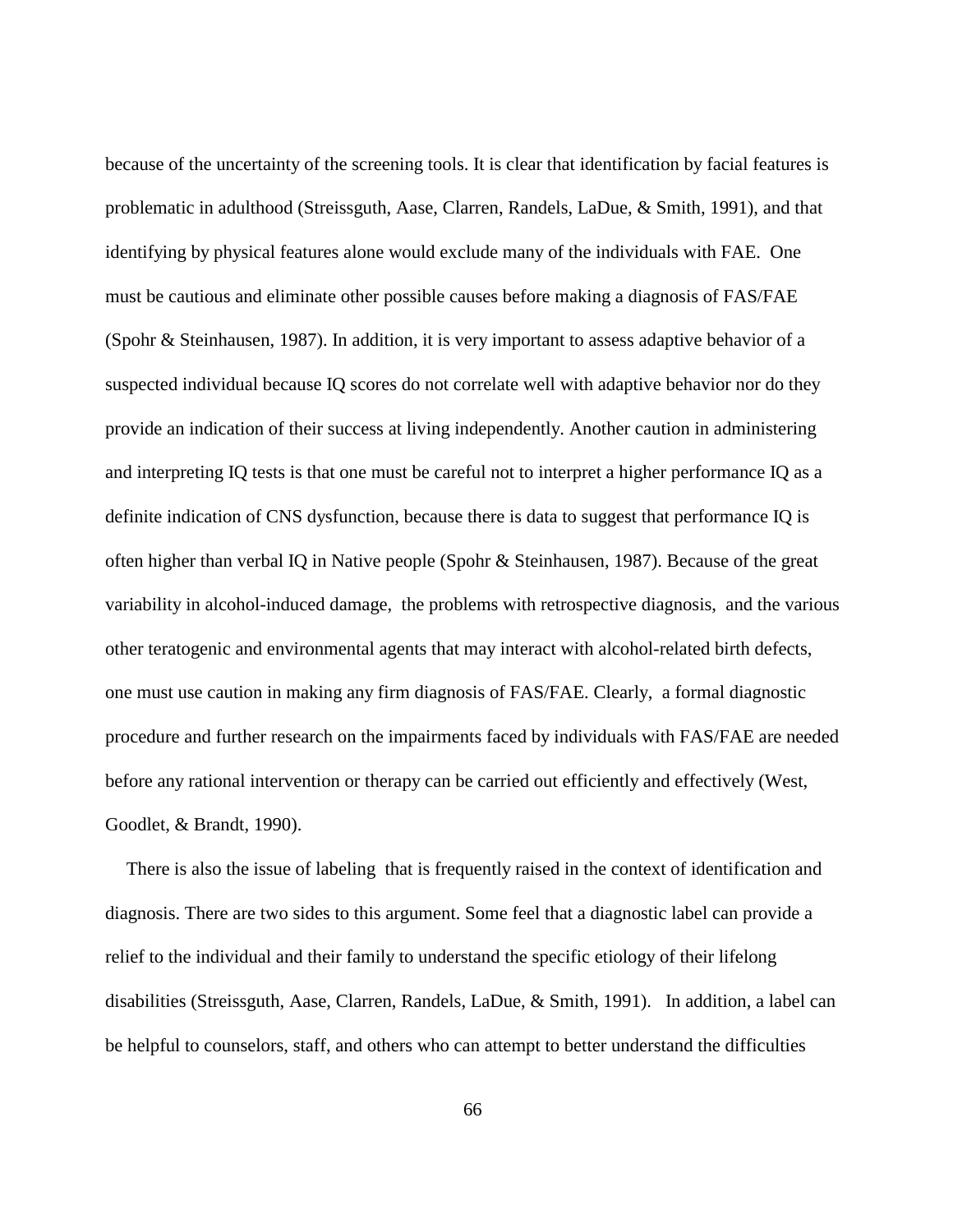faced by the individual and to work around their cognitive and social deficits. Finally, a label can allow for the access of particular services or benefits that could be helpful in providing the individual with a fairer opportunity to function productively in life.

The argument against labeling is centered around various risks and harms. Some argue that labels can carry a stigma which can have serious emotional and social repercussions (Spohr  $\&$ Steinhausen, 1987). These labels may further stigmatize already stigmatized groups, such as Aboriginals. Also, it is feared that a misdiagnosis or unfounded labeling could result in an unnecessary burden on caretakers, create guilt in the mother, provide an excuse for behaviors that may be explained by environmental factors, and result in overlooking other possible causes (Spohr & Steinhausen, 1987). Some feel that diagnosing someone with FAS/FAE is a problem because it assumes that prenatal exposure to alcohol is the major cause of the adults' problems, thus removing blame and terminating the search for other causes (Spohr & Steinhausen, 1987). It is important that one carefully weigh the pros and cons of labeling and that the decision of whether or not to label someone with FAS/FAE is based on the individual's best interest.

Some have suggested that rather than label a person with FAS/FAE, we label the specific problems the person has (Spohr & Steinhausen, 1987). It may be more practical to label individuals' specific learning problems (e.g. arithmetic disability, difficulty abstracting), attention problems (e.g., ADHD), and behavioral attributes (e.g., impulsive, poor self-regulation, substance abuse, anger problem, etc.) (Spohr & Steinhausen, 1987). These labels provide more specific information about the impairments faced by the individual and a better indication of how to treat the individual. If this method of labeling were to be used in the criminal justice system to identify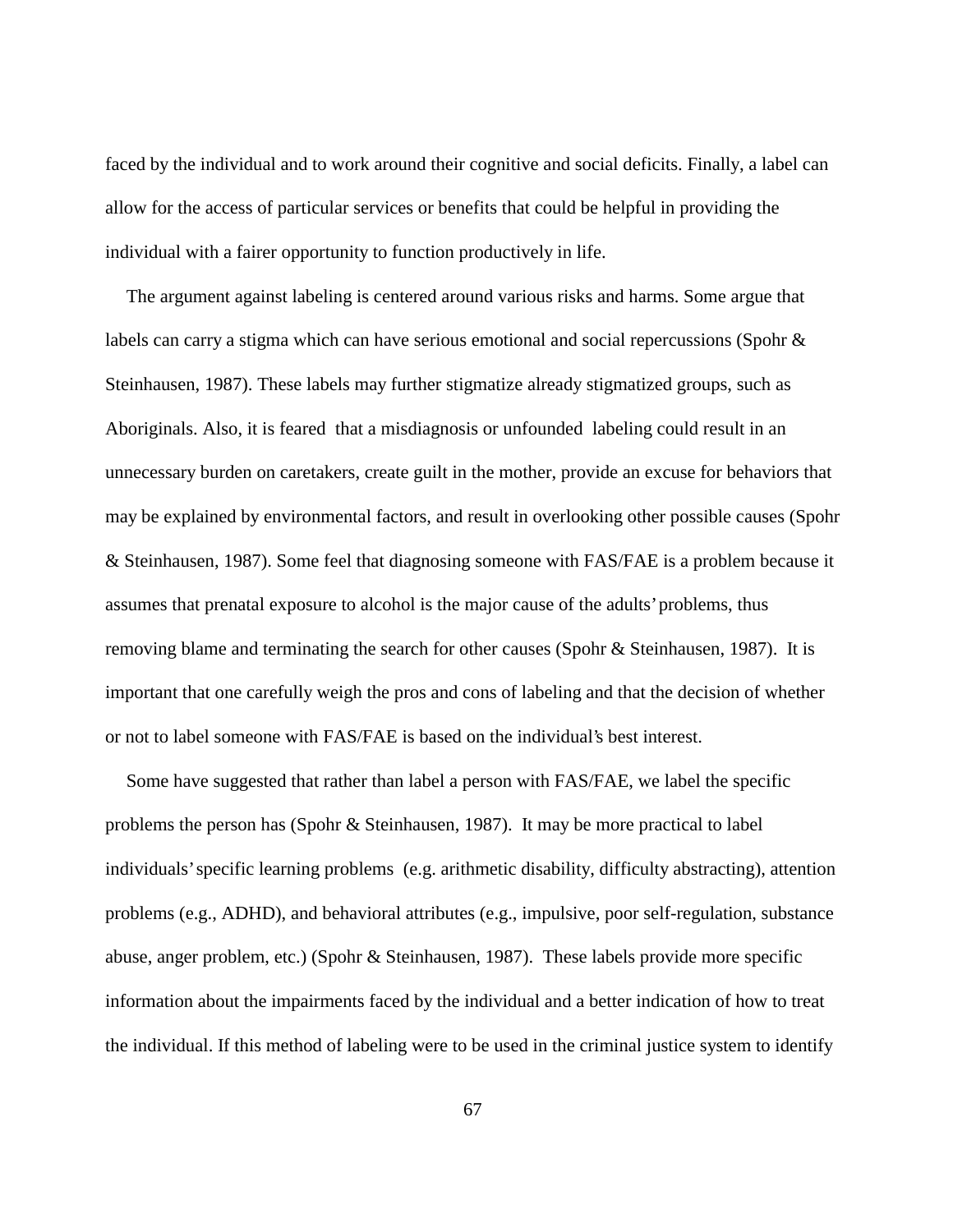the problems of each inmate, then programs could be tailored not only to individuals who are diagnosed with FAS/FAE, but to any individual who suffers from these particular disabilities.

This alternate form of labeling has several potential benefits. Some argue that qualifying for special services or programs in the criminal justice system should be based on demonstrated need as opposed to diagnoses, such as FAS/FAE. Thus, all individuals should be given psychological, behavioral, and intellectual tests at intake to obtain information about needed services. If we overemphasize the importance of an FAS/FAE diagnosis and under emphasize the behavioral and learning problems of adults in general who are in the criminal justice system, we may overlook those who do not qualify for a diagnosis but who desperately need assistance. Should access to special treatment depend on whether a person's disabilities are caused by exposure to teratogenic agents prior to birth and neglect those who were exposed to harmful agents from their postnatal environments? Many of the common impairments found among individuals exposed to prenatal alcohol, such as attention deficits, hyperactivity, learning disabilities, conduct disorders, and other behavioral problems, have also been found among those who have been exposed to poor postnatal environments, such as children of alcoholics (Conry, 1997). These issues must be considered in developing policies and interventions.

## **Recommendations**

• That the criminal justice system consider initiating its own pre-sentence investigative screening to determine if the individual in question has ever received a diagnosis of FAS/FAE. A positive identification would allow for the primary and secondary disabilities associated with FAS/FAE to impact on all aspects of the criminal justice process from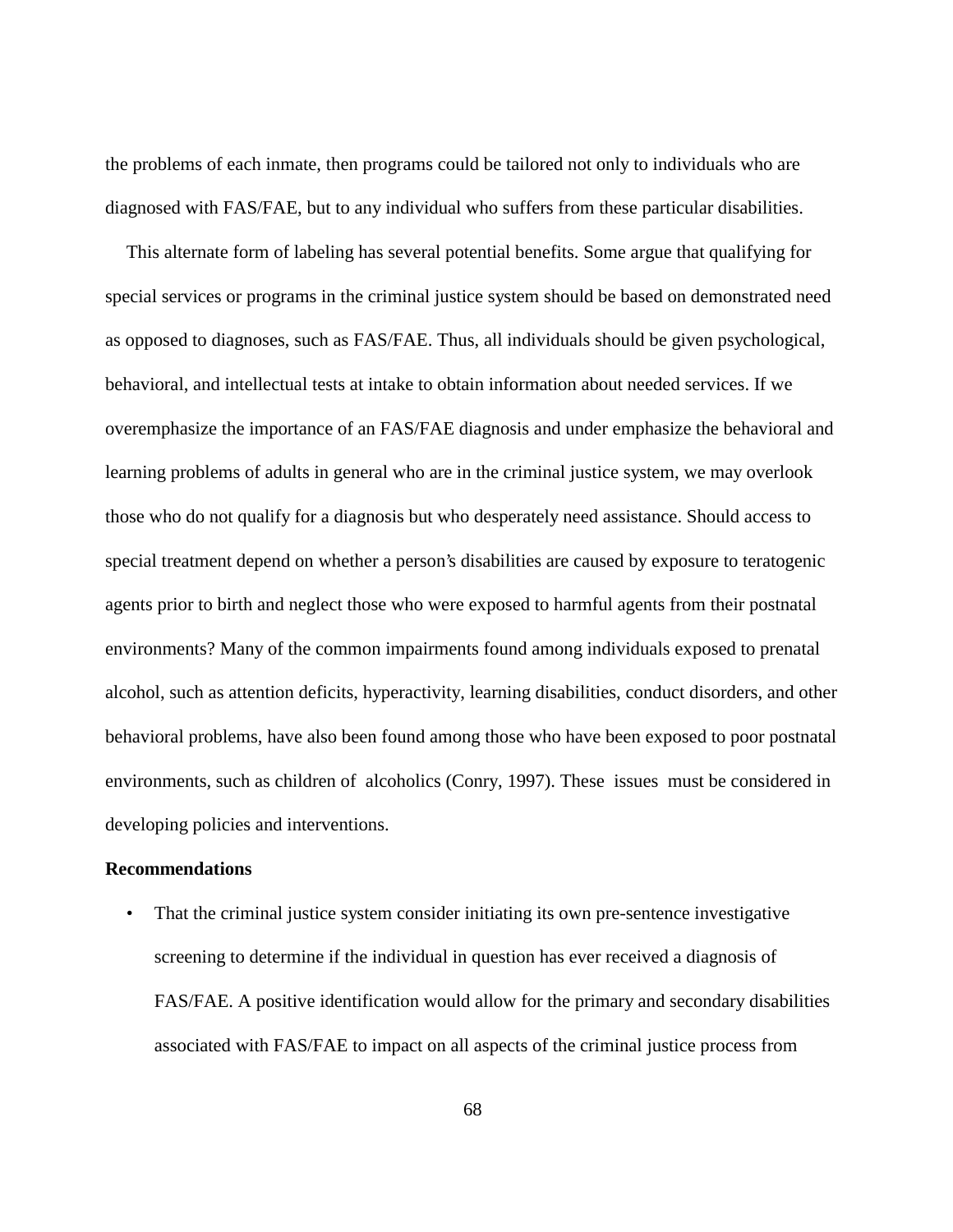prosecution to parole release. FAS/FAE individuals are definitely at increased risk for coming in contact with the criminal justice system and as medical personal become more aware of FAS/FAE the availability of an early diagnosis is more likely.

- It is likely that cases of FAS/FAE continue to enter the prison system unrecognized. Correctional Services Canada might consider developing a practical screening instrument for identifying suspected cases of FAS/FAE early in the incarceration process or acquiring such an instrument if one becomes available elsewhere. The Offender Intake Assessment currently used by Correctional Services Canada may prove to be a good starting point. What is needed is research that would determine if identifiable cases of FAS/FAE can be distinguished from patterns shown by the general population of offenders on this instrument. Alternatively, Streissguth's research group in Seattle, Washington has made considerable progress using a variety of instruments such as the Vineland Adaptive Behavior (and Maladaptive Behavior) Scale, the Fetal Alcohol Behavior Scale, the Symptom Checklist and the Life History Interview supplemented with IQ and cognitive testing. Advances in photo identification are also promising. Suspected cases of FAS/FAE can be refereed to a medical specialist for formal diagnosis.
- For reasons mentioned earlier in this paper, diagnosing adults with FAS/FAE is currently a difficult feat. As an alternative to diagnosis, Correctional Services Canada might direct its screening efforts at identifying inmates' specific learning problems (e.g. arithmetic disability, difficulty abstracting), attention problems (e.g. Attention Deficit Disorder), and behavioral attributes (e.g. poor self-regulation, substance abuse) along the lines suggested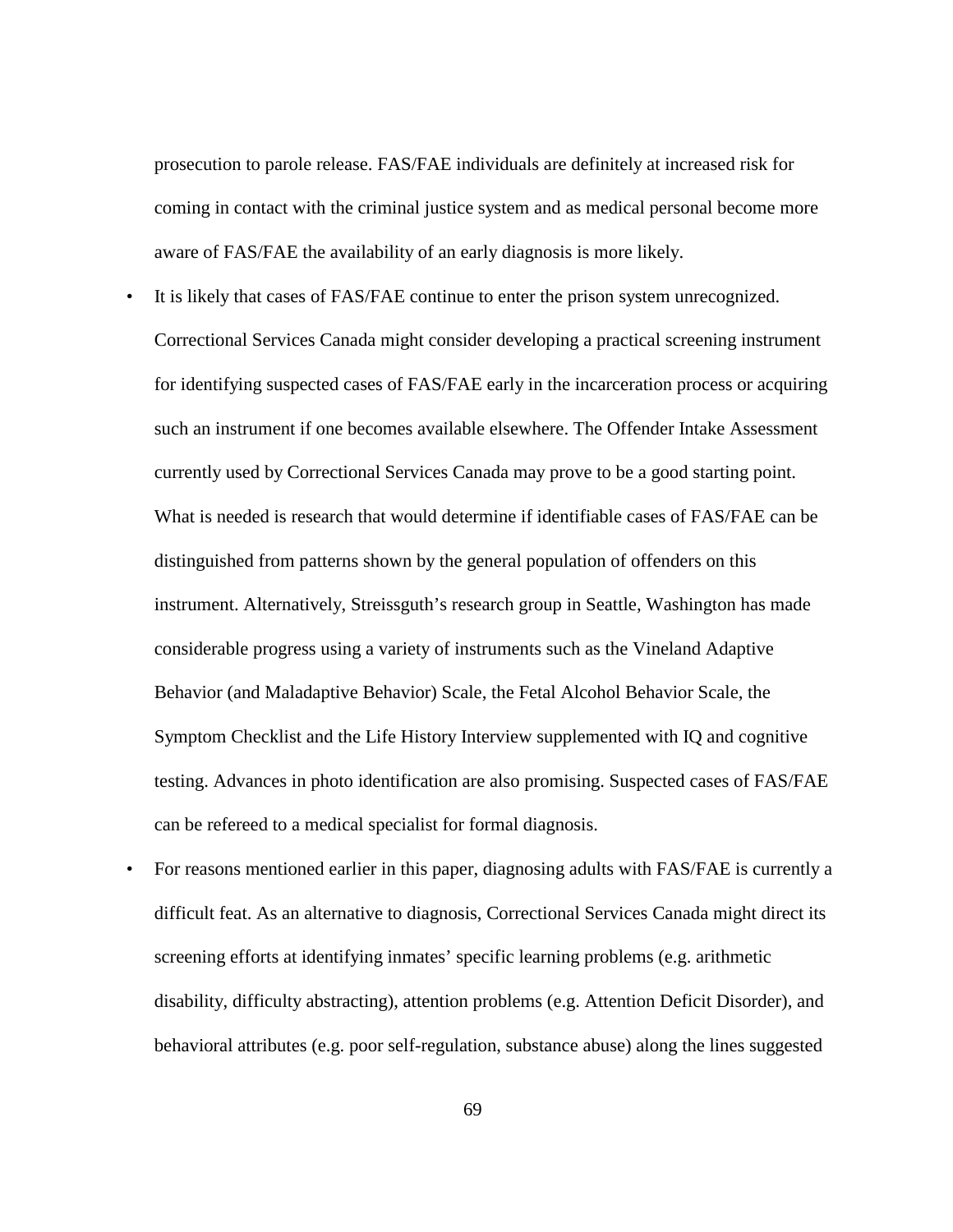by Spohr and Steinhausen (1987). This strategy also provides specific information about deficits and problems and can be very useful not only with those diagnosed with FAS/FAE, but to any inmate who is experiencing these difficulties. Thus, any services or programs offered to inmates would be based on identified need rather than diagnosis. In some ways this strategy would be an extension to the screening and assessment that CSC currently carries our with such batteries as the Computerized Lifestyle Assessment Inventory.

• If screening and diagnosis or screening for FAS/FAE related problems proves feasible, we recommend a computerized data base be instituted This data base should prove valuable for research purposes, for institutional programming, and for risk management after release from prison.

#### **Institutional Management and Rehabilitation Programs**

**Awareness and Management.** Recognition of individuals with FAS/FAE in the criminal justice system and an awareness that these individuals have had damage to the brain which has medical, social, and behavioral consequences, is an important step in intervention (Spohr & Steinhausen, 1987). In a recent government report (Government of Canada, December, 1992, p. 31), it is stated: "It is hoped that improved awareness, on the part of social service and criminal justice agencies of the kinds of disabilities typically experienced by children and youth affected by FAE/S, may increase sensitivity to the existence of FAE/S adult clients or offenders. This improved awareness by service providers can be facilitated by way of informational materials and in-service-training workshops. Organizations concerned with assisting the learning disabled could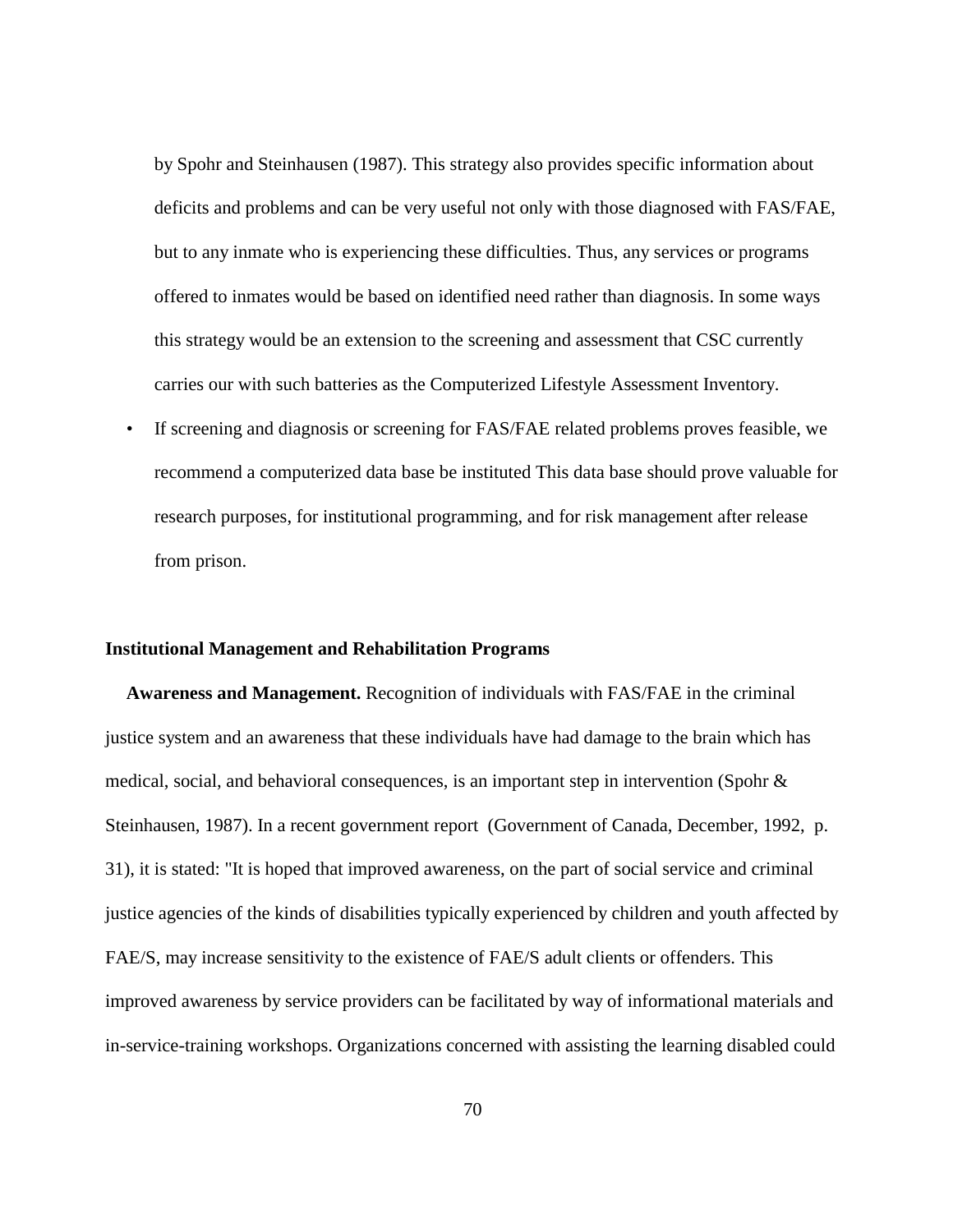act as a focal point for distinguishing FAE/S-affected individuals from those with other types of disabilities. Within the juvenile justice area, future initiatives, including any public and professional education packages that may be developed to bridge health and justice issues, would include references to FAE/S."

In an unpublished study described by Streissguth (1997), in a Washington State prison, it was discovered that the profile of behaviors characteristic of adults with FAS/FAE was well known to the corrections officers and counselors. However, they were unaware that there was a name for this profile, and that it was associated with brain damage caused by prenatal alcohol exposure (Streissguth, 1997) . This suggests that those working with inmates who have FAS/FAE should be given information and training about FAS/FAE to help them to better understand and deal with this population (Spohr & Steinhausen, 1987).

 An awareness that individuals afflicted with FAS/FAE have damage to the brain that causes behavioral and developmental disturbances would likely lead to more realistic performance expectations for these individuals. It might also change the attributions given to their maladaptive behaviors and the ways that these behaviors are managed. Thus, rather than inferring that these individuals are unmotivated, manipulative, or self-defeating, staff may be able to see that their maladaptive behaviors are the result of neurological impairments caused by fetal alcoholassociated brain damage. If staff learn to recognize that primary symptoms (e.g., memory problems, disorientation in time and space, impaired judgment) arise from prenatal alcohol exposure, they may be less inclined to label them negatively. This awareness may encourage staff to be more patient and supportive with these individuals, and to provide them with the attention,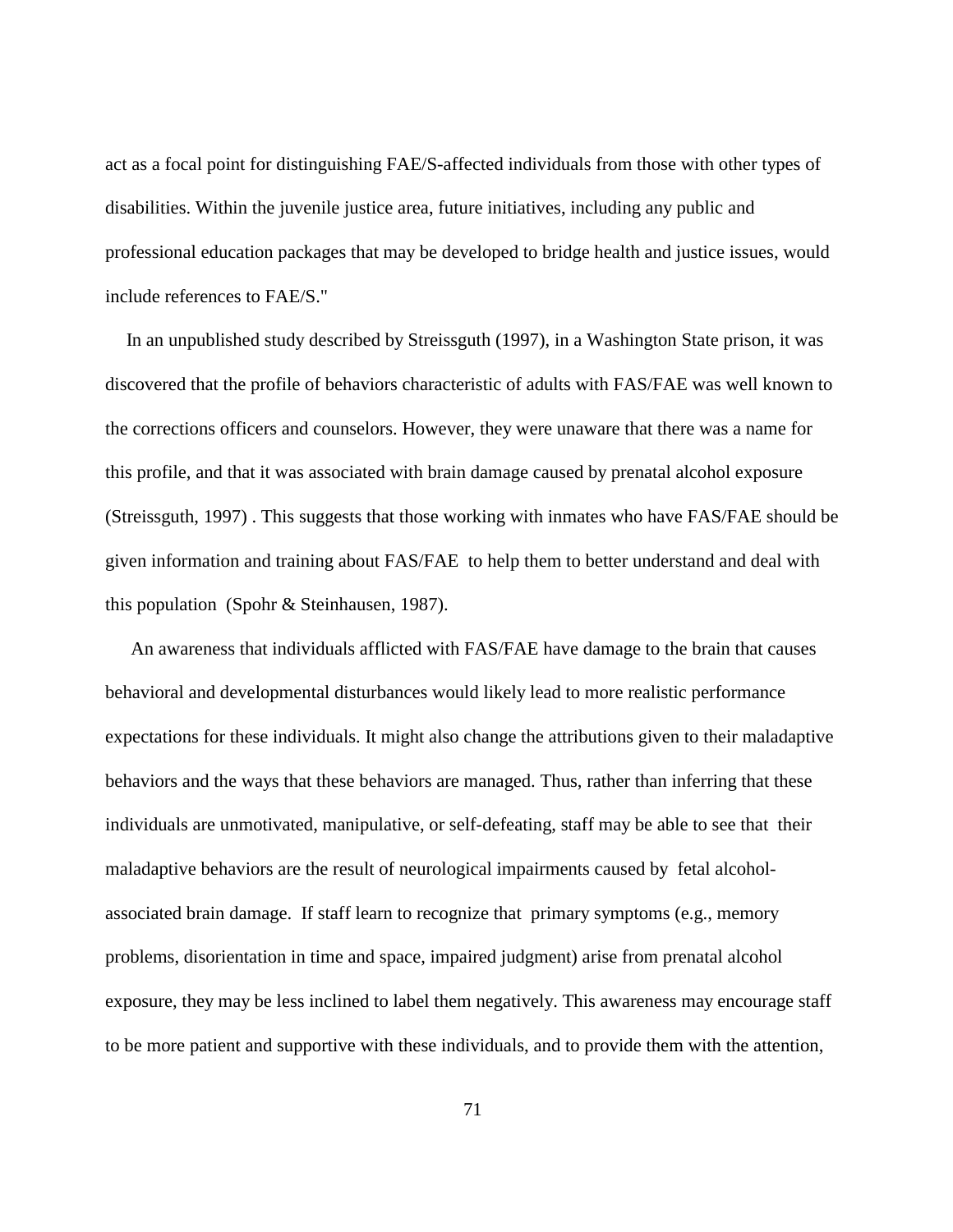structure, and assistance that they need. In turn, this may reduce various management problems (Streissguth, 1997).

Based on her experience with FAS/FAE children, Streissguth (1997) has observed that they work best in an uncluttered environment where there is order, structure and predictable routines. Establishing clear consistent rules and giving instructions in a simple concrete fashion works best. The same should be true of adults with FAS/FAE. Its of interest that adults who have experienced severe brain injuries also appear to function best in appropriately structured environments (SADAC,1992). Streissguth also notes that supervision with constructive feedback can reduce frustration and confusion in FAS/FAE individuals. Similarly, because of their poor habituation and tendencies to become over stimulated, FAS/FAE individuals benefit from environmental arrangements that help control and modulate sensory inputs (Streissguth, 1997). To the extent that these factors can be taken into consideration, FAS/FAE inmates will likely be easier to manage.

Because of the special needs of individuals afflicted with FAS/FAE, Streissguth (1997) suggests that an institutional advocate should be designated for these individuals immediately after their arrival to the institute. An advocate is someone who understands the nature of FAS/FAE, is aware of the individuals strengths and limitations, and works with the individual to help them function most effectively. Although individuals with FAS/FAE may adapt relatively easily to the structured environment of the institution, they may have great difficulty with the close interpersonal interactions that take place in a confined setting (Streissguth, 1997). Their tendency to become easily overwhelmed in social situations may result in troubling incidents and their tendency to be overly trusting of others may result in victimization or trouble making.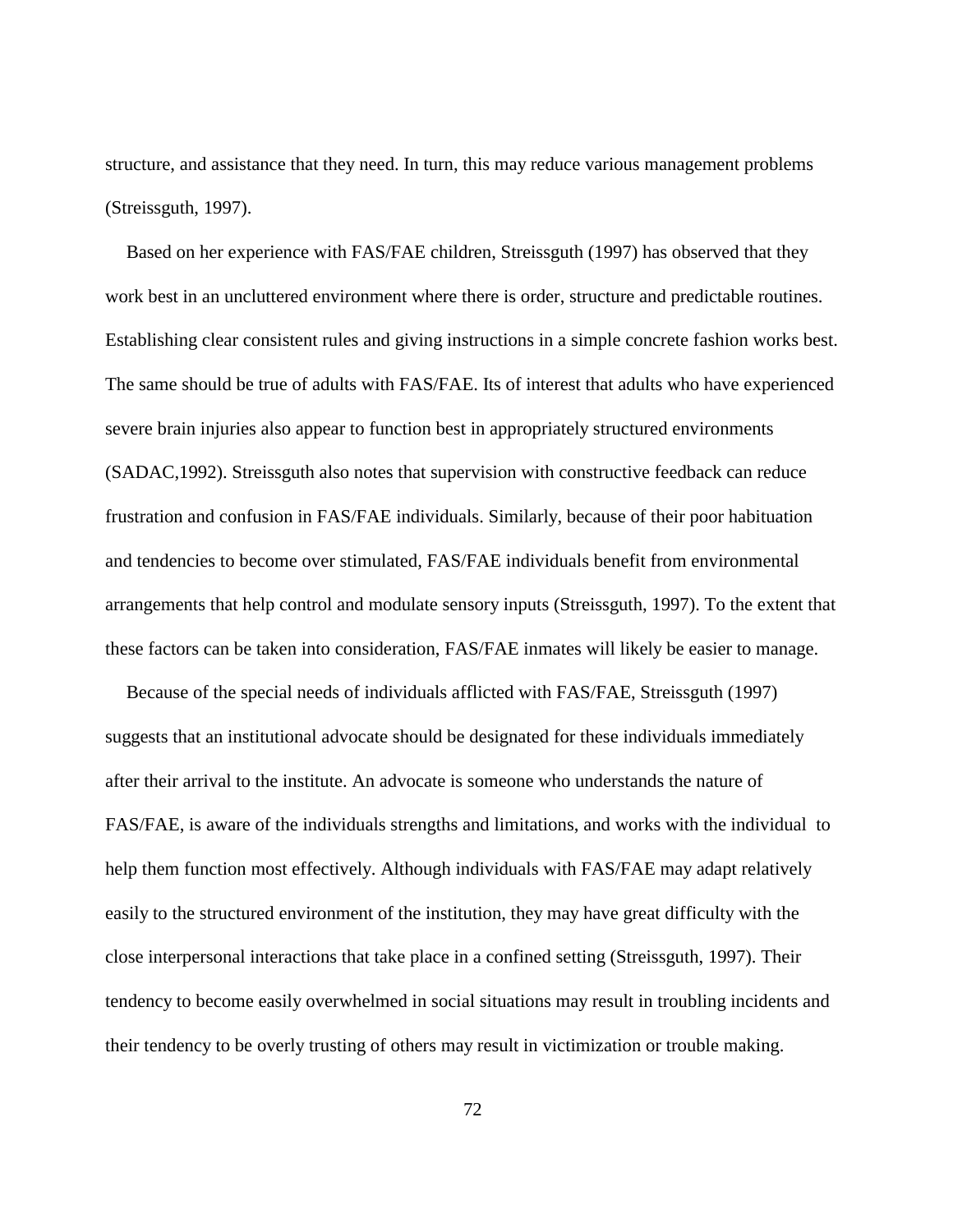According to the results of a functional analysis reported by Dyer, Alberts, and Niemann (1997), disruptive behavior is more likely to occur when staff attention is reduced, when there are too many distractions in the environment, and when structured programming is not in place. Brain damage of the type typically associated with FAS/FAE is most likely manifest in "complex" and minimally structured situations which require imposed order and meaning in order for the person to behave adaptively. Thus, individuals with FAS/FAE are likely to require close monitoring to keep them out of trouble. An advocate may work to ensure that proper monitoring and structure is provided for such individuals and this in turn might help reduce the occurrence of negative incidents.

# **Recommendations**

- The criminal justice system and CSC in particular might consider designing an FAS/FAE Awareness Manual and implement in-service training at all levels in order to educate and raise awareness about this condition. Program officers and psychologists might be considered for more in depth training about FAS/FAE and eventually take over the role of increasing awareness in other personnel, such as parole and classification officers.
- Should a sufficient number of FAS/FAE offenders be identified at a particular institution, CSC might consider appointing an advocate, such as a program officer very familiar with FAS/FAE, to help manage their behavior and look after their best interest. Such an advocate would also be an excellent candidate for looking after FAS/FAE awareness programs.

 **Rehabilitation Programs**. An increased awareness of the permanent neural deficits implicated in the etiology of FAS does not rule out the need for psychological intervention (Niccols, 1994).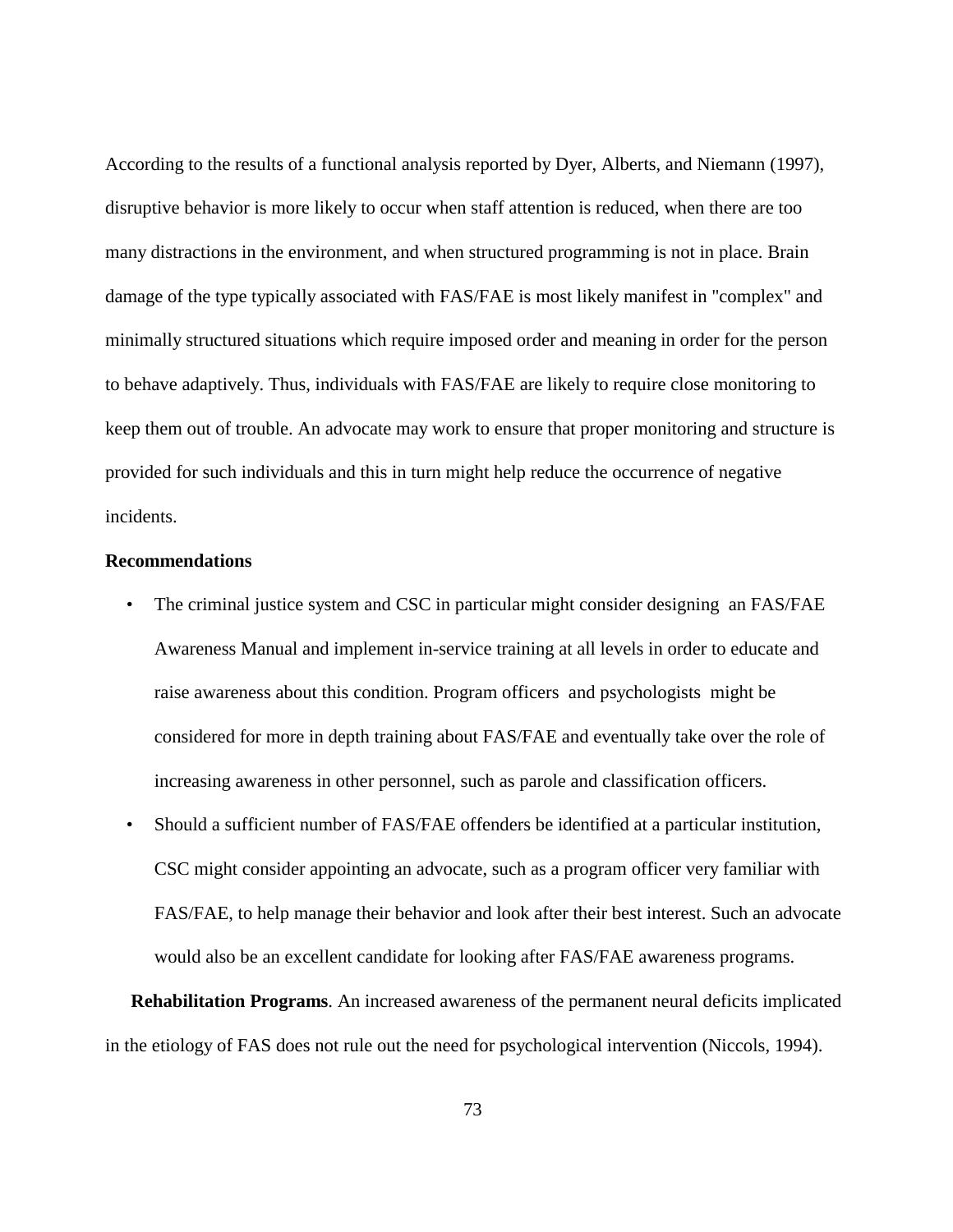Treatments are needed to reduce maladaptive behaviors and decrease secondary disabilities so that the highest possible level of functioning can be attained. The costs of these harmful behaviors and disabilities to both individuals and to society are great. The high rates of depression, substance abuse and suicide attempts among this population suggest that the personal consequences of this disability are severe (Streissguth, 1997).

As of 1998, there is no known formalized treatment program for adults with FAS/FAE nor any strong empirical evidence suggesting that any particular treatment modality is more effective than any others (Streissguth, 1997). This conclusion also applies to the use of psychotropic drugs with this population (Stratton, Howe and Battaglia, 1996). Also, given the multiple different problems that these individuals exhibit, it is difficult to comprehend a single treatment program meeting their needs.

There is little doubt that the treatment programs that CSC has developed to meet the needs of their offender population in the areas of social and life skills, cognitive skills, anger management and substance abuse will be needed with FAS/FAE offenders. The major question is -**Are programs targeting these problem areas delivered in a format that is suitable to FAS/FAE offenders?** In the absence of research that directly addresses this issue we can only base our answers on what we know about FAS/FAE and what clinicians who work with FAS/FAE have observed.

We know from the findings covered earlier in this paper that they will likely need a great deal of help with basic social and life skills as their adaptive functioning is very poor. Most do not appear to function at a level that allows independent living. Attention deficits, impulsivity and memory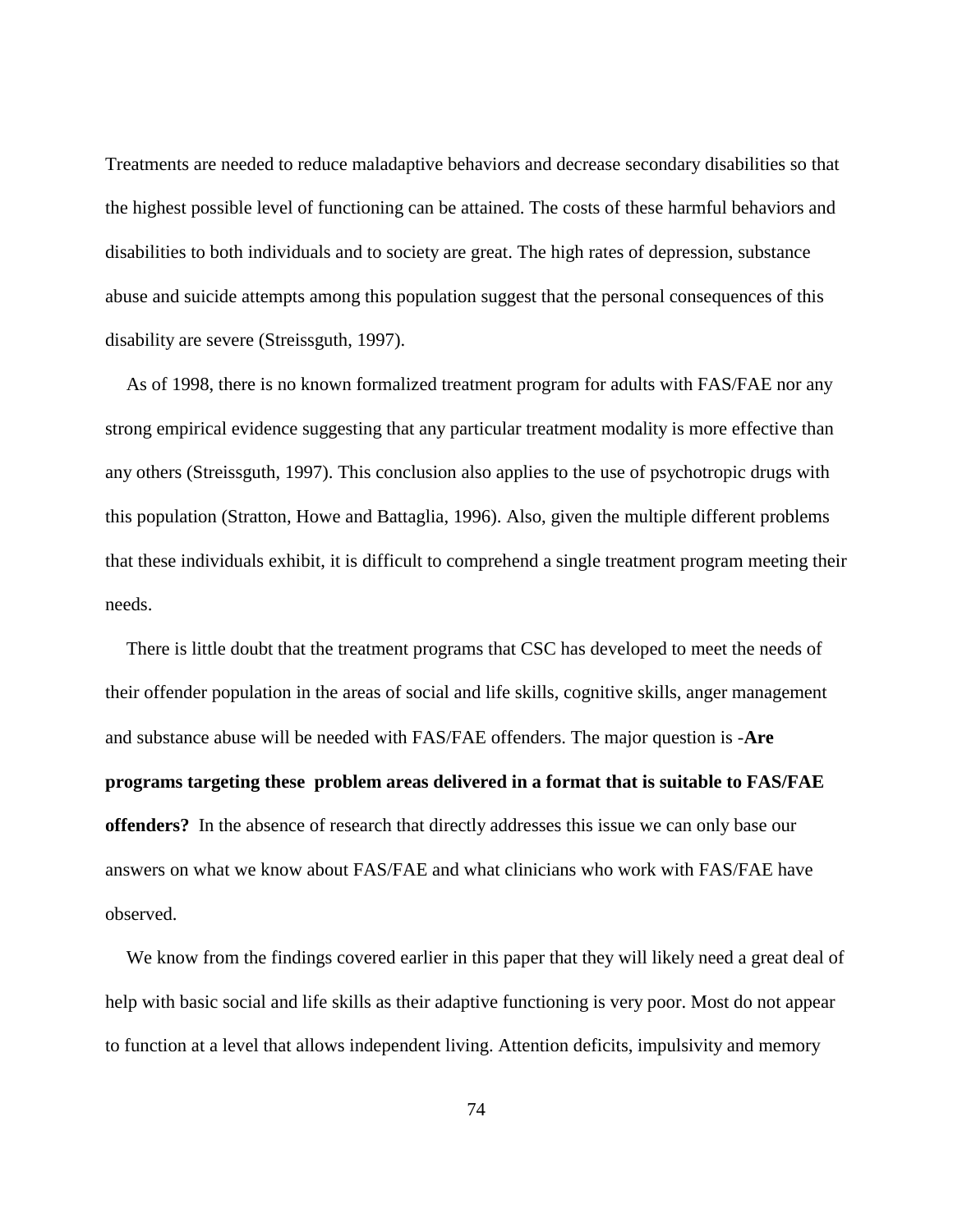problems will make it difficult for them to acquire or hold employment and to achieve stable living. They show poor judgement and are at risk for victimization. They have difficulty learning from experience and their arithmetic disability leads to problems handling money, paying bills, etc. Their problem solving is at a very low level.

Similarly, their impulsiveness often gets them into trouble, they have poor tolerance for frustration and anger problems are frequently reported. Most likely anger management programs will be salient to their needs.

Difficulties with abstraction leads to problems understanding consequences and their general disorientation makes it difficult for them to perceive social cues or take the position of another person. Even when their intelligence is in the normal range their thinking is confused and characterized by cognitive errors. Thus cognitive skill training would be useful.

There is a high rate of substance abuse in this population and this problem often makes other problems worst. Substance abuse treatment will clearly be needed.

Sexually inappropriate behavior is common and will also have to addressed. In addition, many have psychiatric problems such as depression that will require attention.

It is obvious that FAS/FAE offenders, whether male or female, are multi-problem individuals with few resources and many deficits and needs. Treatment will likely be difficult and without a great deal of support and supervision the prognosis is likely to be poor.

Since adults with FAS/FAE are just now starting to be studied little is know about how to treat them or their response to treatment. Some of the suggestions for treating adults with FAS/FAE come from treatment programs used with children with FAS/FAE and from those used with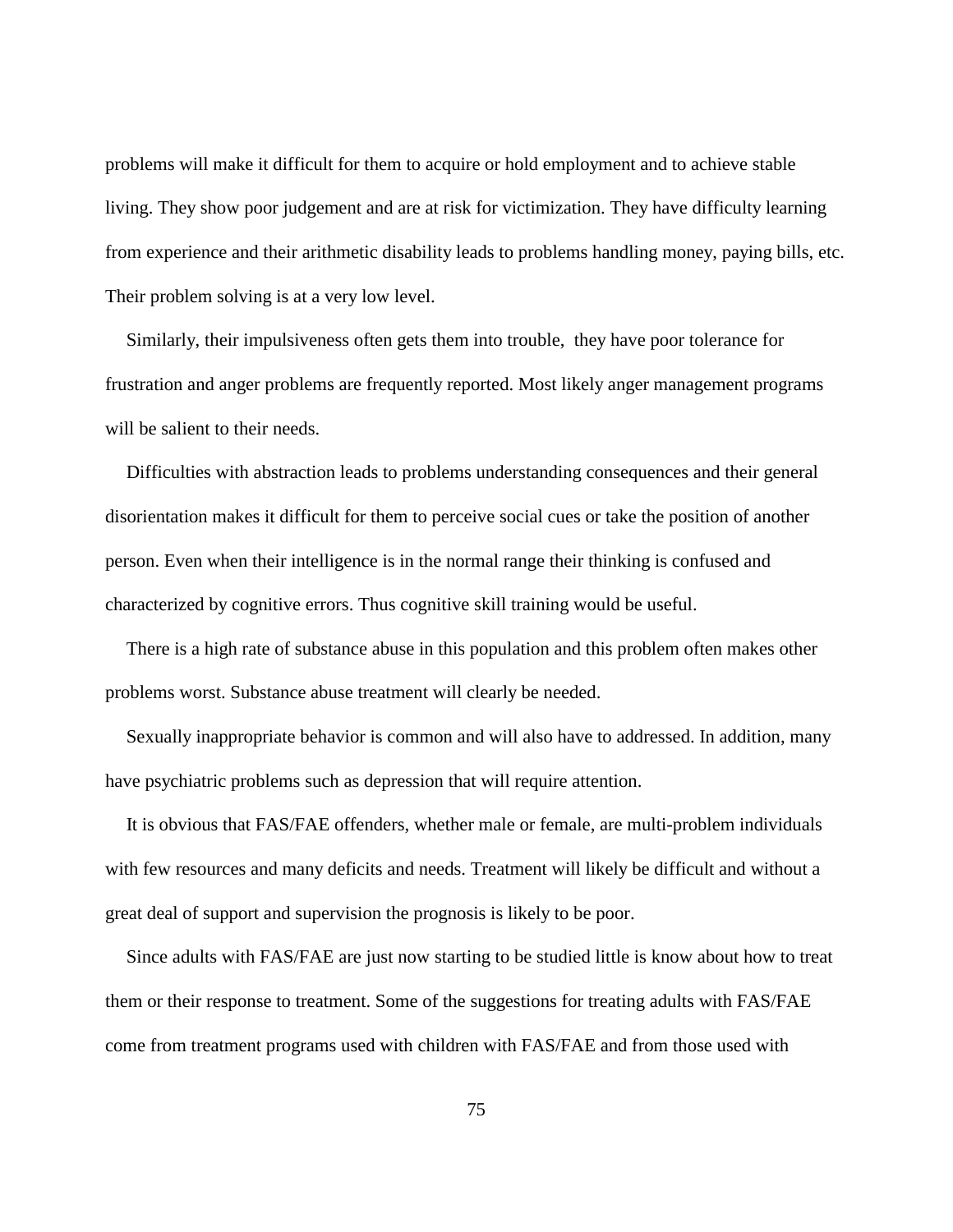mentally handicapped adults. The most obvious feature of these programs is the strong use of structure and the use of simple concrete instructions (Streissguth, 1997). Early targets for intervention should include basic life skills including communication, social skills, organizational skills such as managing time money and recreation, and possibly anger management (Spohr and Steinhausen, 1987).

Regardless of problems targeted, any treatment expected to be at all effective must consider the cognitive deficits faced by this population. Individuals with FAS/ FAE will have serious limitations on their abilities to understand, interpret, and remember information presented in typical treatment formats. They are likely to forget material from earlier sessions, have trouble applying abstract concepts to real life situations, and have difficulty reasoning by analogy or problem solving (Tonneato, 1997). Given these deficits program facilitators will have to work in a very concrete fashion with a great deal of repetition (Condry, 1997). Streissguth (1997) suggests that therapists who have experience working with developmental and learning disabilities may be preferable for treating this population.

Insight oriented therapies are definitely contraindicated with this population. Instead, very practical directive strategies should be used. Novick (1997) suggests that cognitive-behavioral with a strong component of interpersonal skills training is helpful for individuals with FAS/FAE because it is more concrete, directive and skills-based than other therapeutic approaches. Such an approach has proven useful in treating impulsivity in children and adolescents (Farrington, 1995) and may be applicable to adults as well.

76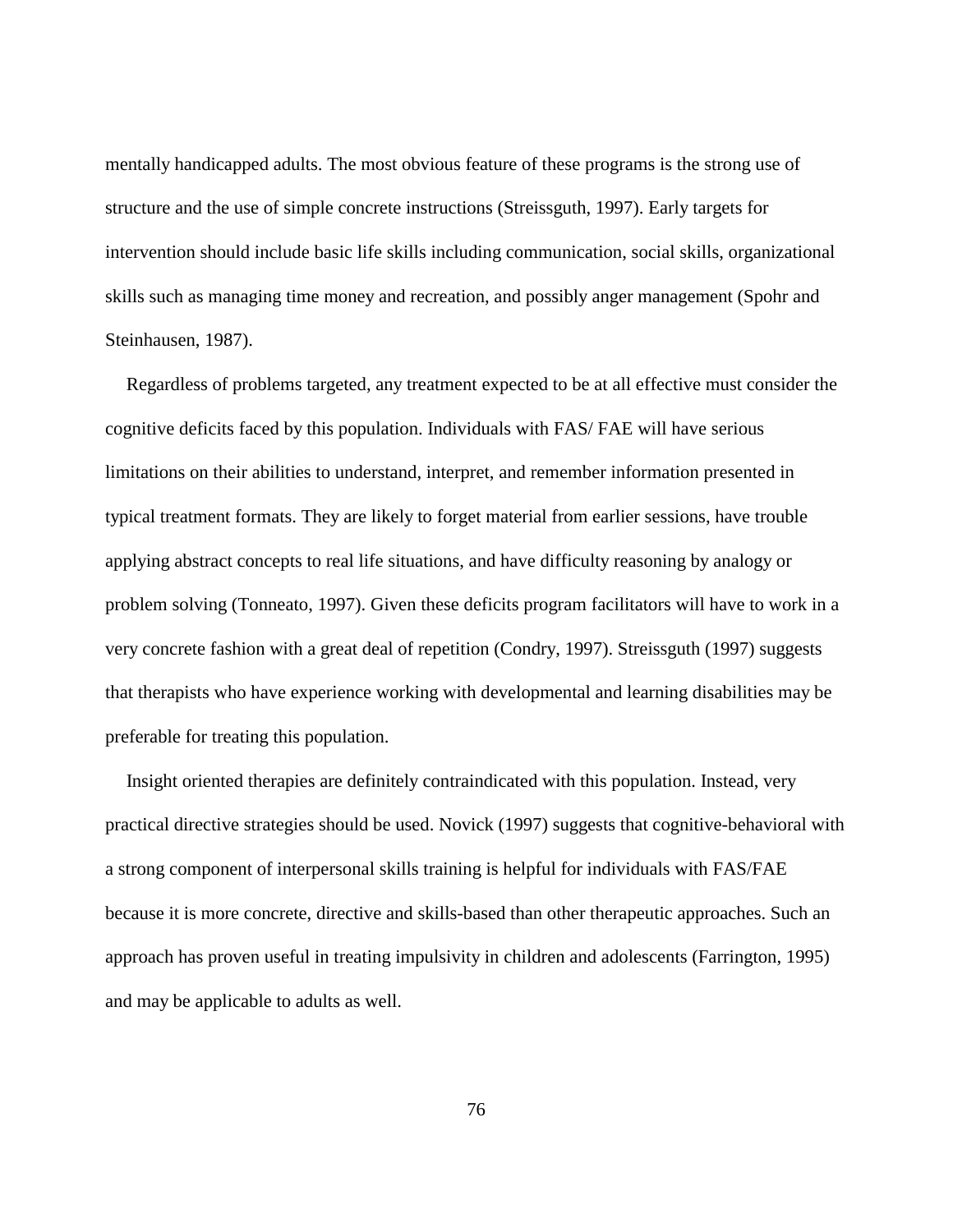The general content of major programs offered by CSC, such as social and life skills, cognitive skills, anger management and substance abuse programs like the Offender Pre-release Substance Abuse Program ( OSAPP; Lightfoot, 1989) are clearly appropriate to inmates with FAS/FAE. However, it is likely that the content of these programs will have to be simplified, made very concrete and redundant with frequent reviews in terms of presentation. The pace of presentation should allow plenty of time for practice and repetition (Tonneato, 1997). Regular daily sessions would be helpful, however, because of attention deficits these sessions should be shorter in duration than the typical all-day format used in many CSC programs (Streissguth, 1997). Intensive learning or crammed learning would be counter productive (Tonneato, 1997). Such individuals might also benefit from memory enhancement techniques, such as chunking material into more manageable components and utilizing visual imagery and cues cards to enhance recall (Tonneato, 1997).

Group size is also important. Because individuals with FAS/FAE are easily overwhelmed by excessive social stimulation and easily confused by tasks they have difficulty understanding, Streissguth (1997) recommends that treatment should be carried out in very small groups, or oneon-one.

Special attention may be needed for those with substance abuse problems, which are more frequent in males than in females and in those with FAE than in those with FAS (Condry, 1997; Streissguth, Moon-Jordan and Clarren, 1995). There is some evidence that individuals who are mentally handicapped and who also have alcohol problems engage in many more disruptive behaviors than those without alcohol problems (Westermeyer, Phaobtong, and Neider, 1998, as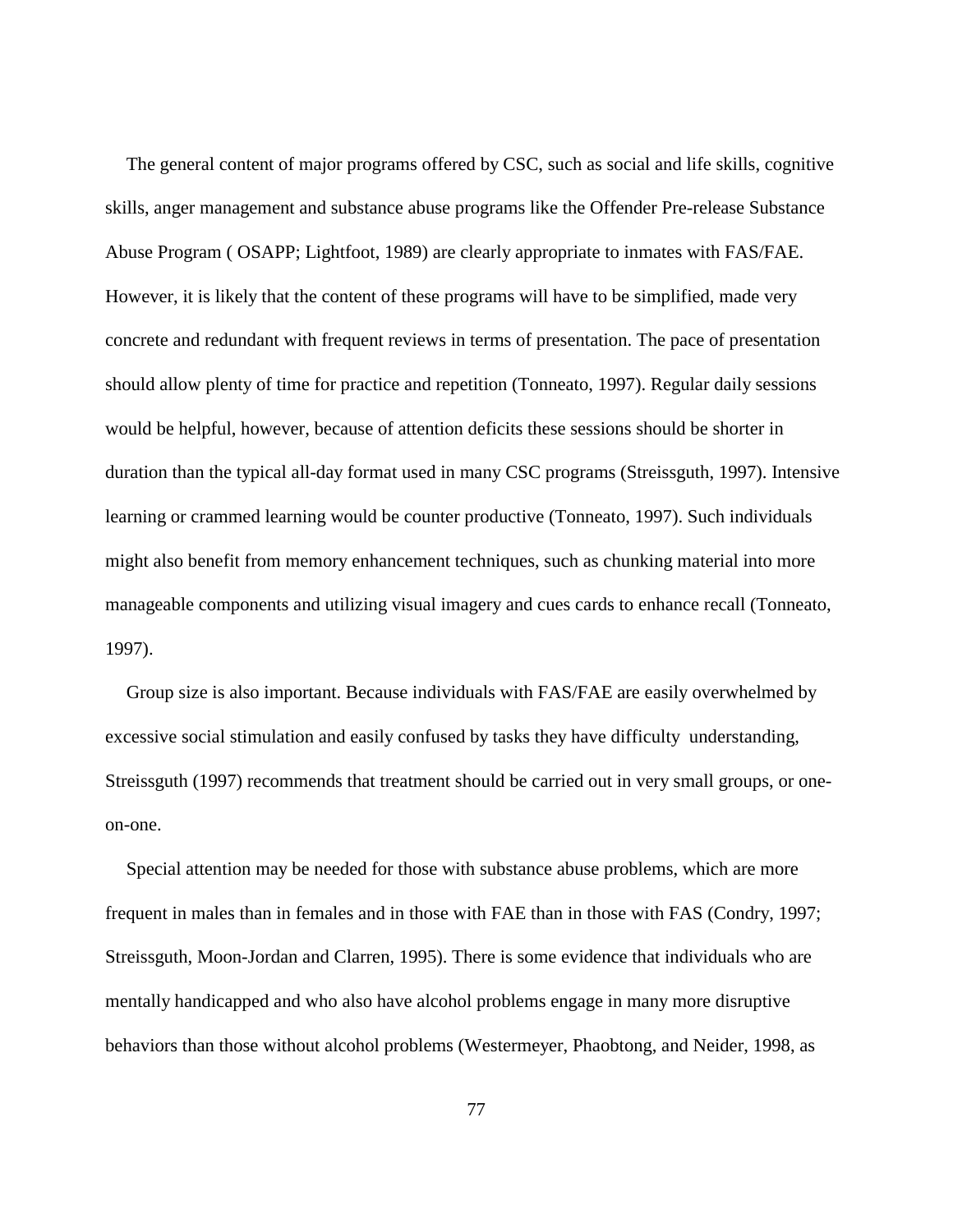cited in Streissguth, Moon-Jordan and Clarren, 1995). Condry (1997) and others have noted that serious alcohol problems can worsen the cognitive deficits (e.g. memory deficits) of individuals with FAS/FAE and reduce their ability to cope.

It is important for counselors working with substance abusing FAS/FAE inmates to understand the behavior patterns resulting from their cognitive deficits. Streissguth et al (1995) note that it is easy to misinterpret their behavior and accuse them of being manipulative or in denial. Cognitive confusion, resulting in missed appointments, can be misinterpreted as intentional and these attributions can trigger punishment and staff retaliation, rather than increased support and care.

Insight oriented treatments have a poor record in the field of substance abuse (Hester and Miller, 1995) and are definitely not recommended for substance abusing individuals with FAS/FAE (Streissguth, 1997). Given the nature of FAS/FAE, simplified, highly structured, real- life problem solving approaches along the lines discussed earlier are likely to be most beneficial with this population.

Since there is no research documenting the effectiveness of any particular treatment over any other, any program designed specifically for FAS/FAE offenders, whether for substance abuse or any other problem area, should be carefully evaluated.

Because of the high rate of depression, suicide dangers and other psychological problems in FAS/FAE individuals, provision also has to be made for therapy to deal with these problems (Streissguth, 1997). Such therapy should be carried out on an individual basis by psychologists and psychiatrists familiar with FAS/FAE and the general guidelines for treatment with this population noted earlier.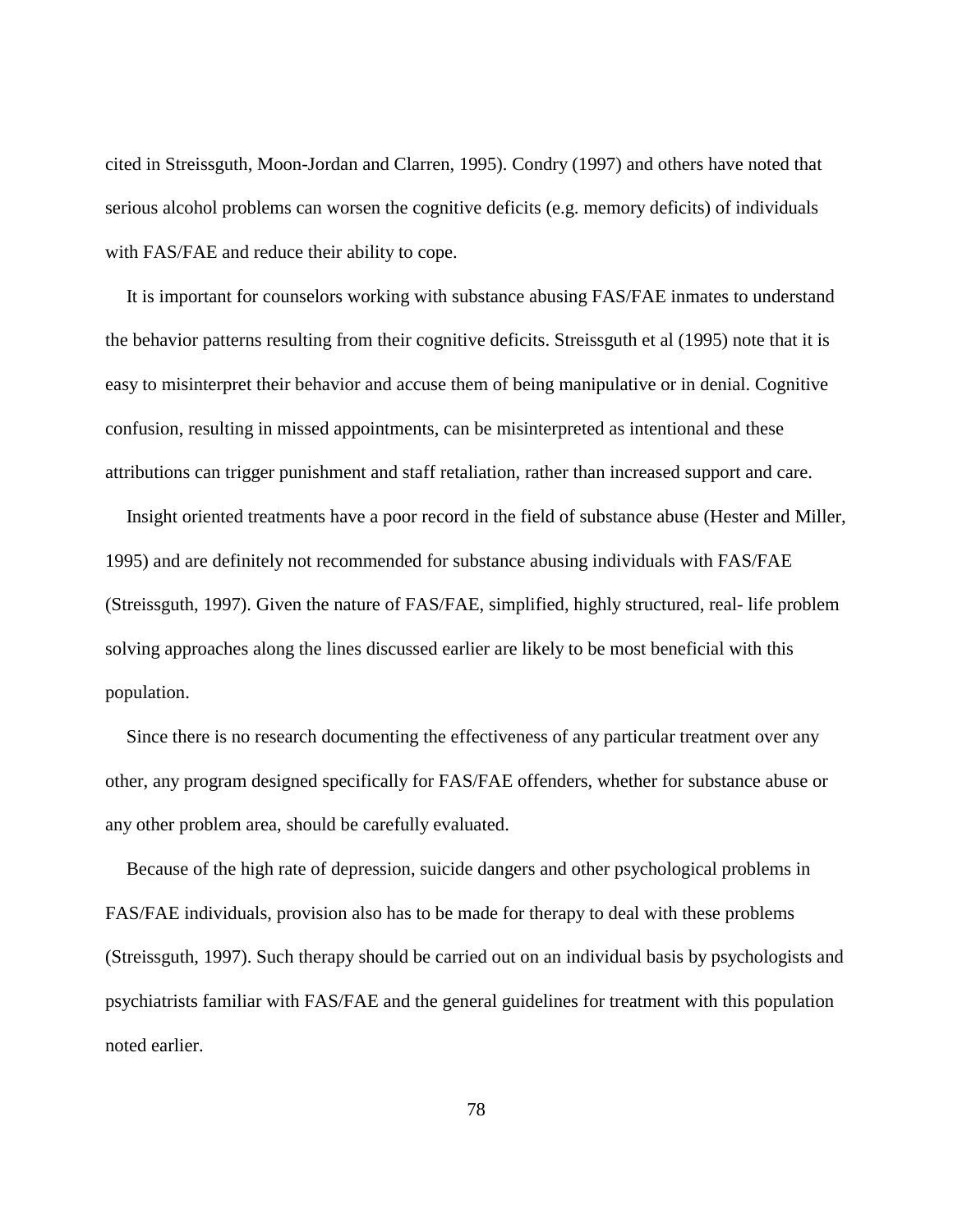#### **Recommendations**

- Provided that inmates with FAS/FAE can be identified, CSC might consider designing and evaluating a special institutional program for this population that takes into consideration their specific cognitive deficits and behavioral patterns. The suggested strategy would be to modify existing, well recognized programs in the areas of social and life skills, cognitive skills, substance abuse and anger management in the direction of making them more structured, concrete and repetitive, allowing more time for review and practice, and presenting material in shorter but regular segments. One strategy for accomplishing this may be to ask the original authors of these programs to consult with others who have expertise in FAS/FAE and/or expertise in working with developmentally handicapped or brain damaged adults. Also, given the high proportion of Aboriginals with FAS/FAE and their similar over representation in the criminal justice system, it may be useful to consult with a culturally sensitive expert in this area.
- Programs should be carried out in small groups by facilitators who understand the cognitive and behavioral deficits of FAS/FAE individuals.
- Treatment of psychological problems, such as depression and suicide ideation are best dealt with in individual therapy by psychologists or psychiatrists with knowledge of FAS/FAE patterns.

**Risk Management and Aftercare**. Just as FAS/FAE individuals need extensive programming within the institution for their multiple problems, they are likely to need extensive help and careful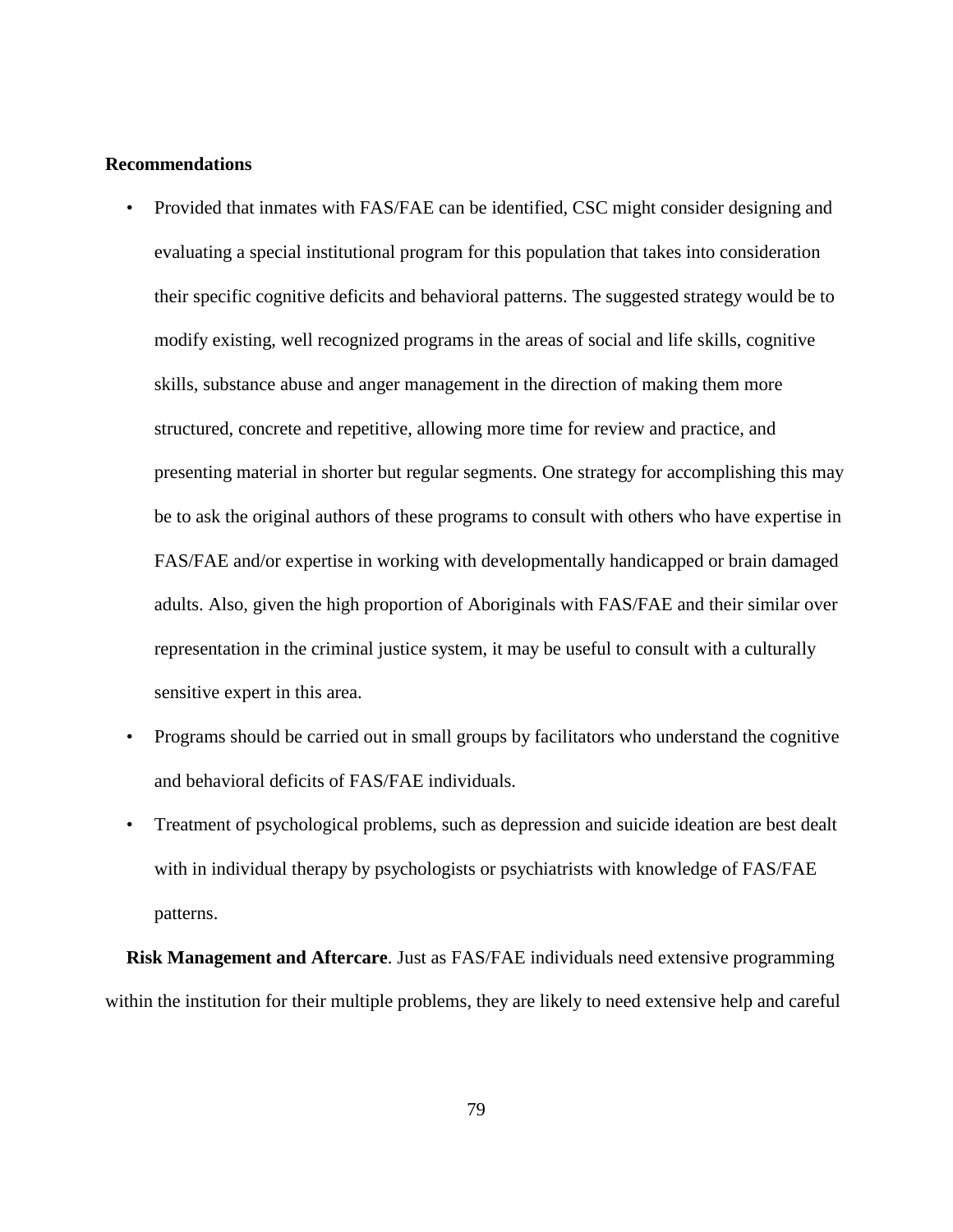monitoring after they are released on parole. Because these individuals have great difficulty living independently, aftercare should be extended as long as possible.

Housing arrangements that allow them to set up a simple, structured lifestyle under fairly close monitoring would probably work best. It would be important for caretakers and monitors to understand the deficits and problems that FAS/FAE individuals are likely to experience as they will need a good deal of support and understanding rather than limit setting and over-reaction.

Extensive social and life skills training should ideally take place close to their release date, and if possible, continue after they are released. CSC might work closely with community social services agencies to ensure job skills training. Jobs that are straight forward and routine with appropriate supervision would be best.

New challenges encountered on release are likely to be stressful and confusing. As far as possible, careful planning should be in place prior to release and inmates should be well coached to prepare them for the transition. Parole officers with special training should partly take on the role of advocate, maintain close contact with their FAS/FAE charges, help with problem solving, and provide support and encouragement in stabilizing these individuals in the community, especially first few months of release.

For those with substance abuse problems a post-release relapse prevention and maintenance program would be very valuable. However, the CSC program that targets this period-the CHOICES Community Correctional Brief Treatment, Relapse Prevention and Maintenance Program (Lightfoot and Boland, 1992)-would be too intensive and require too much cognitive processing for FAS/FAE inmates. The program would have to be redesigned along the lines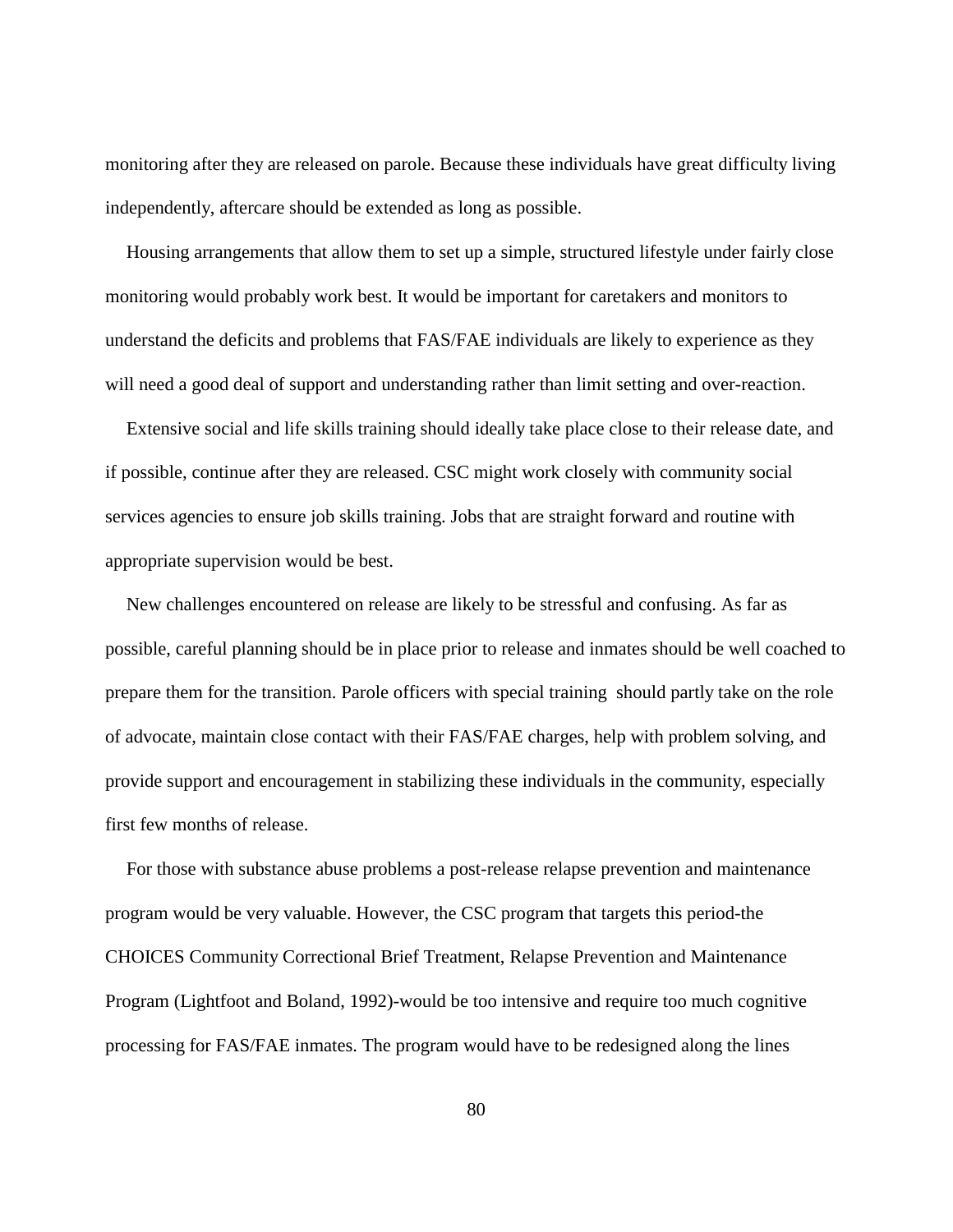considered earlier for this population. However, the three month maintenance component of the CHOICES program would clearly be of value, especially if it was bolstered by a strong problem solving approach. This would specifically address crises and problems encountered by FAS/FAE individuals that were likely to impact on their substance use goals. If such a program proved feasible, the maintenance period might be extended to six months or a year, especially in larger centers. Throughout the process, close liaison should be maintained between parole officers with FAS/FAE charges and maintenance program facilitators as problems that arise may need the cooperation of both parties.

Successful risk management and re-integration of the individual into the community is likely to be very much dependent on careful post**-**release planning.

## **Recommendations**

• Because of their permanent neurological deficits and the many secondary problems these deficits generate, FAS/FAE inmates will require extensive planning for their release. Safe and appropriate housing that allows them to establish structure and routine, job training that allows them to work within their abilities, continued social and life skills training that allows them to improve their adaptive functioning, a long term relapse prevention and maintenance program for those with substance abuse needs, and close and supportive monitoring would all help ensure that a stable and successful transition to community life would be made. As with institutional programs, evaluation should be ongoing in order to ensure further refinement as to what works with this difficult population.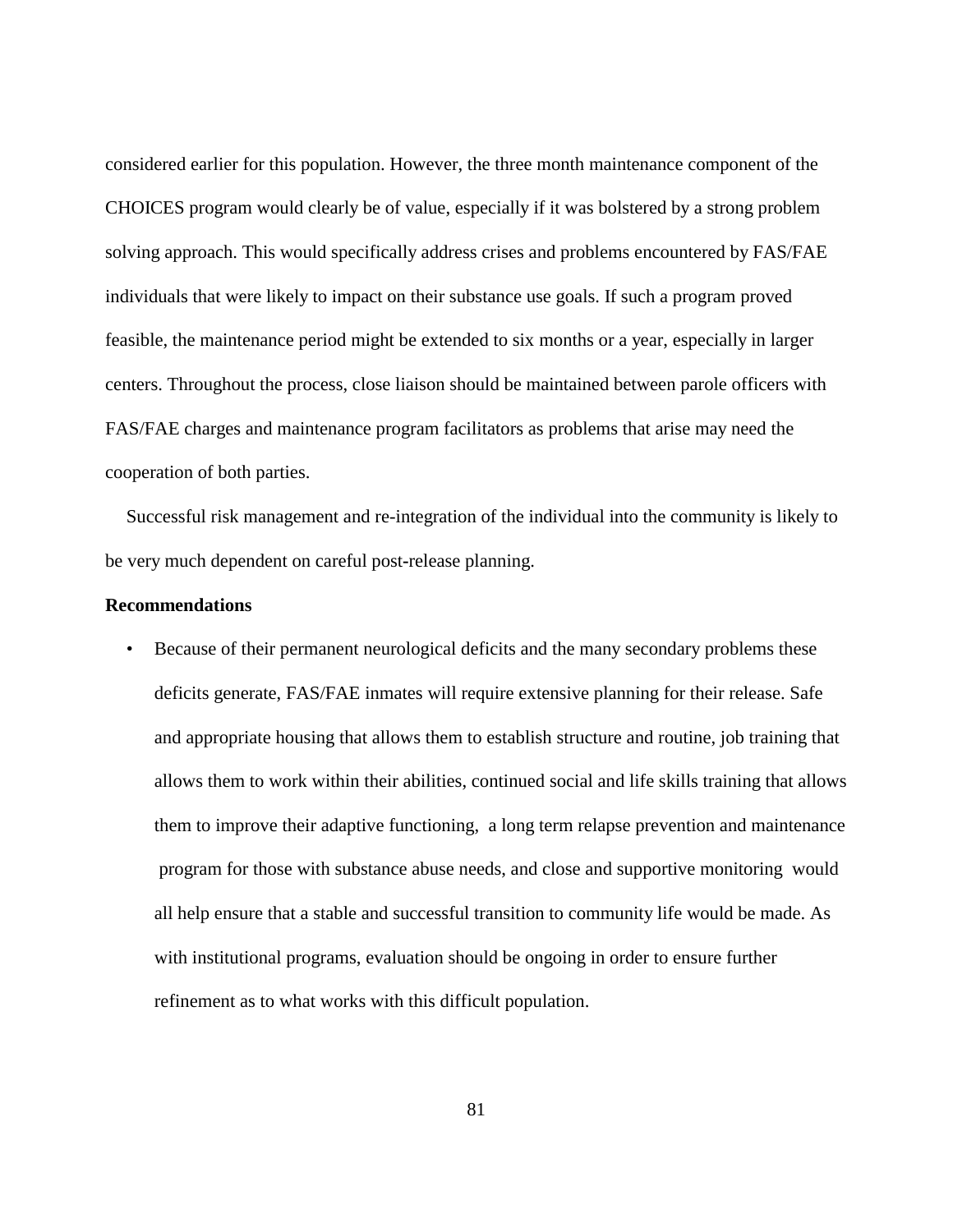## **Final Comments**

FAS/FAE is surely an area where an ounce of prevention is worth a pound of cure. Given the prevalence statistics outlined in this paper, especially with Aboriginal populations, we have a long way to go in our prevention efforts. It is also clear than when prevention fails, early intervention is called for. Again, considering the course and consequences of FAS/FAE, including its impact on the criminal justice system, much more needs to be invested in this area. Finally, like health, educational and social services, correctional services have a responsibility to do what they can to ensure that individuals with FAS/FAE who come in contact with their institutions receive the help they require to maximize their chances of living a stable, crime free community life. No doubt this will require considerable resources in terms of research and programming in order to accomplish this worthwhile goal.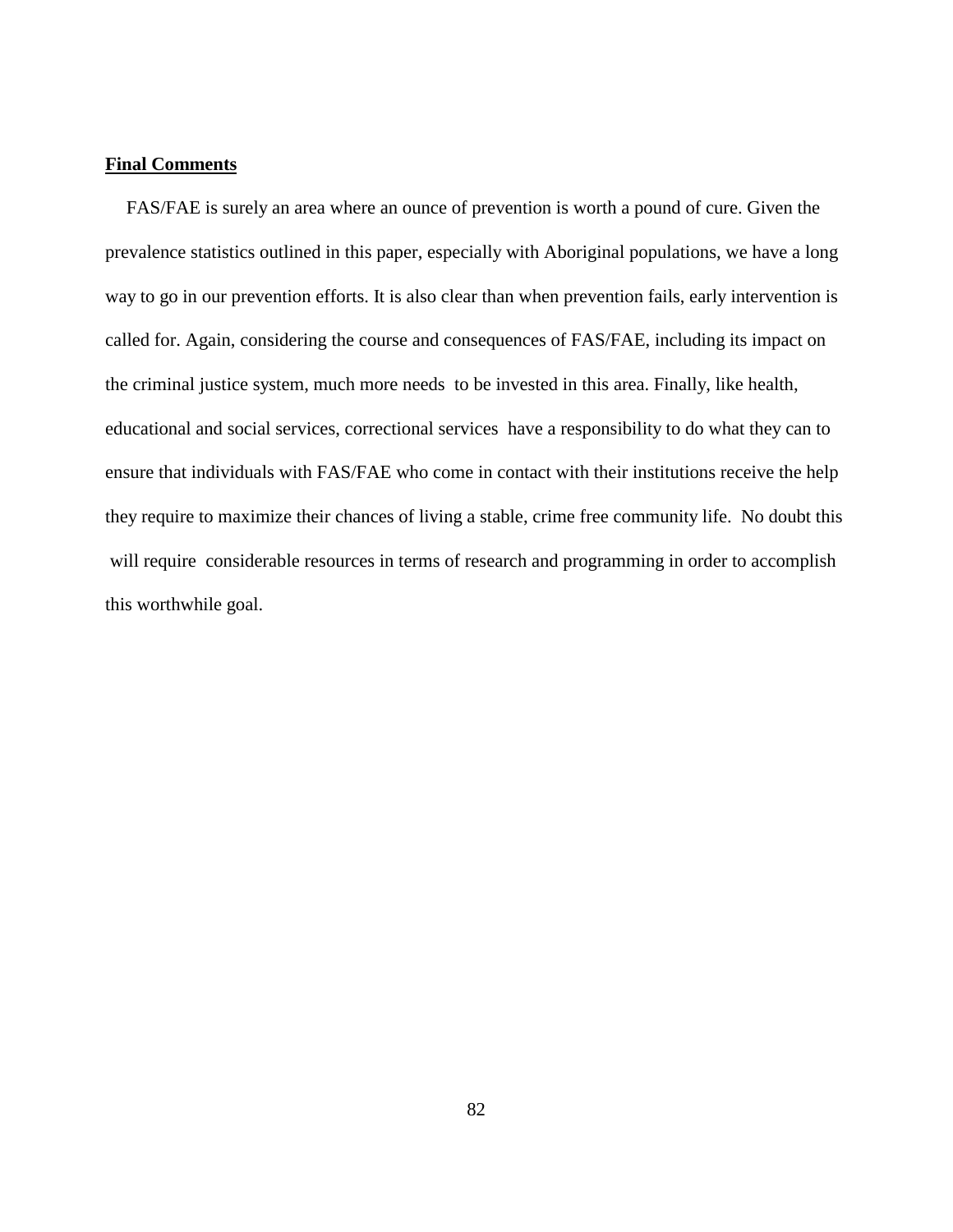#### **References**

Abkarian, G. G. (1992). Communication effects of prenatal alcohol exposure. Journal of Communication Disorders, 25, 221-240.

Astley, S. J. & Clarren, S. K. (1995). A Fetal Alcohol Syndrome screening tool. Alcoholism: Clinical and Experimental Research, 19, 1565-1571.

Astley, S. J. & Clarren, S. K. (1996). A case definition and photographic screening tool for the facial phenotype of Fetal Alcohol Syndrome. Journal of Pediatrics, 129, 33-41.

Biederman, J., Munir, K., & Knee, D. (1987). Conduct and oppositional disorder in clinically referred children with attention deficit disorder: A controlled family study. Journal of the American Academy of Child and Adolescent Psychiatry, 26, 724-727.

Bray, D. L. & Anderson, P. D. (1989). Appraisal of the epidemiology of Fetal Alcohol Syndrome among Canadian Native peoples. Canadian Journal of Public Health, 80, 42-45.

Burd, L. S. & Moffat, M. E. (1994). Epidemiology of Fetal Alcohol Syndrome in American Indians, Alaskan Natives, and Canadian Aboriginal peoples: A review of the literature. Public Health Reports, 109, 688-693.

Carmichael Olson, H., Sampson, P.D., Barr, H., Streissguth, A.P., & Bookstein, F.L. (1992). Prenatal exposure to alcohol and school problems in late childhood: A longitudinal prospective study. Development & Psychopathology, 4, 341-359.

Church, M. W. & Kaltenbach, J. A. (1997). Hearing, speech, language and vestibular disorders in Fetal Alcohol Syndrome: A literature review. Alcoholism: Clinical and Experimental Research, 21, 495-509.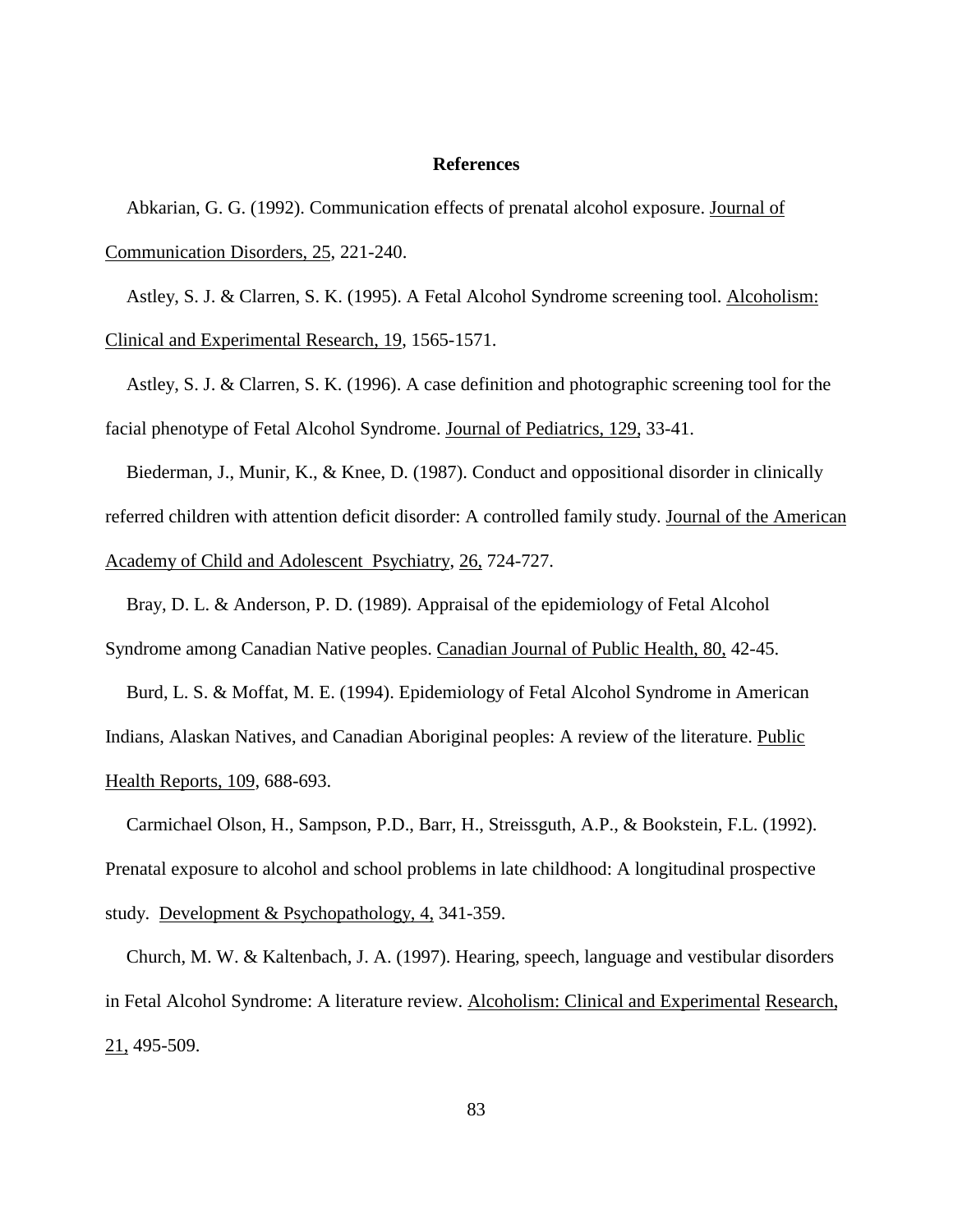Conry, J. (1997). Effects of Parental Substance Abuse on Children's Development. In Harrison,

S., & Carver, V. (Eds.). Alchohol & Drug Problems: A Practical Guide for Counsellors.Addiction Research Foundation, Toronto.

Conry, J. (1990). Neuropsychological deficits in Fetal Alcohol Syndrome and Fetal Alcohol Effects. Alcoholism: Clinical and Experimental Research, 14, 650-655.

Donovan, K. (1992). Executive summary of Fetal Alcohol Syndrome: A preventable tragedy. Report of the standing committee on health, welfare, social affairs, seniors and the status of women.

Driscoll, C. D., Streissguth, A. P., & Riley, E. P. (1990). Prenatal alcohol exposure; Comparability of effects in human and animal models. Neurotoxicology and Teratology, 12, 231- 237.

Dyer, K., Alberts, G., & Niemann, G. (1997). Assessment and treatment of an adult with FAS: Neuropsychological and behavioral considerations. In Streissguth, A.P. & Kanter, J. (Eds.) The Challenge of Fetal Alcohol Syndrome: Overcoming Secondary Disabilities. (pp. 52-63).

Washington, DC: University of Washington Press.

Executive summary of Fetal Alcohol Syndrome: From awareness to prevention. (1993). Government response to the fifth report of the standing committee of the House of Commons on health, welfare, social affairs., seniors and the status of women. Saskatchewan Alcohol and Drug Abuse Commission.

Farrington, D.P. (1995). The twelfth jack tizard memorial lecture: The development of offending and antisocial behavior from childhood: Key findings from the Cambrdige study in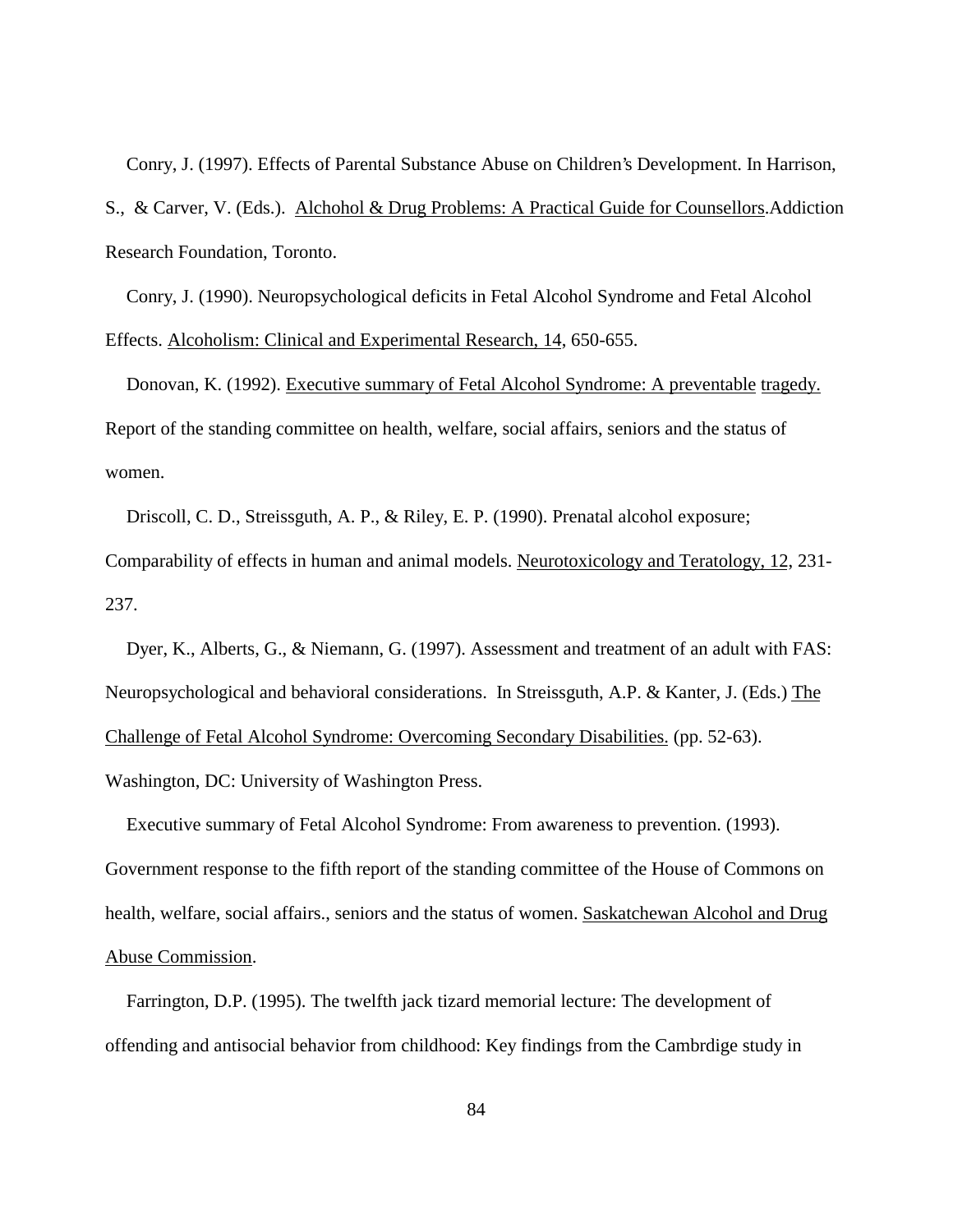delinquent development. Journal of Child Psychology and Psychiatry, 360(6), 929-964.

Goldschmidt, L., Richardson, G. A., Stoffer, D. S., Geva, D., & Day, N. L. (1996). Prenatal alcohol exposure and academic achievement at age six: A nonlinear fit. Alcoholism: Clinical and Experimental Research, 20, 763-770.

Fetal Alcohol Syndrome: From awareness to prevention. (1992). Government of Canada. Government of Canada (December, 1992). Fetal Alcohol Syndrome: From Awareness to Prevention. Government response to the 5th report of the standing commmittee of the House of Commons on Health and Welfare, social affairs, seniors and the status of women.

Habbick, B. F., Nanson, J.L., Snyder, R. E., Casey, R. & Schulman, A. L. (1996). Foetal Alcohol Syndrome in Saskatchewan: Unchanged incidence in a 20 year period. Canadian Journal of Public Health, 87, 204-207.

Hester, R.K. and Miller, W.R. (1995). Handbook of Alcoholism Treatment Approaches, Second Edition. Boston, Allyn and Bacon.

Huebert, K. & Raftis, C. (1996). Fetal Alcohol Syndrome and other alcohol-related birth defects. Alberta Alcohol and Drug Abuse Commission, (2nd ed.).

Jacobson, J. L. & Jacobson, S. W. (1994). Prenatal alcohol exposure and neurobehavioral development: Where is the threshold? Alcohol Health and Research World, 18, 30-36.

Jones, K.L., and Smith, D.W. (1973). Recognition of the fetal alcohol syndrome in early infancy. Lancet, 2, 999-1001.

Kodituwakku, P. W., Handmaker, N. S., Cutler, S. K., Weathersby, E. K., & Handmaker, S. D.(1995). Specific impairments in self-regulation in children exposed to alcohol prenatally.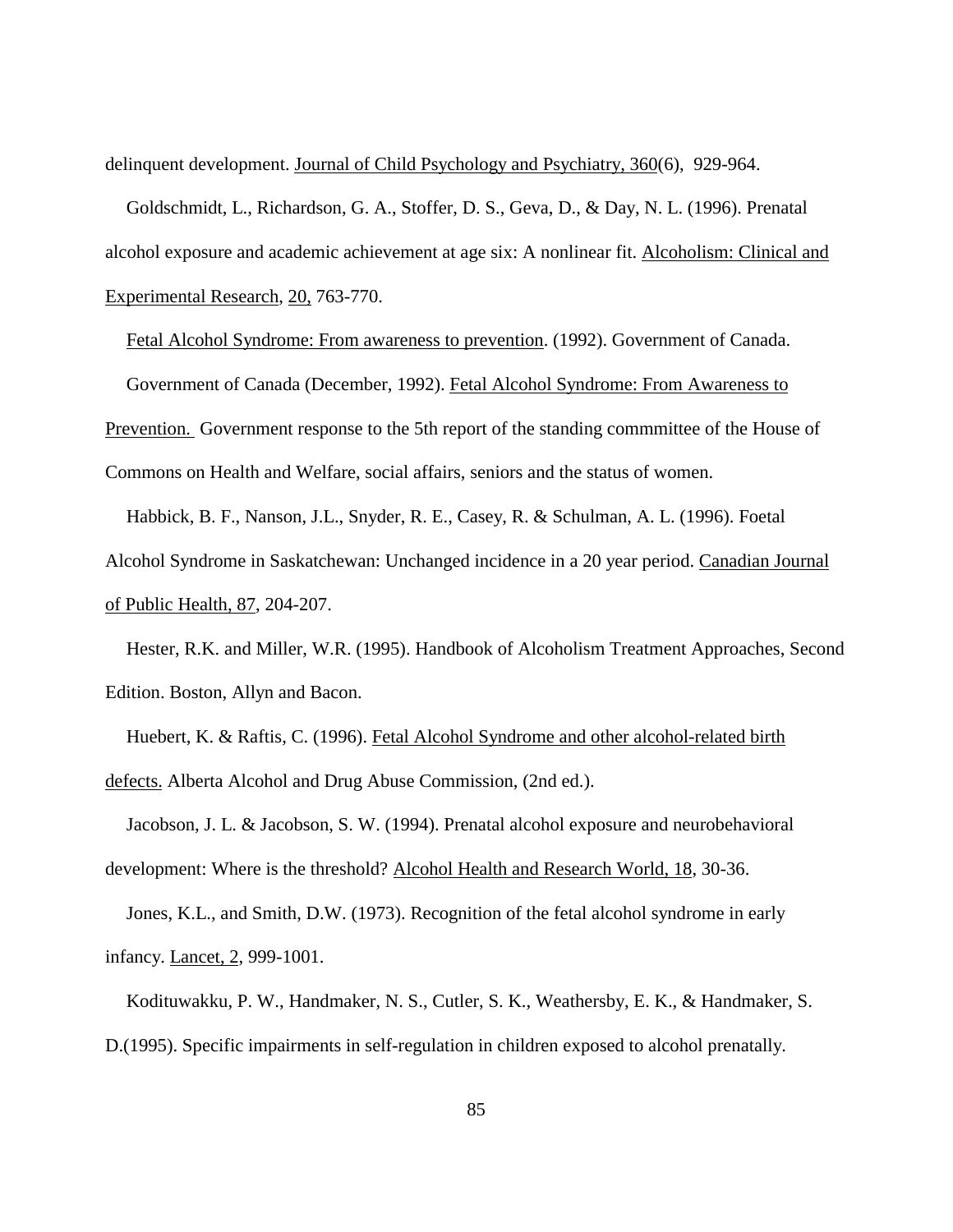Alcoholism: Clinical and Experimental Research, 19, 1558-1564.

Kopera-Frye, K., Dehaene, S. & Streissguth, A. P. (1996). Impairments of number processing induced by prenatal alcohol exposure. Neuropsychologia, 34, 1187-1196.

Lancaster, F. E. (1994). Alcohol and white matter development: A review. Alcoholism: Clinical and Experimental Research, 18, 644-647.

LaDue, R.A. Streissguth, A.P. & Randels, S.P. (1992). Clinical Considerations pertaining to adolescents and adults with Fetal Alcohol Syndrome. In Sondregger, T.B.(Ed.). Perinatal Substance Abuse: Research Findings and Clinical Implications. (pp. 104-131). Baltimore: John Hopkins University Press.

Lightfoot, L.O. (1989). The Offender Substance Abuse Pre-release Program. Correctional Service Canada.

Lightfoot, L.O. and Boland, F.J. (1992). CHOICES a Community Correctional Brief Treatment , Relapse Prevention and Maintenance Program. Correctional Services Canada.

Little, B. B., Snell, L. M., Rosenfield, C. R., Gilstrap, L. C. & Gant, N. F. (1990). Failure to recognize Fetal Alcohol Syndrome in newborn infants. American Journal of Disabled Children, 144, 1142-1146.

Little, B. B. & Wendt, J. K. (1991). The effects of maternal drinking in the reproductive period: An epidemiological review. Journal of Substance Abuse, 3, 187-204.

Loeber, R. (1990). Development and risk factors of juvenile antisocial behavior and delinquency. Clinical Psychology Review, 10, 1-41

Mattson, S. N., Riley, E. P., Delis, D. C., Stern, C. & Jones, K. L. (1996). Verbal learning and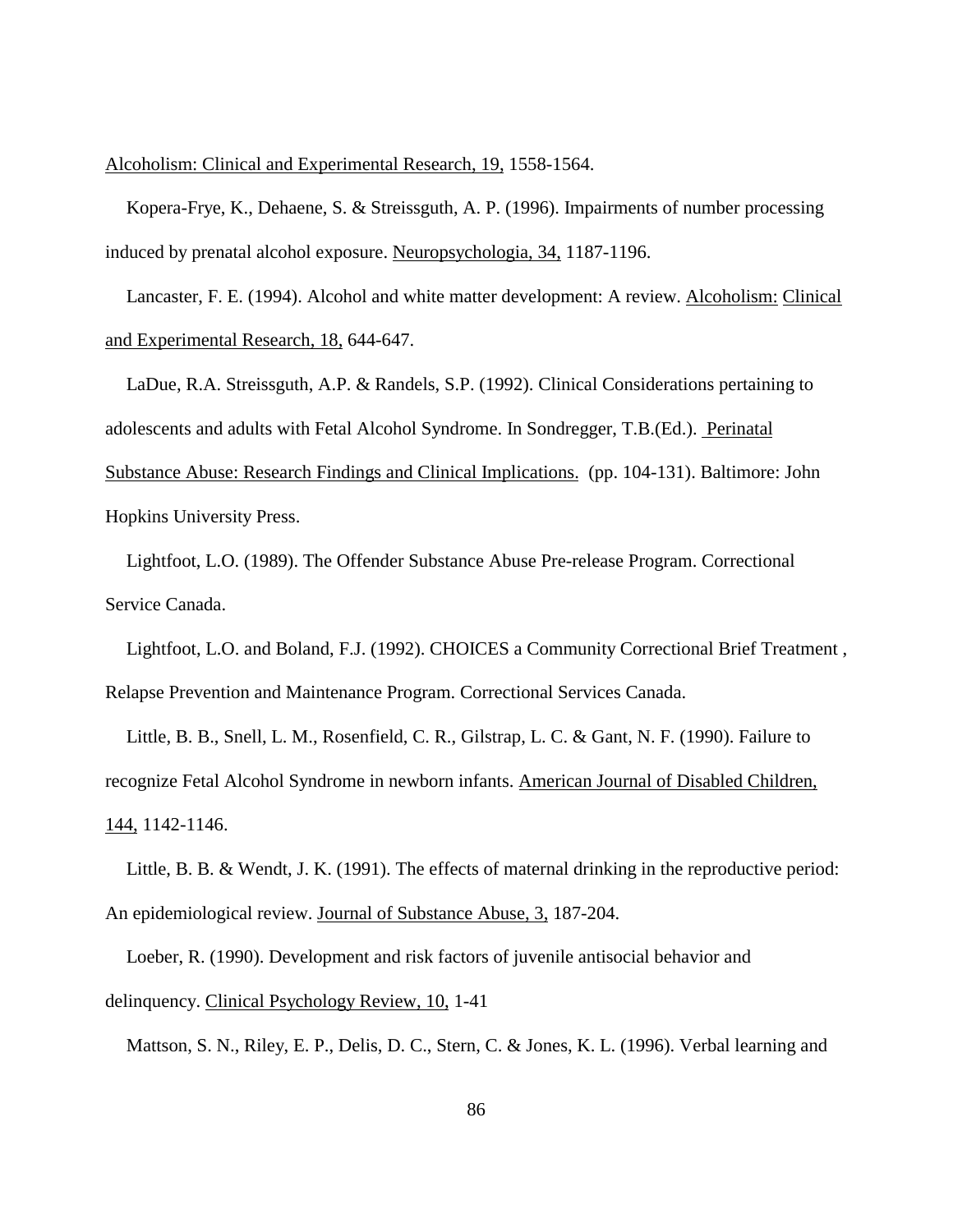memory in children with Fetal Alcohol Syndrome. Alcoholism: Clinical and Experimental Research, 20, 810-816.

May, P. A. (1991). Fetal Alcohol Effects among North American Indians: Evidence and implications for society. Alcohol Health and Research World, 15, 239-248.

May, P. A., Hymbaugh, K. J., Aase, J. M. & Samet, J. M. (1983). Epidemiology of Fetal Alcohol Syndrome among American Indians of the Southwest. Social Biology, 30, 375-385.

McAfee, J.K., & Gural, M. (1988). Individuals with mental retardation and the criminal justice system: The view from States' attorneys general. Mental Retardation, 26(1), 5-12.

Mueller, T.I.. (1991). To the editor. Fetal Alcohol Syndrome in adolescents and adults. JAMA, 266(8), 1077.

Munir, L., Biederman, J., & Knee, D. (1987). Psychiatric comorbidity in patients with attention deficit disorder: A controlled study. Journal of American Academy of Child and Adolescent Psychiatry, 26, 844-848.

Nanson, J. L. & Hiscock, M. (1990). Attention deficits in children exposed to alcohol prenatally. Alcoholism: Clinical and Experimental Research, 14, 656-661.

Niccols, G. A. (1994). Fetal alcohol syndrome: Implications for psychologists. Clinical Psychology Review, 14, 91-111.

Nanson, J. L., Bolaria, R., Snyder, R. E., Morse, B. A. & Weiner, L. W. (1995). Canadian Medial Association Journal, 152, 1071-1076.

Niccols, G. A. (1994). Fetal Alcohol Syndrome: Implications for psychologists. Clinical Psychology Review, 14, 91-111.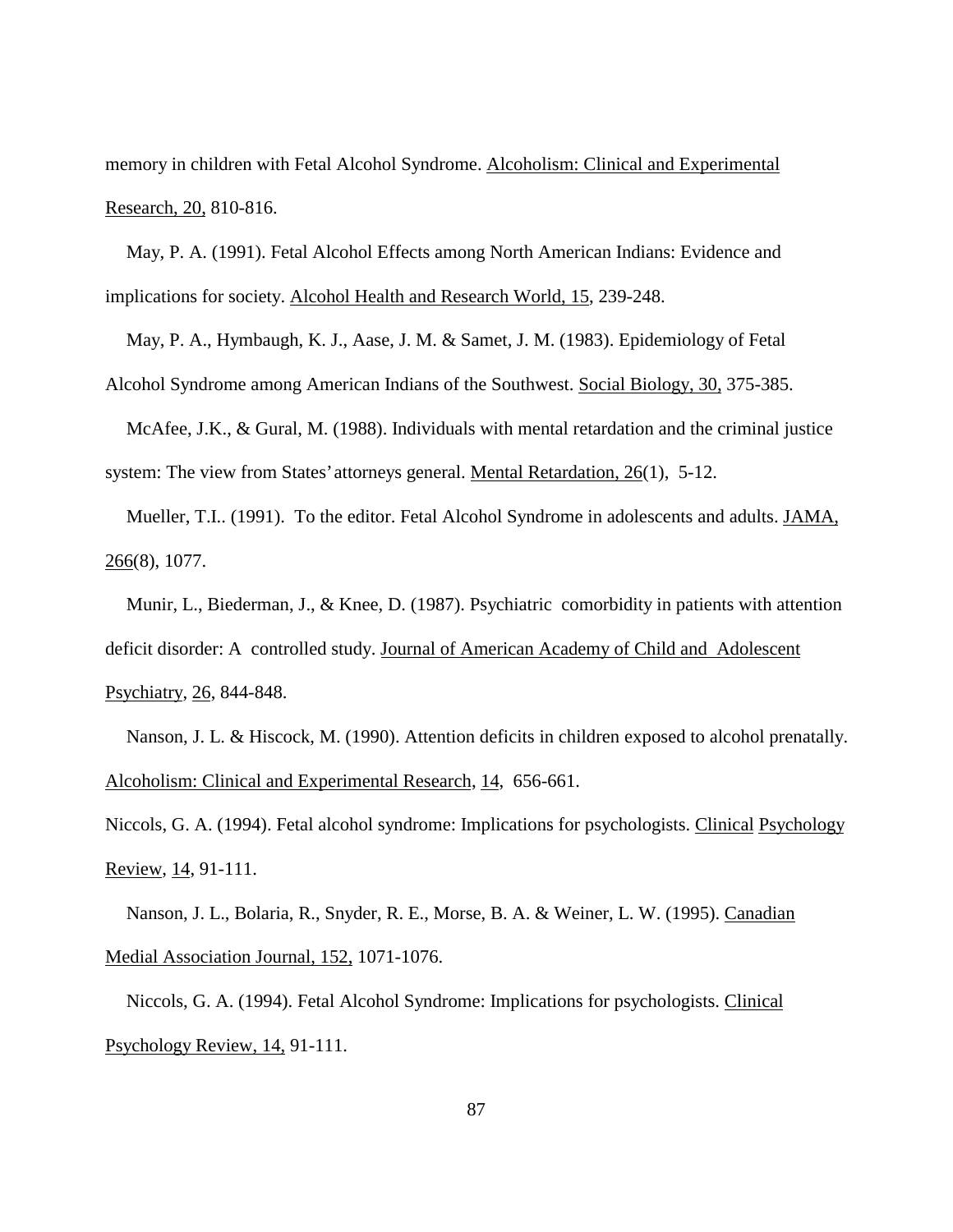Novick, N. (1997). FAS: Preventing and treating sexual deviancy. In Streissguth, A.P. &

Kanter, J. (Eds.) The Challenge of Fetal Alcohol Syndrome: Overcoming Secondary Disabilities.

(pp. 162-170). Washington, DC: University of Washington Press.

Oesterheld, J. R. & Wilson, A. (1997). ADHD and FAS. Journal of the American Academy of Child and Adolescent Psychiatry, 36, 1163.

Olegard, R. (1988). Habilitation of the children with fetal alcohol syndrome in Sweden. In G.

C. Robinson & R. W. Armstrong (Eds.), Alcohol and Child/Family Health. (pp.115-121).

Vancouver: University of British Columbia.

Olson, H. C., Sampson, P. D., Barr, H., Streissguth, A. P., & Bookstein, F. L. (1992). Prenatal exposure to alcohol and school problems in late childhood: A longitudinal prospective study. Development and Psychopathology, 4, 341-359.

O'Malley, K. D. (1994). Fetal alcohol effect and ADHD. Journal of the American Academy of Child and Adolescent Psychiatry, 33, 1059-1060.

Reich, W., Earls, F., Frankel, O., & Shayka, J. J. (1993). Psychopathology in children of

alcoholics. Journal of the American Academy of Child and Adolescent Psychiatry, 32, 995-1002.

Robinson, G. C., Armstrong, R. W., Moczuk, I. B. & Loock, C. A. (1992). Knowledge of Fetal Alcohol Syndrome among Native Indians. Canadian Journal of Public Health, 83, 337-338.

Russell, M., Czarnecki, D. M., Cowan, R., McPherson, E., & Mudar, P. J. (1991). Measures of maternal alcohol use as predictors of development in early childhood. Alcoholism: Clinical and Experimental Research, 15, 991-1000.

SADAC. (1993). Executive summary: Fetal Alcohol Syndrome: From Awareness to Prevention.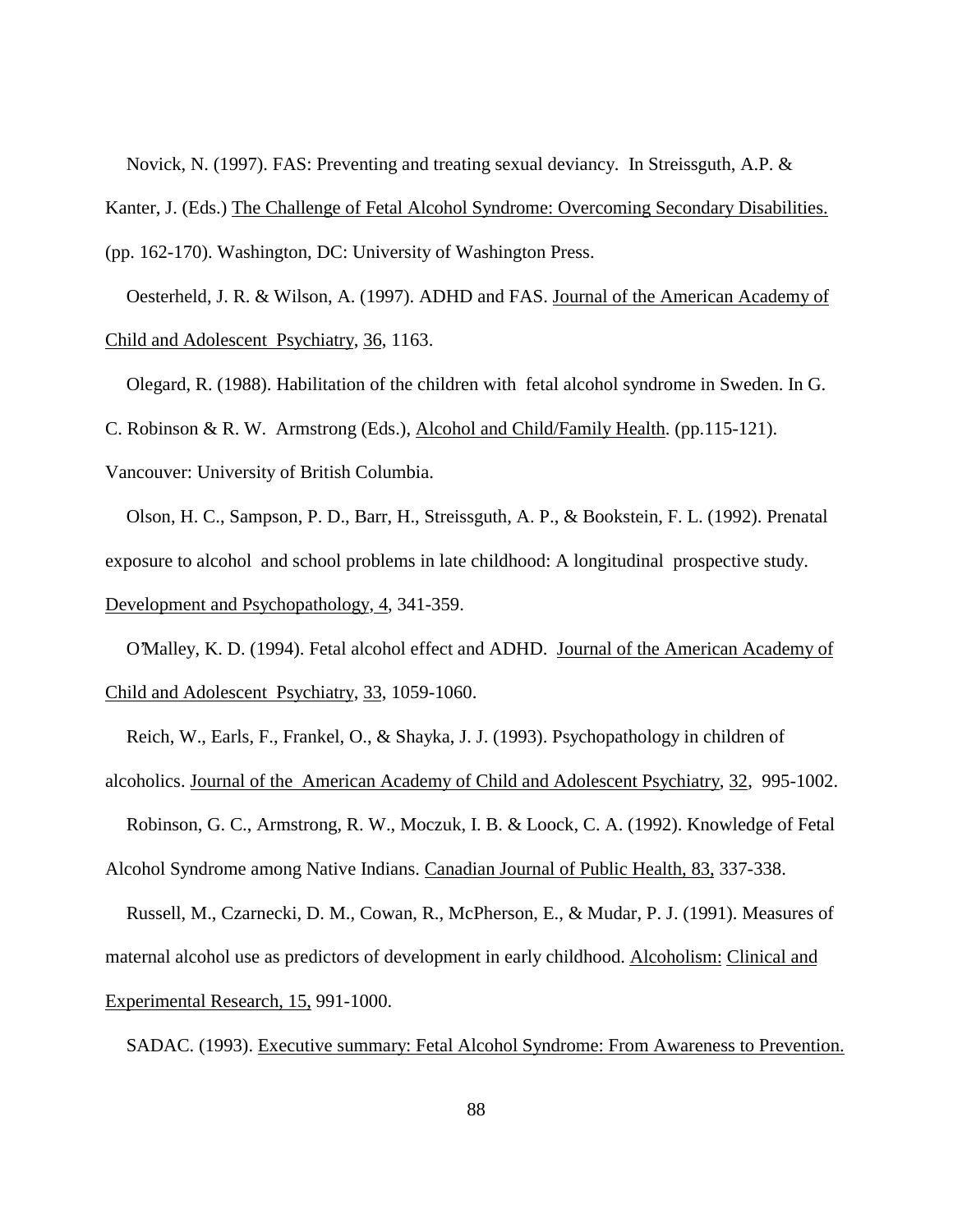Government response to the 5th report of the standing commmittee of the House of Commons on Health and Welfare, social affairs, seniors and the status of women.

Sandor, S., Smith, D., MacLeod, P. Tredwell, S., Wood, B. & Newman, D. (1981). Intrinsic defects in the Fetal Alcohol Syndrome: Studies of 76 cases from B. C. and the Yukon.

## Neurobehavioral Toxicology and Teratology, 3, 145-152.

Shaywitz, S. E., Cohen, D. J. & Shaywitz, B. A. (1980). Behavior and learning difficulties in children of normal intelligence born to alcoholic mothers. The Journal of Pediatrics, 96, 978-982. Sparrow, S., Balla, D., & Cichetti, D. (1984). Vineland Adaptive Behavior Scales (VABS).

Circle Pines, MN: American Guidance Services.

Spohr, & Steinhausen (1987).Follow-Up Studies of Children with Fetal Alcohol Syndrome. Neuropediatrics, 18, 13-17.

Stratton, K., Howe, C. & Battaglia (Eds.). (1996). Fetal Alcohol Syndrome: Diagnosis,

Epidemiology, Prevention, & Treatment. Washington, D.C: National Academy Press. Streissguth, A. P. (1983). Alcohol and pregnancy: An overview and update. Substance and Alcohol Actions/Misuse, 4, 149-173.

Streissguth, A. P., Clarren, S. K., & Jones, K. L. (1985). Natural history of the fetal alcohol syndrome: A 10-year follow-up of eleven patients. Lancet, 2, 85-91.

Streissguth, A. P. & Randels, S. (1988). Long term effects of fetal alcohol syndrome. In G. C.

Robinson & R. W. Armstrong (Eds.), Alcohol and Child/Family Health. (pp.135-150). Vancouver: University of British Columbia.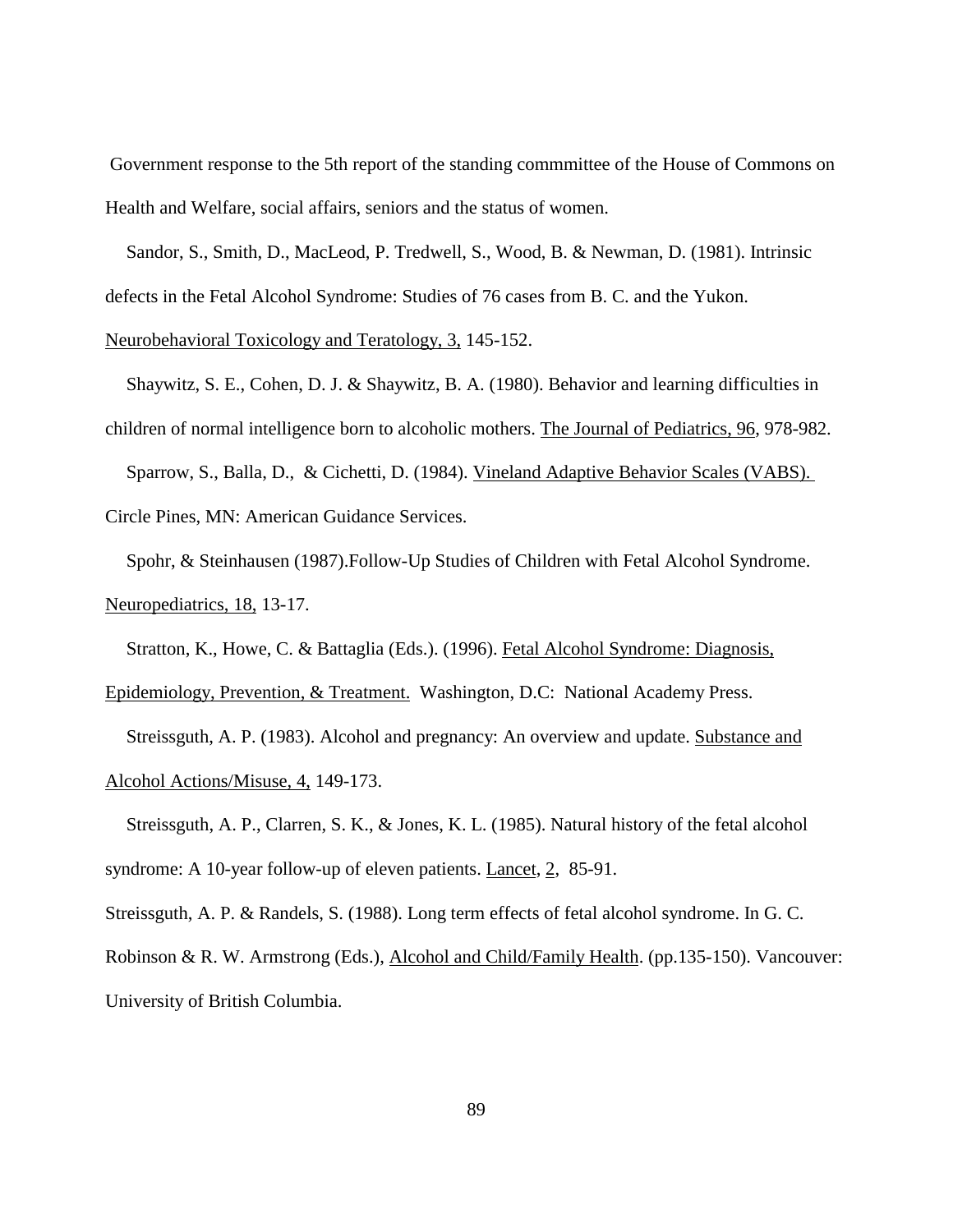Streissguth, A. P., Bookstein, F. L., Sampson, P. D. & Barr, H. M. (1989). Neurobehavioral effects of prenatal alcohol: Part III. Neurotoxicology and Teratology, 11, 493-507.

Streissguth, A. P. (1990). Prenatal alcohol induced brain damage and long term postnatal

consequences. Alcoholism: Clinical and Experimental Research, 14, 648-649.

Streissguth, A. P., Aase, J. M., Clarren, S. K., Randels, S. P., LaDue, R. A. & Smith, D. F.

(1991). Fetal Alcohol Syndrome in adolescents and adults. JAMA, 265, 1961-1967.

Streissguth, A. P., Sampson, P. D., Olson, H. C., Bookstein, F. L., Barr, H. M., Scott, M.,

Feldman, J., & Mirsky, A. F. (1994). Maternal drinking during pregnancy: Attention and shortterm memory in 14-year-old offspring - A longitudinal prospective study. Alcoholism: Clinical and Experimental Research, 18, 202-218.

Streissguth, A. P. (1997). Fetal Alcohol Syndrome: A guide for families and communities. MD: Pearl H. Brooks Publishing Company.

Toneatto, T. (1997). Alcohol-produced cognitive deficits: Treatment implications. In Harrison,

S., & Carver, V. (Eds.). Alchohol & Drug Problems: A Practical Guide for Counsellors.

Addiction Research Foundation, Toronto.

Weinberg, J., Zimmerberg, B. & Sonderegger, T. B. (1992). Gender-specific effects of perinatal exposure to alcohol and other drugs, Chapter 2. In Sonderegger, T. B. Perinatal substance abuse: Research findings and clinical implications (pp. 51-89). Baltimore, MD: Johns Hopkins University Press.

Werner, L., Morse, B. A. & Garrido, P. (1989). FAS/FAE: Focusing prevention on women at risk. International Journal of the Addictions, 24, 385-395.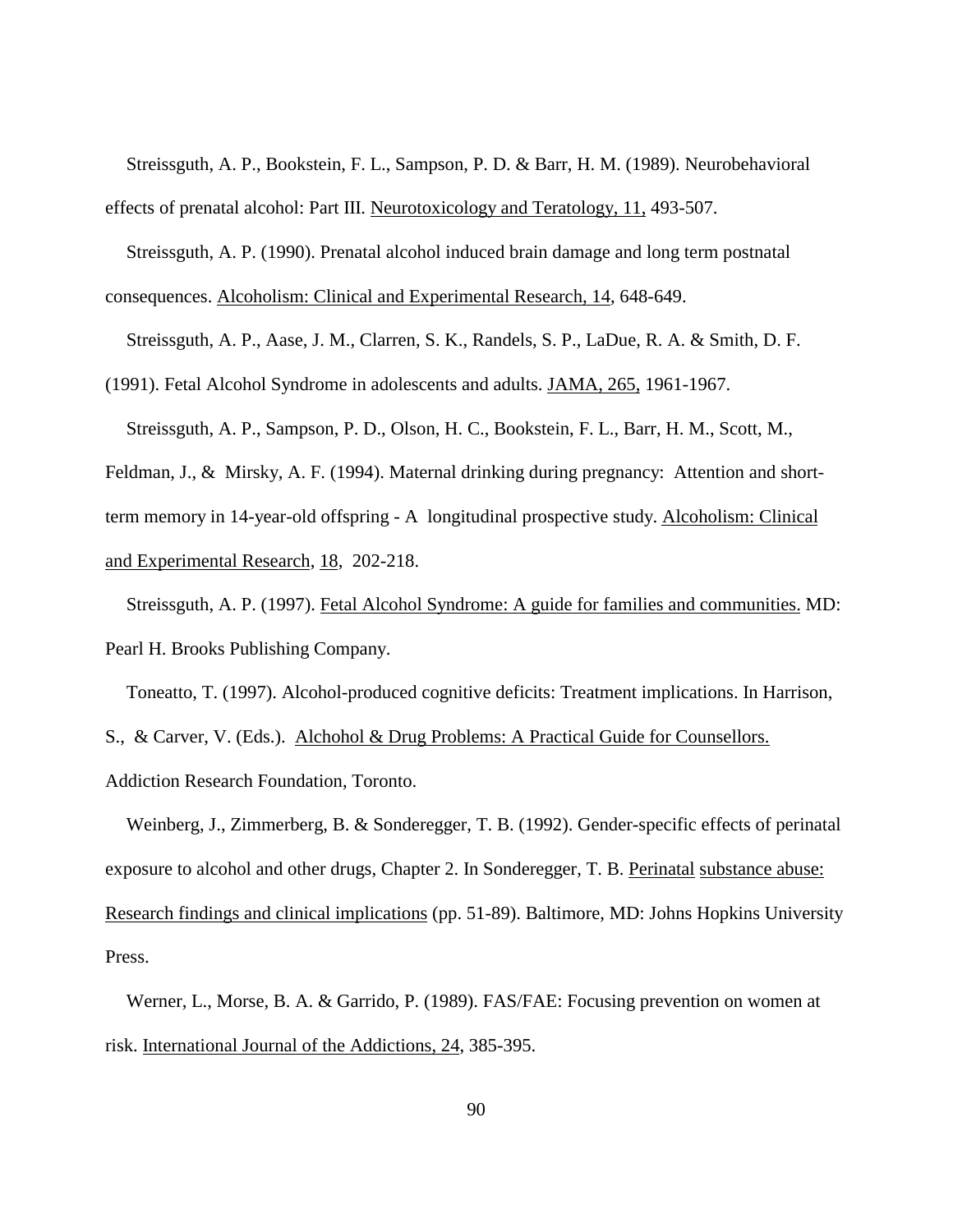West, J. R., Goodlett, C. R., Bonthius, D. J., Hamre. K. M. & Marcussen, B. L. (1990). Cell population depletion associated with fetal alcohol brain damage: Mechanisms of BAC-dependent cell loss. Alcoholism: Clinical and Experimental Research, 14, 813-818.

West, J.R., Goodlet, C.R., & Brandt, J.P. (1990). New approaches to research on the long-term consequences of prenatal exposure to alcohol. Alcoholism: Clinical and Experimental Research 14, 5, 684-688

Yellin, A. M. (1984). The study of brain function impairment in Fetal Alcohol Syndrome: Some fruitful directions for research. Neuroscience and Biobehavioral Review, 8, 1-4.